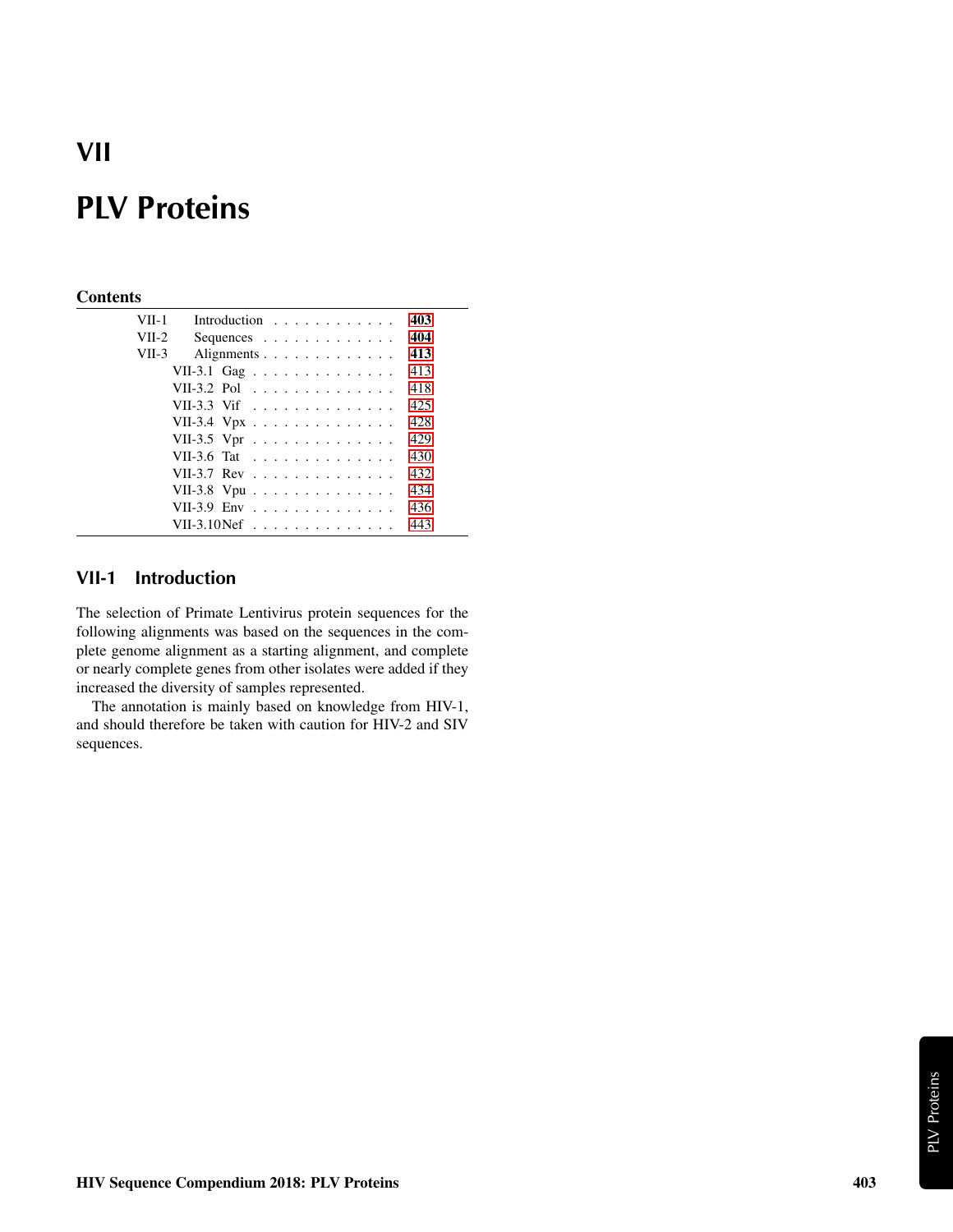### <span id="page-1-0"></span>**VII-2 Sequences**

Sequences included in the PLV protein alignments.

| <b>Name</b>            | Accession | <b>Proteins</b>                                                  | <b>Author</b>            | Reference                       |
|------------------------|-----------|------------------------------------------------------------------|--------------------------|---------------------------------|
| H1B.FR.83.HXB2         | K03455    | Gag, Pol,<br>Vif, Vpr, Tat,<br>Rev, Vpu,                         | Wong-Staal, F.           | Nature 313(6000):277-284 (1985) |
| H1A1.UG.85.U455_U455A  | M62320    | Env, Nef<br>Gag, Pol,<br>Vif, Vpr, Tat,<br>Rev, Vpu,             | Oram, J.D.               | ARHR 6(9):1073-1078 (1990)      |
| H1C.ET.86.ETH2220      | U46016    | Env, Nef<br>Gag, Pol,<br>Vif, Vpr, Tat,<br>Rev, Vpu,             | Salminen, M.O.           | ARHR 12(14):1329-1339 (1996)    |
| H1F1.BE.93.VI850       | AF077336  | Env, Nef<br>Gag, Pol,<br>Vif, Vpr, Tat,<br>Rev, Vpu,             | Laukkanen, T.            | Virology 269(1):95-104 (2000)   |
| H1O.BE.87.ANT70        | L20587    | Env, Nef<br>Gag, Pol,<br>Vif, Vpr, Tat,<br>Rev, Vpu,             | Vanden<br>Haesevelde, M. | J Virol 68(3):1586-1596 (1994)  |
| H1O.CM.91.MVP5180      | L20571    | Env, Nef<br>Gag, Pol,<br>Vif, Vpr, Tat,<br>Rev, Vpu,             | Gurtler, L.G.            | J Virol 68(3):1581-1585 (1994)  |
| H1O.CM.98.98CMA105     | AY169816  | Env, Nef<br>Gag, Pol,<br>Vif, Vpr, Tat,<br>Rev, Vpu,             | Yamaguchi, J.            | ARHR 19(11):979-988 (2003)      |
| H1O.CM.98.98CMABB197   | AY169811  | Env, Nef<br>Gag, Pol,<br>Vif, Vpr, Tat,<br>Rev, Vpu,             | Yamaguchi, J.            | ARHR 19(11):979-988 (2003)      |
| H1O.SN.99.99SE_MP1299  | AJ302646  | Env, Nef<br>Gag, Pol,<br>Vif, Vpr, Tat,<br>Rev, Vpu,             | Toure-Kane, C.           | ARHR 17(12):1211-1216 (2001)    |
| H1O.US.99.99USTWLA     | AY169814  | Env, Nef<br>Gag, Pol,<br>Vif, Vpr, Tat,<br>Rev, Vpu,             | Yamaguchi, J.            | ARHR 19(11):979-988 (2003)      |
| H1N.CM.02.DJO0131      | AY532635  | Env, Nef<br>Gag, Pol,<br>Vif, Vpr, Tat,<br>Rev, Vpu,             | Bodelle, P.              | ARHR 20(8):902-908 (2004)       |
| H1N.CM.04.04CM_1015_04 | DQ017382  | Env, Nef<br>Gag, Pol,<br>Vif, Vpr, Tat,<br>Rev, Vpu,<br>Env, Nef | Yamaguchi, J.            | ARHR 22(1):83-92 (2006)         |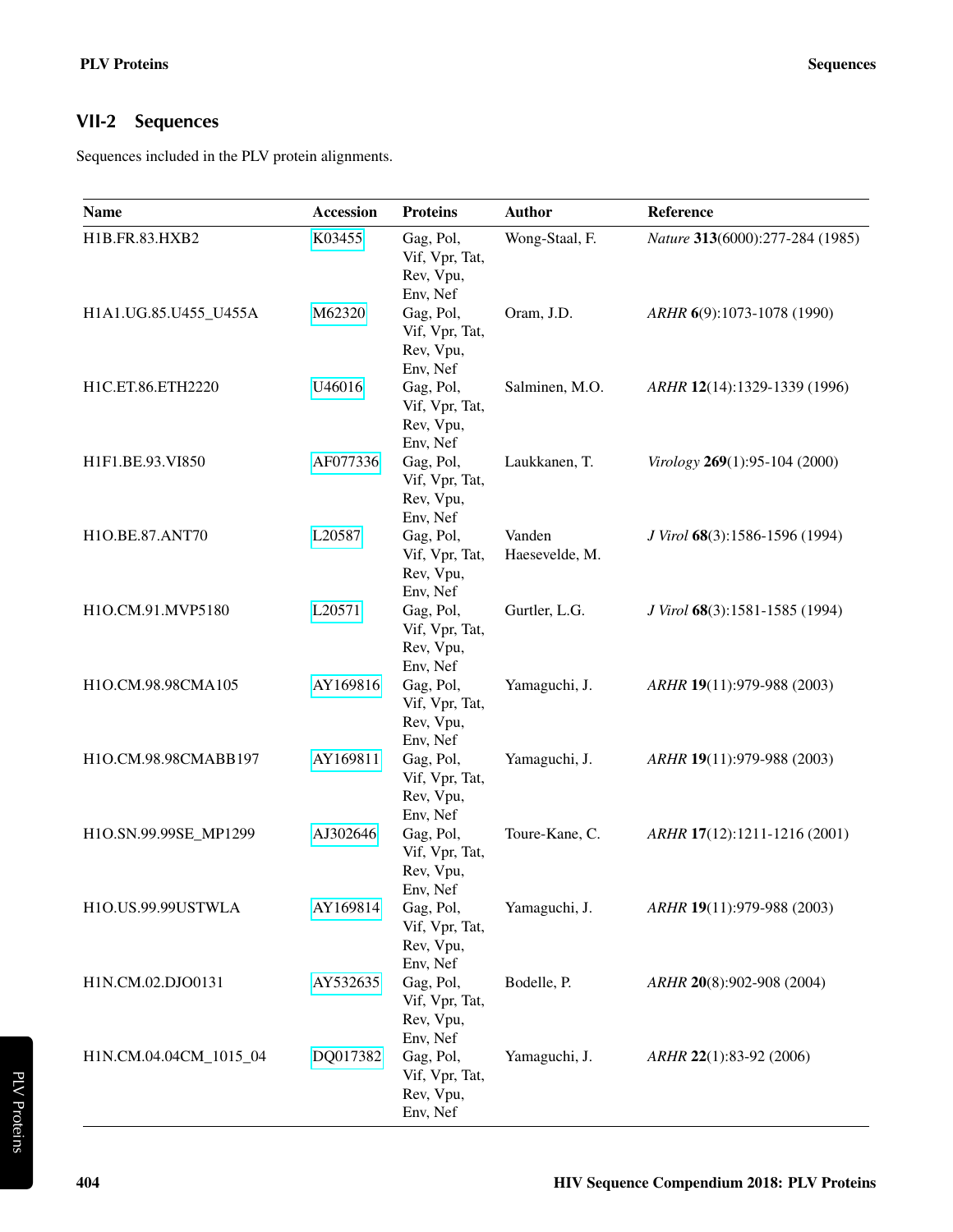| Name                   | <b>Accession</b> | <b>Proteins</b>                                      | <b>Author</b>              | Reference                                                                  |
|------------------------|------------------|------------------------------------------------------|----------------------------|----------------------------------------------------------------------------|
| H1N.CM.04.04CM_1131_03 | DQ017383         | Gag, Pol,<br>Vif, Vpr, Tat,<br>Rev, Vpu,<br>Env, Nef | Yamaguchi, J.              | ARHR 22(1):83-92 (2006)                                                    |
| H1N.CM.95.YBF30        | AJ006022         | Gag, Pol,<br>Vif, Vpr, Tat,<br>Rev, Vpu,<br>Env, Nef | Simon, F.                  | Nat Med 4(9):1032-1037 (1998)                                              |
| H1P.CM.06.U14788       | HQ179987         | Gag, Pol,<br>Vif, Vpr, Tat,<br>Rev, Vpu,<br>Env, Nef | Vallari, A.                | J Virol 85(3); 1403-7 (2011)                                               |
| CPZ.CD.06.BF1167       | JQ866001         | Gag, Pol,<br>Vif, Vpr, Tat,<br>Rev, Vpu,<br>Env, Nef | Li, Y.                     | J Virol 86(19):10776-10791 (2012)                                          |
| CPZ.CD.90.ANT          | U42720           | Gag, Pol,<br>Vif, Vpr, Tat,<br>Rev, Vpu,<br>Env, Nef | Vanden<br>Haesevelde, M.M. | Virology 221(2):346-350 (1996)                                             |
| CPZ.CM.01.SIVcpzCAM13  | AY169968         | Gag, Pol,<br>Vif, Vpr, Tat,<br>Rev, Vpu,<br>Env, Nef | Nerrienet, E.              | J Virol 79(2):1312-9 (2005)                                                |
| CPZ.CM.05.LB715        | KP861923         | Gag, Pol,<br>Vif, Vpr, Tat,<br>Rev, Vpu,<br>Env, Nef | Barbian, H.J.              | <i>MBio</i> 2015 Apr 21;6(2) pii:<br>e00296-15 doi:<br>101128/mBio00296-15 |
| CPZ.CM.05.SIVcpzDP943  | EF535993         | Gag, Pol,<br>Vif, Vpr, Tat,<br>Rev, Vpu,<br>Env, Nef | Van Heuverswyn,<br>F.      | Virology 368(1):155-171 (2007)                                             |
| CPZ.CM.05.SIVcpzEK505  | DQ373065         | Gag, Pol,<br>Vif, Vpr, Tat,<br>Rev, Vpu,<br>Env, Nef | Keele, B.F.                | Science 313(5786):523-526 (2006)                                           |
| CPZ.CM.05.SIVcpzLB7    | DQ373064         | Gag, Pol,<br>Vif, Vpr, Tat,<br>Rev, Vpu,<br>Env, Nef | Keele, B.F.                | Science 313(5786):523-526 (2006)                                           |
| CPZ.CM.05.SIVcpzMB66   | DQ373063         | Gag, Pol,<br>Vif, Vpr, Tat,<br>Rev, Vpu,<br>Env, Nef | Keele, B.F.                | Science 313(5786):523-526 (2006)                                           |
| CPZ.CM.05.SIVcpzMB897  | EF535994         | Gag, Pol,<br>Vif, Vpr, Tat,<br>Rev, Vpu,<br>Env, Nef | Van Heuverswyn,<br>F.      | Virology 368(1):155-171 (2007)                                             |
| CPZ.GA.88.SIVcpzGAB2   | AF382828         | Gag, Pol,<br>Vif, Vpr, Tat,<br>Rev, Vpu,<br>Env, Nef | Bibollet-Ruche, F.         | ARHR 20(12):1377-1381 (2004)                                               |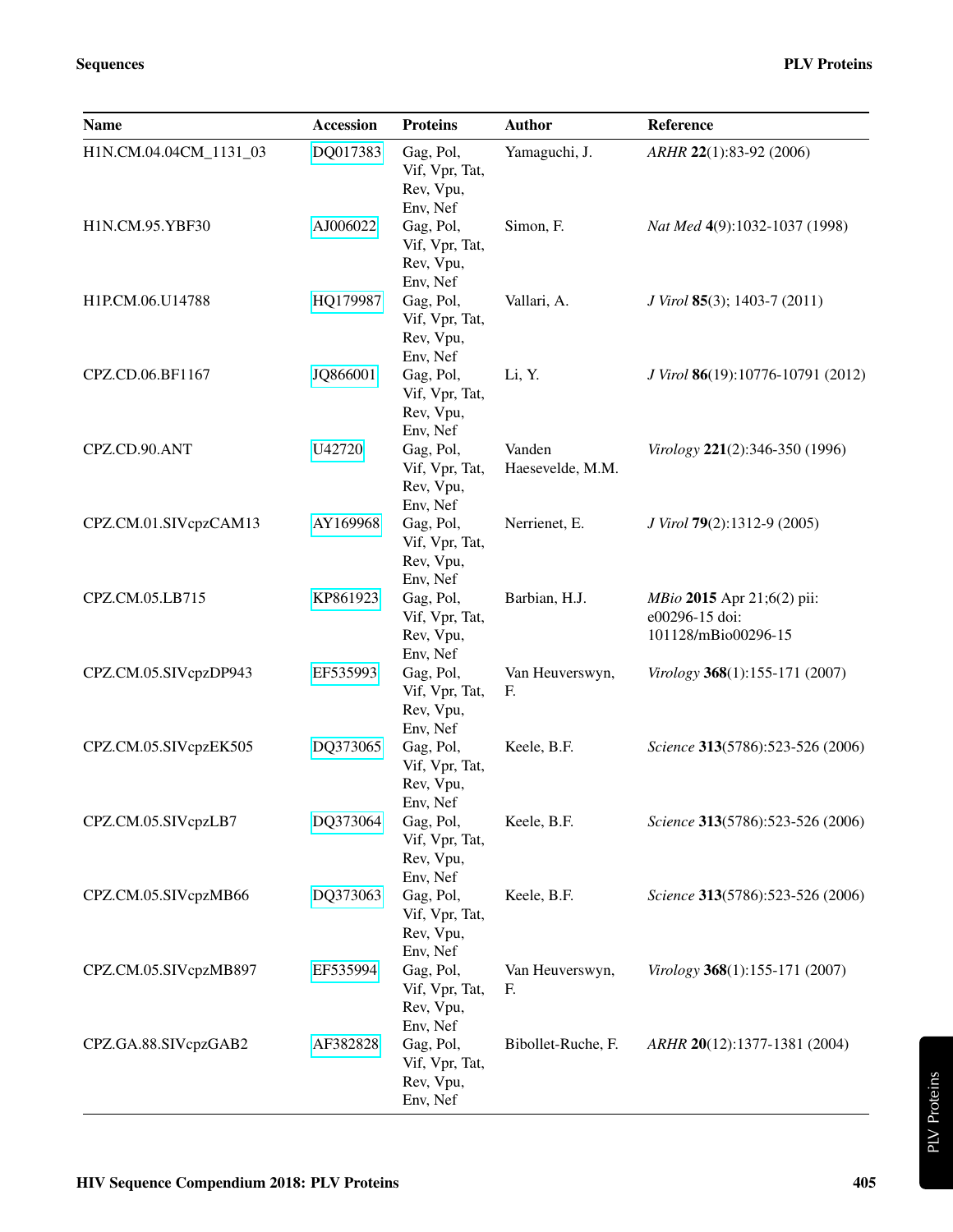| <b>Name</b>               | <b>Accession</b> | <b>Proteins</b>                                         | <b>Author</b>  | Reference                             |
|---------------------------|------------------|---------------------------------------------------------|----------------|---------------------------------------|
| CPZ.TZ.00.TAN1            | AF447763         | Gag, Pol,<br>Vif, Vpr, Tat,<br>Rev, Vpu,<br>Env, Nef    | Santiago, M.L. | J Virol 77(3):2233-2242 (2003)        |
| CPZ.TZ.06.SIVcpzTAN13     | JQ768416         | Gag, Pol,<br>Vif, Vpr, Tat,<br>Rev, Vpu,<br>Env, Nef    | Takehisa, J.   | Unpublished                           |
| CPZ.TZ.09.UG38            | JN091690         | Gag, Pol,<br>Vif, Vpr, Tat,<br>Rev, Vpu,<br>Env, Nef    | Rudicell, R.S. | J Virol 85(19); 9918-28 (2011)        |
| CPZ.US.85.US_Marilyn      | AF103818         | Gag, Pol,<br>Vif, Vpr, Tat,<br>Rev, Vpu,<br>Env, Nef    | Gao, F.        | Nature 397(6718):436-441 (1999)       |
| GOR.CM.04.SIVgorCP684con  | FJ424871         | Gag, Pol,<br>Vif, Vpr, Tat,<br>Rev, Vpu,<br>Env, Nef    | Takehisa, J.   | J Virol 83(4):1635-1648 (2009)        |
| GOR.CM.07.SIVgor2139_287  | FJ424866         | Gag, Pol,<br>Vif, Vpr, Tat,<br>Rev, Vpu,<br>Env, Nef    | Takehisa, J.   | J Virol 83(4):1635-1648 (2009)        |
| GOR.CM.07.SIVgorCP2135con | FJ424863         | Gag, Pol,<br>Vif, Vpr, Tat,<br>Rev, Vpu,<br>Env, Nef    | Takehisa, J.   | J Virol 83(4):1635-1648 (2009)        |
| GOR.CM.12.SIVgor_BPID1    | KP004989         | Gag, Pol,<br>Vif, Vpr, Tat,<br>Rev, Vpu,<br>Env, Nef    | D'arc, M.      | PNAS USA 112(11); E1343-52<br>(2015)  |
| GOR.CM.12.SIVgor_BQID2    | KP004991         | Gag, Pol,<br>Vif, Vpr, Tat,<br>Rev, Vpu,<br>Env, Nef    | D'arc, M.      | PNAS USA 112(11); E1343-52<br>(2015)  |
| GOR.CM.13.SIVgor_BPID15   | KP004990         | Gag, Pol,<br>Vif, Vpr, Tat,<br>Rev, Vpu,<br>Env, Nef    | D'arc, M.      | PNAS USA 112(11); E1343-52<br>(2015)  |
| <b>MAC.US.x.239</b>       | M33262           | Gag, Pol,<br>Vif, Vpx,<br>Vpr, Tat,<br>Rev, Env,<br>Nef | Kestler, H.    | Science 248(4959):1109-1112<br>(1990) |
| H2A.DE.x.BEN              | M30502           | Gag, Pol,<br>Vif, Vpx,<br>Vpr, Tat,<br>Rev, Env,<br>Nef | Kirchhoff, F.  | Virology 177(1):305-311 (1990)        |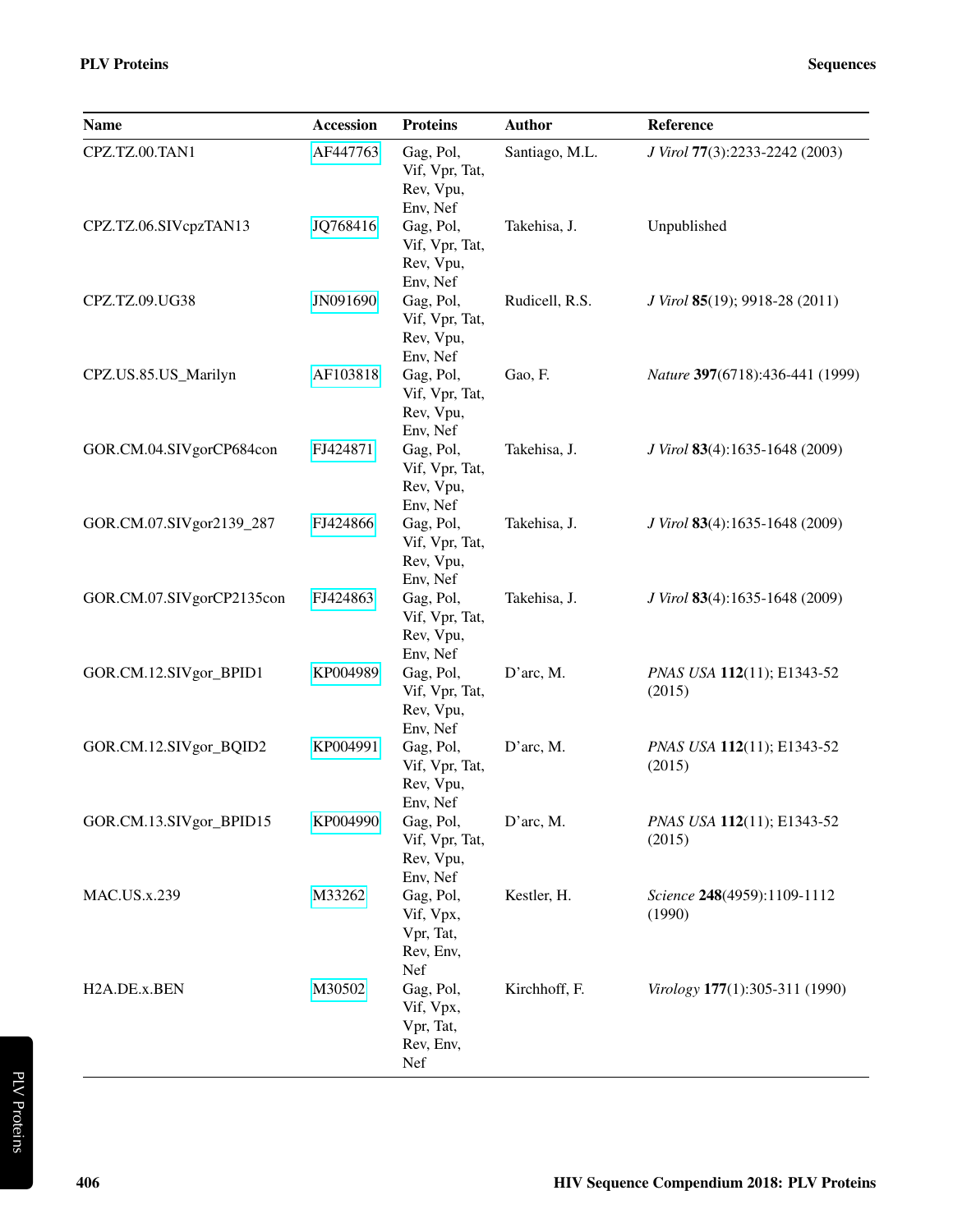| <b>Name</b>               | <b>Accession</b> | <b>Proteins</b>                                         | <b>Author</b>    | Reference                                     |
|---------------------------|------------------|---------------------------------------------------------|------------------|-----------------------------------------------|
| H2A.PT.x.ALI              | AF082339         | Gag, Pol,<br>Vif, Vpx,<br>Vpr, Tat,<br>Rev, Env,<br>Nef | Reeves, J.D.     | J Virol 73(9); 7795-804 (1999)                |
| H2A.SN.86.ST_JSP4_27      | M31113           | Gag, Pol,<br>Vif, Vpx,<br>Vpr, Tat,<br>Rev, Env,<br>Nef | Kumar, P.        | J Virol 64(2):890-901 (1990)                  |
| H <sub>2</sub> B.CI.x.EHO | U27200           | Gag, Pol,<br>Vif, Vpx,<br>Vpr, Tat,<br>Rev, Env,<br>Nef | Rey-Cuille, M.A. | Virology 202(1):471-476 (1994)                |
| H2B.GH.86.D205_ALT        | X61240           | Gag, Pol,<br>Vif, Vpx,<br>Vpr, Tat,<br>Rev, Env,<br>Nef | Dietrich, U.     | Nature 342(6252):948-950 (1989)               |
| H2G.CI.92.Abt96           | AF208027         | Gag, Pol,<br>Vif, Vpx,<br>Vpr, Tat,<br>Rev, Env,<br>Nef | Brennan, C.A.    | ARHR 13(5):401-404 (1997)                     |
| H2U.CI.07.07IC_TNP3       | KC693505         | Gag, Pol,<br>Vif, Vpx,<br>Vpr, Tat,<br>Rev, Env,<br>Nef | Ayouba, A.       | AIDS 27(15):2488-2491 (2013)                  |
| H2U.FR.96.12034           | AY530889         | Gag, Pol,<br>Vif, Vpx,<br>Vpr, Tat,<br>Rev, Env,<br>Nef | Damond, F.       | ARHR 20(6):666-672 (2004)                     |
| ASC.UG.10.RT03            | KJ461716         | Gag, Pol,<br>Vif, Vpr, Tat,<br>Rev, Env,<br>Nef         | Lauck, M.        | Retrovirology 11(1):55 (2014)                 |
| ASC.UG.10.RT08            | KJ461715         | Gag, Pol,<br>Vif, Tat, Rev,<br>Env, Nef                 | Lauck, M.        | <i>Retrovirology</i> <b>11</b> (1):55 (2014)  |
| ASC.UG.10.RT11            | KJ461714         | Gag, Pol,<br>Vif, Tat, Rev,<br>Env, Nef                 | Lauck, M.        | <i>Retrovirology</i> <b>11</b> (1):55 (2014)  |
| COL.CM.x.CGU1             | AF301156         | Gag, Pol,<br>Vif, Vpr, Tat,<br>Rev, Env,<br>Nef         | Courgnaud, V.    | J Virol 75(2):857-866 (2001)                  |
| COL.UG.10.BWC01           | KF214240         | Gag, Pol,<br>Vif, Vpr, Tat,<br>Rev, Env,<br>Nef         | Lauck, M.        | <i>Retrovirology</i> <b>10</b> (1):107 (2013) |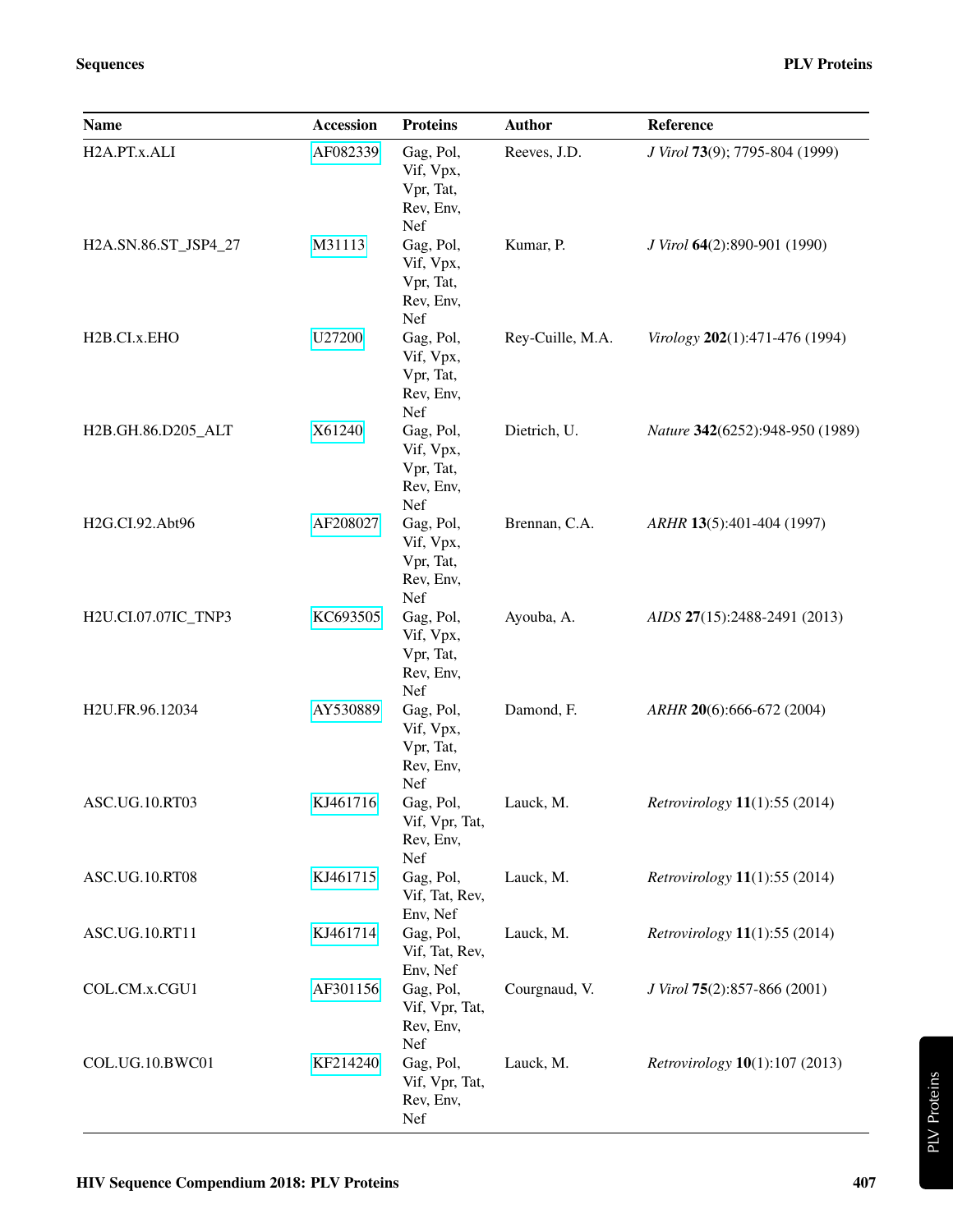| Name                                | <b>Accession</b> | <b>Proteins</b>                                         | <b>Author</b>      | Reference                                 |
|-------------------------------------|------------------|---------------------------------------------------------|--------------------|-------------------------------------------|
| COL.UG.10.BWC07                     | KF214241         | Gag, Pol,<br>Vif, Vpr, Tat,<br>Rev, Env,<br>Nef         | Lauck, M.          | Retrovirology 10(1):107 (2013)            |
| DEB.CM.04.SIVdeb04CMPF3061 FJ919724 |                  | Gag, Pol,<br>Vif, Vpr, Tat,<br>Rev, Env,<br>Nef         | Aghokeng, A.F.     | Infect Genet Evol 10(3); 386-96<br>(2010) |
| DEB.CM.99.CM40                      | AY523865         | Gag, Pol,<br>Vif, Vpr, Tat,<br>Rev, Env,<br>Nef         | Bibollet-Ruche, F. | J Virol 78(14):7748-7762 (2004)           |
| DEB.CM.99.CM5                       | AY523866         | Gag, Pol,<br>Vif, Vpr, Tat,<br>Rev, Env,<br>Nef         | Bibollet-Ruche, F. | J Virol 78(14):7748-7762 (2004)           |
| DRL.DE.11.D3                        | KM378563         | Gag, Pol,<br>Vif, Vpx,<br>Vpr, Tat,<br>Rev, Env,<br>Nef | Dietrich, U.       | ARHR 31(3); 353-7 (2015)                  |
| DRL.DE.11.D4                        | KM378564         | Gag, Pol,<br>Vif, Vpx,<br>Vpr, Tat,<br>Rev, Env,<br>Nef | Dietrich, U.       | $ARHR$ 31(3); 353-7 (2015)                |
| GRV.ET.x.GRI_677_gri_1              | M66437           | Gag, Pol,<br>Vif, Vpr, Tat,<br>Rev, Env,<br>Nef         | Fomsgaard, A.      | Virology 182(1):397-402 (1991)            |
| GSN.CM.99.CN166                     | AF468659         | Gag, Pol,<br>Vif, Vpr, Tat,<br>Rev, Vpu,<br>Env, Nef    | Courgnaud, V.      | J Virol 76(16):8298-8309 (2002)           |
| GSN.CM.99.CN71                      | AF468658         | Gag, Pol,<br>Vif, Vpr, Tat,<br>Rev, Vpu,<br>Env, Nef    | Courgnaud, V.      | J Virol 76(16):8298-8309 (2002)           |
| LST.CD.88.SIVlhoest485              | AF188115         | Gag, Pol,<br>Vif, Vpr, Tat,<br>Rev, Env,<br>Nef         | Beer, B.E.         | J Virol 74(8):3892-3898 (2000)            |
| LST.CD.88.SIVlhoest524              | AF188116         | Gag, Pol,<br>Vif, Vpr, Tat,<br>Rev, Env,<br>Nef         | Beer, B.E.         | J Virol 74(8):3892-3898 (2000)            |
| LST.KE.x.lho7                       | AF075269         | Gag, Pol,<br>Vif, Vpr, Tat,<br>Rev, Env,<br>Nef         | Hirsch, V.M.       | J Virol 73(2):1036-1045 (1999)            |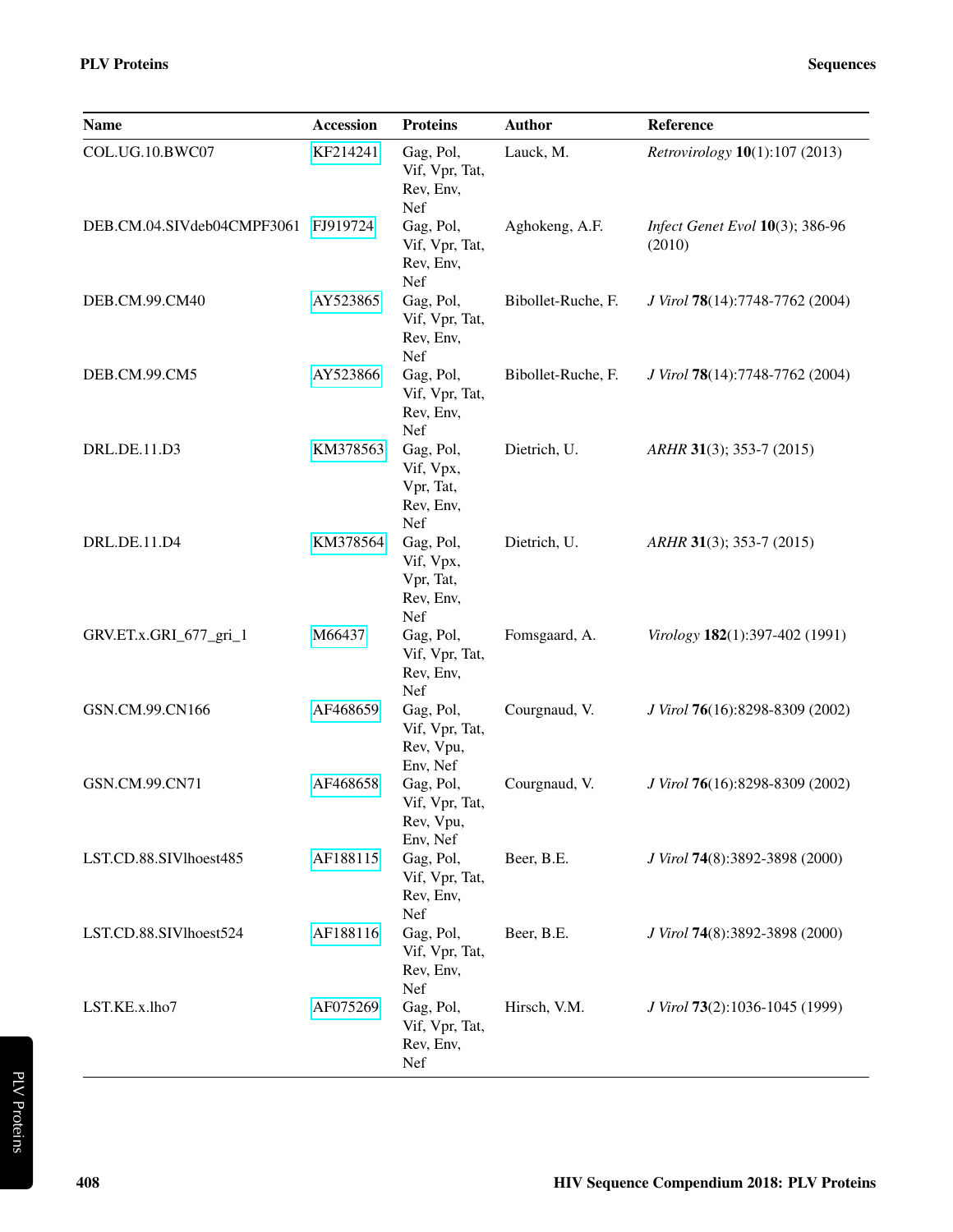| <b>Name</b>              | Accession | <b>Proteins</b>                                         | <b>Author</b>        | Reference                                                                                 |
|--------------------------|-----------|---------------------------------------------------------|----------------------|-------------------------------------------------------------------------------------------|
| MAL.ZM.09.SIVagmMAL_ZMB  | LC114462  | Gag, Pol,<br>Vif, Vpr, Tat,<br>Rev, Env,<br>Nef         | Carr, M.             | Arch Virol 162(2); 543-548 (2017)                                                         |
| MND-1.GA.x.MNDGB1        | M27470    | Gag, Pol,<br>Vif, Vpr, Tat,<br>Rev, Env,<br>Nef         | Tsujimoto, H.        | Nature 341(6242):539-541 (1989)                                                           |
| MND-2.CM.98.CM16         | AF367411  | Gag, Pol,<br>Vif, Vpx,<br>Vpr, Tat,<br>Rev, Env,<br>Nef | Takehisa, J.         | ARHR 17(12):1143-1154 (2001)                                                              |
| MND-2.GA.x.M14           | AF328295  | Gag, Pol,<br>Vif, Vpx,<br>Vpr, Tat,<br>Rev, Env,<br>Nef | Souquiere, S.        | J Virol 75(15):7086-7096 (2001)                                                           |
| MND-2.x.x.5440           | AY159322  | Gag, Pol,<br>Vif, Vpx,<br>Vpr, Tat,<br>Rev, Env,<br>Nef | Hu, J.               | J Virol 77(8):4867-4880 (2003)                                                            |
| MNE.US.x.MNE027          | U79412    | Gag, Pol,<br>Vif, Vpx,<br>Vpr, Tat,<br>Rev, Env,<br>Nef | Kimata, J.T.         | J Virol 72(1):245-256 (1998)                                                              |
| MON.CM.99.L1_99CML1      | AY340701  | Gag, Pol,<br>Vif, Vpr, Tat,<br>Rev, Vpu,<br>Env, Nef    | Courgnaud, V.        | J Virol 77(23):12523-12534 (2003)                                                         |
| MUS-1.CM.01.CM1239       | EF070330  | Gag, Pol,<br>Vif, Vpr, Tat,<br>Rev, Vpu,<br>Env, Nef    | Aghokeng, A.F.       | Virology 360(2):407-418 (2007)                                                            |
| MUS-2.CM.01.CM1246       | EF070329  | Gag, Pol,<br>Vif, Vpr, Tat,<br>Rev, Vpu,<br>Env, Nef    | Aghokeng, A.F.       | Virology 360(2):407-418 (2007)                                                            |
| MUS-3.GA.09.09GabOI81    | KF304707  | Gag, Pol,<br>Vif, Vpr, Tat,<br>Rev, Vpu,<br>Env, Nef    | Liegeois, F.         | Viruses 6(7):2880-2898 (2014)                                                             |
| OLC.CI.97.97CI12         | FM165200  | Gag, Pol,<br>Vif, Vpr, Tat,<br>Rev, Env,<br>Nef         | Liegeois, F.         | J Virol 83(1):428-439 (2009)                                                              |
| RCM.CM.00.SIVagi_00CM312 | HM803690  | Gag, Pol,<br>Vif, Vpx,<br>Vpr, Tat,<br>Rev, Env,<br>Nef | Ahuka-Mundeke,<br>S. | J Gen Virol 2010 Dec;91(Pt<br>12):2959-64 doi:<br>101099/vir0025767-0 Epub 2010<br>Aug 25 |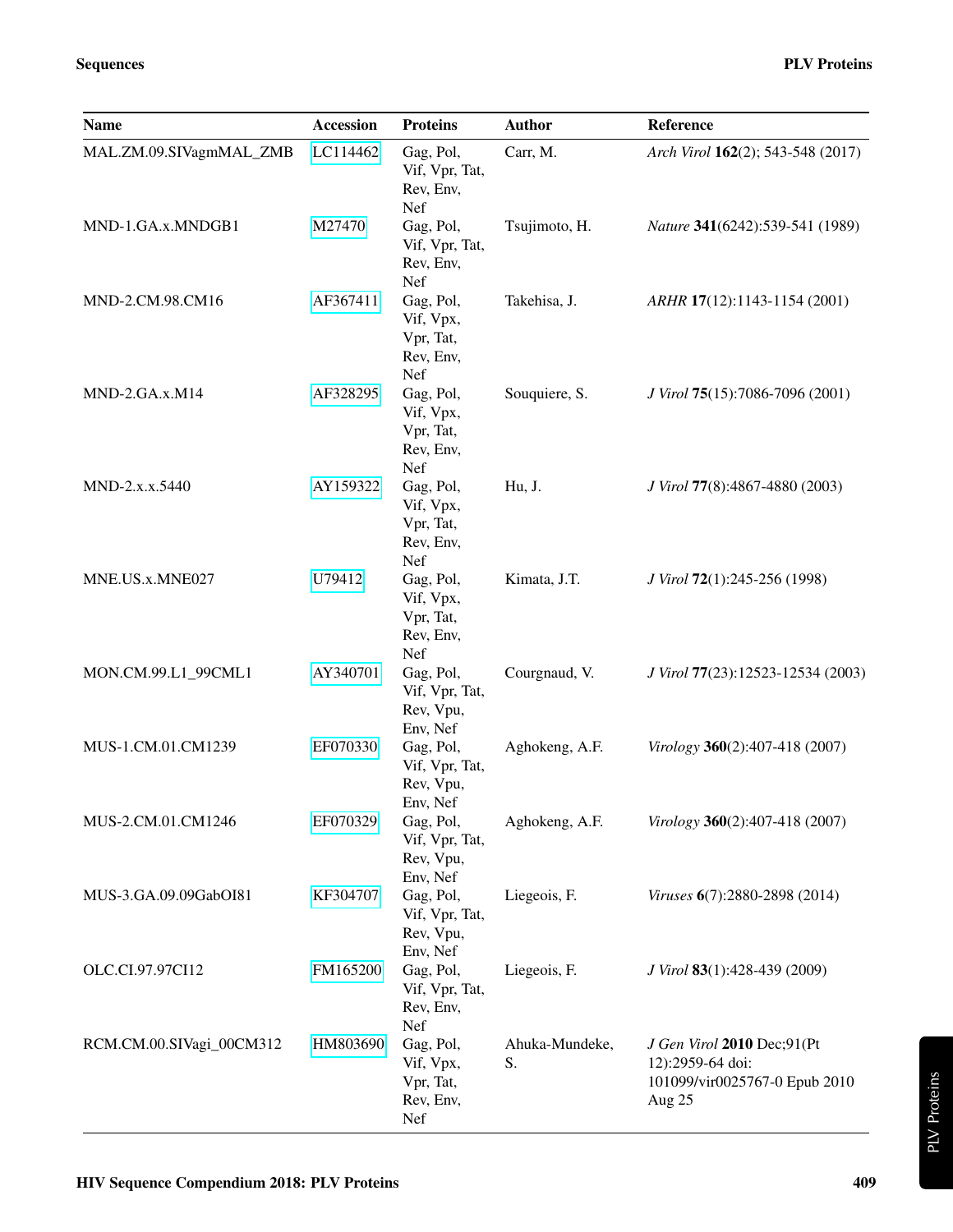| <b>Name</b>               | <b>Accession</b> | <b>Proteins</b>                                         | <b>Author</b>        | Reference                                                                                 |
|---------------------------|------------------|---------------------------------------------------------|----------------------|-------------------------------------------------------------------------------------------|
| RCM.CM.02.SIVrcm_02CM8081 | HM803689         | Gag, Pol,<br>Vif, Vpx,<br>Vpr, Tat,<br>Rev, Env,<br>Nef | Ahuka-Mundeke,<br>S. | J Gen Virol 2010 Dec;91(Pt<br>12):2959-64 doi:<br>101099/vir0025767-0 Epub 2010<br>Aug 25 |
| RCM.GA.x.SIVRCMGAB1       | AF382829         | Gag, Pol,<br>Vif, Vpx,<br>Vpr, Tat,<br>Rev, Env,<br>Nef | Bibollet-Ruche, F.   | J Virol 78(14):7748-7762 (2004)                                                           |
| SAB.SN.x.SAB1             | U04005           | Gag, Pol,<br>Vif, Vpr, Tat,<br>Rev, Env,<br>Nef         | Jin, M.J.            | EMBO J 13(12):2935-2947 (1994)                                                            |
| SMM.CI.79.SIVsmCI2        | JX860430         | Gag, Pol,<br>Vif, Vpx,<br>Vpr, Tat,<br>Rev, Env,<br>Nef | Fischer, W.          | J Virol 86(24):13217-13231 (2012)                                                         |
| SMM.SL.92.SIVsmSL92A      | JX860432         | Gag, Pol,<br>Vif, Vpx,<br>Vpr, Tat,<br>Rev, Env,<br>Nef | Fischer, W.          | J Virol 86(24):13217-13231 (2012)                                                         |
| SMM.SL.92.SL92B           | AF334679         | Gag, Pol,<br>Vif, Vpx,<br>Vpr, Tat,<br>Rev, Env,<br>Nef | Chen, Z.             | J Virol 70(6):3617-3627 (1996)                                                            |
| SMM.US.06.FTq             | JX860414         | Gag, Pol,<br>Vif, Vpx,<br>Vpr, Tat,<br>Rev, Env,<br>Nef | Fischer, W.          | J Virol 86(24):13217-13231 (2012)                                                         |
| SMM.US.11.SIVsmE660_FL8   | JQ864086         | Gag, Pol,<br>Vif, Vpx,<br>Vpr, Tat,<br>Rev, Env,<br>Nef | Wu, F.               | J Virol 86(16); 8835-47 (2012)                                                            |
| <b>SMM.US.86.CFU212</b>   | JX860407         | Gag, Pol,<br>Vif, Vpx,<br>Vpr, Tat,<br>Rev, Env,<br>Nef | Fischer, W.          | J Virol 86(24):13217-13231 (2012)                                                         |
| SMM.US.x.H9               | M80194           | Gag, Pol,<br>Vif, Vpx,<br>Vpr, Tat,<br>Rev, Env,<br>Nef | Courgnaud, V.        | J Virol 66(1):414-419 (1992)                                                              |
| SUN.GA.98.L14             | AF131870         | Gag, Pol,<br>Vif, Vpr, Tat,<br>Rev, Env,<br>Nef         | Beer, B.E.           | J Virol 73(9):7734-7744 (1999)                                                            |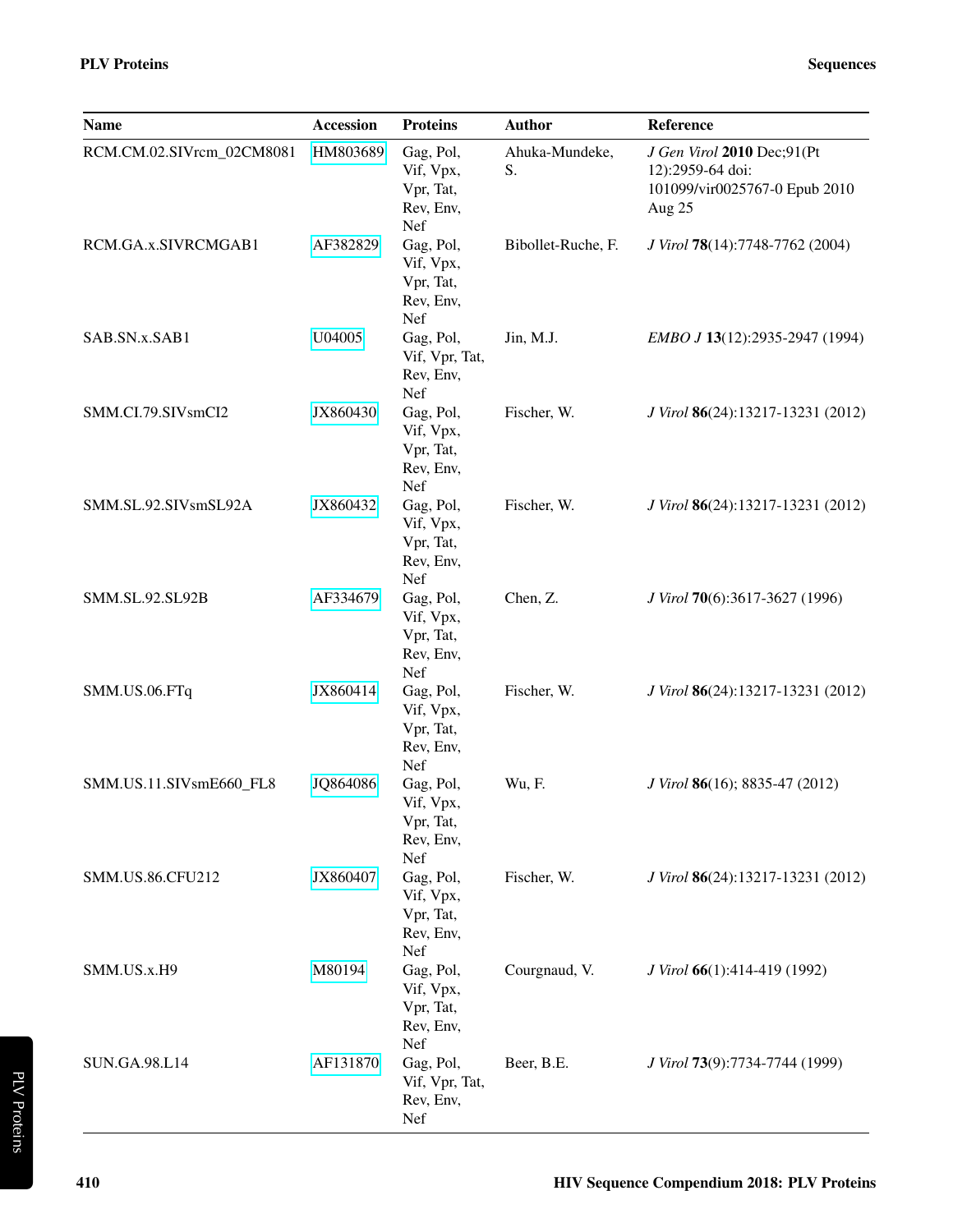| <b>Name</b>               | <b>Accession</b> | <b>Proteins</b>                                 | <b>Author</b>        | Reference                                      |
|---------------------------|------------------|-------------------------------------------------|----------------------|------------------------------------------------|
| SYK.KE.x.KE51             | AY523867         | Gag, Pol,<br>Vif, Vpr, Tat,<br>Rev, Env,<br>Nef | Bibollet-Ruche, F.   | J Virol 78(14):7748-7762 (2004)                |
| SYK.KE.x.SYK173_COMGNM    | L06042           | Gag, Pol,<br>Vif, Vpr, Tat,<br>Rev, Env,<br>Nef | Hirsch, V.M.         | J Virol 67(3):1517-1528 (1993)                 |
| TAL.CM.00.266             | AY655744         | Gag, Pol,<br>Vif, Vpr, Tat,<br>Rev, Env,<br>Nef | Liegeois, F.         | Virology 349(1):55-65 (2006)                   |
| TAL.CM.01.8023            | AM182197         | Gag, Pol,<br>Vif, Vpr, Tat,<br>Rev, Env,<br>Nef | Liegeois, F.         | Virology 349(1):55-65 (2006)                   |
| TAN.UG.x.SIVagmTAN1       | U58991           | Gag, Pol,<br>Vif, Vpr, Tat,<br>Rev, Env,<br>Nef | Soares, M.A.         | Virology 228(2):394-399 (1997)                 |
| VER.KE.x.AGM155           | M29975           | Gag, Pol,<br>Vif, Vpr, Tat,<br>Rev, Env,<br>Nef | Johnson, P.R.        | J Virol 64(3):1086-1092 (1990)                 |
| <b>VER.ZA.10.VSAC4004</b> | KR862336         | Gag, Pol,<br>Vif, Vpr, Tat,<br>Rev, Env,<br>Nef | Bailey, A.L.         | <i>J Virol</i> 2016 May 11 pii:<br>JVI00573-16 |
| <b>VER.ZA.10.VSAG1003</b> | KR862363         | Gag, Pol,<br>Vif, Vpr, Tat,<br>Rev, Env,<br>Nef | Bailey, A.L.         | <i>J Virol</i> 2016 May 11 pii:<br>JVI00573-16 |
| <b>VER.ZA.10.VSAM0022</b> | KR862356         | Gag, Pol,<br>Vif, Vpr, Tat,<br>Rev, Env,<br>Nef | Bailey, A.L.         | <i>J Virol</i> 2016 May 11 pii:<br>JVI00573-16 |
| WRC.CI.98.98CI04          | AM713177         | Gag, Pol,<br>Vif, Vpr, Tat,<br>Rev, Env,<br>Nef | Liegeois, F.         | J Virol 83(1):428-439 (2009)                   |
| WRC.GM.05.Pbt_05GM_X02    | AM937062         | Gag, Pol,<br>Vif, Vpr, Tat,<br>Rev, Env,<br>Nef | Locatelli, S.        | Virology 376(1):90-100 (2008)                  |
| ASC.CD.13.SIVasc_13DRC_I8 | KY497574         | Tat, Rev                                        | Ahuka-Mundeke,<br>S. | ARHR 33(7); 735-739 (2017)                     |
| H1B.US.90.WEAU160_GHOSH   | U21135           | Vpu                                             | Wei, X.              | Nature 422(6929):307-312 (2003)                |
| H1D.CD.84.84ZR085         | U88822           | Vpu                                             | Gao, F.              | J Virol 72(7):5680-5698 (1998)                 |
| H1G.SE.93.SE6165_G6165    | AF061642         | Vpu                                             | Carr, J.K.           | Virology 247(1):22-31 (1998)                   |
| H1H.CF.90.056             | AF005496         | Vpu                                             | Gao, F.              | J Virol 72(7):5680-5698 (1998)                 |
| H1J.SE.93.SE9280_7887     | AF082394         | Vpu                                             | Laukkanen, T.        | ARHR 15(3):293-297 (1999)                      |
| H1K.CM.96.96CM_MP535      | AJ249239         | Vpu                                             | Triques, K.          | ARHR 16(2):139-151 (2000)                      |
| H101_AE.TH.90.CM240       | U54771           | Vpu                                             | Carr, J.K.           | J Virol 70(9):5935-5943 (1996)                 |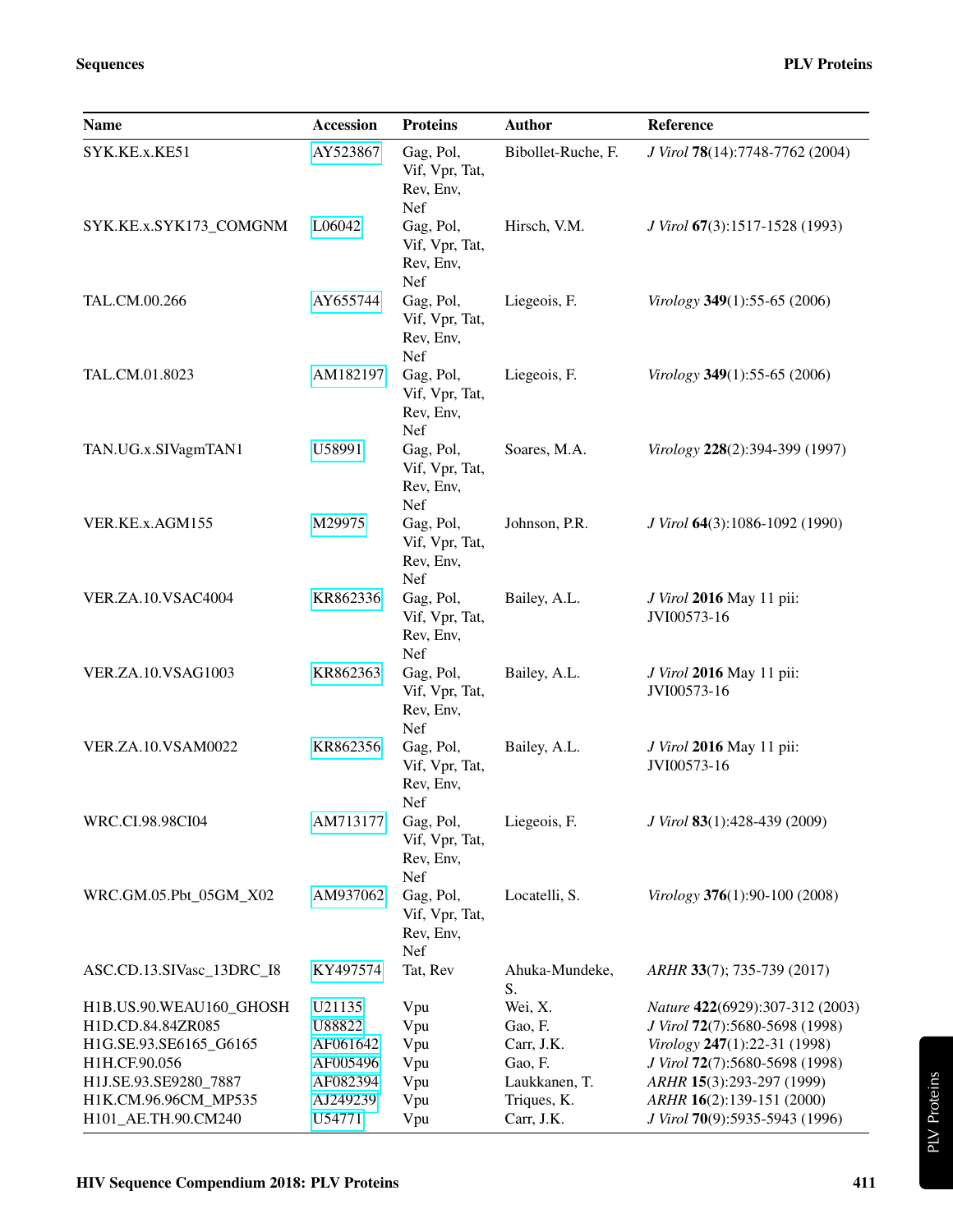| <b>Name</b>                          | <b>Accession</b> | <b>Proteins</b> | <b>Author</b>      | Reference                                     |
|--------------------------------------|------------------|-----------------|--------------------|-----------------------------------------------|
| H102_AG.NG.x.IBNG                    | L39106           | Vpu             | Howard, T.M.       | ARHR 10(12):1755-1757 (1994)                  |
| H103_AB.RU.97.KAL153_2               | AF193276         | Vpu             | Liitsola, K.       | ARHR 16(11):1047-1053 (2000)                  |
| H104_cpx.CY.94.94CY032_3             | AF049337         | Vpu             | Gao, F.            | J Virol 72(12):10234-10241 (1998)             |
| H1O.CM.94.BCF06                      | AB485666         | Vpu             | Takekawa, N.       | Unpublished                                   |
| H1O.CM.96.96CMA102                   | AY169803         | Vpu             | Yamaguchi, J.      | ARHR 19(11):979-988 (2003)                    |
| H1O.CM.96.96CMABB009                 | AY169806         | Vpu             | Yamaguchi, J.      | ARHR 19(11):979-988 (2003)                    |
| H1O.CM.96.96CMABB637                 | AY169810         | Vpu             | Yamaguchi, J.      | ARHR 19(11):979-988 (2003)                    |
| H1O.CM.97.97CMABB447                 | AY169813         | Vpu             | Yamaguchi, J.      | ARHR 19(11):979-988 (2003)                    |
| H1O.CM.97.97CMABB497                 | AY169809         | Vpu             | Yamaguchi, J.      | ARHR 19(11):979-988 (2003)                    |
| H1O.CM.98.98CMA104                   | AY169802         | Vpu             | Yamaguchi, J.      | ARHR 19(11):979-988 (2003)                    |
| H1O.CM.98.98CMABB141                 | AY169807         | Vpu             | Yamaguchi, J.      | ARHR 19(11):979-988 (2003)                    |
| H1O.CM.98.98CMABB212                 | AY169804         | Vpu             | Yamaguchi, J.      | ARHR 19(11):979-988 (2003)                    |
| H1O.CM.98.98CMU2901                  | AY169812         | Vpu             | Yamaguchi, J.      | ARHR 19(11):979-988 (2003)                    |
| H1O.CM.98.98CMU5337                  | AY169808         | Vpu             | Yamaguchi, J.      | ARHR 19(11):979-988 (2003)                    |
| H1O.CM.99.99CMU4122                  | AY169815         | Vpu             | Yamaguchi, J.      | ARHR 19(11):979-988 (2003)                    |
| H1O.CM.x.pCMO2_3                     | AY618998         | Vpu             | Tebit, D.M.        | Virology 326(2):329-339 (2004)                |
| H1O.CM.x.pCMO2_5                     | AY623602         | Vpu             | Tebit, D.M.        | Virology 326(2):329-339 (2004)                |
| H1O.FR.92.VAU                        | AF407418         | Vpu             | Vartanian, J.P.    | J Gen Virol 83(Pt 4):801-805                  |
|                                      |                  |                 |                    | (2002)                                        |
| H1O.SN.99.99SE_MP1300                | AJ302647         | Vpu             | Toure-Kane, C.     | ARHR 17(12):1211-1216 (2001)                  |
| H1O.US.x.I_2478B                     | AB485668         | Vpu             | Takekawa, N.       | Unpublished                                   |
| H1N.CM.02.SJGddd                     | GQ324959         | Vpu             | Vallari, A.        | ARHR 26(1):109-115 (2010)                     |
| H1N.CM.06.U14296                     | GQ324962         | Vpu             | Vallari, A.        | ARHR 26(1):109-115 (2010)                     |
| H1N.CM.06.U14842                     | GQ324958         | Vpu             | Vallari, A.        | ARHR 26(1):109-115 (2010)                     |
| H1N.CM.97.YBF106                     | AJ271370         | Vpu             | Roques, P.         | AIDS 18(10):1371-1381 (2004)                  |
| H1P.FR.06.RBF168                     | GQ328744         | Vpu             | Plantier, J.-C.    | Nat Med 15(8); 871-2 (2009)                   |
| CPZ.CM.05.LB715                      | JX178450         |                 | Takehisa, J.       | Unpublished                                   |
|                                      |                  | Vpu             |                    |                                               |
| CPZ.CM.05.SIVcpzEK505.c2             | JN835460         | Vpu             | Bibollet-Ruche, F. | J Clin Invest 122(5):1644-1652<br>(2012)      |
| CPZ.CM.05.SIVcpzMB897.c2             | JN835461         | Vpu             | Bibollet-Ruche, F. | J Clin Invest 122(5):1644-1652                |
|                                      |                  |                 |                    | (2012)                                        |
| CPZ.CM.05.SIVcpzMT145.c2             | JN835462         | Vpu             | Bibollet-Ruche, F. | J Clin Invest 122(5):1644-1652<br>(2012)      |
| CPZ.CM.05.SIVcpzMT145                | DQ373066         | Vpu             | Keele, B.F.        | Science 313(5786):523-526 (2006)              |
| CPZ.CM.98.CAM3                       | AF115393         | Vpu             | Corbet, S.         | J Virol 74(1):529-534 (2000)                  |
| CPZ.CM.98.CAM5                       | AJ271369         | Vpu             | Muller-Trutwin,    | J Med Primatol 29(3-4); 166-72                |
|                                      |                  |                 | M.C.               | (2000)                                        |
| CPZ.GA.88.GAB1                       | X52154           | Vpu             | Huet, T.           | Nature 345(6273):356-359 (1990)               |
| CPZ.TZ.01.TAN2                       | EF394357         | Vpu             | Takehisa, J.       | J Virol 81(14):7463-7475 (2007)               |
| CPZ.TZ.02.TAN3_1                     | DQ374658         | Vpu             | Takehisa, J.       | J Virol 81(14):7463-7475 (2007)               |
| CPZ.TZ.06.TAN5                       | JN091691         | Vpu             | Rudicell, R.S.     | <i>J Virol</i> <b>85</b> (19); 9918-28 (2011) |
| GOR.CM.07.SIVgorCP2139_1con          | FJ424864         | Vpu             | Takehisa, J.       | J Virol 83(4):1635-1648 (2009)                |
| GOR.CM.07.SIVgorCP2139_2con FJ424865 |                  | Vpu             | Takehisa, J.       | J Virol 83(4):1635-1648 (2009)                |
| DEN.CD.x.CD1_CMO580407               | AJ580407         | Vpu             | Dazza, M.C.        | J Virol 79(13):8560-8571 (2005)               |
| MON.NG.x.NG1                         | AJ549283         | Vpu             | Barlow, K.L.       | J Virol 77(12):6879-6888 (2003)               |
| MUS-                                 | AY340700         | Vpu             | Courgnaud, V.      | J Virol 77(23):12523-12534 (2003)             |
| 1.CM.01.SIVmus_01CM1085              |                  |                 |                    |                                               |
| MUS-2.CM.01.CM2500                   | EF070331         | Vpu             | Aghokeng, A.F.     | Virology 360(2):407-418 (2007)                |
| MUS-3.GA.11.11GabPts02               | KF304708         | Vpu             | Liegeois, F.       | Viruses 6(7):2880-2898 (2014)                 |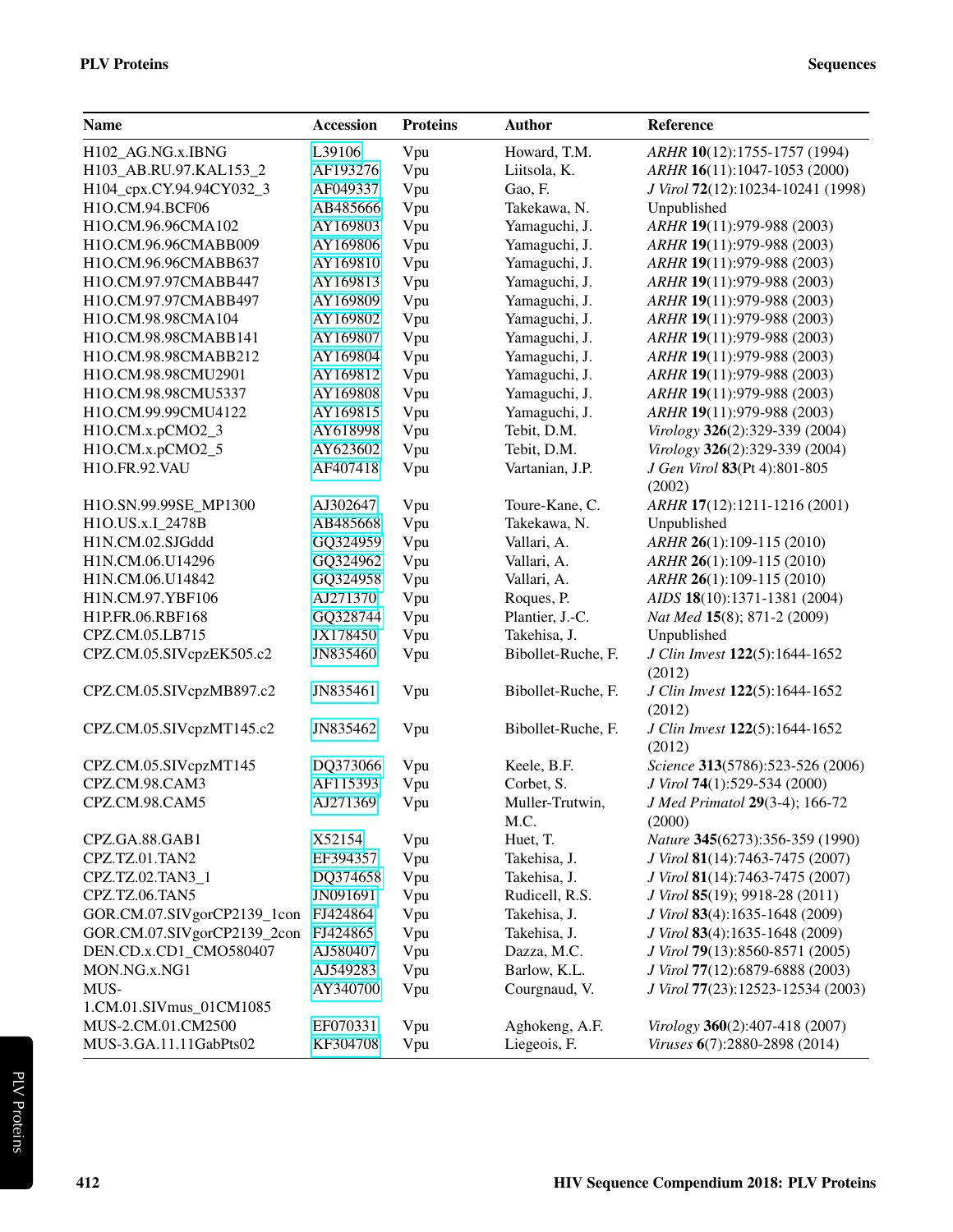<span id="page-10-1"></span><span id="page-10-0"></span>

|                                                                                                                                                              | membrane binding<br>Gag start, p17 start | phosphorylation site                                                                                                   |
|--------------------------------------------------------------------------------------------------------------------------------------------------------------|------------------------------------------|------------------------------------------------------------------------------------------------------------------------|
|                                                                                                                                                              |                                          |                                                                                                                        |
| 93.VI850<br>ANT70<br>MABB19.<br>99USTWLA<br>04CM 1015 0<br>04CM 1131 03                                                                                      |                                          | ∧iKQ<br>-AAA AD<br>-AAA.AD<br>-AAA.AD -                                                                                |
| <b>BF1167</b><br>/cpzCAM13<br>SIVCDZDP943<br>cpzEK505<br>chzLB7<br>/cbzMB66<br>/cpzMB897                                                                     |                                          | AAATDS<br><b>IYPTLPS-G</b><br>KQWCQR-LS<br>GASAS<br>-TAADŠ<br>0.DSN<br>GAAAA.PES<br>AAAR, DND<br>A-AD.GTS<br>-ADPS.GGE |
| IVcpzGAB2<br>TAN 1<br>SIVaorCP684con<br>Vaor2139 287<br>SIVgorCP2135con<br>SIVgor BPID1<br>SIVgor <sup>-</sup> BQID2<br>GOR.CM.12<br>GOR.CM.13.SIVğor_BPID15 |                                          | SN-TË<br>TGRATETPS<br><b>GRAA.APS</b><br>RPE<br>RPE<br>$SRPE$<br>$GS - 1.1.1$<br>5500                                  |
| MAC.US.x.239<br>H2A.DE.x.BEN<br>H2A.PT.x.ALI<br>H2A.SN.86.ST JSP4 27<br>12B.CI.x.EHO<br>86.0205                                                              | Gag p15 start                            |                                                                                                                        |
| 2G.CI.92.Abt96<br>07.07IC TNP3<br>IO RTO8                                                                                                                    |                                          |                                                                                                                        |
| .SIVdeb04CMPF3061<br>M 99 (M40<br>.ET.x.GRI 677 qri 1<br>19. CN166<br>.CM.99.CN71<br>SIVlhoest485                                                            |                                          |                                                                                                                        |
| SIVlhoest524<br>ZM.09.SIVaqmMAL ZMB<br>CM.98.CM16<br>$GA \times M14$<br>5440                                                                                 |                                          |                                                                                                                        |
| SIVaɑi<br>Vrcm 02CM8081                                                                                                                                      |                                          |                                                                                                                        |
| VsmSL92A<br>SIVsmE660 FL8<br>86.CFU212                                                                                                                       |                                          |                                                                                                                        |
| SYK173 COMGNM<br>M.01.8023:<br>SIVagmTAN1<br>VSAG1003<br>ZA.10.VSAM0022                                                                                      |                                          |                                                                                                                        |
| WRC.CI.98.98CI04<br>WRC.GM.05.Pbt 05GM X02                                                                                                                   |                                          |                                                                                                                        |

Alignments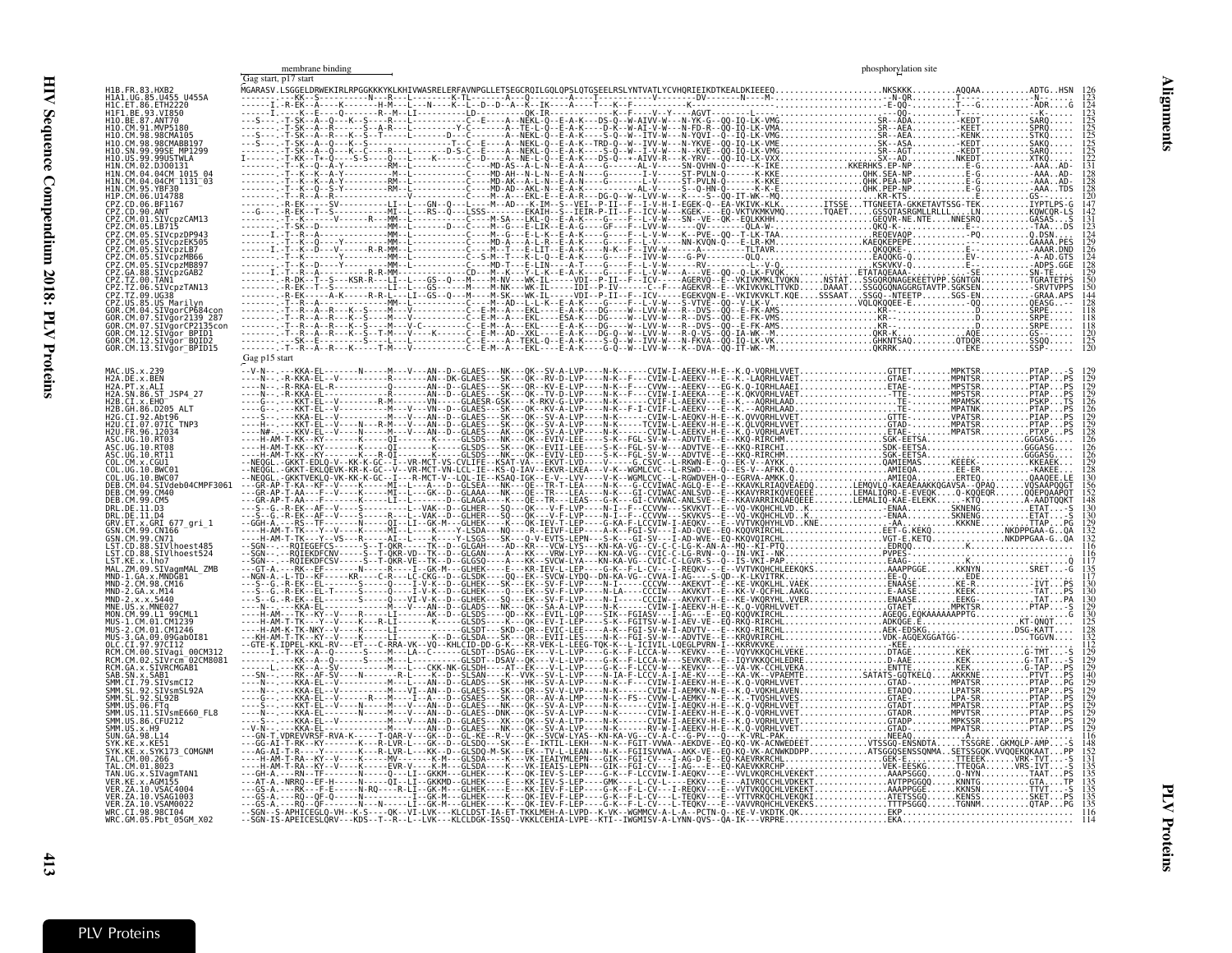| H1B.FR.83.HXB2<br>H1A1.UG.85.U455 U455A                                                                                                                                                                                              | p17 end p24 start | CyPA binding | major homology region                                              |
|--------------------------------------------------------------------------------------------------------------------------------------------------------------------------------------------------------------------------------------|-------------------|--------------|--------------------------------------------------------------------|
| H1C.ET.86.ETH2220                                                                                                                                                                                                                    |                   |              |                                                                    |
| H1F1_BE.93.VI850<br>H1F1_BE.93.VI850<br>H1O.BE.87.ANT70<br>H1O.CM.98.98CMA105<br>H10.CM.98.98CMABB197<br>H10.SN.99.99SE MP1299                                                                                                       |                   |              | 288                                                                |
| H10. US. 99. 99USTWLA<br>H10. US. 99. 99USTWLA<br>H1N. CM. 02. DJ00131<br>H1N. CM. 04. 04CM_1015_04<br>H1N. CM. 04. 04CM_1131_03<br>H1N.CM.95.YBF30<br>HIP.CM.06.U14788<br>CPZ.CD.06.BF1167                                          |                   |              | 294<br>$\frac{56}{1}$                                              |
| CPZ.CD.90.ANT<br>CPZ.CM.01.SIVcpzCAM13<br>CPZ.CM.05.LB715<br>CPZ.CM.05.SIVcpzDP943<br>CPZ.CM.05.SIVcpzEK505                                                                                                                          |                   |              |                                                                    |
| CPZ.CM.05.SIVcpzLB7<br>CPZ.CM.05.SIVCpzMB66<br>CPZ.CM.05.SIVCpzMB897<br>CPZ.GA.88.SIVCpzGAB2<br>CPZ.TZ.00.TAN1<br>CPZ.TZ.06.SIVCpzTAN13                                                                                              |                   |              |                                                                    |
| ČPŽ.TŽ.09.UG38<br>CPŽ.US.85.US.Marilyn<br>GOR.CM.04.SIVgorCP684con<br>GOR.CM.07.SIVgor2139_287<br>GOR.CM.07.SIVgorCP2135con<br>GOR.CM.12.SIVgor_BPID1<br>GOR.CM.12.SIVgor_BPID1<br>GOR.CM.12.SIVgor_BOID2<br>GOR.CM.13.SIVgor_BPID15 |                   |              | 290<br>$\frac{281}{281}$<br>$\frac{281}{282}$<br>$\frac{282}{282}$ |
| MAC.US.x.239<br>H2A.DE.x.BEN<br>H2A.PT.x.ALI                                                                                                                                                                                         | p15 end_p27 start |              | $\frac{290}{291}$<br>$\frac{291}{291}$                             |
| H2A.SN.86.ST JSP4 27<br>H2B.CI.x.EHO<br>H2B.GH.86.D205 ALT<br>H2G.CI.92.Abt96<br>H2U.CI.07.07IC TNP3<br>H2U.FR.96.12034                                                                                                              |                   |              | 286                                                                |
| ASC.UG.10.RT03<br>ASC.UG.10.RT08<br>ASC.UG.10.RT11<br>COL.CM.X.CGUI<br>COL.UG.10.BWC01<br>COL. UG. 10. BWC07                                                                                                                         |                   |              | 290<br>287<br>287<br>287<br>281<br>28i                             |
| DEB.CM.04.SIVdeb04CMPF3061<br>DEB.CM.99.CM40<br>DEB.CM.99.CM5<br>DRL.DE.11.D3<br>DRL.DE.11.D4<br>GRV.ET.x.GRI 677_gri_1<br>GSN.CM.99.CN166                                                                                           |                   |              |                                                                    |
| GSN.CM.99.CN71<br>UST.CD.88.SIVlhoest485<br>LST.CD.88.SIVlhoest524<br>LST.CD.88.SIVlhoest524<br>MAL.ZM.09.SIVagmMAL_ZMB<br>MND-1.GA.x.MNDGB1<br>MND-1.GA.x.MNDGB1                                                                    |                   |              | 296<br>276<br>274                                                  |
| MND-2.CM.98.CM16<br>MND-2.GA.x.M14<br>MND-2.x.x.5440<br>MNE.US.x.MNE027<br>MON.CM.99.L1 99CML1                                                                                                                                       |                   |              | $\frac{292}{292}$<br>$\frac{294}{287}$<br>291                      |
| MUS-1.CM.01.CM1239<br>MUS-2.CM.01.CM1236<br>MUS-3.GA.09.09Gab0I81<br>MUS-3.GA.09.09Gab0I81<br>RCM.CM.00.SIVagi_00CM312<br>RCM.CM.02.SIVrcm_02CM8081<br>RCM.GA.x.SIVRCMGAB1                                                           |                   |              | 296<br>291                                                         |
| RGB. SN. x. SAB1<br>SAB. SN. x. SAB1<br>SMM. CI.79. SIVSmCI2<br>SMM. SL.92. SIVSmSL92A<br>SMM. SL.92. SL92B<br>SMM.US.06.FTq<br>SMM.US.06.FTq<br>SMM.US.11.SIVsmE660_FL8                                                             |                   |              | 291<br>291<br>291                                                  |
| SMM.US.86.CFU212<br>SMM. US. x. H9<br>SUN. GA. 98. L14<br>SYK.KE.x.KE51<br>SYK.KE.x.SYK173_COMGNM<br>TAL. CM. 00.266                                                                                                                 |                   |              | 291<br>291<br>279<br>312<br>315<br>294<br>293                      |
| TAL.CM.01.8023<br>TAN.UG.x.SIVagmTAN1<br>VER.KE.x.AGM155<br>VER. ZA. 10. VSAC4004<br>VER. ZA. 10. VSAG1003<br>VER. ZA. 10. VSAM0022<br>WRC.CI.98.98CI04                                                                              |                   |              | $\bar{298}$<br>298<br>$\frac{298}{298}$<br>$\overline{298}$        |

414 HIV Sequence Compendium 2018: PLV Proteins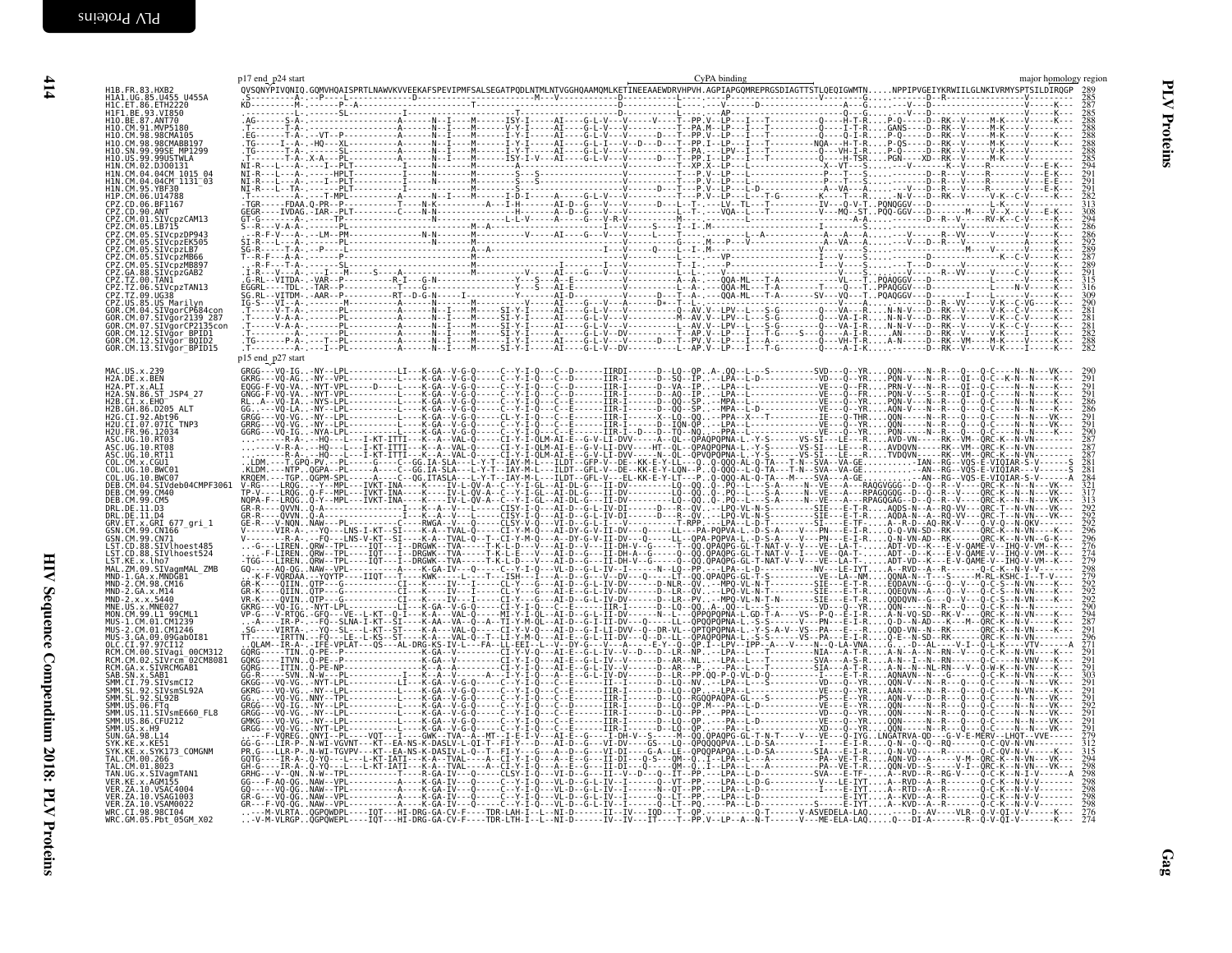| major homology region                                                                   |                                                                                                                                                                                                                                                                                                                                                                                                                                                                                |  |  |  |
|-----------------------------------------------------------------------------------------|--------------------------------------------------------------------------------------------------------------------------------------------------------------------------------------------------------------------------------------------------------------------------------------------------------------------------------------------------------------------------------------------------------------------------------------------------------------------------------|--|--|--|
|                                                                                         |                                                                                                                                                                                                                                                                                                                                                                                                                                                                                |  |  |  |
| ISTWLA                                                                                  | $R = \frac{1}{\frac{1}{1} \times \frac{1}{1} \times \frac{1}{1} \times \frac{1}{1} \times \frac{1}{1} \times \frac{1}{1} \times \frac{1}{1} \times \frac{1}{1} \times \frac{1}{1} \times \frac{1}{1} \times \frac{1}{1} \times \frac{1}{1} \times \frac{1}{1} \times \frac{1}{1} \times \frac{1}{1} \times \frac{1}{1} \times \frac{1}{1} \times \frac{1}{1} \times \frac{1}{1} \times \frac{1}{1} \times \frac{1}{1} \times \frac{1}{1} \times \frac{1}{1} \times \frac{1}{1$ |  |  |  |
| 04CM <sup>-</sup> 1131 <sup>-</sup> 03                                                  |                                                                                                                                                                                                                                                                                                                                                                                                                                                                                |  |  |  |
|                                                                                         |                                                                                                                                                                                                                                                                                                                                                                                                                                                                                |  |  |  |
| cpzCAM13                                                                                |                                                                                                                                                                                                                                                                                                                                                                                                                                                                                |  |  |  |
| SIVcpzMB66                                                                              |                                                                                                                                                                                                                                                                                                                                                                                                                                                                                |  |  |  |
| /cpzMB897<br>SIVcpzGAB2                                                                 |                                                                                                                                                                                                                                                                                                                                                                                                                                                                                |  |  |  |
| Marilyn                                                                                 |                                                                                                                                                                                                                                                                                                                                                                                                                                                                                |  |  |  |
| Gor2139 287<br>SIVgorCP2135con                                                          |                                                                                                                                                                                                                                                                                                                                                                                                                                                                                |  |  |  |
| CM.12.SIVğor BPID1<br>SIVğor <sup>-</sup> BQID2<br>GOR.CM.13.SIVğor <sup>-</sup> BPID15 |                                                                                                                                                                                                                                                                                                                                                                                                                                                                                |  |  |  |
| DE.x.BEN<br>12A.                                                                        |                                                                                                                                                                                                                                                                                                                                                                                                                                                                                |  |  |  |
| PT.x.ALI<br>H2A.<br>SN.86.ST JSP4 27<br>2A.<br>CI.X.EHO                                 |                                                                                                                                                                                                                                                                                                                                                                                                                                                                                |  |  |  |
| .86.D205                                                                                |                                                                                                                                                                                                                                                                                                                                                                                                                                                                                |  |  |  |
|                                                                                         |                                                                                                                                                                                                                                                                                                                                                                                                                                                                                |  |  |  |
|                                                                                         |                                                                                                                                                                                                                                                                                                                                                                                                                                                                                |  |  |  |
| 04.SIVdeb04CMPF3061                                                                     |                                                                                                                                                                                                                                                                                                                                                                                                                                                                                |  |  |  |
| RL.DE.11.D4<br>V.ET.x.GRI 677 gri 1                                                     |                                                                                                                                                                                                                                                                                                                                                                                                                                                                                |  |  |  |
| 99.CN166<br>N.CM.99.CN71<br>88.SIVlhoest485<br>SIVlhoest524                             |                                                                                                                                                                                                                                                                                                                                                                                                                                                                                |  |  |  |
| KE.x.lho7<br>ZM.09.SIVagmMAL ZMB<br>MND-1.GA.x.MNDĞB1                                   |                                                                                                                                                                                                                                                                                                                                                                                                                                                                                |  |  |  |
| CM.98.CM16<br>GA.x.M14                                                                  |                                                                                                                                                                                                                                                                                                                                                                                                                                                                                |  |  |  |
| MNE.                                                                                    |                                                                                                                                                                                                                                                                                                                                                                                                                                                                                |  |  |  |
| GA.09.09Gab0I81<br>CI.97.97CI12                                                         |                                                                                                                                                                                                                                                                                                                                                                                                                                                                                |  |  |  |
| 00CM312<br>CM.00.SIVagi<br>SIVrčm <sup>-</sup> 02CM8081<br>CM.02.<br>GA.x.SIVRCMGAB1    |                                                                                                                                                                                                                                                                                                                                                                                                                                                                                |  |  |  |
| CI.79.SIVsmCI2                                                                          |                                                                                                                                                                                                                                                                                                                                                                                                                                                                                |  |  |  |
| SIVsmE660 FL8<br>SMM.<br>. 11.<br>SMM.<br>US.86.CFU212                                  |                                                                                                                                                                                                                                                                                                                                                                                                                                                                                |  |  |  |
| SMM.US.x.H9<br>IUN GA 98 L14                                                            |                                                                                                                                                                                                                                                                                                                                                                                                                                                                                |  |  |  |
| SYK173 COMGNM                                                                           |                                                                                                                                                                                                                                                                                                                                                                                                                                                                                |  |  |  |
| SIVagmTAN1                                                                              |                                                                                                                                                                                                                                                                                                                                                                                                                                                                                |  |  |  |
| ZA.10.VSAM0022<br>WRC.CI.98.98CI04<br>WRC.GM.05.Pbt 05GM X02                            |                                                                                                                                                                                                                                                                                                                                                                                                                                                                                |  |  |  |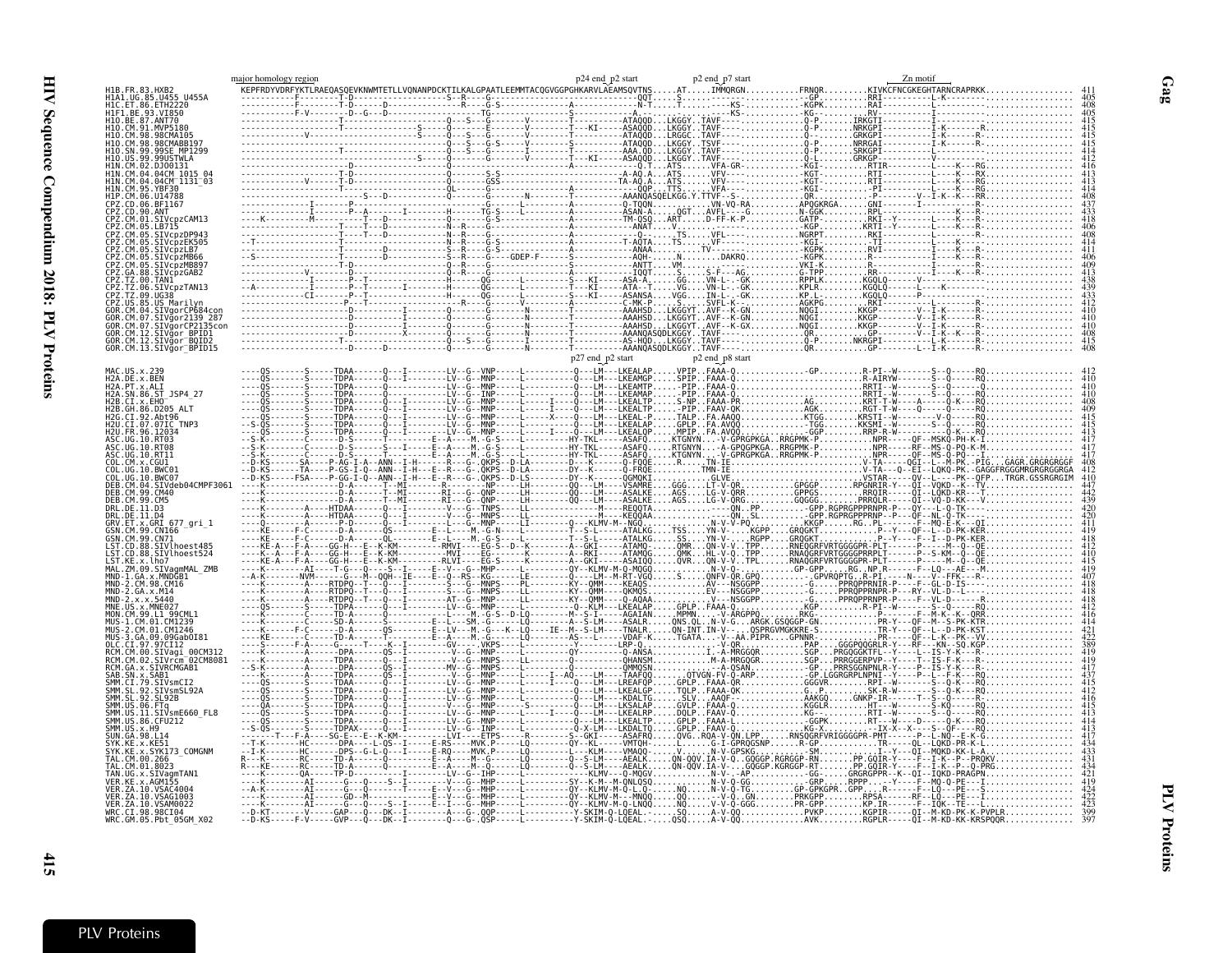| H1B.FR.83.HXB2<br>H1A1.UG.85.U455 U455A<br>H1C.ET.86.ETH2220<br>H1F1.BE.93.VI850                                                  |  |  |  | 481                                                                              |
|-----------------------------------------------------------------------------------------------------------------------------------|--|--|--|----------------------------------------------------------------------------------|
| H10.BE.87.ANT70<br>H10.CM.91.MVP5180<br>H10.CM.98.98CMA105                                                                        |  |  |  |                                                                                  |
| H10. CM. 98. 98CMABB197<br>H10.SN.99.99SE MP1299                                                                                  |  |  |  |                                                                                  |
|                                                                                                                                   |  |  |  | 488<br>499                                                                       |
| H10.US.99.99USTWLA<br>H1N.CM.02.DJ00131<br>H1N.CM.04.04CM_1015_04<br>H1N.CM.04.04CM_1131_03                                       |  |  |  | 498                                                                              |
|                                                                                                                                   |  |  |  | 499<br>482                                                                       |
| H1N.CM.95.YBF30<br>H1P.CM.06.U14788<br>CPZ.CD.06.U14788<br>CPZ.CD.00.ANT<br>CPZ.CM.01.SIV.CPZCAM13                                |  |  |  | $\frac{518}{512}$                                                                |
| CP2.CM.05.LB715<br>CP2.CM.05.LB715<br>CP2.CM.05.SIVcpzDP943<br>CP2.CM.05.SIVcpzLB7<br>CP2.CM.05.SIVcpzLB7<br>CP2.CM.05.SIVcpzMB66 |  |  |  | 498                                                                              |
|                                                                                                                                   |  |  |  | 490                                                                              |
| CPZ.CM.05.SIVCpZMB897<br>CPZ.CM.05.SIVCpZMB897<br>CPZ.TZ.00.TAM1<br>CPZ.TZ.00.TAM1<br>CPZ.TZ.09.UG38                              |  |  |  | $\frac{494}{494}$                                                                |
|                                                                                                                                   |  |  |  |                                                                                  |
| LFZ.1Z.09.0038<br>COR.CM.04.SIVgorCP684con<br>GOR.CM.04.SIVgorCP684con<br>GOR.CM.07.SIVgorCP2139_287<br>GOR.CM.07.SIVgorCP2135con |  |  |  | 479                                                                              |
| GOR.CM.12.SIVgor BPID1<br>GOR.CM.12.SIVgor BQID2                                                                                  |  |  |  | 479                                                                              |
| GOR.CM.13.SIVgor_BPID15                                                                                                           |  |  |  |                                                                                  |
| MAC.US.x.239<br>H2A.DE.x.BEN                                                                                                      |  |  |  | 496<br>492<br>492<br>492                                                         |
| H2A.PT.x.ALI<br>H2A.SN.86.ST JSP4 27                                                                                              |  |  |  |                                                                                  |
| H2B.CI.x.EHO<br>H2B.GH.86.D205_ALT<br>H2G.CI.92.Abt96                                                                             |  |  |  | 505<br>507<br>495                                                                |
| H2U.CI.07.07IC TNP3<br>H2U.FR.96.12034                                                                                            |  |  |  |                                                                                  |
| ASC.UG.10.RT03<br>ASC.UG.10.RT08<br>ASC.UG.10.RT11                                                                                |  |  |  | 509<br>512<br>512                                                                |
| COL. CM. x. CGU1<br>COL. UG. 10. BWC01                                                                                            |  |  |  |                                                                                  |
| COL.UG.10.BWC07<br>DEB.CM.04.SIVdeb04CMPF3061<br>DEB.CM.99.CM40                                                                   |  |  |  |                                                                                  |
| DEB. CM. 99. CM5<br>DRL.DE.11.D3                                                                                                  |  |  |  | 508                                                                              |
| DRL.DE.II.D4<br>GRV.ET.x.GRI 677_gri_1<br>GSN.CM.99.CN166                                                                         |  |  |  | 508<br>505<br>503                                                                |
| GSN.CM.99.CN71<br>LST.CD.88.SIVlhoest485                                                                                          |  |  |  |                                                                                  |
| LST.CD.88.SIV\hoest524<br>LST.KE.x.lho7<br>MAL.ZM.09.SIVagmMAL_ZMB                                                                |  |  |  | 496<br>501                                                                       |
| MND-1.GA.x.MNDGB1<br>MND-2.CM.98.CM16                                                                                             |  |  |  |                                                                                  |
| MND-2.CA.x.M14<br>MND-2.x.x.5440<br>MND-2.x.x.5440<br>MNE.US.x.MNE027<br>MON.CM.99.L1_99CML1                                      |  |  |  | 505<br>505<br>492<br>502                                                         |
| MUS-1.CM.01.CM1239                                                                                                                |  |  |  | 495<br>506<br>503                                                                |
| MUS-2.CM.01.CM1246<br>MUS-3.GA.09.09Gab0I81<br>OLC.CI.97.97CI12<br>RCM.CM.00.SIVagi 00CM312                                       |  |  |  | 466                                                                              |
| RCM.CM.02.SIVrcm 02CM8081                                                                                                         |  |  |  |                                                                                  |
| RCM.GA.x.SIVRCMGAB1<br>SAB.SN.x.SAB1<br>SMM.CI.79.SIVsmCI2<br>SMM.SL.92.SIVsmSL92A                                                |  |  |  | $\frac{506}{512}$<br>$\frac{512}{505}$<br>$\frac{543}{504}$<br>$\frac{492}{504}$ |
| SMM. SL. 92. SL92B<br>SMM.US.06.FTq<br>SMM.US.11.SIVsmE660_FL8                                                                    |  |  |  | 400<br>403                                                                       |
| SMM. US. 86. CFU212<br>SMM. US. x. H9<br>SUN. GA. 98. L14                                                                         |  |  |  |                                                                                  |
| SYK.KE.x.KE51<br>SYK.KE.x.SYK173_COMGNM                                                                                           |  |  |  |                                                                                  |
| TAL.CM.00.266<br>TAL.CM.00.266<br>TAL.CM.01.8023<br>TAN.UG.x.SIVagmTAN1<br>VER.KE.x.AGM155                                        |  |  |  |                                                                                  |
| VER. ZA. 10. VSAC4004                                                                                                             |  |  |  |                                                                                  |
| VER. ZA. 10. VSAG1003<br>VER. ZA. 10. VSAM0022                                                                                    |  |  |  | 510<br>508<br>509<br>497                                                         |
| WRC.CI.98.98CI04<br>WRC.GM.05.Pbt 05GM X02                                                                                        |  |  |  |                                                                                  |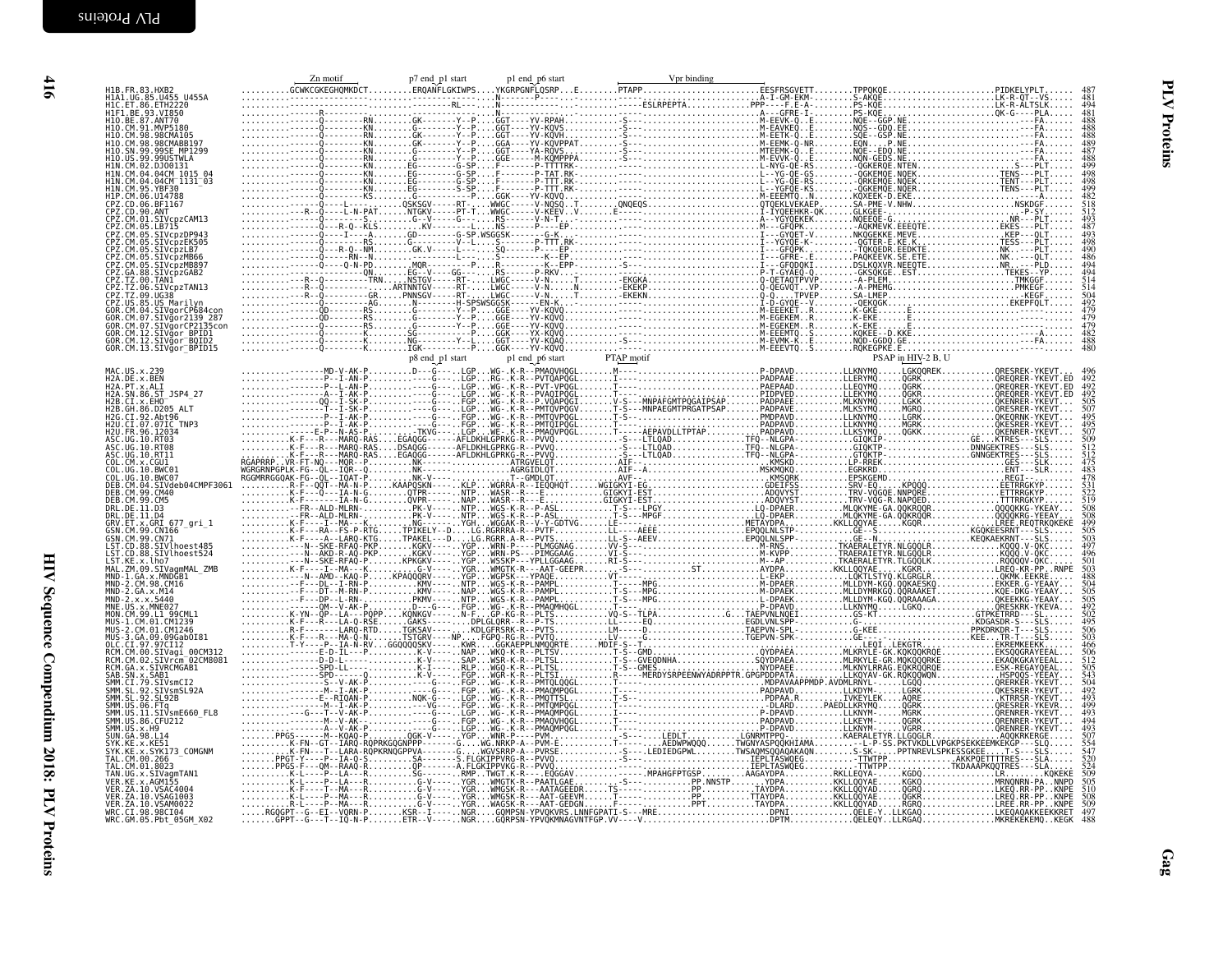|                                                                                                                                                                                                                                                          | p6 end, Gag end                                                                                                                                                                                                                                                                                  |                                                             |
|----------------------------------------------------------------------------------------------------------------------------------------------------------------------------------------------------------------------------------------------------------|--------------------------------------------------------------------------------------------------------------------------------------------------------------------------------------------------------------------------------------------------------------------------------------------------|-------------------------------------------------------------|
| H1B.FR.83.HXB2<br>H1A1.UG.85.U455_U455A                                                                                                                                                                                                                  |                                                                                                                                                                                                                                                                                                  | 500<br>494                                                  |
| H1C.ET.86.ETH2220                                                                                                                                                                                                                                        |                                                                                                                                                                                                                                                                                                  | 505<br>492                                                  |
| HIF1.BE.93.VI850<br>H10.BE.87.ANT70                                                                                                                                                                                                                      |                                                                                                                                                                                                                                                                                                  | 499                                                         |
| H10.CM.91.MVP5180                                                                                                                                                                                                                                        |                                                                                                                                                                                                                                                                                                  | 499<br>499                                                  |
| H10.CM.98.98CMA105<br>H10.CM.98.98CMABB197<br>H10.SN.99.99SE_MP1299                                                                                                                                                                                      |                                                                                                                                                                                                                                                                                                  | 500                                                         |
| H10.US.99.99USTWLA                                                                                                                                                                                                                                       |                                                                                                                                                                                                                                                                                                  | 498<br>499                                                  |
|                                                                                                                                                                                                                                                          |                                                                                                                                                                                                                                                                                                  | $\frac{513}{512}$                                           |
|                                                                                                                                                                                                                                                          |                                                                                                                                                                                                                                                                                                  |                                                             |
|                                                                                                                                                                                                                                                          |                                                                                                                                                                                                                                                                                                  | 493                                                         |
| H1N. CM. 02. DJ00131<br>H1N. CM. 02. DJ00131<br>H1N. CM. 04. 04CM 1015 04<br>H1N. CM. 95. YBF30<br>H1P. CM. 06. U14788<br>CPZ. CD. 06. BF1167<br>CPZ. CD. 06. BF1167<br>CPZ. CD. 90. ANT                                                                 |                                                                                                                                                                                                                                                                                                  |                                                             |
| CPZ.CM.01.SIVcpzCAM13                                                                                                                                                                                                                                    |                                                                                                                                                                                                                                                                                                  | 525<br>523<br>507<br>501<br>507<br>512<br>504               |
|                                                                                                                                                                                                                                                          |                                                                                                                                                                                                                                                                                                  |                                                             |
|                                                                                                                                                                                                                                                          |                                                                                                                                                                                                                                                                                                  |                                                             |
|                                                                                                                                                                                                                                                          |                                                                                                                                                                                                                                                                                                  |                                                             |
| CP2. CM. 01. SIVcpzCAM13<br>CP2. CM. 05. SIVcpzDP943<br>CP2. CM. 05. SIVcpzEK505<br>CP2. CM. 05. SIVcpzEK505<br>CP2. CM. 05. SIVcpzLB7<br>CP2. CM. 05. SIVcpzMB89<br>CP2. CM. 05. SIVcpzMB89<br>CP2. CA. 88. SIVcpzMB89<br>CP2. T2. 00. TANI<br>CP2. T2. |                                                                                                                                                                                                                                                                                                  | 500<br>510<br>525<br>525<br>515<br>506<br>490<br>490<br>490 |
|                                                                                                                                                                                                                                                          |                                                                                                                                                                                                                                                                                                  |                                                             |
|                                                                                                                                                                                                                                                          |                                                                                                                                                                                                                                                                                                  |                                                             |
| CPZ.US.85.US Marilyn                                                                                                                                                                                                                                     |                                                                                                                                                                                                                                                                                                  |                                                             |
| GOR.CM.04.SIVgorCP684con<br>GOR.CM.07.SIVgor2139 287                                                                                                                                                                                                     |                                                                                                                                                                                                                                                                                                  |                                                             |
| GOR.CM.07.SIVgorCP2135con                                                                                                                                                                                                                                |                                                                                                                                                                                                                                                                                                  |                                                             |
| GOR.CM.12.SIVgor_BPID1<br>GOR.CM.12.SIVgor_BOID2<br>GOR.CM.13.SIVgor_BPID15                                                                                                                                                                              | point, Gag end<br>SLR.S.LETONDER<br>SLK.<br>SLK.<br>SLK.<br>SLK.<br>SLK.<br>SLK.<br>SLK.<br>SLK.<br>SLK.<br>SLK.<br>SLK.<br>SLK.<br>SLK.<br>SLK.<br>SLK.<br>SLK.<br>SLK.<br>SLK.<br>SLK.<br>SLK.<br>SLK.<br>SLK.<br>SLK.<br>SLK.<br>SLK.<br>SLK.<br>SLK.<br>SLX.<br>SLX.<br>SLX.<br>SLX.<br>SLX. | $\frac{493}{499}$<br>491                                    |
|                                                                                                                                                                                                                                                          | p6 end                                                                                                                                                                                                                                                                                           |                                                             |
|                                                                                                                                                                                                                                                          | Gag end                                                                                                                                                                                                                                                                                          |                                                             |
| MAC.US.x.239<br>H2A.DE.x.BEN<br>H2A.PT.x.ALI                                                                                                                                                                                                             |                                                                                                                                                                                                                                                                                                  |                                                             |
|                                                                                                                                                                                                                                                          |                                                                                                                                                                                                                                                                                                  | 5115222<br>522252225105225<br>5110522517522<br>52255226     |
| H2A.SN.86.ST_JSP4_27<br>H2B.CI.x.EHO                                                                                                                                                                                                                     |                                                                                                                                                                                                                                                                                                  |                                                             |
| H2B.GH.86.D205 ALT                                                                                                                                                                                                                                       | EDLLH-N.----E---                                                                                                                                                                                                                                                                                 |                                                             |
|                                                                                                                                                                                                                                                          |                                                                                                                                                                                                                                                                                                  |                                                             |
|                                                                                                                                                                                                                                                          |                                                                                                                                                                                                                                                                                                  |                                                             |
|                                                                                                                                                                                                                                                          |                                                                                                                                                                                                                                                                                                  |                                                             |
|                                                                                                                                                                                                                                                          |                                                                                                                                                                                                                                                                                                  |                                                             |
|                                                                                                                                                                                                                                                          |                                                                                                                                                                                                                                                                                                  | 494                                                         |
|                                                                                                                                                                                                                                                          |                                                                                                                                                                                                                                                                                                  | 4945<br>545<br>536<br>533<br>522<br>522<br>522              |
|                                                                                                                                                                                                                                                          |                                                                                                                                                                                                                                                                                                  |                                                             |
|                                                                                                                                                                                                                                                          |                                                                                                                                                                                                                                                                                                  |                                                             |
|                                                                                                                                                                                                                                                          |                                                                                                                                                                                                                                                                                                  |                                                             |
|                                                                                                                                                                                                                                                          |                                                                                                                                                                                                                                                                                                  | $\frac{514}{513}$<br>$\frac{513}{511}$                      |
|                                                                                                                                                                                                                                                          |                                                                                                                                                                                                                                                                                                  |                                                             |
|                                                                                                                                                                                                                                                          |                                                                                                                                                                                                                                                                                                  | 516                                                         |
|                                                                                                                                                                                                                                                          |                                                                                                                                                                                                                                                                                                  | 503                                                         |
|                                                                                                                                                                                                                                                          |                                                                                                                                                                                                                                                                                                  |                                                             |
|                                                                                                                                                                                                                                                          |                                                                                                                                                                                                                                                                                                  |                                                             |
|                                                                                                                                                                                                                                                          |                                                                                                                                                                                                                                                                                                  | 518<br>519<br>519<br>507<br>511<br>506<br>517<br>514        |
|                                                                                                                                                                                                                                                          |                                                                                                                                                                                                                                                                                                  |                                                             |
|                                                                                                                                                                                                                                                          |                                                                                                                                                                                                                                                                                                  | 481                                                         |
|                                                                                                                                                                                                                                                          |                                                                                                                                                                                                                                                                                                  |                                                             |
|                                                                                                                                                                                                                                                          |                                                                                                                                                                                                                                                                                                  |                                                             |
|                                                                                                                                                                                                                                                          |                                                                                                                                                                                                                                                                                                  | 518<br>524<br>519<br>555<br>519<br>507                      |
|                                                                                                                                                                                                                                                          |                                                                                                                                                                                                                                                                                                  | 508                                                         |
|                                                                                                                                                                                                                                                          |                                                                                                                                                                                                                                                                                                  |                                                             |
|                                                                                                                                                                                                                                                          |                                                                                                                                                                                                                                                                                                  | 508<br>509                                                  |
|                                                                                                                                                                                                                                                          |                                                                                                                                                                                                                                                                                                  |                                                             |
|                                                                                                                                                                                                                                                          |                                                                                                                                                                                                                                                                                                  |                                                             |
|                                                                                                                                                                                                                                                          |                                                                                                                                                                                                                                                                                                  |                                                             |
|                                                                                                                                                                                                                                                          |                                                                                                                                                                                                                                                                                                  |                                                             |
|                                                                                                                                                                                                                                                          |                                                                                                                                                                                                                                                                                                  |                                                             |
|                                                                                                                                                                                                                                                          |                                                                                                                                                                                                                                                                                                  |                                                             |
|                                                                                                                                                                                                                                                          | $\frac{1}{120}$<br>$120.11.8 + 166.75$<br>$120.12.8 + 166.75$<br>$120.13.8 + 166.75$<br>$120.14.8 + 166.75$<br>$120.15.8 + 166.75$<br>$120.16.18 + 166.75$<br>$120.16.18 + 166.75$<br>$120.17.8 + 166.75$<br>$120.19.8 + 166.75$<br>$120.19.8 + 166.75$<br>$120$                                 | 50852256235285324523523523524514                            |
|                                                                                                                                                                                                                                                          |                                                                                                                                                                                                                                                                                                  |                                                             |
|                                                                                                                                                                                                                                                          |                                                                                                                                                                                                                                                                                                  |                                                             |

|                                                                                       | Vpr binding<br>p6 end, Gag end                                                                                                                                                                                                                                                                                                                                                                                                                                                                    |                                                                                   |
|---------------------------------------------------------------------------------------|---------------------------------------------------------------------------------------------------------------------------------------------------------------------------------------------------------------------------------------------------------------------------------------------------------------------------------------------------------------------------------------------------------------------------------------------------------------------------------------------------|-----------------------------------------------------------------------------------|
|                                                                                       | $\begin{tabular}{c c c} \hline \multicolumn{3}{c}{\textbf{Vpr bundle}} \\ \hline \multicolumn{3}{c}{\textbf{Vpr bundle}} \\ \hline \multicolumn{3}{c}{\textbf{Vpr bundle}} \\ \hline \multicolumn{3}{c}{\textbf{SIR}}\\ \hline \multicolumn{3}{c}{\textbf{SIR}}\\ \hline \multicolumn{3}{c}{\textbf{SIR}}\\ \hline \multicolumn{3}{c}{\textbf{SIF}}\\ \hline \multicolumn{3}{c}{\textbf{SIF}}\\ \hline \multicolumn{3}{c}{\textbf{SIF}}\\ \hline \multicolumn{3}{c}{\textbf{SIF}}\\ \hline \mult$ |                                                                                   |
| 5 U455A<br>220                                                                        |                                                                                                                                                                                                                                                                                                                                                                                                                                                                                                   | 504449999088445112233355155060844999900885555155060855555555555555555566044999990 |
| 5ō`<br>Ō                                                                              |                                                                                                                                                                                                                                                                                                                                                                                                                                                                                                   |                                                                                   |
| 0<br>180<br>A105<br>ABB197<br>MP1299<br>TWLA<br>1015 04<br>-1131_03<br>0<br>088<br>88 |                                                                                                                                                                                                                                                                                                                                                                                                                                                                                                   |                                                                                   |
|                                                                                       |                                                                                                                                                                                                                                                                                                                                                                                                                                                                                                   |                                                                                   |
|                                                                                       |                                                                                                                                                                                                                                                                                                                                                                                                                                                                                                   |                                                                                   |
|                                                                                       |                                                                                                                                                                                                                                                                                                                                                                                                                                                                                                   |                                                                                   |
|                                                                                       |                                                                                                                                                                                                                                                                                                                                                                                                                                                                                                   |                                                                                   |
|                                                                                       |                                                                                                                                                                                                                                                                                                                                                                                                                                                                                                   |                                                                                   |
|                                                                                       |                                                                                                                                                                                                                                                                                                                                                                                                                                                                                                   |                                                                                   |
| pzCAM13<br>5<br>pzDP943<br>pzEK505<br>pzLB7                                           |                                                                                                                                                                                                                                                                                                                                                                                                                                                                                                   |                                                                                   |
|                                                                                       |                                                                                                                                                                                                                                                                                                                                                                                                                                                                                                   |                                                                                   |
| p21066<br>pzMB66<br>pzMB897<br>pzGAB2                                                 |                                                                                                                                                                                                                                                                                                                                                                                                                                                                                                   |                                                                                   |
| pzTAN13                                                                               |                                                                                                                                                                                                                                                                                                                                                                                                                                                                                                   |                                                                                   |
|                                                                                       |                                                                                                                                                                                                                                                                                                                                                                                                                                                                                                   |                                                                                   |
|                                                                                       |                                                                                                                                                                                                                                                                                                                                                                                                                                                                                                   |                                                                                   |
|                                                                                       |                                                                                                                                                                                                                                                                                                                                                                                                                                                                                                   |                                                                                   |
| arilyn<br>orCP684con<br>or2139 287<br>orCP2135con<br>or_BOID2<br>or_BOID2             |                                                                                                                                                                                                                                                                                                                                                                                                                                                                                                   |                                                                                   |
|                                                                                       | p6 end<br>Gag end                                                                                                                                                                                                                                                                                                                                                                                                                                                                                 |                                                                                   |
|                                                                                       |                                                                                                                                                                                                                                                                                                                                                                                                                                                                                                   |                                                                                   |
|                                                                                       |                                                                                                                                                                                                                                                                                                                                                                                                                                                                                                   |                                                                                   |
| SP4_27<br>ALT                                                                         |                                                                                                                                                                                                                                                                                                                                                                                                                                                                                                   |                                                                                   |
| 6<br>TNP3<br>4                                                                        |                                                                                                                                                                                                                                                                                                                                                                                                                                                                                                   |                                                                                   |
|                                                                                       |                                                                                                                                                                                                                                                                                                                                                                                                                                                                                                   |                                                                                   |
|                                                                                       |                                                                                                                                                                                                                                                                                                                                                                                                                                                                                                   |                                                                                   |
|                                                                                       |                                                                                                                                                                                                                                                                                                                                                                                                                                                                                                   |                                                                                   |
| eb04CMPF3061                                                                          |                                                                                                                                                                                                                                                                                                                                                                                                                                                                                                   |                                                                                   |
|                                                                                       |                                                                                                                                                                                                                                                                                                                                                                                                                                                                                                   |                                                                                   |
|                                                                                       |                                                                                                                                                                                                                                                                                                                                                                                                                                                                                                   |                                                                                   |
| $77_{\texttt{0}}$ gri $_{\texttt{-1}}$                                                |                                                                                                                                                                                                                                                                                                                                                                                                                                                                                                   |                                                                                   |
|                                                                                       |                                                                                                                                                                                                                                                                                                                                                                                                                                                                                                   |                                                                                   |
| hoest485<br>hoest524                                                                  |                                                                                                                                                                                                                                                                                                                                                                                                                                                                                                   |                                                                                   |
| gmMAL_ZMB<br>GB1<br>16                                                                |                                                                                                                                                                                                                                                                                                                                                                                                                                                                                                   |                                                                                   |
|                                                                                       |                                                                                                                                                                                                                                                                                                                                                                                                                                                                                                   |                                                                                   |
| 7                                                                                     |                                                                                                                                                                                                                                                                                                                                                                                                                                                                                                   |                                                                                   |
| ,<br>1239<br>1246<br>1246                                                             |                                                                                                                                                                                                                                                                                                                                                                                                                                                                                                   |                                                                                   |
| Gab0I81                                                                               |                                                                                                                                                                                                                                                                                                                                                                                                                                                                                                   |                                                                                   |
| 12                                                                                    |                                                                                                                                                                                                                                                                                                                                                                                                                                                                                                   |                                                                                   |
| 12<br>gi_00CM312<br>cm <sup>-</sup> 02CM8081<br>MGAB1                                 |                                                                                                                                                                                                                                                                                                                                                                                                                                                                                                   |                                                                                   |
|                                                                                       |                                                                                                                                                                                                                                                                                                                                                                                                                                                                                                   |                                                                                   |
| mCI2<br>mSL92A<br>B                                                                   |                                                                                                                                                                                                                                                                                                                                                                                                                                                                                                   |                                                                                   |
| mE660_FL8<br>12                                                                       | $\begin{tabular}{ c c } \hline \multicolumn{3}{ c }{\textbf{LILH}} \hline \multicolumn{2}{ c }{\textbf{EROEFPHREVTEDLLH-N.} \hline \multicolumn{2}{ c }{\textbf{CQED}} \hline \multicolumn{2}{ c }{\textbf{CQED}} \hline \multicolumn{2}{ c }{\textbf{CQED}} \hline \multicolumn{2}{ c }{\textbf{CQED}} \hline \multicolumn{2}{ c }{\textbf{CQED}} \hline \multicolumn{2}{ c }{\textbf{CQED}} \hline \multicolumn{2}{ c }{\textbf{CQED}}$                                                         |                                                                                   |
|                                                                                       |                                                                                                                                                                                                                                                                                                                                                                                                                                                                                                   |                                                                                   |
|                                                                                       |                                                                                                                                                                                                                                                                                                                                                                                                                                                                                                   |                                                                                   |
| 3_COMGNM                                                                              |                                                                                                                                                                                                                                                                                                                                                                                                                                                                                                   |                                                                                   |
|                                                                                       |                                                                                                                                                                                                                                                                                                                                                                                                                                                                                                   |                                                                                   |
| mTAN1<br>5<br>4004<br>1003<br>0022                                                    |                                                                                                                                                                                                                                                                                                                                                                                                                                                                                                   |                                                                                   |
|                                                                                       |                                                                                                                                                                                                                                                                                                                                                                                                                                                                                                   |                                                                                   |
| 04<br>05GM_X02                                                                        |                                                                                                                                                                                                                                                                                                                                                                                                                                                                                                   |                                                                                   |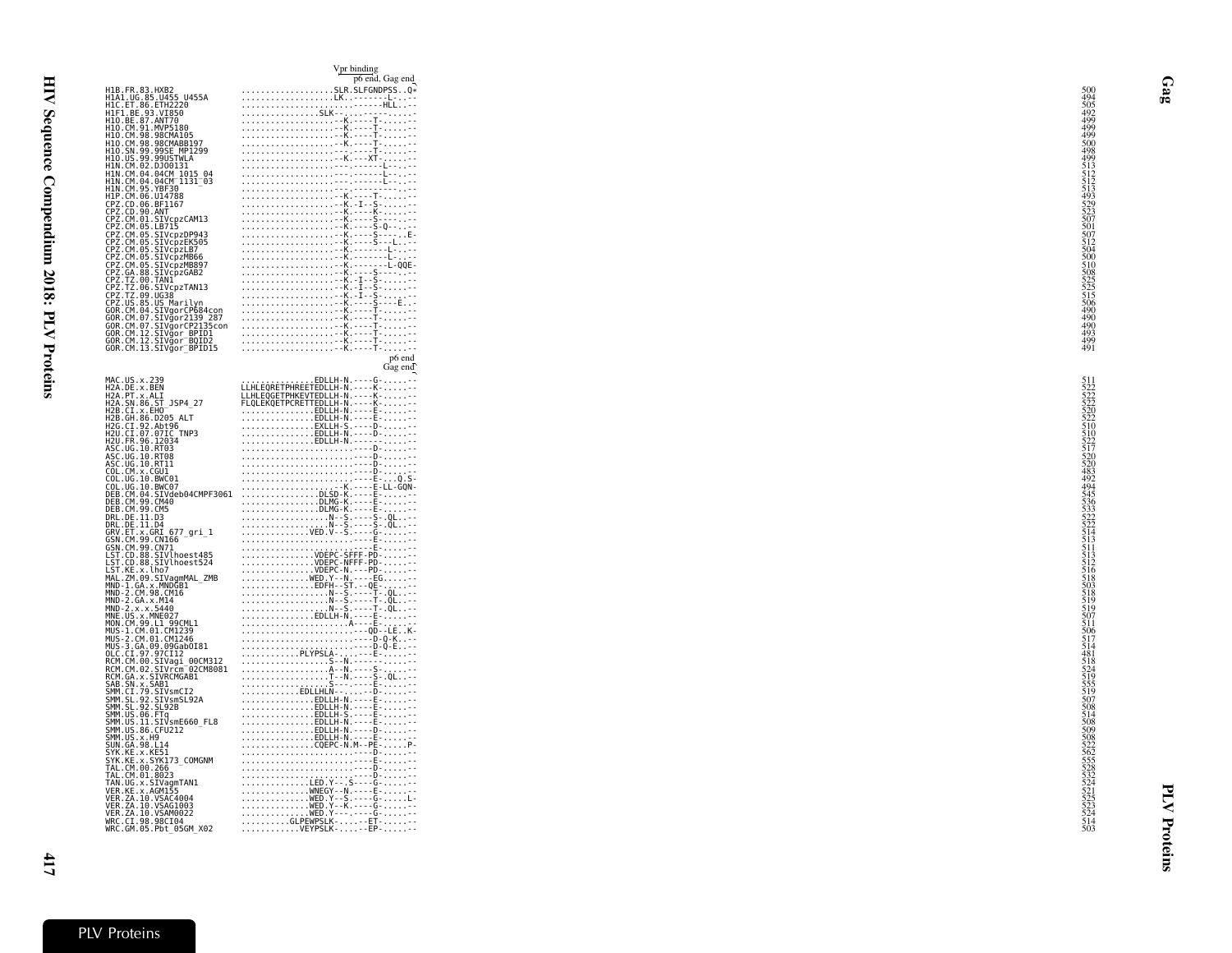<span id="page-15-0"></span>

|                                                                                                                             | Pol start<br>Gag-Pol TF start | Gag-Pol TF end_protease start |
|-----------------------------------------------------------------------------------------------------------------------------|-------------------------------|-------------------------------|
| H1B.FR.83.HXB2<br>H1A1.UG.85.U455 U455A<br>H1C.ET.86.ETH2220<br>H1F1.BE.93.VI850<br>H1Q.BE.87.ANT79.co                      |                               |                               |
|                                                                                                                             |                               |                               |
|                                                                                                                             |                               |                               |
| H10. CM. 91. MVP5180<br>H10. CM. 98. 98CMA105<br>H10. CM. 98. 98CMABB197<br>H10. SN. 99. 99SE_MP1299                        |                               |                               |
| H10.US.99.99USTWLA<br>H1N.CM.02.DJ00131                                                                                     |                               |                               |
| H1N.CM.04.04CM_1015_04<br>H1N.CM.04.04CM_1015_04<br>H1N.CM.04.04CM_1131_03<br>H1P.CM.06.U14788                              |                               |                               |
|                                                                                                                             |                               |                               |
| CPZ.CD.06.BF1167<br>CPZ.CD.00.ANT<br>CPZ.CM.01.SIVcpzCAM13<br>CPZ.CM.05.LB715                                               |                               |                               |
| CPZ.CM.05.SIVcpzDP943<br>CPZ.CM.05.SIVcpzDP943                                                                              |                               |                               |
| CPZ.CM.05.SIVCpzLB7<br>CPZ.CM.05.SIVcpzMB66<br>CPZ.CM.05.SIVcpzMB897                                                        |                               |                               |
| CPZ.GA.88.SIVcpzGAB2<br>CPZ.TZ.00.TAN1                                                                                      |                               |                               |
| CPZ.IZ.00.IANI<br>CPZ.TZ.06.SIVcpzTAN13<br>CPZ.TZ.09.UG38<br>CPZ.US.85.US Marilyn<br>GOR.CM.04.SIVgorCP684con               |                               |                               |
| GOR.CM.07.SIVğor2139 287                                                                                                    |                               |                               |
| GOR.CM.07.SIVğorCP2135con<br>GOR.CM.12.SIVgor_BPID1<br>GOR.CM.12.SIVgor_BQID2                                               |                               |                               |
| GOR.CM.13.SIVgor_BPID15                                                                                                     |                               |                               |
| MAC.US.x.239<br>H2A.DE.x.BEN<br>H2A.PT.x.ALI                                                                                |                               |                               |
| H2A.SN.86.ST JSP4 27                                                                                                        |                               |                               |
| H2B.CI.X.EHO<br>H2B.GH.86.D205_ALT                                                                                          |                               |                               |
| H2G.CI.92.Abt96<br>H2U.CI.07.07IC TNP3<br>H2U.FR.96.12034                                                                   |                               |                               |
| ASC. UG. 10. RT03<br>ASC. UG. 10. RT03<br>ASC. UG. 10. RT11<br>COL. CM. x. CGU1                                             |                               |                               |
| COL. UG. 10. BWC01                                                                                                          |                               |                               |
| COL.UG.10.BWC07<br>DEB.CM.04.SIVdeb04CMPF3061                                                                               |                               |                               |
| DEB. CM. 99. CM40<br>DRL.DE.11<br>. D3                                                                                      |                               |                               |
| DRL.DE.11.D4                                                                                                                |                               |                               |
| GRV.ET.x.GRI 677_gri_1<br>GSN.CM.99.CNI66<br>GSN.CM.99.CNI66<br>LST.CD.88.SIVlhoest485                                      |                               |                               |
| LST.CD.88.SIVlhoest524<br>LST.KE.x.lho7                                                                                     |                               |                               |
| MAL.ZM.09.SIVagmMAL_ZMB<br>MND-1.GA.x.MNDGB1<br>MND-2.CM.98.CM16                                                            |                               |                               |
| MND-2.CH.30.114<br>MND-2.x.x.5440<br>MND-2.x.x.5440<br>MNE.US.x.MNE027<br>MON.CM.99.L1_99CML1                               |                               |                               |
|                                                                                                                             |                               |                               |
| MUS-1.CM.01.CM1239<br>MUS-2.CM.01.CM1239                                                                                    |                               |                               |
| MUS-3.GA.09.09Gab0I81<br>OLC.CI.97.97CI12<br>RCM.CM.00.SIVagi_00CM312<br>RCM.CM.02.SIVrcm_02CM8081<br>RCM.GA.x.SIVRCMGAB1   |                               |                               |
|                                                                                                                             |                               |                               |
| SAB.SN.x.SAB1<br>SMM.CI.79.SIVsmCI2<br>SMM.SL.92.SIVsmSL92A                                                                 |                               |                               |
| SMM. SL. 92. SL92B<br>SMM. US. 06. FTq<br>SMM. US. 06. FTq<br>SMM. US. 11. SIV.smE660_FL8                                   |                               |                               |
| SMM.US.86.CFU212<br>SMM.US.x.H9<br>SUN.GA.98.L14                                                                            |                               |                               |
| SYK.KE.x.KE51                                                                                                               |                               |                               |
| SYK.KE.X.SYK173_COMGNM<br>TAL.CM.00.266<br>TAL.CM.01.8023<br>TAN.UG.X.SIVagmTAN1                                            |                               |                               |
| VER.KE.x.AGM155<br>VER.ZA.10.VSAC4004                                                                                       |                               |                               |
| VER. ZA. 10. VSAG1003<br>VER. ZA. 10. VSAG1003<br>VER. ZA. 10. VSAM0022<br>WRC. CI. 98. 98C104<br>WRC. GM. 05. Pbt_05GM_X02 |                               |                               |
|                                                                                                                             |                               |                               |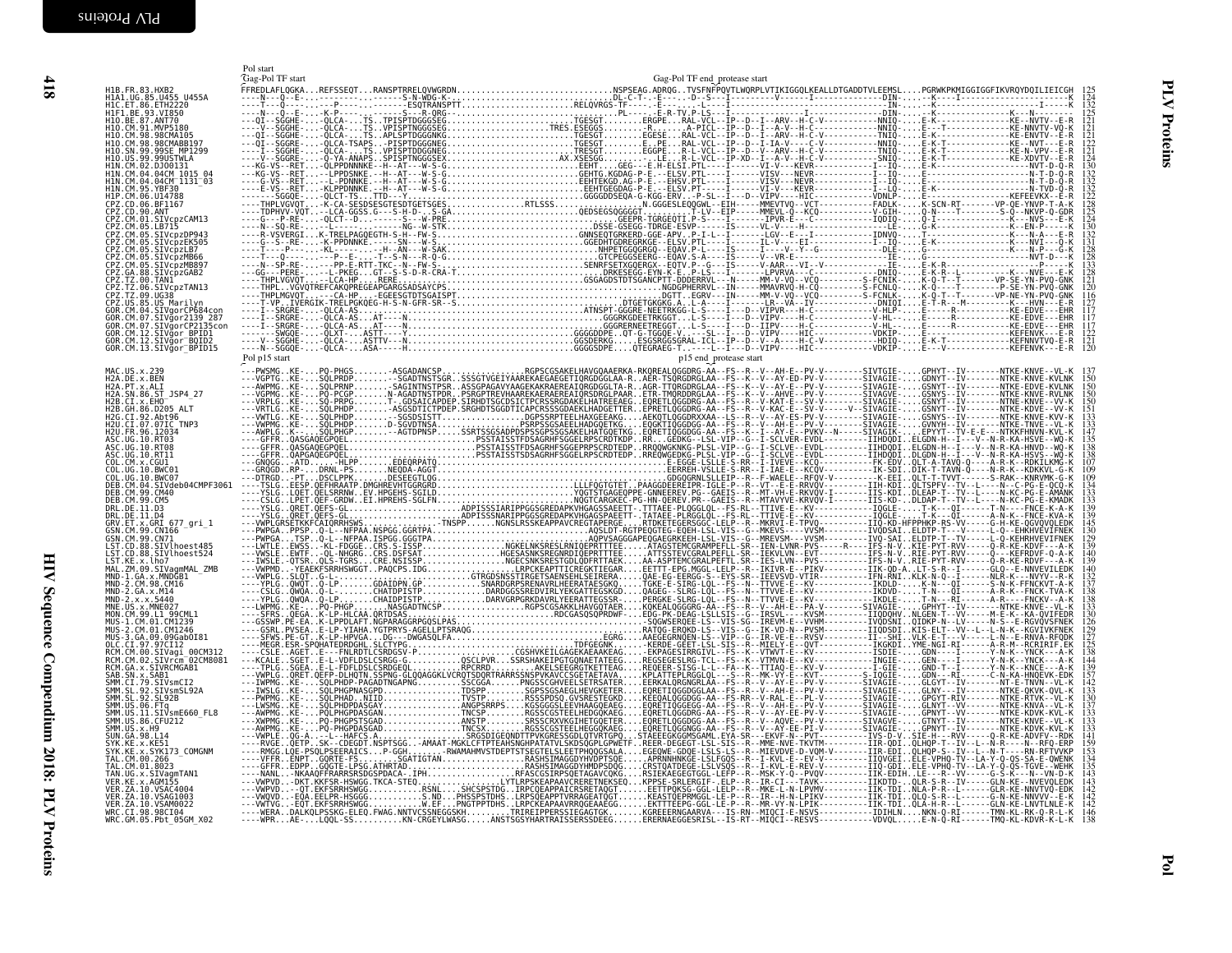|                                                                                                                                                                                                                    | protease end_p66, p51 RT start [1] M41L D67N <sup>12^*</sup><br>KAIGTVLVGPTPVNIIGRNLLTQIGCTLNFPISPIETVPVKLKPGMDGPKVKQWPLTEEKIKALVEICTEMEKEGKISKIGPENPYNTPVFAIKKKDSTKWRKLVDFRELNKRTQDFWEVQLGIPHPAGLKKKKSVTVLDVGDAYFSVPLDEDFRK |  |  |
|--------------------------------------------------------------------------------------------------------------------------------------------------------------------------------------------------------------------|------------------------------------------------------------------------------------------------------------------------------------------------------------------------------------------------------------------------------|--|--|
| CM.91.MVP5180<br>98.98CMARR197<br>.04.04CM 1015 04                                                                                                                                                                 |                                                                                                                                                                                                                              |  |  |
| 04CM 1131 03<br>95. YRF30<br>06.1114788<br>PZ.CD.06.BF1167:<br>.01.SIVcpzCAM13                                                                                                                                     |                                                                                                                                                                                                                              |  |  |
| 05.SIVcpzLB7<br>SIVcpzMB897<br>SIVcpzGAB2<br>85.US Marilvn<br>.04.STVgorCP684cc                                                                                                                                    |                                                                                                                                                                                                                              |  |  |
| CM 07 STVgor2139 287<br>CM.07.SIVğorCP2135con<br>OR.CM.12.SIVğor BPID1<br>GOR.CM.12.SIVgor BOID2<br>GOR.CM.13.SIVgor BPID15                                                                                        |                                                                                                                                                                                                                              |  |  |
| H2A. PT.X. ALI<br>H2A.SN.86.ST JSP4 27<br>H2B.CI.X.EHO<br>I2B.GH.86.D205<br>92 Aht96<br>.07.07IC TNP3<br>12032                                                                                                     |                                                                                                                                                                                                                              |  |  |
| SIVdeb04CMPF3061<br>DEB. CM. 99. CM40<br>CM.99.CM5<br>DRL.DE.11.D3<br>DRL.DE.11.D4<br>GRV.ET.x.GRI<br>.x.GRI 677 gri 1                                                                                             |                                                                                                                                                                                                                              |  |  |
| .CM.99.CN166<br>.CM.99.CN71<br>GSN.CM.99.CN71<br>LST.CD.88.SIVlhoest485<br>ST.CD.88.SIVlhoest524-<br>.ST.KE.x.lho7<br>MAL.ZM.09.SIVaamMAL ZMB<br>MND-1.GA.x.MNDGB1<br>CM.98.CM16<br>2.GA.x.M14                     |                                                                                                                                                                                                                              |  |  |
| RCM.CM.00.SIVagi 00CM312<br>RCM.CM.02.SIVrcm <sup>-02CM8081</sup>                                                                                                                                                  |                                                                                                                                                                                                                              |  |  |
| RCM.GA.x.SIVRCMGAB1<br>SAB.SN.x.SAB1<br>SMM.CI.79.SIVsmCI2<br>SMM.SL.92.SIVsmSL92/<br>.CI.79.SIVsmCI2<br>.SL.92.SIVsmSL92A<br>.SL.92.SL92B<br>.06.FTa<br>.ŬŠ.ĬI.SIVsmE660 FL8<br>SMM. US.86. CFU212<br>SMM.US.x.H9 |                                                                                                                                                                                                                              |  |  |
| $-98.114$<br>x.SYK173 COMGNM<br>TAL.CM.00.266<br>x.SIVagmTAN1<br>ER.ZA.10.VSAC4004<br>ZA.10.VSAG1003                                                                                                               |                                                                                                                                                                                                                              |  |  |
| ER.ZA.10.VSAM0022<br>WRC.CI.98.98CI04<br>WRC.GM.05.Pbt_05GM X02                                                                                                                                                    |                                                                                                                                                                                                                              |  |  |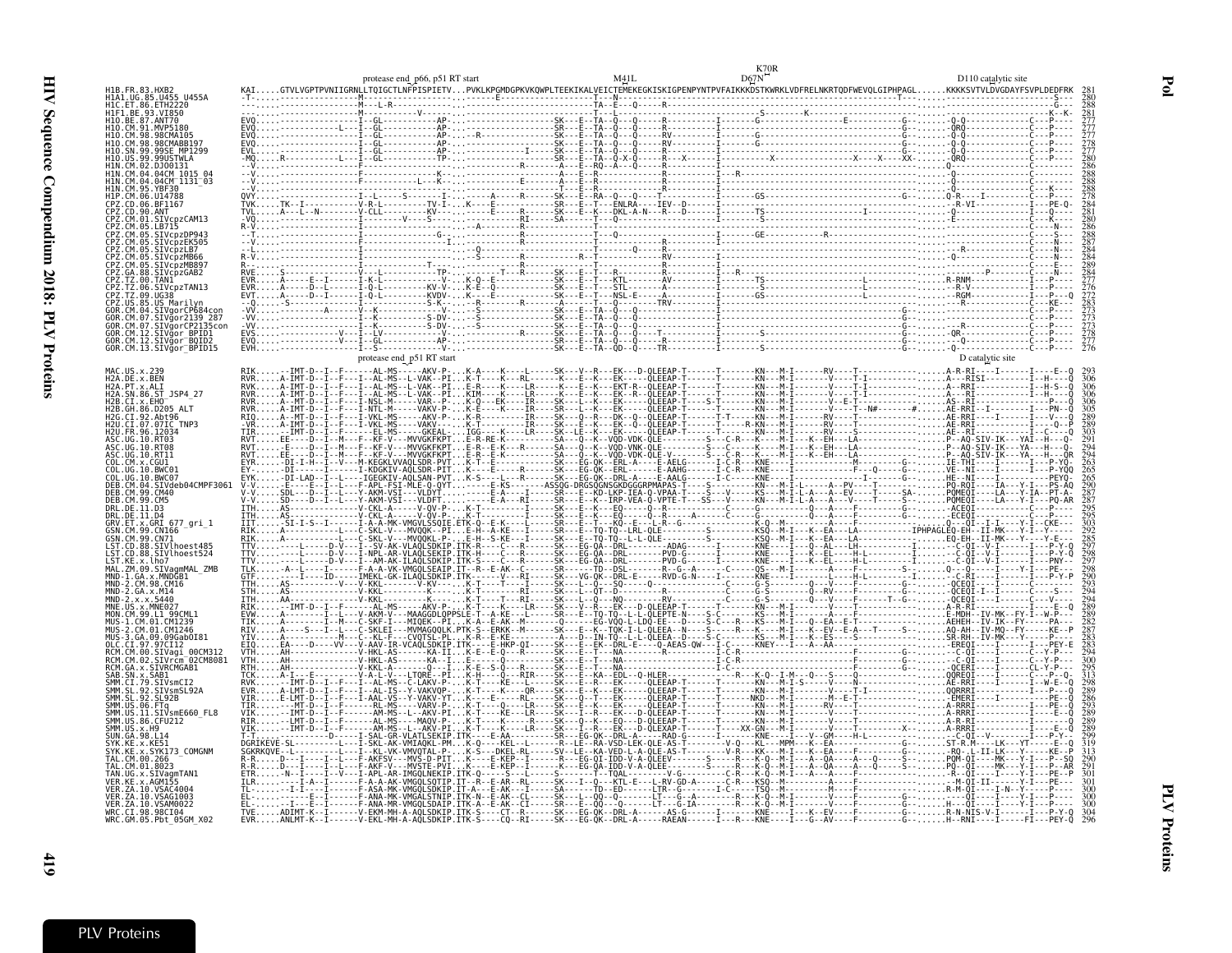| H1B.FR.83.HXB2<br>H1A1.UG.85.U455 U455A<br>H1C.ET.86.ETH2220                                                                                                                                                        |                   | 448                                           |
|---------------------------------------------------------------------------------------------------------------------------------------------------------------------------------------------------------------------|-------------------|-----------------------------------------------|
| H1F1.BE.93.VI850<br>H10.BE.87.ANT70<br>H10.CM.91.MVP5180<br>H10.CM.98.98CMA105<br>H10.CM.98.98CMABB197<br>H10.SN.99.99SE MP1299<br>H10.US.99.99USTWLA<br>H1N.CM.02.DJ00131                                          |                   |                                               |
| H1N.CM.04.04CM 1015 04<br>H1N. CM. 04. 04CM 1131_03<br>H1N. CM. 95. YBF30<br>H1P. CM. 06. U14788<br>CPZ. CD. 06. BF1167<br>CPZ.CD.90.ANT<br>CPZ.CM.01.SIVcpzCAM13<br>CPZ.CM.05.LB715                                |                   | $\frac{454}{456}$<br>456<br>446<br>448<br>454 |
| CPZ.CM.05.SIVcpzDP943<br>CPZ.CM.05.SIVCPZEK505<br>CPZ.CM.05.SIVCPZLB7<br>CPZ.CM.05.SIVCPZMB66<br>CPZ.CM.05.SIVCPZMB897<br>CPZ.GA.88.SIVCPZFIDOS7<br>CPZ.GA.88.SIVCPZGAB2<br>CPZ.TZ.00.TAN1<br>CPZ.TZ.06.SIVCPZTAN13 |                   | $456$<br>$455$<br>$452$<br>$452$<br>$457$     |
| CPZ.TZ.09.UG38<br>CFZ.US.09.US Marilyn<br>GOR.CM.04.SIVgorCP684con<br>GOR.CM.07.SIVgor2139_287<br>GOR.CM.07.SIVğorCP2135con                                                                                         |                   | 444<br>441<br>441<br>446                      |
| GOR.CM.12.SIVgor_BPID1<br>GOR.CM.12.SIVgor_BPID1<br>GOR.CM.12.SIVgor_BQID2<br>GOR.CM.13.SIVgor_BPID15<br>MAC.US.x.239<br>H2A.DE.x.BEN                                                                               | DD catalytic site |                                               |
| H2A.PT.x.ALI<br>H2A.SN.86.ST_JSP4_27<br>H2B.CI.X.EH0______<br>H2B.GH.86.D205 ALT<br>H2G.CI.92.Abt96<br>H2U.CI.07.07IC_TNP3                                                                                          |                   |                                               |
| H2U.FR.96.12034<br>ASC.UG.10.RT03<br>ASC.UG.10.RT08<br>ASC.UG.10.RT11<br>COL.CM.x.CGU1<br>COL.UG.10.BWC01                                                                                                           |                   |                                               |
| COL.UG.10.BWC07<br>DEB.CM.04.SIVdeb04CMPF3061<br>DEB.CM.99.CM40<br>DEB.CM.99.CM5<br>DRL.DE.11.D3<br>DRL.DE.11.D4<br>GRV.ET.x.GRI 677_gri_1<br>GSN.CM.99.CN166                                                       |                   |                                               |
| GSN.CM.99.CN71<br>LST.CD.88.SIVlhoest485<br>LST.CD.88.SIVlhoest524<br>LST.KE.x.lho7<br>MAL.ZM.09.SIVagmMAL_ZMB<br>MAL.ZM.09.SIVagmMAL_ZMB<br>MND-2.CM.98.CM16                                                       |                   |                                               |
| MND-2.GA.x.M14<br>MND-2.x.x.5440<br>MNE.US.x.MNE027<br>MON.CM.99.L1 99CML1<br>MUS-1.CM.01.CM1239<br>MUS-2.CM.01.CM1246                                                                                              |                   |                                               |
| MUS-3.GA.09.09Gab0I81<br>OLC.CI.97.97CI12<br>RCM.CM.00.SIVagi 00CM312<br>RCM.CM.00.SIVagi 00CM312<br>RCM.GA.x.SIVRCMGAB1<br>RCM.GA.x.SIVRCMGAB1                                                                     |                   |                                               |
| RCHILON, X.231WCHOAD1<br>SMM.CI.79.SIVSmCI2<br>SMM.CI.79.SIVSmCI2<br>SMM.SL.92.SIVSmSL92A<br>SMM.US.06.FTq<br>SMM.US.11.SIVSmE660_FL8<br>SMM. US. 86. CFU212<br>SUN. GA. 98. L14                                    |                   |                                               |
| SYK.KE.x.KE51<br>SYK.KE.x.SYK173_COMGNM<br>TAL.CM.00.266<br>TAL.CM.01.8023<br>TAN.UG.x.SIVagmTAN1<br>VER.KE.x.AGM155<br>VER.KE.x.AGM155                                                                             |                   |                                               |
| VER. ZA. 10. VSAC4004<br>VER. ZA. 10. VSAG1003<br>VER. ZA. 10. VSAM0022<br>WRC. CI.98.98CI04<br>WRC. GM.05. Pbt_05GM_X02                                                                                            |                   |                                               |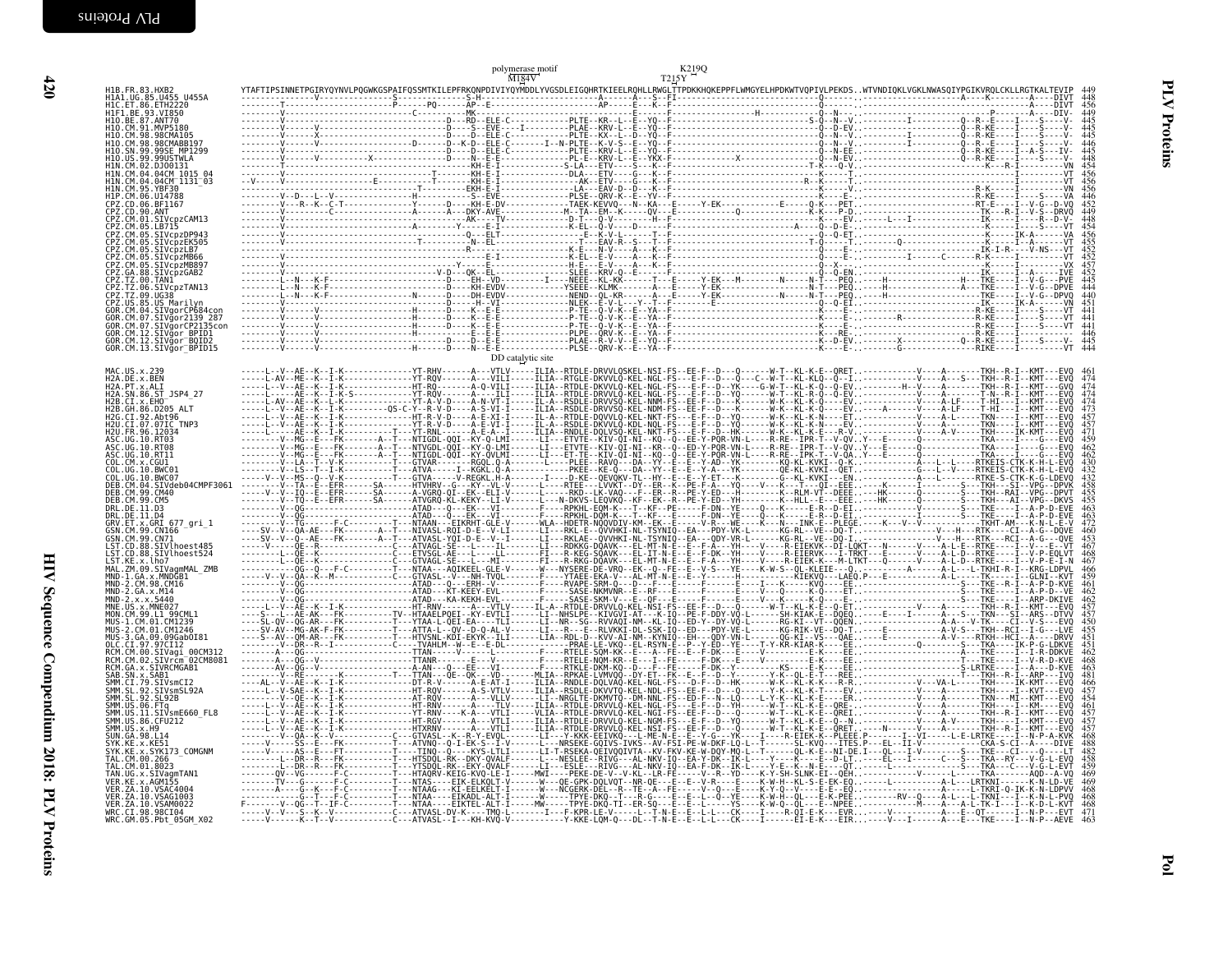| H1B.FR.83.HXB2<br>H1A1.UG.85.U455 U455A<br>H1C.ET.86.ETH2220                                                                             |  |                                          |
|------------------------------------------------------------------------------------------------------------------------------------------|--|------------------------------------------|
| HIF1.BE.93.VI850<br>HIF1.BE.93.VI850<br>H10.CM.91.MVP5180                                                                                |  |                                          |
| H10.CM.98.98CMA105<br>H10.CM.98.98CMABB197<br>H10.SN.99.99SE_MP1299<br>H10. US. 99. 99USTWLA<br>HIN.CM.02.DJ00131                        |  |                                          |
| H1N . CM . 04 . 04CM 1015 . 04<br>H1N . CM . 04 . 04CM 1015 . 04<br>H1N . CM . 95 . YBF30<br>H1P . CM . 06 . U14788<br>CPZ.CD.06.BF1167  |  |                                          |
| CPZ.CD.90.ANT<br>CPZ.CM.01.SIVcpzCAM13<br>CPZ.CM.05.LB715                                                                                |  |                                          |
| CPZ.CM.05.EB715<br>CPZ.CM.05.SIVcpzDP943<br>CPZ.CM.05.SIVcpzEK505<br>CPZ.CM.05.SIVcpzLB7<br>CPZ.CM.05.SIVcpzMB66<br>CPZ.CM.05.SIVcpzMB66 |  |                                          |
| CPZ.GA.88.SIVCpZGAB2<br>CPZ.TZ.00.TAN1<br>CPZ.TZ.00.TAN1<br>CPZ.TZ.06.SIVCpzTAN13<br>CPZ.US.85.US.Marilyn                                |  |                                          |
| GOR.CM.04.SIVgorCP684con<br>GOR.CM.07.SIVgor2139_287<br>GOR.CM.07.SIVgorCP2135con                                                        |  |                                          |
| GOR.CM.12.STVgor_BPID1<br>GOR.CM.12.STVgor_BPID1<br>GOR.CM.12.STVgor_BOID2<br>GOR.CM.13.STVgor_BPID15                                    |  | $\rm p51$ RT end $\rm p15$ RNase H start |
| MAC.US.x.239<br>H2A.DE.x.BEN<br>H2A.PT.x.ALI<br>H2A.SN.86.ST_JSP4_27                                                                     |  |                                          |
| H2B.CI.X.EHO<br>H2B.GH.86.D205 ALT<br>H2G.CI.92.Abt96<br>H2U.CI.07.07IC_TNP3                                                             |  |                                          |
| H2U.FR.96.12034<br>ASC.UG.10.RT03<br>ASC.UG.10.RT08<br>ASC.UG.10.RT11<br>COL.CM.x.CGUI                                                   |  |                                          |
| COL.UG.10.BWC01<br>COL.UG.10.BWC07<br>DEB.CM.04.SIVdeb04CMPF3061<br>DEB.CM.99.CM40                                                       |  |                                          |
| DEB. CM. 99. CM5<br>DRL.DE.11.D3<br>DRL.DE.11.D4<br>GRV.ET.x.GRI 677 gri 1                                                               |  |                                          |
| GSN. CM. 99. CN166<br>SSN:CH:33:CN/I<br>LST.CD.88.SIVlhoest485<br>LST.CD.88.SIVlhoest524<br>ST.KE.x.lho7                                 |  |                                          |
| L31. NE. 3. LHU/<br>MAL. ZM. 09. SIVagmMAL_ZMB<br>MND-1. GA. x. MNDGB1<br>MND-2. CM. 98. CM16<br>MND-2. x. x. 5440<br>MND-2. x. x. 5440  |  |                                          |
| MNE.US.x.MNE027<br>MON.CM.99.LI 99CML1<br>MUS-1.CM.01.CM1239                                                                             |  |                                          |
| MUS-2.CM.01.CM1246<br>MUS-3.GA.09.09Gab0I81<br>OLC.CI.97.97CI12<br>RCM.CM.00.SIVagi 00CM312<br>RCM.CM.02.SIVrcm 02CM8081                 |  |                                          |
| RCM.GA.x.SIVRCMGAB1<br>SAB.SN.x.SAB1<br>SMM.CI.79.SIVsmCI2<br>SMM.SL.92.SIVsmSL92A                                                       |  |                                          |
| SMM.SL.92.SL92B<br>SMM.US.06.FTq<br>SMM.US.11.SIVsmE660_FL8<br>SMM.US.86.CFU212                                                          |  |                                          |
| SMM. US. x. H9<br>SUN. GA. 98. L14<br>SYK.KE.x.KE51<br>SYK.KE.x.SYK173_COMGNM<br>TAL.CM.00.266                                           |  |                                          |
| TAL.CM.01.8023<br>TAN.UG.x.SIVagmTAN1<br>VER.KE.x.AGM155<br>VER.ZA.10.VSAC4004<br>VER.ZA.10.VSAG1003                                     |  |                                          |
| VER. ZA. 10. VSAM0022<br>WRC.CI.98.98CI04<br>WRC.GM.05.Pbt_05GM_X02                                                                      |  |                                          |

| 112A . DL . A . DLIY                   | - 1 - - - JUUII - - - - IN - II - - L .                                                                                                                                      |                                                                                                                                                                                                                                   |  |  |  |       |
|----------------------------------------|------------------------------------------------------------------------------------------------------------------------------------------------------------------------------|-----------------------------------------------------------------------------------------------------------------------------------------------------------------------------------------------------------------------------------|--|--|--|-------|
| H2A.PT.x.ALI                           |                                                                                                                                                                              | W--L--A--E---I--SQEQE-H--QEE-E-E-TV--DQDN----K-H-GE-I--VE---K-KNT---G-RL-AQV----GK-AL----RI-.R-H--VER----Q--DD---V----D-D--S-----R-AFN-V-D--L------T--PC--QS-E-----I-D-- Ğ4                                                       |  |  |  |       |
| H2A.SN.86.ST JSP4 27                   |                                                                                                                                                                              | W--L--A--E--KI--SÒEÒE-C--ÒEE-E-E-TV--DÒDN----K-H-GG-I--V----KVKNT---G-RL-AÒV----GK-AL----RI-.--H--VERD---Ô--DN---V----D-D-IS----R-VEN-V-D--L------T--SC-KÒSRE-----I-D-- 64                                                        |  |  |  |       |
|                                        |                                                                                                                                                                              |                                                                                                                                                                                                                                   |  |  |  |       |
| H2B.CI.x.EHO                           |                                                                                                                                                                              | -FO--KI--EOEOE-S--KEGVP-E-TV--NLAN----K-H-GD-I--V----KVKNT---G-RL-AHV----GK-AL----EI-.M-H--VER---DO---D---D---D---D--S----IR-A-N-V-D-LE-V--Y-T--SC-KAS-E------D-- 641                                                             |  |  |  |       |
|                                        |                                                                                                                                                                              |                                                                                                                                                                                                                                   |  |  |  |       |
| H2B.GH.86.D205 ALT                     |                                                                                                                                                                              | W--L--A--Q--KI--EQEQE-S--KERVP-E-TV--NLAN----K-H-GN-V--V----KVKNT---G-RL-AHV----GK-AL----EI-.V-H--VER---DQ---D---V-----D--S----JA--S---IR-A-N-V-D-LE-R--Y-T--SC--TS-E-------D-- 64C                                               |  |  |  |       |
| H2G.CI.92.Abt96                        |                                                                                                                                                                              | W--L--A--ð--KI--KŌEÒE-A--KEXEP-E-TV--NLDN----KVH-GNRI--V----KIKNT---G-RL-AHV----GK-AL----I--É-H--VERD---Ö---D---V---D-D--S--H--R-V-N-V---LEOT--Y-T--SC-KTS-E------D-- 62                                                          |  |  |  |       |
|                                        |                                                                                                                                                                              |                                                                                                                                                                                                                                   |  |  |  |       |
| H2U.CI.07.07IC TNP3                    |                                                                                                                                                                              | W--L--A--O--KI--EOEOE-T--REGEP-E-TV--NLDN----K-H-GN-I--V--F-KIKNT---G-RL-AHVI---GK-A------V-.I-H--VER---O---D---D---D--S-----R-A-N-V---LERV--Y-T--SC--NS-E-------D-- 624                                                          |  |  |  |       |
| H2U.FR.96.12034                        |                                                                                                                                                                              | W--M--A-F---KI--SÒEÒE-A--REEEN-E-TVL-NODN----K-H-GDRT--V--F-KVKNT---G-RL-AHV----GK-A------I-.M-H--VER-V--D---D---V--VLD-D--S-----R-A-N-V---LL.E--Y-T--SC--AS-D-------D-- 637                                                      |  |  |  |       |
|                                        |                                                                                                                                                                              |                                                                                                                                                                                                                                   |  |  |  |       |
| ASC.UG.10.RT03                         |                                                                                                                                                                              | V----T----DA--DOEAK-G---AE-P-EVD-TOL-GT--G-TVR-DKEV-----F-KO-S--S-PF---VD-TM--GK--L-Y--RT-.O-NV-VN--O-DA--N-H--VS---DIKP-H----IOM----VOD--SE---W-I-------S--------D--                                                             |  |  |  | -626  |
| ASC.UG.10.RT08                         |                                                                                                                                                                              | V - - - - T - V - 0A - DOEAK - G - - AE - P - EVD - TOL - ET - G - TVR - DK . EV - - - - F - KO - S - S - PF - - VD - TM - GK - L - Y - RT - . Q - NV - VN - O-S -H - VS - - - FTKP -H - - - TOM - - - VOD - P - - - W - I - -    |  |  |  |       |
|                                        |                                                                                                                                                                              |                                                                                                                                                                                                                                   |  |  |  |       |
| ASC.UG.10.RT11                         |                                                                                                                                                                              | V-----†----0A--DOEAK-G---AE-P-EVD-IOL-GT--G-TVR-DKEV-----F-KÖ-S--S-PF---AD-IM--GK--L-Y--RI-.0-NV-VN--Ö-DA--S-H--VS---DIKP-H----IOM----VÖ---PE---W-I-------S--------D-- 629                                                        |  |  |  |       |
|                                        |                                                                                                                                                                              | -SA---E--QD-KQ-I--E-Q----I-HE-IWVD-FRL-K---G-AVC-KHGT-RR--HNTGKNQ-F-SMQE-ASVI---GR-A-T---V-.-M-V-AKR-D--Q--SD---SA----I---SSSYV---VWN-VL--LKE-P-YWT--GCS-KLGA----WINSK-                                                           |  |  |  |       |
| COL.CM.x.CGU1                          |                                                                                                                                                                              |                                                                                                                                                                                                                                   |  |  |  |       |
| COL.UG.10.BWC01                        |                                                                                                                                                                              | -SA---E--E--KK-V--EOK----R-EE-IWV--MRL-K---G-AVO--HGT--R--INTGKS--F-SMOE-ATVI---GR-A------V-.RM-V-AKR-D--O--SD---S-----I---S---VVV---WIN-ML--VRS-P-YWT--GYS-KDNW----WINSS-                                                        |  |  |  |       |
|                                        |                                                                                                                                                                              | -\$60--E--E0-------E0E----K-EEEIWVT-FRL-K---G-AVE-VHGT--R--VNTGKS--F-SMOE-AMVI---GR-AL-----V-.LM-I-AKR-D--O--SD---S----I---S-S-V---VWN-VLS-LEKEV-YWT--GYS-KEGI----W-NSK-                                                          |  |  |  |       |
| COL.UG.10.BWC07                        |                                                                                                                                                                              |                                                                                                                                                                                                                                   |  |  |  |       |
| DEB.CM.04.SIVdeb04CMPF3061             |                                                                                                                                                                              |                                                                                                                                                                                                                                   |  |  |  | -625  |
|                                        |                                                                                                                                                                              |                                                                                                                                                                                                                                   |  |  |  |       |
| DEB.CM.99.CM40                         |                                                                                                                                                                              | -S---QA--R--K----QE-S----KEQEP----LS-L-K---G-V-R-PKGI-----FS-DK---Y--FH--AK-MY--G-----F--RI-.Q-R--VV--E-DN--HNH---A---D--AIH--H-------E-VS---PD-D-Y---------S---------E-VE-                                                       |  |  |  |       |
| DEB.CM.99.CM5                          |                                                                                                                                                                              | -S---QA--R--K-TP-QE-S----KEDEP--S--S-I-R---G-V-R-TKGL-----FSKDK-T-Y--FH--AK-MY--G-----Y---V---P+-P---E-DN--HNH-------D--A-H--Q--R---E-VS---PD-D-Y----------S-M-----ISEW-                                                          |  |  |  |       |
|                                        |                                                                                                                                                                              |                                                                                                                                                                                                                                   |  |  |  |       |
| DRL.DE.11.D3                           |                                                                                                                                                                              |                                                                                                                                                                                                                                   |  |  |  | -63   |
|                                        |                                                                                                                                                                              | WSR-----YE--KL----OM-----O-E-P-K-K---L-N---S---E-DD.N-P-------KVKNS----MRM-AGL---VAK-AL----RL-.I-Y--VER-V--O--O----V----F----S---I-----R-I-S--------VS-E-------S--- 631                                                           |  |  |  |       |
| DRL.DE.11.D4                           |                                                                                                                                                                              |                                                                                                                                                                                                                                   |  |  |  |       |
| GRV.ET.x.GRI 677 ari 1                 |                                                                                                                                                                              | W-----A-YKN-0G-V0-TOE-T----L-E---TV----E------FT--GAV--V-R--KO-ET----LRT-AHL----CK-ALT---RL-.RV0--VD-K--DM--OD---VS-------S--L------S-V------S-V------S-KV--------LSE-- 639                                                       |  |  |  |       |
|                                        |                                                                                                                                                                              | -----01------------0SSE-G---AE-P-VV--TSL-E0--G-MES--G-M--SA-F-KT-N--I-SYO-FAD-LT-VGR--D-T---V-D--RT-VV--O-DA--MN--------TI-AIH--H-LRO--T-VS--LED-V-Y--------TS-------------------------                                           |  |  |  |       |
| GSN.CM.99.CNI66                        |                                                                                                                                                                              |                                                                                                                                                                                                                                   |  |  |  |       |
| GSN.CM.99.CN71                         |                                                                                                                                                                              |                                                                                                                                                                                                                                   |  |  |  | -62   |
|                                        |                                                                                                                                                                              |                                                                                                                                                                                                                                   |  |  |  |       |
| LST.CD.88.SIVlhoest485                 |                                                                                                                                                                              | W-DA-LĒ-YEO-00----KLŌ-Ā----T-E-VVRV-ŌNKK-VI-F-WR-GNSI-RĀ-R-O-ÒKA----PLÒK-A------GK------KV.---HV-.-IOV-VTR-V-DO--SDH--V-----L-IS--O-EOÈ--S--Ā--Ē-VD-Y------EKVĞ-T-------OS- 634                                                   |  |  |  |       |
| LST.CD.88.SIVlhoest524                 |                                                                                                                                                                              | W----LE-YET-KT----K-Q-A------E-VVRV-QNKK-VI-F-WR-GNAI-RA-R-Q-QKS--M-PLQ--A------GK-------EV---IQV-TR----N--INF--V----DL--IS--Q-EQE--S--A---E-TD-Y------E-VG-T-----I-QS-                                                           |  |  |  |       |
|                                        |                                                                                                                                                                              |                                                                                                                                                                                                                                   |  |  |  |       |
| LST.KE.x.lho7                          |                                                                                                                                                                              | W----EE-YGQ-K-V---KMQ-A----E-E--VRV-QNKK-II-F-WR-GNNI-RA-R-Q-QKA----PEQK-V--I---GK------FV-.-IQV-VTR-V--H--SDH--V-----DE--IS--O-EOE--IW-A---I-VD-Y------EKVG-T-----I-QS-                                                          |  |  |  |       |
|                                        |                                                                                                                                                                              | W-P-----E--S---TEOÈ-A----O-P-R-AV--L-N---G---K--O-V--V---EKOKAI---ELRI-AGL----AK--L----TL-.--Ē--VER-V--O--SD---VS-----------SV------SV-----S-V-D--PKEDVY-----C--OS-E-----I-OY-                                                    |  |  |  |       |
| MAL.ZM.09.SIVaqmMAL ZMB                |                                                                                                                                                                              |                                                                                                                                                                                                                                   |  |  |  | -633  |
| MND-1.GA.x.MNDGB1                      |                                                                                                                                                                              | M----R--YEQ-K---A-EQE-S----N-E-YVRF--TTG-DIŠF-WK-GN-V-RA---GKQKT--S--LMK-AG-T--VGR-------FV-. MQI-TTR-I--D--H---C-----V--IS--M-ERE--S-SP--LE-V--Y--------DS-M-----I-D--                                                           |  |  |  |       |
|                                        |                                                                                                                                                                              |                                                                                                                                                                                                                                   |  |  |  |       |
| MND-2.CM.98.CM16                       |                                                                                                                                                                              |                                                                                                                                                                                                                                   |  |  |  |       |
| MND-2.GA.x.M14                         |                                                                                                                                                                              | W-R-----YE--KL-VÕ-E------Õ-G-P-M-KV--LT----S---E--E.N-P--V-----TKH----ELRV-AGL----AK-C-----EL-.--Y--LER-V-DÕ--HD----------IS----IS----IR----NE-----NS-E-----Y-A--- 63C                                                            |  |  |  |       |
|                                        |                                                                                                                                                                              |                                                                                                                                                                                                                                   |  |  |  |       |
| MND-2.x.x.5440                         |                                                                                                                                                                              | W-R-----YE--KL-VÔ-E------Ô-E-P-M-KV--LT----Ś---Ē--D.Ñ-P--V-----TKÑ----ELRV-AĞL---VAK-CL-----Ī-.-Y--EER-V-DŌ--HD---V------D-ĪŠ---DĪR---Ñ---Ñ---NE-P-EDVY--------NŠ-Ē-----Y-Ś-- 63C                                                 |  |  |  |       |
| MNE.US.x.MNE027                        |                                                                                                                                                                              | W--M--A-YE--KI--SOEOE-C--OEG-P-E-TVI-NODN--S-K-H--D-I--V--F-KIKNT---G-RL-AHVI---GK-A-----OV-.--H--VE-DV--O---D---V----D-IS-----R-VFN-V-D--E-E--Y----SC-KOS-E-----I-D-- 624                                                        |  |  |  |       |
|                                        |                                                                                                                                                                              |                                                                                                                                                                                                                                   |  |  |  |       |
| MON.CM.99.L1 99CML1                    |                                                                                                                                                                              | -SDL-0A-----------EST-G----NEP-KV-LTSLAEN--G-RFF--KSV-----F-KI-ST-S-TYD--AD-LA-LGK-A--T--RL-.I-R--VV--0-DA--ADN--IN-V-DI-A-YS-H-LRO--T-VOD--E--P-Y--------------FS-E--------F- 624                                                |  |  |  |       |
|                                        |                                                                                                                                                                              | ------0----0A-0-A-F--EDP-V---VSL-DS--G-NFL-NKGI--S--F-KV-SV---SYO--SD-IAR-GR--L-----P-E-VRI-VI--0-DO---HI-VS---DI-A-H-TH-LRO-FT-VP--LSE-P-Y-------HKVS------------T- 618                                                          |  |  |  |       |
| MUS-1.CM.01.CM1239                     |                                                                                                                                                                              |                                                                                                                                                                                                                                   |  |  |  |       |
| MUS-2.CM.01.CM1246                     |                                                                                                                                                                              |                                                                                                                                                                                                                                   |  |  |  |       |
|                                        |                                                                                                                                                                              |                                                                                                                                                                                                                                   |  |  |  |       |
| MUS-3.GA.09.09Gab0I81                  |                                                                                                                                                                              | -S-L-I--M------M-OE-O-D----E---VV--TSL-G---G-MFS-NSPP-----F-KV-SV---PYO---D-MT-LGR-A--Y---V-D--RT-VI--O--K-ADH--V----DV-A-HS-H-LROY-T-VO---EK-P-Y---------TS-A-R------T- 619                                                      |  |  |  |       |
| OLC.CI.97.97CI12                       |                                                                                                                                                                              | W---KE--E--------FOE--M-KEEEP-OCT.LCYTK-TVA-R-W-KHGT----RFO-KMT----KFR-M-G-IE--GK---------------------A-AFDD--VH---DI---SMSENORTEWE-VPA-M_EV---------Y--KS-E------SSG- 616                                                        |  |  |  |       |
|                                        |                                                                                                                                                                              |                                                                                                                                                                                                                                   |  |  |  |       |
| RCM.CM.00.SIVaɑi 00CM312               |                                                                                                                                                                              |                                                                                                                                                                                                                                   |  |  |  |       |
|                                        |                                                                                                                                                                              | F-R-----YE--KLL---OM-------E-P---KV--LTG---S--VE-GD.G-P-------KOKT----EIRM-AGL----CK-AV-----L. --E---ER-V-D--AD---VS---------S----IR---N-V-D--P-E-VY--------NS-0-----I-D-- 636                                                    |  |  |  |       |
| RCM.CM.02.SIVrcm <sup>-</sup> 02CM8081 |                                                                                                                                                                              |                                                                                                                                                                                                                                   |  |  |  |       |
| RCM.GA.x.SIVRCMGAB1                    |                                                                                                                                                                              |                                                                                                                                                                                                                                   |  |  |  |       |
|                                        |                                                                                                                                                                              |                                                                                                                                                                                                                                   |  |  |  |       |
| SAB.SN.x.SAB1                          |                                                                                                                                                                              | W-------E--0--ROKOO-O---ALP-R-KVL-L-D---G-----PE.N-I--V----KIKT----ELRM-AGL----GK-------OI-.IME--VER-L--0--SD---V-------M-S--O-IR---K-V-D--P-EAVY--------NS-E-----L-D-- 649                                                       |  |  |  |       |
| SMM.CI.79.SIVsmCI2                     |                                                                                                                                                                              | W--L--A------T--FOEOE-AF-REEEN-E-TV--NODN----K-H-GSRV--V--F-KIKNT---G-RL-AHV----GK-AL----T-.F-H--VER-V--O--T---F----V---D-D--S----R-VEN-V-D--P-E----T--SC--VS-E-------D-- 633                                                     |  |  |  |       |
|                                        |                                                                                                                                                                              |                                                                                                                                                                                                                                   |  |  |  |       |
| SMM.SL.92.SIVsmSL92A                   |                                                                                                                                                                              |                                                                                                                                                                                                                                   |  |  |  |       |
| SMM.SL.92.SL92B                        |                                                                                                                                                                              |                                                                                                                                                                                                                                   |  |  |  |       |
|                                        |                                                                                                                                                                              |                                                                                                                                                                                                                                   |  |  |  |       |
| SMM.US.06.FTa                          |                                                                                                                                                                              |                                                                                                                                                                                                                                   |  |  |  |       |
| SMM.US.11.SIVsmE660 FL8                |                                                                                                                                                                              |                                                                                                                                                                                                                                   |  |  |  |       |
|                                        |                                                                                                                                                                              |                                                                                                                                                                                                                                   |  |  |  |       |
| SMM.US.86.CFU212                       |                                                                                                                                                                              | W--L--A-YE--KT--SOEOE-C--OEG-P-E-TVV-NODN--S-K-H--D-V--V--F-KIKNT---G-RL-AHV----GK-A-----RT-.--H--VER-T--O---D---V---D-D--S-----R-VEN-V-D-LE-E----T--SC--OS-E-------DG- 624                                                       |  |  |  |       |
|                                        |                                                                                                                                                                              | W--M--A-YE--KI-PSOEPE-C--OEG-P-E-PVI-SODN--S-K-H--D-I--V--F-KIKNT---G-SL-AHV----GK-A-I---OV-.R-H--VEX-I--O----V-----V-------------R-VFN-V----O----------RSC--OSRE-------D-- 624                                                   |  |  |  |       |
| SMM.US.x.H9                            |                                                                                                                                                                              |                                                                                                                                                                                                                                   |  |  |  |       |
| SUN.GA.98.L14                          |                                                                                                                                                                              | M----RE-YOS-O-V-O-S-S-S--E-D-E--CRV--VK--TL-F-WL-GKOV-RV-R-OKRGA--E-PCO--AA-L---GR-------FV---TOV---R-T-SO--AD---C-----L---S--K-EOE--T-AT--VP-.D-Y------EKLE-R-----I-OG-                                                          |  |  |  | -634  |
|                                        |                                                                                                                                                                              |                                                                                                                                                                                                                                   |  |  |  |       |
| SYK.KE.x.KE51                          |                                                                                                                                                                              | ------A-M--------VEQT-S--Q-E-P-E-H-S-L--Q--G-I-K-G-QE-P-I---TGKAYAT-H--YQA-AQLMN--GIQALW----I-E-H--VKR-E--K---DH-----L--VKC-H--I--RWY-N-VS--V.E--------------NS-E-Q---I-D--                                                       |  |  |  |       |
| SYK.KE.x.SYK173 COMGNM                 |                                                                                                                                                                              |                                                                                                                                                                                                                                   |  |  |  | -65   |
|                                        |                                                                                                                                                                              |                                                                                                                                                                                                                                   |  |  |  |       |
| TAL.CM.00.266                          |                                                                                                                                                                              | -S----A---------A-ET--T--OEGEP-E--LT-LAE---G-M-K-GKRL-----F-KO-T--S-PYO--IG-M---GK----F--OV-.V-RI-VV--E--O---H--CS---TIVPIH-----R---N-VO---E--D-Y------H--S-E-------AT-                                                           |  |  |  |       |
| TAL.CM.01.8023                         |                                                                                                                                                                              | ------A-----A--A-ET--S--REGEP-E--LT-LAE---G-MVK-GKRL-----F-KO-T--S-PYO--VG-M---GK-A--F--OV-.I-RV-VV--E--Q--S---CS-L-TIVPIH-----R---N-VS---E----Y------H--S-E-------TS--                                                           |  |  |  | -626  |
|                                        |                                                                                                                                                                              |                                                                                                                                                                                                                                   |  |  |  |       |
| TAN.UG.x.SIVaαmTAN1                    |                                                                                                                                                                              | W--0--V-FRO-0-----EOO-A------S-R-T-T-LDD---G--FK--GV------TKŠKNT---EFRV-AGM--RVCK-A-TF---L-.IMEV-VER-V--Ö--SD---V--L--I--I-I-IS----I---N-V-D--PK-KVY-C---C--NS------FL--T-                                                        |  |  |  |       |
|                                        |                                                                                                                                                                              | W-P---A-YE--K----TEOE-T--A-E-P-R-AV--L-D---S--FK--G-I--V--F-KOKAT---ELRV-AGV----GK-AL----OL-.T-E--VERD---O--AD---XS----D--SV----T-T---T-T---P-EDVY-----C--OS-E-----I-OO-                                                          |  |  |  | -636  |
| VER.KE.x.AGM155                        |                                                                                                                                                                              |                                                                                                                                                                                                                                   |  |  |  |       |
| VER.ZA.10.VSAC4004                     |                                                                                                                                                                              | W-D---A-YE--KI---TEÖE-T----E-P-KVAV--L-D---G--FK-D-Ī-----FMKÖ-TT-S-ELRI-AGL----AK--L-T--IL-.-E--VER-V--Ö--A----VG-----SV----T--SV----T---R-T-D--PKODVY-----C--NS-M-----I-ÕY-                                                      |  |  |  | -634  |
|                                        |                                                                                                                                                                              |                                                                                                                                                                                                                                   |  |  |  |       |
| VER.ZA.10.VSAG1003                     |                                                                                                                                                                              |                                                                                                                                                                                                                                   |  |  |  |       |
| VER.ZA.10.VSAM0022                     |                                                                                                                                                                              | W-P---V-Y---K----TSQE-A-------N-KVAV--LPE---S--FK--GG.NI------MKNKAT----LRV-AGL----AK-------QL-.I-E--VE-----0--SD---VG---D---SV----F-----R-T-D--PKEDVY----SC---S-------------------------<br>W-P---V-Y---K----TSQE-A----T-S-R-T-- |  |  |  |       |
|                                        |                                                                                                                                                                              |                                                                                                                                                                                                                                   |  |  |  |       |
| WRC.CI.98.98CI04                       |                                                                                                                                                                              |                                                                                                                                                                                                                                   |  |  |  | - 638 |
|                                        |                                                                                                                                                                              |                                                                                                                                                                                                                                   |  |  |  |       |
|                                        | W----LE--EI-KS----EOM-A--TGKELVAEL-KTGSGOWAYSIREAGE.K-P--V---G-Q-HT---ELRS-AH-M---G--------V-----V----F--E-DJ-DS--SDH--VS---DT-H-S--Y-ARE--KIVL---EV-Y-I--S---DS-E----F.WTNS |                                                                                                                                                                                                                                   |  |  |  |       |
| WRC.GM.05.Pbt 05GM X02                 |                                                                                                                                                                              | W-M---A--EI--A----SOO-S--GGGDLIAEV-KTGTGOWAYTIKEAGE.T-P--V--FT-I-HT---ELRT-AHCI---G--A------L-.--RI-VE-DI-DM--S--------V-H-S--F-KRE--T-VS---E-V-EM-I--S--K-S-E----- WTKT 63C                                                      |  |  |  |       |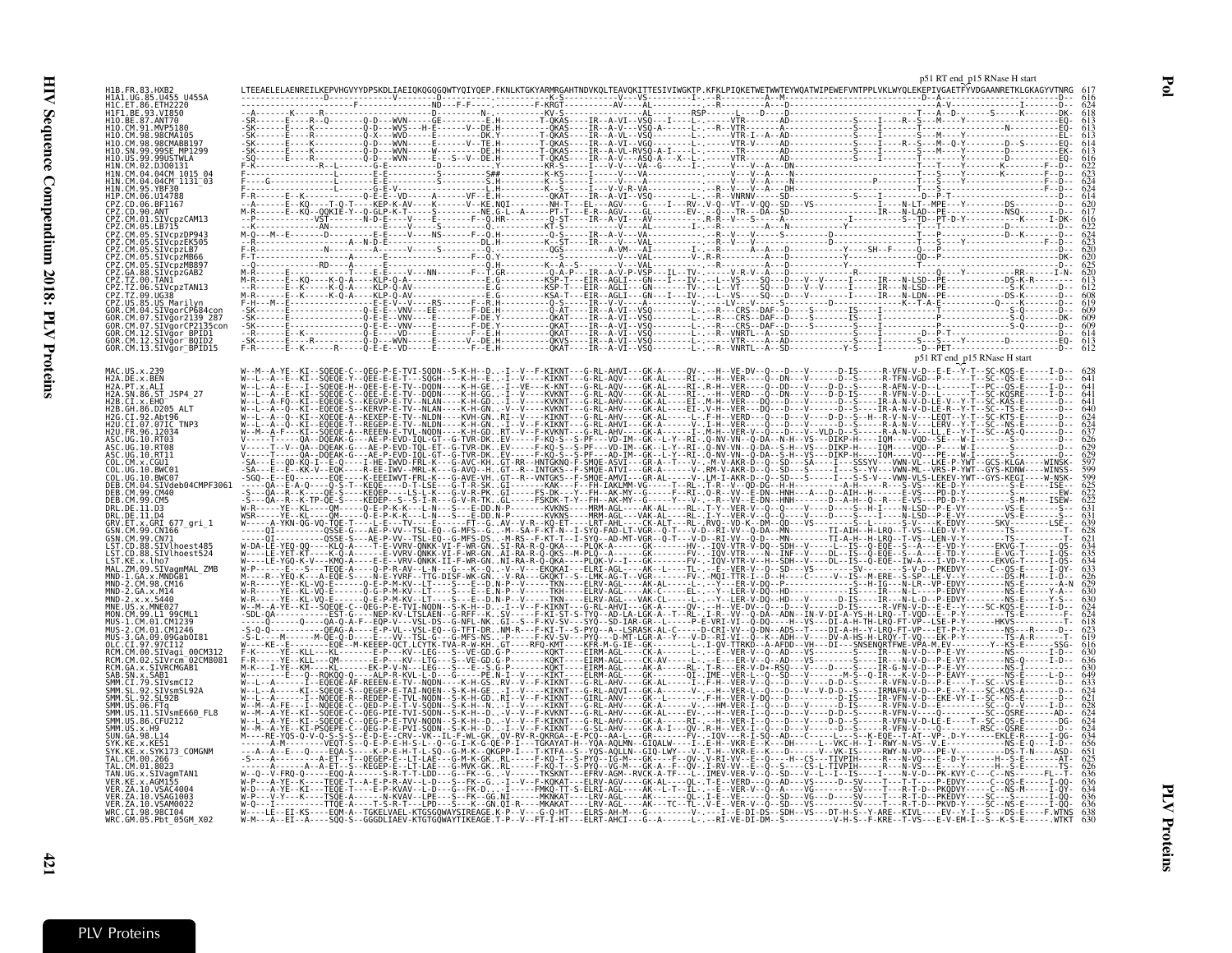| H1B. FR. 83. HXB2                                                                                                                                                              |  |  |  | p66 RT, p15 Rnase H end p31 Integrase start |                                     |  |  |
|--------------------------------------------------------------------------------------------------------------------------------------------------------------------------------|--|--|--|---------------------------------------------|-------------------------------------|--|--|
| H1A1.UG.85.U455 U455A<br>H1C.ET.86.ETH2220<br>H1F1.BE.93.VI850                                                                                                                 |  |  |  |                                             |                                     |  |  |
| H10.BE.87.ANT70<br>H10.CM.91.MVP5180                                                                                                                                           |  |  |  |                                             |                                     |  |  |
| H10.CM.98.98CMA105<br>H10.CM.98.98CMABB197                                                                                                                                     |  |  |  |                                             |                                     |  |  |
| H10.SN.99.99SE MP1299<br>H10.US.99.99USTWLA<br>HIN.CM.02.DJ00131                                                                                                               |  |  |  |                                             |                                     |  |  |
| H1N.CM.04.04CM 1015 04<br>H1N.CM.04.04CM 1131 03                                                                                                                               |  |  |  |                                             |                                     |  |  |
| HIN.CM.95.YBF30<br>HIP.CM.06.U14788<br>CPZ.CD.06.BF1167                                                                                                                        |  |  |  |                                             |                                     |  |  |
|                                                                                                                                                                                |  |  |  |                                             |                                     |  |  |
|                                                                                                                                                                                |  |  |  |                                             |                                     |  |  |
| CPZ.CD.00.BF11b/<br>CPZ.CD.90.ANT<br>CPZ.CM.01.SIVcpzCAM13<br>CPZ.CM.05.LB715<br>CPZ.CM.05.SIVcpzDP943<br>CPZ.CM.05.SIVcpzEK505<br>CPZ.CM.05.SIVcpzEK505                       |  |  |  |                                             |                                     |  |  |
| CPZ.CM.05.SIVcpzMB66<br>CPZ.CM.05.SIVcpzMB897<br>CPZ.GA.88.SIVcpzGAB2                                                                                                          |  |  |  |                                             |                                     |  |  |
|                                                                                                                                                                                |  |  |  |                                             |                                     |  |  |
| CPZ.TZ.00.TAN1<br>CPZ.TZ.00.TAN1<br>CPZ.TZ.06.SIVcpzTAN13<br>CPZ.US.85.US_Marilyn                                                                                              |  |  |  |                                             |                                     |  |  |
| GOR.CM.04.SIVgorCP684con<br>GOR.CM.07.SIVğor2139 287                                                                                                                           |  |  |  |                                             |                                     |  |  |
| GOR.CM.07.SIVğorCP2135con                                                                                                                                                      |  |  |  |                                             |                                     |  |  |
| GOR.CM.12.STVGor_BPID1<br>GOR.CM.12.STVGor_BOID2<br>GOR.CM.13.STVgor_BPID15                                                                                                    |  |  |  |                                             |                                     |  |  |
| MAC.US.x.239                                                                                                                                                                   |  |  |  |                                             | p15 RNase H end_p31 Integrase start |  |  |
| H2A.DE.x.BEN<br>H2A. PT. x. ALI<br>H2A. SN. 86. ST_JSP4_27                                                                                                                     |  |  |  |                                             |                                     |  |  |
| H2B.CI.X.EHO<br>H2B.GH.86.D205 ALT                                                                                                                                             |  |  |  |                                             |                                     |  |  |
| H2G.CI.92.Abt96<br>H2U.CI.07.07IC_TNP3                                                                                                                                         |  |  |  |                                             |                                     |  |  |
| H2U.FR.96.12034                                                                                                                                                                |  |  |  |                                             |                                     |  |  |
| ASC.UG.10.RT03<br>ASC.UG.10.RT08<br>ASC.UG.10.RT11<br>COL.CM.X.CGU1                                                                                                            |  |  |  |                                             |                                     |  |  |
| COL.UG.10.BWC01                                                                                                                                                                |  |  |  |                                             |                                     |  |  |
| COL.UG.10.BWC07<br>DEB.CM.04.SIVdeb04CMPF3061<br>DEB. CM. 99. CM40                                                                                                             |  |  |  |                                             |                                     |  |  |
| DEB. CM. 99. CM5<br>DRL.DE.11.D3                                                                                                                                               |  |  |  |                                             |                                     |  |  |
| DRL.DE.11.D4<br>GRV.ET.x.GRI 677 gri 1                                                                                                                                         |  |  |  |                                             |                                     |  |  |
| GSN. CM. 99. CN166<br>GSN. CM. 99. CN71<br>LST.CD.88.SIVlhoest485                                                                                                              |  |  |  |                                             |                                     |  |  |
|                                                                                                                                                                                |  |  |  |                                             |                                     |  |  |
|                                                                                                                                                                                |  |  |  |                                             |                                     |  |  |
| LST.KE.x.lb7<br>LST.KE.x.lb7<br>MAL.ZM.09.SIVagmMAL_ZMB<br>MND-1.GA.x.MNDGB1<br>MND-2.CM.98.CM16<br>MND-2.GA.x.X.5440<br>MND-2.GA.x.X.5440<br>MND-2.x.x.5440<br>MND-2.x.x.5440 |  |  |  |                                             |                                     |  |  |
| MNE.US.x.MNE027<br>MON.CM.99.L1_99CML1                                                                                                                                         |  |  |  |                                             |                                     |  |  |
| MUS-1.CM.01.CM1239                                                                                                                                                             |  |  |  |                                             |                                     |  |  |
| MUS-3.GA.09.09Gab0I81                                                                                                                                                          |  |  |  |                                             |                                     |  |  |
| RCM.CM.00.SIVagi_00CM312<br>RCM.CM.02.SIVrcm <sup>-</sup> 02CM8081<br>RCM.GA.x.SIVRCMGAB1                                                                                      |  |  |  |                                             |                                     |  |  |
| SAB.SN.x.SAB1<br>SMM.CI.79.SIVSmCI2<br>SMM.SL.92.SIVSmSL92A<br>SMM.SL.92.SIVSmSL92A                                                                                            |  |  |  |                                             |                                     |  |  |
|                                                                                                                                                                                |  |  |  |                                             |                                     |  |  |
| SMM.US.06.FTq<br>SMM.US.11.SIVsmE660_FL8<br>SMM.US.86.CFU212                                                                                                                   |  |  |  |                                             |                                     |  |  |
| SMM.US.x.H9<br>SUN. GA. 98. L14                                                                                                                                                |  |  |  |                                             |                                     |  |  |
| SYK.KE.X.KE51<br>SYK.KE.X.SYK173 COMGNM<br>TAL. CM. 00.266                                                                                                                     |  |  |  |                                             |                                     |  |  |
| TAL. CM. 01.8023<br>TAN.UG.x.SIVagmTAN1                                                                                                                                        |  |  |  |                                             |                                     |  |  |
| VER. KE. x. AGM155<br>VER. ZA. 10. VSAC4004<br>VER. ZA. 10. VSAG1003                                                                                                           |  |  |  |                                             |                                     |  |  |
| VER. ZA. 10. VSAM0022                                                                                                                                                          |  |  |  |                                             |                                     |  |  |
| WRC.CI.98.98CI04<br>WRC.GM.05.Pbt_05GM_X02                                                                                                                                     |  |  |  |                                             |                                     |  |  |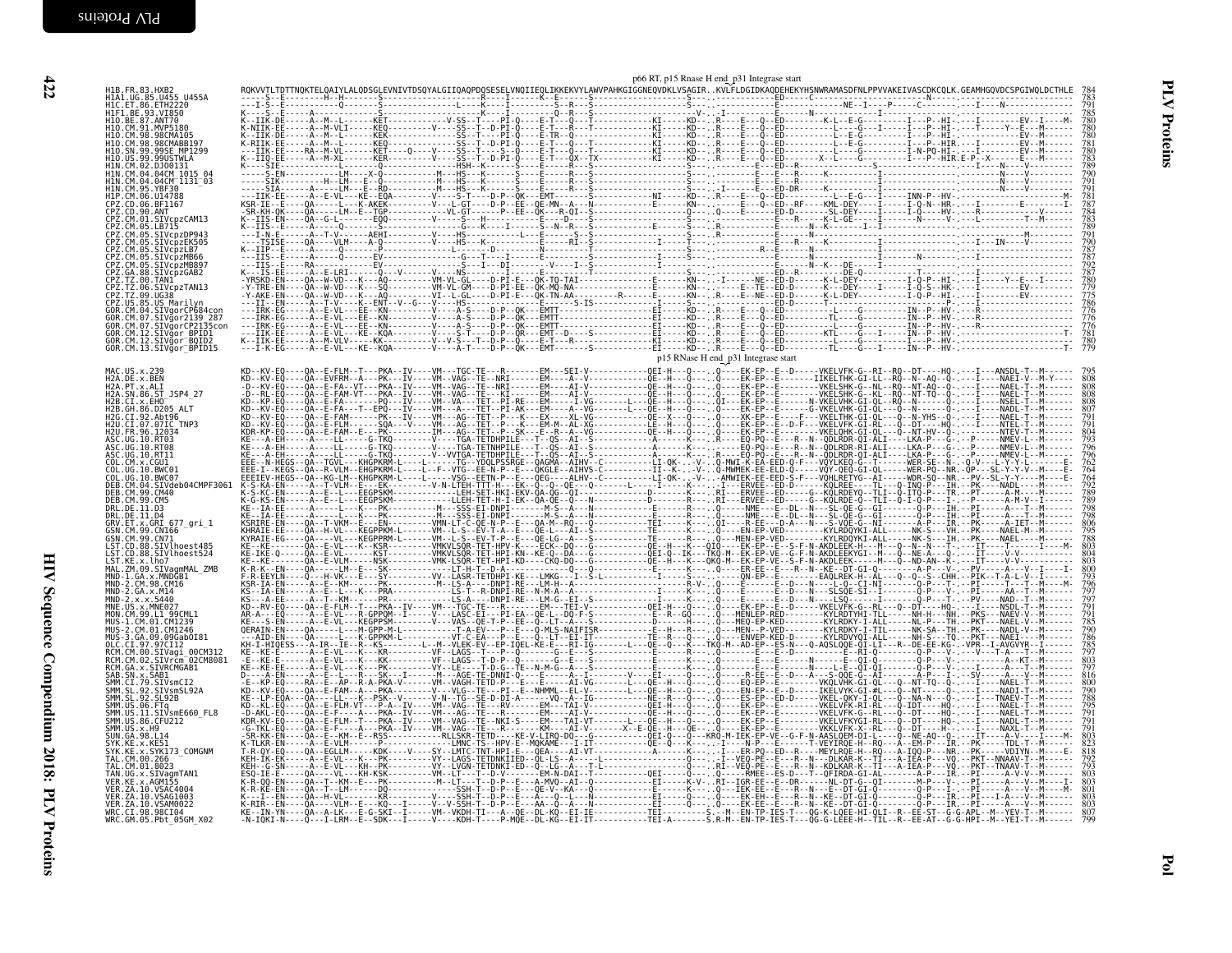$HAB = BAB$ .

|             | CMARR19                                                 |                                                                                                                   |                     |                                                                                                                                                                                                                     |                                                                                    |
|-------------|---------------------------------------------------------|-------------------------------------------------------------------------------------------------------------------|---------------------|---------------------------------------------------------------------------------------------------------------------------------------------------------------------------------------------------------------------|------------------------------------------------------------------------------------|
|             | SF MP1299                                               |                                                                                                                   |                     |                                                                                                                                                                                                                     |                                                                                    |
|             | 14CM 1015                                               |                                                                                                                   |                     |                                                                                                                                                                                                                     |                                                                                    |
|             | 94CMT 1131 <sup>-</sup> 03                              |                                                                                                                   |                     |                                                                                                                                                                                                                     |                                                                                    |
|             |                                                         |                                                                                                                   |                     |                                                                                                                                                                                                                     |                                                                                    |
|             | <b>STVcnzCAM13</b>                                      |                                                                                                                   |                     |                                                                                                                                                                                                                     |                                                                                    |
|             |                                                         |                                                                                                                   |                     |                                                                                                                                                                                                                     |                                                                                    |
|             |                                                         |                                                                                                                   |                     |                                                                                                                                                                                                                     |                                                                                    |
|             | SIVcnzLB7                                               |                                                                                                                   |                     |                                                                                                                                                                                                                     |                                                                                    |
|             |                                                         |                                                                                                                   |                     |                                                                                                                                                                                                                     |                                                                                    |
|             |                                                         |                                                                                                                   |                     |                                                                                                                                                                                                                     |                                                                                    |
|             |                                                         |                                                                                                                   |                     |                                                                                                                                                                                                                     |                                                                                    |
|             | CM.07.SIVğor2139 28.                                    |                                                                                                                   |                     |                                                                                                                                                                                                                     |                                                                                    |
|             | SIVãorCP2135co<br>CM.12.SIVğor BPID1                    |                                                                                                                   |                     |                                                                                                                                                                                                                     |                                                                                    |
|             | SIVgor <sup>-</sup> BQID2<br>GOR.CM.13.SIVğor_BPID15    |                                                                                                                   |                     |                                                                                                                                                                                                                     |                                                                                    |
|             |                                                         |                                                                                                                   |                     |                                                                                                                                                                                                                     |                                                                                    |
| 2A.DE.x.BEN | . PT . x . AL I                                         |                                                                                                                   |                     |                                                                                                                                                                                                                     |                                                                                    |
|             | H2A.SN.86.ST JSP4 27                                    |                                                                                                                   |                     | . - - - - - - - - A - -HH - - NQ - SRI - E - - NTVE - I - L - - - HCM - - - - R - - -                                                                                                                               | -DMTPA--LINMVTAEQEIQF--AKN<br>-DMTPA----NM-T-EÒEIÒF--TKN<br>-DMTPA--L-NM-T-EÒEIÒFF |
|             |                                                         |                                                                                                                   |                     | DMTPA - - - INM - T -                                                                                                                                                                                               |                                                                                    |
|             | CI.07.07IC TNP                                          |                                                                                                                   |                     |                                                                                                                                                                                                                     | -DMTPA--LINM-T-EQEIO                                                               |
|             |                                                         |                                                                                                                   |                     |                                                                                                                                                                                                                     |                                                                                    |
|             |                                                         | CTLFCW-TILKR---E--GRA-I---SQ                                                                                      |                     |                                                                                                                                                                                                                     |                                                                                    |
|             |                                                         | ·CTLFCW-TILKR-S-E--GRA-Ī---ŠÒ-Ē--ÒV<br>- CTLFCQ - FMLKR - - AE - - - RG - I - - - SM - E - - QV - - - - - T - - - |                     |                                                                                                                                                                                                                     |                                                                                    |
|             | IVdeb04CMPF306                                          |                                                                                                                   |                     |                                                                                                                                                                                                                     |                                                                                    |
|             |                                                         |                                                                                                                   |                     | )R-E---A--TH-L----R----DNTPS----NN-N-ELEI-Y--0K-.<br>-R-E---A--TY-I----R----DN-PI--L-NM-T-E-E--T--0K-.<br>-R-E---A--TY-I----R----DNA-I--L-NM-T-E-E--TT--0K-.<br>-K-E-------L------------E---A---------S-LL-NK--0N-. |                                                                                    |
|             | .x.GRI 677 ari 1                                        |                                                                                                                   |                     |                                                                                                                                                                                                                     |                                                                                    |
|             | 99.CN166                                                |                                                                                                                   |                     |                                                                                                                                                                                                                     |                                                                                    |
|             | SIVlhoest485<br>SIVlhoest524                            |                                                                                                                   |                     |                                                                                                                                                                                                                     |                                                                                    |
|             | KE.x.lho7                                               |                                                                                                                   |                     |                                                                                                                                                                                                                     |                                                                                    |
|             |                                                         |                                                                                                                   |                     |                                                                                                                                                                                                                     |                                                                                    |
|             |                                                         |                                                                                                                   |                     |                                                                                                                                                                                                                     |                                                                                    |
|             | CM.99.L1 99CML1                                         |                                                                                                                   |                     |                                                                                                                                                                                                                     |                                                                                    |
|             |                                                         |                                                                                                                   |                     |                                                                                                                                                                                                                     |                                                                                    |
|             | 09Gab0I8                                                |                                                                                                                   |                     |                                                                                                                                                                                                                     |                                                                                    |
|             | RCM.CM.00.SIVaqi 00CM312<br>STVrčm <sup>-</sup> 02CM808 |                                                                                                                   |                     |                                                                                                                                                                                                                     |                                                                                    |
|             | GA.x.SIVRCMGAB1<br>SN.x.SAB1                            |                                                                                                                   |                     |                                                                                                                                                                                                                     |                                                                                    |
|             | CI.79.SIVsmCI2<br>SIVsmSL92A                            |                                                                                                                   |                     |                                                                                                                                                                                                                     |                                                                                    |
|             |                                                         |                                                                                                                   |                     | -DMTPA--LINM-T                                                                                                                                                                                                      | -DMTPA----NM-T-ELE-0Y                                                              |
|             | 11.SIVsmE660 FL8<br>US.86.CFU212                        |                                                                                                                   |                     | DMTPA--LINM-T-                                                                                                                                                                                                      |                                                                                    |
|             |                                                         | -N-Q-KT--TW----CAM----Q                                                                                           |                     | Ϊ----R----DMTPA--L-NM-T-EQEIQFQ-SKN<br>----QR--L-- <u>MT-A--FINM-NA-</u> LE-QY <u>---</u> IN                                                                                                                        |                                                                                    |
|             | SYK173 COMGNM                                           |                                                                                                                   |                     |                                                                                                                                                                                                                     |                                                                                    |
|             |                                                         |                                                                                                                   |                     |                                                                                                                                                                                                                     |                                                                                    |
|             |                                                         |                                                                                                                   |                     |                                                                                                                                                                                                                     |                                                                                    |
|             | ZA.10.VSAC4004<br>7A 10 VSAG1003                        |                                                                                                                   |                     |                                                                                                                                                                                                                     | $DMTSAD-LLN-LT-0-E-.0-.0K-$                                                        |
|             | ZA.10.VSAM0022                                          |                                                                                                                   |                     | E---L--CH----------DMTSAD-LLN-LT-QLE--T--QK-.Q-FL-<br>E--LA--L------E---L-- -PA--L-NM-TAELE-NQT-Q-K.L-FK-                                                                                                           | FG-D-V-                                                                            |
|             | CT.98.98CT04<br>WRC.GM.05.Pbt 05GM X02                  | -------L--KĪ----DAYQ--L---QI-----M-K------T--KSQKMQTI---L--E<br>-----L--KI--T-DAYQ--L-TIQ-                        | ---T--KSÓKME-I---L- |                                                                                                                                                                                                                     |                                                                                    |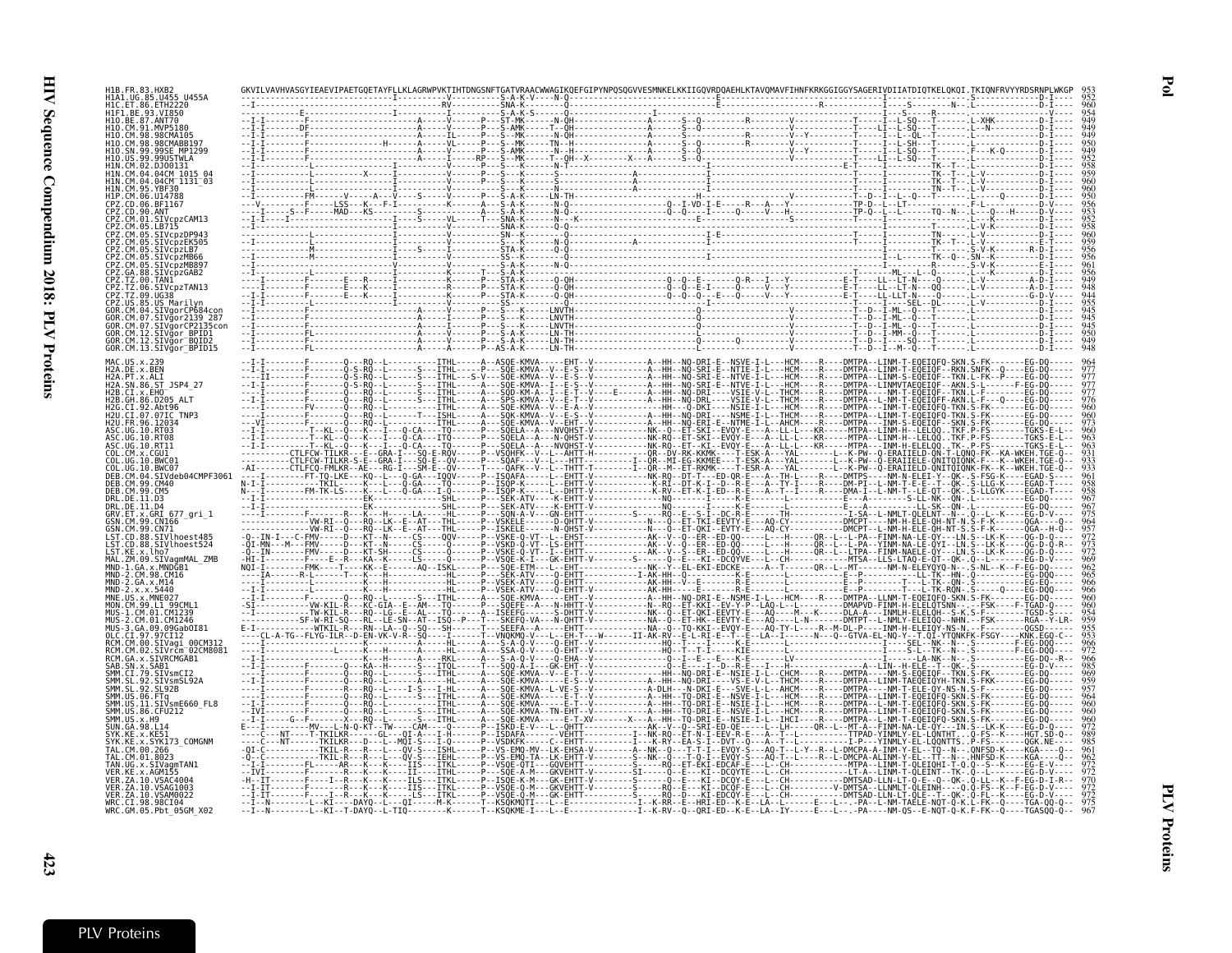|                                                                                                                                                                                                         | p31 Integrase end<br>Pol end                                                                                                                                                                                                                                                                                                                                                                                                                                                               |                                                      |
|---------------------------------------------------------------------------------------------------------------------------------------------------------------------------------------------------------|--------------------------------------------------------------------------------------------------------------------------------------------------------------------------------------------------------------------------------------------------------------------------------------------------------------------------------------------------------------------------------------------------------------------------------------------------------------------------------------------|------------------------------------------------------|
| H1B.FR.83.HXB2<br>H1A1.UG.85.U455_U455A<br>H1C.ET.86.ETH2220<br>H1F1.BE.93.VI850                                                                                                                        | AKLLWKGEGAVVIQDNS.DIKVVPRRKAKIIRDYGKQMAGDDCVASRQDED*                                                                                                                                                                                                                                                                                                                                                                                                                                       | 1003<br>1003<br>1011<br>1005                         |
| H10 .BE .87 .ANT70<br>H10 .CM .91 .MVP5180<br>H10 .CM .98 .98CMA105<br>H10 .CM .98 .98CMABB197                                                                                                          |                                                                                                                                                                                                                                                                                                                                                                                                                                                                                            | 1010<br>1010<br>1010<br>1011                         |
| H10.SN.99.99SE MP1299<br>H10.US.99.99USTWLA<br>H1N.CM.02.DJ00131<br>H1N.CM.04.04CM 1015 04<br>H1N.CM.04.04CM 1015 03                                                                                    |                                                                                                                                                                                                                                                                                                                                                                                                                                                                                            | teins<br>1010<br>1013<br>1013<br>1014<br>1015        |
| H1N.CM.95.YBF30<br>H1P.CM.96.U14788<br>CPZ.CD.06.U14788<br>CPZ.CD.06.BF1167<br>CPZ.CM.01.SIV5PZCAM13                                                                                                    |                                                                                                                                                                                                                                                                                                                                                                                                                                                                                            | 1015<br>1008<br>1007<br>1004                         |
| CPZ.CM.05.LB715<br>CP2.CM.05.SIVcpzDP943<br>CP2.CM.05.SIVcpzDP943<br>CP2.CM.05.SIVcpzLB7<br>CP2.CM.05.SIVcpzMB66<br>CP2.CM.05.SIVcpzMB807<br>CP2.CM.05.SIVcpzMB807                                      |                                                                                                                                                                                                                                                                                                                                                                                                                                                                                            | 1003<br>1013<br>1015<br>1014<br>1007                 |
| CPZ.GA.88.SIVcpzGAB2<br>CPZ.GA.88.SIVcpzGAB2<br>CPZ.TZ.00.TAN1<br>CPZ.TZ.06.SIVcpzTAN13                                                                                                                 |                                                                                                                                                                                                                                                                                                                                                                                                                                                                                            | 1011<br>1012<br>1011<br>1000                         |
| CPZ.TZ.09.UG38<br>CPZ.US.85.US Marilyn<br>GOR.CM.04.SIVgorCP684con<br>GOR.CM.07.SIVgor2139_287                                                                                                          |                                                                                                                                                                                                                                                                                                                                                                                                                                                                                            | $\frac{999}{999}$<br>1006<br>1003<br>1003            |
| GOR.CM.07.SIVgorCP2135con<br>GOR.CM.12.SIVgor_BPID1<br>GOR.CM.12.SIVgor_BOID2<br>GOR.CM.13.SIVgor <sup>-</sup> BPID15                                                                                   |                                                                                                                                                                                                                                                                                                                                                                                                                                                                                            | 1003<br>1008<br>1007<br>1006                         |
|                                                                                                                                                                                                         | p31 Integrase end<br>Pol end                                                                                                                                                                                                                                                                                                                                                                                                                                                               |                                                      |
| MAC.US.x.239<br>H2A.DE.x.BEN<br>H2A.PT.x.ALI<br>H2A.SN.86.ST_JSP4_27<br>H2B.CI.X.EH0                                                                                                                    |                                                                                                                                                                                                                                                                                                                                                                                                                                                                                            | 1020<br>1033<br>1033<br>1033<br>1036                 |
| H2B.GH.86.D205 ALT<br>H2G.CI.92.Abt96<br>H2U.CI.07.07IC TNP3<br>H2U.FR.96.12034<br>ASC.UG.10.RT03                                                                                                       |                                                                                                                                                                                                                                                                                                                                                                                                                                                                                            | 1035<br>1016<br>1022<br>$\frac{1055}{1018}$          |
| ASC.UG.10.RT08<br>ASC.UG.10.RT11<br>COL.CM.x.CGU1<br>COL.UG.10.BWC01<br>COL.UG.10.BWC07                                                                                                                 |                                                                                                                                                                                                                                                                                                                                                                                                                                                                                            | 1021<br>$\frac{1021}{991}$<br>995                    |
| DEB.CM.04.SIVdeb04CMPF3061<br>DEB.CM.99.CM40<br>DEB.CM.99.CM5<br>DRL.DE.11.D3                                                                                                                           | $\begin{tabular}{@{}c@{}} \hline \multicolumn{3}{c}{\textbf{0.1}} {\color{blue}{\textbf{0.1}} {\color{blue}{\textbf{0.1}} {\color{blue}{\textbf{0.1}} {\color{blue}{\textbf{0.1}} {\color{blue}{\textbf{0.1}} {\color{blue}{\textbf{0.1}} {\color{blue}{\textbf{0.1}} {\color{blue}{\textbf{0.1}} {\color{blue}{\textbf{0.1}} {\color{blue}{\textbf{0.1}} {\color{blue}{\textbf{0.1}} {\color{blue}{\textbf{0.1}} {\color{blue}{\textbf{0.1}} {\color{blue}{\textbf{0.1}} {\color{blue}{\$ | 1011<br>1008<br>1008<br>1013                         |
| DRL.DE.11.D4<br>GRV.ET.x.GRI 677 gri 1<br>GSN.CM.99.CN166<br>GSN.CM.99.CN71<br>LST.CD.88.SIVlhoest485                                                                                                   |                                                                                                                                                                                                                                                                                                                                                                                                                                                                                            | 1013<br>1041<br>1016<br>1017<br>1020                 |
| LST.CD.88.SIVlhoest524<br>LST.KE.x.lho7<br>MAL.ZM.09.SIVagmMAL_ZMB<br>MND-1.GA.x.MNDGB1<br>MND-2.CM.98.CM16                                                                                             |                                                                                                                                                                                                                                                                                                                                                                                                                                                                                            | 1021<br>1020<br>1020<br>1010                         |
| MND-2.GA.x.M14<br>MND-2.x.x.5440<br>MNE.US.x.MNE027<br>MON.CM.99.L1 99CML1                                                                                                                              |                                                                                                                                                                                                                                                                                                                                                                                                                                                                                            | 1011<br>1017<br>1012<br>1016<br>1018                 |
| MUS-1.CM.01.CM1239<br>MUS-2.CM.01.CM1246                                                                                                                                                                |                                                                                                                                                                                                                                                                                                                                                                                                                                                                                            | 1012<br>1017<br>1016<br>995<br>1018                  |
| MUS-3.64.09.09Gab0I81<br>OLC.CI.97.97CI12<br>RCM.CM.00.SIVagi_00CM312<br>RCM.CM.00.SIVacm_02CM8081<br>RCM.GA.x.SIVRCMGAB1<br>RCM.GA.x.SIVRCMGAB1<br>SAB.SN.x.SAB1                                       |                                                                                                                                                                                                                                                                                                                                                                                                                                                                                            | 1024<br>1019<br>1040<br>1028<br>1023                 |
| SAN SAVA: 2001<br>SMM . SL. 92. SIVSmCI2<br>SMM . SL. 92. SIVSmSL92A<br>SMM . US. 92. SL92B<br>SMM . US. 11. SIVSmE660_FL8<br>SMM . US. 11. SIVSmE660_FL8<br>SMM . US. 86. CFU212<br>SIIN . CA. 88. 114 |                                                                                                                                                                                                                                                                                                                                                                                                                                                                                            | 1006<br>1016<br>1016                                 |
| SUN. GA. 98. L14<br>SYK. KE. x. KE51<br>TAL. CM. SYK173_COMGNM<br>TAL. CM. 00. 266<br>TAL. CM. 01. 8023                                                                                                 | -S------------TPDQQVIA---------SSD-ERVDSGTHLEITSKSN                                                                                                                                                                                                                                                                                                                                                                                                                                        | 1016<br>1017<br>1041                                 |
| TAN.UG.x.SIVagmTAN1<br>VER.KE.x.AGM155<br>VER.ZA.10.VSAC4004                                                                                                                                            |                                                                                                                                                                                                                                                                                                                                                                                                                                                                                            | $\frac{1020}{1021}$                                  |
| VER. ZA. 10. VSAG1003<br>VER. 2A.10.VSAM0022<br>WRC.CI.98.98CI04<br>WRC.CI.98.98CI04<br>WRC.GM.05.Pbt_05GM_X02                                                                                          | -V-I---------KEQG.EL--I--------K----GKGVGNEDHMEGIGRADN<br>G---------L-VETPE.G-IT--K------KVWNGEGMDRSSSNKD<br>G--V------L-V-TPEG-LLT---------KTWDGKGM#                                                                                                                                                                                                                                                                                                                                      | 1032<br>1032<br>1024<br>1024<br>1026<br>1022<br>1007 |
|                                                                                                                                                                                                         |                                                                                                                                                                                                                                                                                                                                                                                                                                                                                            |                                                      |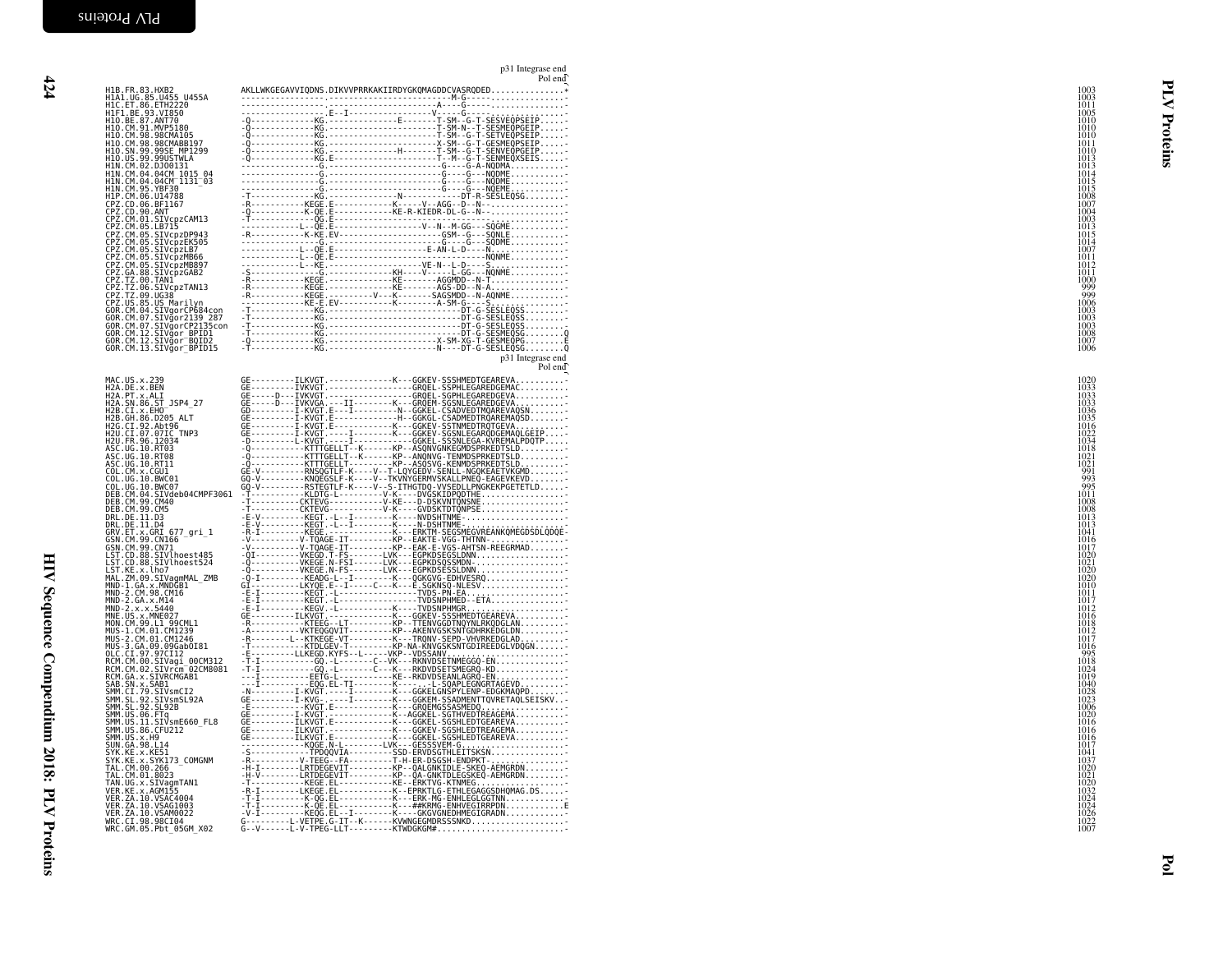<span id="page-22-0"></span>

|                                                                                         | Vif start |  |  |  |          |
|-----------------------------------------------------------------------------------------|-----------|--|--|--|----------|
| H1A1.UG.85.U455 U455A<br>H1C.ET.86.ETH2220                                              |           |  |  |  |          |
| HIF1.BE.93.VI850<br>H10.BE.87.ANT70                                                     |           |  |  |  |          |
| H10.CM.91.MVP5180<br>110.CM.98.98CMA105<br>110.CM.98.98CMABB197                         |           |  |  |  |          |
| H10.SN.99.99SE MP1299<br>99.99USTWLA                                                    |           |  |  |  |          |
| 1N.CM.02.DJ00131<br>11N.CM.04.04CM 1015 04<br>1N.CM.04.04CM 1131 03                     |           |  |  |  |          |
| 1N.CM.<br>95.YBF30<br>H1P.CM.06.U14788                                                  |           |  |  |  |          |
| CPZ.CD.06.BF1167<br>CPZ.CD.90.ANT                                                       |           |  |  |  |          |
| CPZ.CM.01.SIVcpzCAM13<br>CPZ.CM.05.LB715<br>P7.CM<br>05.<br>SIVcpzDP943                 |           |  |  |  |          |
| CP7 CM<br>05.<br>SIVcpzEK505<br>27. CM.<br>SIVcpzLB7                                    |           |  |  |  |          |
| PZ.CM.<br>05.<br>SIVcpzMB66<br>CPZ.CM.05<br>SIVcpzMB897<br>88.<br>SIVcpzGAB2<br>CPZ.GA. |           |  |  |  |          |
| PZ.TZ.00.TAN1<br>PZ.TZ.06.SIVCpzTAN13                                                   |           |  |  |  |          |
| CPZ.TZ.09.UG38<br>CPZ.US.85.US Marilyn<br>GOR.CM.04.SIVgorCP684con                      |           |  |  |  |          |
| GOR.CM.07.SIVğor2139 287<br>GOR.CM.07.SIVğorCP2135con                                   |           |  |  |  |          |
| GOR.CM.12.SIVğor BPID1<br>GOR.CM.12.SIVgor BOID2<br>GOR.CM.13.SIVgor BPID15             |           |  |  |  |          |
|                                                                                         | Vif start |  |  |  |          |
| MAC.US.x.239<br>H2A.DE.x.BEN<br>H2A.PT.x.ALI                                            |           |  |  |  | KG-LSTYA |
| H2A.SN.86.ST JSP4 27<br>H2B.CI.X.EHO                                                    |           |  |  |  |          |
| H2B.GH.86.D205 ALT                                                                      |           |  |  |  |          |
| SMM.CI.79.SIVSMCI2<br>SMM.SL.92.SIVSMCI2<br>SMM.SL.92.SIVSMSL92A                        |           |  |  |  |          |
| SMM.US.06.FTq<br>SMM.US.11.SIVsmE660 FL8<br>SMM. US. 86. CFU212                         |           |  |  |  |          |
| SMM.US.x.H9<br>H2G.CI.92.Abt96<br>H2U.CI.07.07IC TNP3                                   |           |  |  |  |          |
| 12U.FR.96.12034<br>SUN.GA.98.L14                                                        |           |  |  |  |          |
| ASC.UG.10.RT03<br>ASC.UG.10.RT08                                                        |           |  |  |  |          |
| COL.CM.x.CGU1<br>COL.UG.10.BWC01                                                        |           |  |  |  |          |
| UG.10.BWC07<br>DEB.CM.04.SIVdeb04CMPF3061<br>DEB.CM.99.CM40                             |           |  |  |  |          |
| DEB.CM.99.CM5<br>DRL.DE.11.D3                                                           |           |  |  |  |          |
| DRL.DE.11.D4<br>GRV.ET.X.GRI 677_gri_1<br>GSN.CM.99.CN166                               |           |  |  |  |          |
| GSN.CM.99.CN71<br>LST.CD.88.<br>SIVlhoest485                                            |           |  |  |  |          |
| LST.CD.88.SIVlhoest524<br>LST.KE.x.lho7                                                 |           |  |  |  |          |
| MND-1.GA.x.MNDGB1<br>MND-2.CM.98.CM16<br>MND-2.GA.x.M14                                 |           |  |  |  |          |
| MND-2.x.x.5440                                                                          |           |  |  |  |          |
| MON.CM.99.L1 99CML1<br>MUS-1.CM.01.CM1239<br>MUS-2.CM.01.CM1246                         |           |  |  |  |          |
| MUS-3.GA.09.09Gab0I81<br>OLC.CI.97.97CI12                                               |           |  |  |  |          |
| ŘČM.ČM.00.ŠIVagi 00CM312<br>RCM.CM.02.SIVrcm_02CM8081<br>RCM.GA.x.SIVRCMGAB1            |           |  |  |  |          |
| SAB.SN.x.SAB1<br>SYK.KE.x.KE51                                                          |           |  |  |  |          |
| TAL.CM.00.266<br>TAL.CM.01.8023                                                         |           |  |  |  |          |
| TAN.UG.x.SIVaqmTAN1<br>VER.KE.x.AGM155                                                  |           |  |  |  |          |
| VER.ZA.10.VSAC4004<br>VER.ZA.10.VSAG1003<br>MAL.ZM.09.SIVaqmMAL ZMB                     |           |  |  |  |          |
| VER.ZA.10.VSAM0022<br>WRC.CI.98.98CI04<br>WRC.GM.05.Pbt 05GM X02                        |           |  |  |  |          |
|                                                                                         |           |  |  |  |          |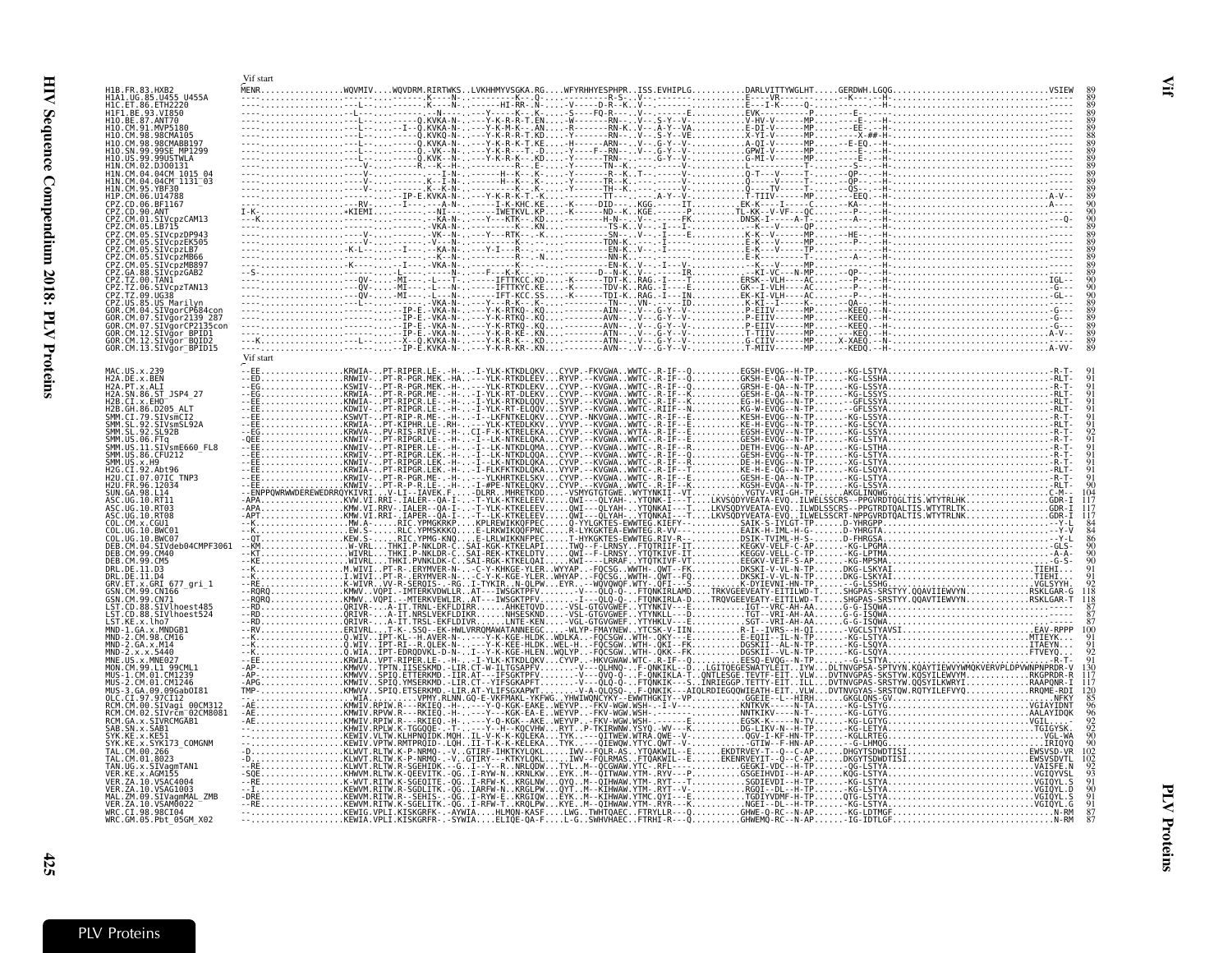| H10.BE.87.ANT70<br>H10.CM.91.MVP5180<br>H10.CM.98.98CMA105<br>H10.CM.98.98CMABB197<br>H10.SN.99.99SE MP1299                                                                                                             |  |  |                                                                               |
|-------------------------------------------------------------------------------------------------------------------------------------------------------------------------------------------------------------------------|--|--|-------------------------------------------------------------------------------|
| H10.US.99.99USTWLA<br>H1N.CM.02.DJ00131<br>H1N. CM. 04. 04CM<br>H1N. CM. 04. 04CM<br>H1N. CM. 04. 04CM<br>H1N. CM. 05. YBF30<br>H1P. CM. 06. U14788<br>CPZ. CD. 06. BF1167                                              |  |  |                                                                               |
| CPZ.CD.90.ANT<br>CPZ.CM.01.SIVcpzCAM13<br>CPZ.CM.05.LB715                                                                                                                                                               |  |  |                                                                               |
| CPZ.CM.05.SIVcpzDP943<br>CPZ.CM.05.SIVCDZEK505<br>CPZ.CM.05.SIVCDZLB7<br>CPZ.CM.05.SIVCDZMB66                                                                                                                           |  |  |                                                                               |
| CPZ.CM.05.SIVcpzMB897<br>CPZ.GA.88.SIVcpzGAB2<br>CPZ.TZ.00.TAN1<br>CPZ.TZ.06.SIVcpzTAN13                                                                                                                                |  |  |                                                                               |
| CPZ.TZ.09.UG38<br>CPZ.US.85.US Marilyn<br>GOR.CM.04.SIVgorCP684con<br>GOR.CM.07.SIVgor2139_287<br>GOR.CM.07.SIVgorCP2135con<br>GOR.CM.12.SIVgor BPID1<br>GOR.CM.12.SIVğor <sup>-</sup> BQID2<br>GOR.CM.13.SIVğor_BPID15 |  |  |                                                                               |
| MAC.US.x.239<br>H2A.DE.x.BEN<br>H2A.PT.x.ALI                                                                                                                                                                            |  |  |                                                                               |
| H2A. SN. 86. ST_JSP4_27<br>H2B. CI. x. EH0<br>H2B. GH. 86. D205_ALT<br>SMM.CI.79.SIVSMCI2<br>SMM.SL.92.SIVSMCI2<br>SMM.SL.92.SIVSMSL92A                                                                                 |  |  | $\overline{2}$ ič                                                             |
|                                                                                                                                                                                                                         |  |  |                                                                               |
| H2U.CI.07.07IC TNP3<br>H2U.FR.96.12034<br>SUN. GA. 98. L14                                                                                                                                                              |  |  | $\frac{5}{2}$ $\frac{13}{2}$                                                  |
| ASC.UG.10.RT11<br>ASC.UG.10.RT03<br>ASC.UG.10.RT08<br>COL.CM.x.CGU1<br>COL. UG. 10. BWC01                                                                                                                               |  |  | $\frac{5}{241}$<br>$\bar{2}40$                                                |
| COL.UG.10.BWC07<br>DEB.CM.04.SIVdeb04CMPF3061<br>DEB.CM.99.CM40<br>DEB.CM.99.CM5                                                                                                                                        |  |  | $\frac{225}{225}$<br>$\frac{225}{217}$                                        |
| DRL.DE.11.D3<br>DRL.DE.11.D4<br>GRV.ET.X.GRI 677_gri_1<br>GSN.CM.99.CN166<br>GSN.CM.99.CN71                                                                                                                             |  |  | $\frac{219}{237}$                                                             |
| LST.CD.88.SIVlhoest485<br>LST.CD.88.SIVlhoest524<br>LST.KE.x.lho7<br>MND-1.GA.x.MNDGB1<br>MND-2.CM.98.CM16<br>MND-2.GA.x.M14                                                                                            |  |  | 223<br>222<br>222<br>222<br>212<br>212                                        |
| $MD - 2. x. x. 5440$<br>MNE.US.x.MNE027<br>MON.CM.99.L1_99CML1                                                                                                                                                          |  |  |                                                                               |
| MUS-1.CM.01.CM1239<br>MUS-2:CM:01:CM124<br>MUS-3.GA.09.09Gab0I81<br>OLC.CI.97.97CI12<br>RCM.CM.00.SIVagi 00CM312                                                                                                        |  |  |                                                                               |
| RCM.CM.02.SIVrcm 02CM8081<br>RCM.GA.x.SIVRCMGAB1<br>SAB.SN.x.SAB1<br>SYK.KE.x.KE51                                                                                                                                      |  |  | $\frac{220}{220}$<br>$\overline{233}$                                         |
| SYK.KE.X.SYK173_COMGNM<br>TAL.CM.00.266<br>TAL.CM.01.8023<br>TAN.UG.x.SIVagmTAN1<br>VER.KE.x.AGM155                                                                                                                     |  |  | $\frac{221}{227}$                                                             |
| VER. ZA. 10. VSAC4004<br>VER. ZA. 10. VSAG1003<br>MAL.ZM.09.SIVagmMAL_ZMB<br>VER.ZA.10.VSAM0022                                                                                                                         |  |  | $\frac{238}{232}$<br>$\frac{232}{223}$<br>$\frac{223}{222}$<br>$\frac{55}{7}$ |
| WRC.CI.98.98CI04<br>WRC.GM.05.Pbt 05GM X02                                                                                                                                                                              |  |  |                                                                               |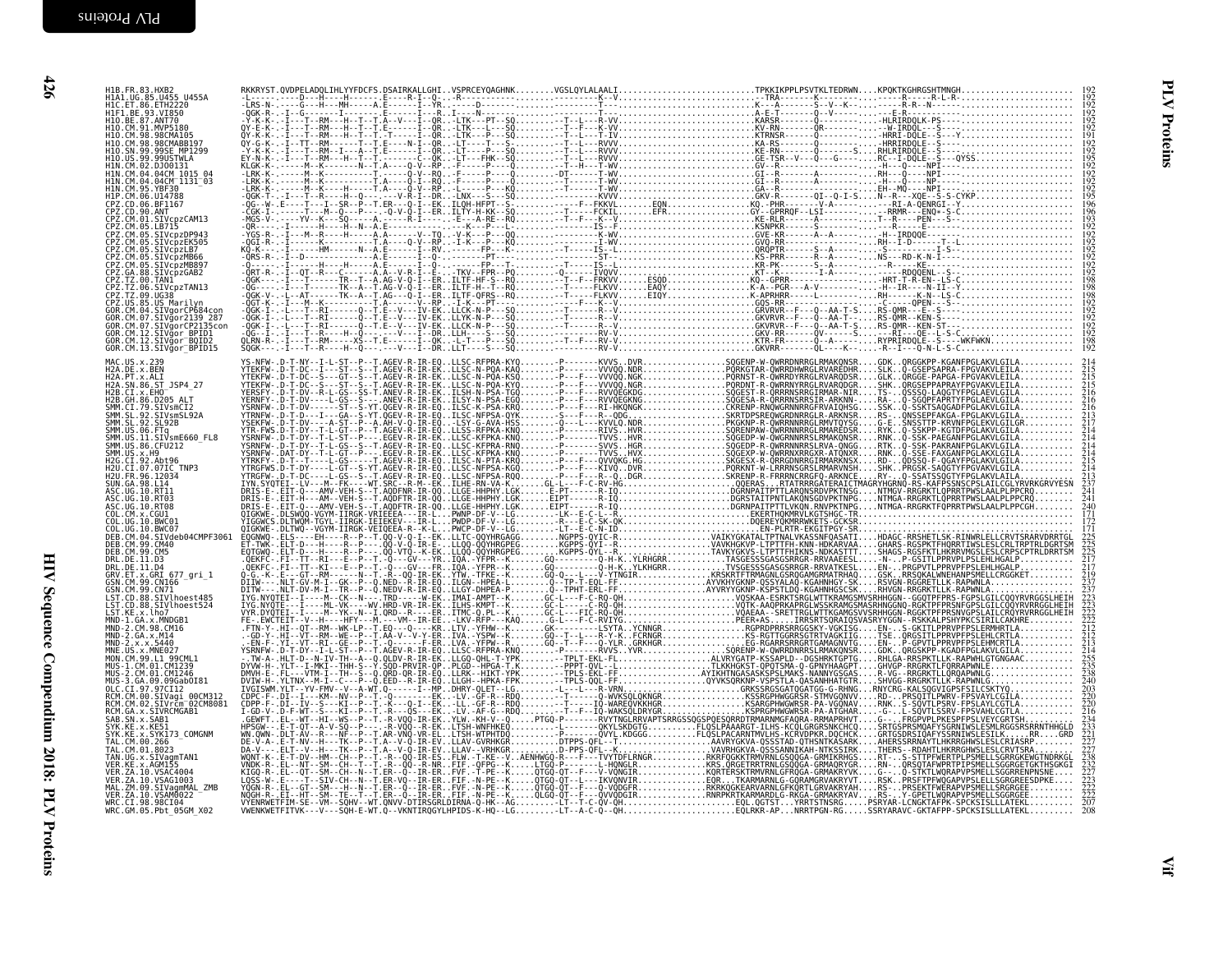| H1B.FR.83.HXB2<br>H1A1.UG.85.U455 U455A<br>H1C.ET.86.ETH2220                                                                                                                                                                                                                                                                                                                                                                                                                                                                                                                                                                                                                                                                                                                                                                                                                                                                                                                                                                                  |                                                                                                                                                                                                                                                                                                                                                                     |  |
|-----------------------------------------------------------------------------------------------------------------------------------------------------------------------------------------------------------------------------------------------------------------------------------------------------------------------------------------------------------------------------------------------------------------------------------------------------------------------------------------------------------------------------------------------------------------------------------------------------------------------------------------------------------------------------------------------------------------------------------------------------------------------------------------------------------------------------------------------------------------------------------------------------------------------------------------------------------------------------------------------------------------------------------------------|---------------------------------------------------------------------------------------------------------------------------------------------------------------------------------------------------------------------------------------------------------------------------------------------------------------------------------------------------------------------|--|
|                                                                                                                                                                                                                                                                                                                                                                                                                                                                                                                                                                                                                                                                                                                                                                                                                                                                                                                                                                                                                                               |                                                                                                                                                                                                                                                                                                                                                                     |  |
|                                                                                                                                                                                                                                                                                                                                                                                                                                                                                                                                                                                                                                                                                                                                                                                                                                                                                                                                                                                                                                               |                                                                                                                                                                                                                                                                                                                                                                     |  |
| H1F1.BE.93.VI850                                                                                                                                                                                                                                                                                                                                                                                                                                                                                                                                                                                                                                                                                                                                                                                                                                                                                                                                                                                                                              |                                                                                                                                                                                                                                                                                                                                                                     |  |
|                                                                                                                                                                                                                                                                                                                                                                                                                                                                                                                                                                                                                                                                                                                                                                                                                                                                                                                                                                                                                                               |                                                                                                                                                                                                                                                                                                                                                                     |  |
| H10.BE.87.ANT70<br>H10.CM.91.MVP5180                                                                                                                                                                                                                                                                                                                                                                                                                                                                                                                                                                                                                                                                                                                                                                                                                                                                                                                                                                                                          |                                                                                                                                                                                                                                                                                                                                                                     |  |
| H10.CM.98.98CMA105                                                                                                                                                                                                                                                                                                                                                                                                                                                                                                                                                                                                                                                                                                                                                                                                                                                                                                                                                                                                                            |                                                                                                                                                                                                                                                                                                                                                                     |  |
| H10.CM.98.98CMABB197                                                                                                                                                                                                                                                                                                                                                                                                                                                                                                                                                                                                                                                                                                                                                                                                                                                                                                                                                                                                                          |                                                                                                                                                                                                                                                                                                                                                                     |  |
| H10.SN.99.99SE_MP1299<br>H10.SN.99.99SE_MP1299<br>H10.US.99.99USTWLA                                                                                                                                                                                                                                                                                                                                                                                                                                                                                                                                                                                                                                                                                                                                                                                                                                                                                                                                                                          |                                                                                                                                                                                                                                                                                                                                                                     |  |
|                                                                                                                                                                                                                                                                                                                                                                                                                                                                                                                                                                                                                                                                                                                                                                                                                                                                                                                                                                                                                                               |                                                                                                                                                                                                                                                                                                                                                                     |  |
| HIN.CM.02.DJ00131                                                                                                                                                                                                                                                                                                                                                                                                                                                                                                                                                                                                                                                                                                                                                                                                                                                                                                                                                                                                                             |                                                                                                                                                                                                                                                                                                                                                                     |  |
| HIN.CM.04.04CM 1015 04                                                                                                                                                                                                                                                                                                                                                                                                                                                                                                                                                                                                                                                                                                                                                                                                                                                                                                                                                                                                                        |                                                                                                                                                                                                                                                                                                                                                                     |  |
| HIN.CM.04.04CM=1131=03<br>HIN.CM.04.04CM=1131=03<br>HIN.CM.95.YBF30                                                                                                                                                                                                                                                                                                                                                                                                                                                                                                                                                                                                                                                                                                                                                                                                                                                                                                                                                                           |                                                                                                                                                                                                                                                                                                                                                                     |  |
|                                                                                                                                                                                                                                                                                                                                                                                                                                                                                                                                                                                                                                                                                                                                                                                                                                                                                                                                                                                                                                               |                                                                                                                                                                                                                                                                                                                                                                     |  |
| H1P.CM.06.U14788<br>CPZ.CD.06.BF1167                                                                                                                                                                                                                                                                                                                                                                                                                                                                                                                                                                                                                                                                                                                                                                                                                                                                                                                                                                                                          |                                                                                                                                                                                                                                                                                                                                                                     |  |
| CPZ.CD.90.ANT<br>CPZ.CD.90.ANT<br>CPZ.CM.01.SIVcpzCAM13                                                                                                                                                                                                                                                                                                                                                                                                                                                                                                                                                                                                                                                                                                                                                                                                                                                                                                                                                                                       |                                                                                                                                                                                                                                                                                                                                                                     |  |
|                                                                                                                                                                                                                                                                                                                                                                                                                                                                                                                                                                                                                                                                                                                                                                                                                                                                                                                                                                                                                                               |                                                                                                                                                                                                                                                                                                                                                                     |  |
|                                                                                                                                                                                                                                                                                                                                                                                                                                                                                                                                                                                                                                                                                                                                                                                                                                                                                                                                                                                                                                               |                                                                                                                                                                                                                                                                                                                                                                     |  |
| CPZ.CM.05.LB715<br>CPZ.CM.05.SIVcpzDP943                                                                                                                                                                                                                                                                                                                                                                                                                                                                                                                                                                                                                                                                                                                                                                                                                                                                                                                                                                                                      |                                                                                                                                                                                                                                                                                                                                                                     |  |
|                                                                                                                                                                                                                                                                                                                                                                                                                                                                                                                                                                                                                                                                                                                                                                                                                                                                                                                                                                                                                                               |                                                                                                                                                                                                                                                                                                                                                                     |  |
| CPZ.CM.05.SIVcpzEK505<br>CPZ.CM.05.SIVcpzEK505<br>CPZ.CM.05.SIVcpzLB7                                                                                                                                                                                                                                                                                                                                                                                                                                                                                                                                                                                                                                                                                                                                                                                                                                                                                                                                                                         |                                                                                                                                                                                                                                                                                                                                                                     |  |
| ČPŽ.ČM.05.ŠĪVcpzMB66<br>CPZ.CM.05.SIVcpzMB897                                                                                                                                                                                                                                                                                                                                                                                                                                                                                                                                                                                                                                                                                                                                                                                                                                                                                                                                                                                                 |                                                                                                                                                                                                                                                                                                                                                                     |  |
|                                                                                                                                                                                                                                                                                                                                                                                                                                                                                                                                                                                                                                                                                                                                                                                                                                                                                                                                                                                                                                               |                                                                                                                                                                                                                                                                                                                                                                     |  |
| CPZ.CM.05.SIVCp2MB897<br>CPZ.CA.88.SIVCp2GAB2<br>CPZ.TZ.00.TANI2<br>CPZ.TZ.00.SIVCp2TAN13<br>CPZ.TZ.00.SIG387<br>CPZ.US.85.US<br>GAR.CM.04.SIVgorCP684con<br>GOR.CM.07.SIVgorCP2135con<br>GOR.CM.07.SIVgorCP2135con<br>GOR.CM.07.SIVgorCP2135con<br>GOR.CM.1                                                                                                                                                                                                                                                                                                                                                                                                                                                                                                                                                                                                                                                                                                                                                                                  |                                                                                                                                                                                                                                                                                                                                                                     |  |
|                                                                                                                                                                                                                                                                                                                                                                                                                                                                                                                                                                                                                                                                                                                                                                                                                                                                                                                                                                                                                                               |                                                                                                                                                                                                                                                                                                                                                                     |  |
|                                                                                                                                                                                                                                                                                                                                                                                                                                                                                                                                                                                                                                                                                                                                                                                                                                                                                                                                                                                                                                               |                                                                                                                                                                                                                                                                                                                                                                     |  |
|                                                                                                                                                                                                                                                                                                                                                                                                                                                                                                                                                                                                                                                                                                                                                                                                                                                                                                                                                                                                                                               |                                                                                                                                                                                                                                                                                                                                                                     |  |
|                                                                                                                                                                                                                                                                                                                                                                                                                                                                                                                                                                                                                                                                                                                                                                                                                                                                                                                                                                                                                                               |                                                                                                                                                                                                                                                                                                                                                                     |  |
|                                                                                                                                                                                                                                                                                                                                                                                                                                                                                                                                                                                                                                                                                                                                                                                                                                                                                                                                                                                                                                               |                                                                                                                                                                                                                                                                                                                                                                     |  |
|                                                                                                                                                                                                                                                                                                                                                                                                                                                                                                                                                                                                                                                                                                                                                                                                                                                                                                                                                                                                                                               |                                                                                                                                                                                                                                                                                                                                                                     |  |
|                                                                                                                                                                                                                                                                                                                                                                                                                                                                                                                                                                                                                                                                                                                                                                                                                                                                                                                                                                                                                                               |                                                                                                                                                                                                                                                                                                                                                                     |  |
|                                                                                                                                                                                                                                                                                                                                                                                                                                                                                                                                                                                                                                                                                                                                                                                                                                                                                                                                                                                                                                               |                                                                                                                                                                                                                                                                                                                                                                     |  |
|                                                                                                                                                                                                                                                                                                                                                                                                                                                                                                                                                                                                                                                                                                                                                                                                                                                                                                                                                                                                                                               |                                                                                                                                                                                                                                                                                                                                                                     |  |
|                                                                                                                                                                                                                                                                                                                                                                                                                                                                                                                                                                                                                                                                                                                                                                                                                                                                                                                                                                                                                                               | Vif end                                                                                                                                                                                                                                                                                                                                                             |  |
|                                                                                                                                                                                                                                                                                                                                                                                                                                                                                                                                                                                                                                                                                                                                                                                                                                                                                                                                                                                                                                               |                                                                                                                                                                                                                                                                                                                                                                     |  |
|                                                                                                                                                                                                                                                                                                                                                                                                                                                                                                                                                                                                                                                                                                                                                                                                                                                                                                                                                                                                                                               |                                                                                                                                                                                                                                                                                                                                                                     |  |
|                                                                                                                                                                                                                                                                                                                                                                                                                                                                                                                                                                                                                                                                                                                                                                                                                                                                                                                                                                                                                                               |                                                                                                                                                                                                                                                                                                                                                                     |  |
| MAC.US.x.239<br>H2A.DE.x.BEN<br>H2A.PT.x.ALI<br>H2A.SN.86.ST_JSP4_27<br>H2B.CI.x.EH0<br>H2B.CI.x.EH0                                                                                                                                                                                                                                                                                                                                                                                                                                                                                                                                                                                                                                                                                                                                                                                                                                                                                                                                          |                                                                                                                                                                                                                                                                                                                                                                     |  |
|                                                                                                                                                                                                                                                                                                                                                                                                                                                                                                                                                                                                                                                                                                                                                                                                                                                                                                                                                                                                                                               |                                                                                                                                                                                                                                                                                                                                                                     |  |
|                                                                                                                                                                                                                                                                                                                                                                                                                                                                                                                                                                                                                                                                                                                                                                                                                                                                                                                                                                                                                                               |                                                                                                                                                                                                                                                                                                                                                                     |  |
|                                                                                                                                                                                                                                                                                                                                                                                                                                                                                                                                                                                                                                                                                                                                                                                                                                                                                                                                                                                                                                               |                                                                                                                                                                                                                                                                                                                                                                     |  |
|                                                                                                                                                                                                                                                                                                                                                                                                                                                                                                                                                                                                                                                                                                                                                                                                                                                                                                                                                                                                                                               |                                                                                                                                                                                                                                                                                                                                                                     |  |
| H2B.GH.86.D205_ALT<br>SMM.CI.79.SIVsmCI2<br>SMM.SL.92.SIVsmSL92A<br>SMM.SL.92.SL92B                                                                                                                                                                                                                                                                                                                                                                                                                                                                                                                                                                                                                                                                                                                                                                                                                                                                                                                                                           |                                                                                                                                                                                                                                                                                                                                                                     |  |
|                                                                                                                                                                                                                                                                                                                                                                                                                                                                                                                                                                                                                                                                                                                                                                                                                                                                                                                                                                                                                                               |                                                                                                                                                                                                                                                                                                                                                                     |  |
|                                                                                                                                                                                                                                                                                                                                                                                                                                                                                                                                                                                                                                                                                                                                                                                                                                                                                                                                                                                                                                               |                                                                                                                                                                                                                                                                                                                                                                     |  |
|                                                                                                                                                                                                                                                                                                                                                                                                                                                                                                                                                                                                                                                                                                                                                                                                                                                                                                                                                                                                                                               |                                                                                                                                                                                                                                                                                                                                                                     |  |
|                                                                                                                                                                                                                                                                                                                                                                                                                                                                                                                                                                                                                                                                                                                                                                                                                                                                                                                                                                                                                                               |                                                                                                                                                                                                                                                                                                                                                                     |  |
| Эли1. Э.: Э3: Э.: Э.: Э.:<br>SMM. US. 06. FTq<br>SMM. US. 11. SIVsmE660_FL8<br>SMM. US. X. H9<br>SMM. US. X. H9<br>H2G. CI. 92. Abt96_rup?                                                                                                                                                                                                                                                                                                                                                                                                                                                                                                                                                                                                                                                                                                                                                                                                                                                                                                    |                                                                                                                                                                                                                                                                                                                                                                     |  |
| H2U.CI.07.07IC TNP3<br>H2U.FR.96.12034                                                                                                                                                                                                                                                                                                                                                                                                                                                                                                                                                                                                                                                                                                                                                                                                                                                                                                                                                                                                        |                                                                                                                                                                                                                                                                                                                                                                     |  |
|                                                                                                                                                                                                                                                                                                                                                                                                                                                                                                                                                                                                                                                                                                                                                                                                                                                                                                                                                                                                                                               |                                                                                                                                                                                                                                                                                                                                                                     |  |
|                                                                                                                                                                                                                                                                                                                                                                                                                                                                                                                                                                                                                                                                                                                                                                                                                                                                                                                                                                                                                                               |                                                                                                                                                                                                                                                                                                                                                                     |  |
|                                                                                                                                                                                                                                                                                                                                                                                                                                                                                                                                                                                                                                                                                                                                                                                                                                                                                                                                                                                                                                               |                                                                                                                                                                                                                                                                                                                                                                     |  |
|                                                                                                                                                                                                                                                                                                                                                                                                                                                                                                                                                                                                                                                                                                                                                                                                                                                                                                                                                                                                                                               |                                                                                                                                                                                                                                                                                                                                                                     |  |
|                                                                                                                                                                                                                                                                                                                                                                                                                                                                                                                                                                                                                                                                                                                                                                                                                                                                                                                                                                                                                                               |                                                                                                                                                                                                                                                                                                                                                                     |  |
|                                                                                                                                                                                                                                                                                                                                                                                                                                                                                                                                                                                                                                                                                                                                                                                                                                                                                                                                                                                                                                               |                                                                                                                                                                                                                                                                                                                                                                     |  |
|                                                                                                                                                                                                                                                                                                                                                                                                                                                                                                                                                                                                                                                                                                                                                                                                                                                                                                                                                                                                                                               |                                                                                                                                                                                                                                                                                                                                                                     |  |
|                                                                                                                                                                                                                                                                                                                                                                                                                                                                                                                                                                                                                                                                                                                                                                                                                                                                                                                                                                                                                                               |                                                                                                                                                                                                                                                                                                                                                                     |  |
|                                                                                                                                                                                                                                                                                                                                                                                                                                                                                                                                                                                                                                                                                                                                                                                                                                                                                                                                                                                                                                               |                                                                                                                                                                                                                                                                                                                                                                     |  |
|                                                                                                                                                                                                                                                                                                                                                                                                                                                                                                                                                                                                                                                                                                                                                                                                                                                                                                                                                                                                                                               |                                                                                                                                                                                                                                                                                                                                                                     |  |
|                                                                                                                                                                                                                                                                                                                                                                                                                                                                                                                                                                                                                                                                                                                                                                                                                                                                                                                                                                                                                                               |                                                                                                                                                                                                                                                                                                                                                                     |  |
|                                                                                                                                                                                                                                                                                                                                                                                                                                                                                                                                                                                                                                                                                                                                                                                                                                                                                                                                                                                                                                               |                                                                                                                                                                                                                                                                                                                                                                     |  |
|                                                                                                                                                                                                                                                                                                                                                                                                                                                                                                                                                                                                                                                                                                                                                                                                                                                                                                                                                                                                                                               |                                                                                                                                                                                                                                                                                                                                                                     |  |
|                                                                                                                                                                                                                                                                                                                                                                                                                                                                                                                                                                                                                                                                                                                                                                                                                                                                                                                                                                                                                                               |                                                                                                                                                                                                                                                                                                                                                                     |  |
|                                                                                                                                                                                                                                                                                                                                                                                                                                                                                                                                                                                                                                                                                                                                                                                                                                                                                                                                                                                                                                               |                                                                                                                                                                                                                                                                                                                                                                     |  |
|                                                                                                                                                                                                                                                                                                                                                                                                                                                                                                                                                                                                                                                                                                                                                                                                                                                                                                                                                                                                                                               |                                                                                                                                                                                                                                                                                                                                                                     |  |
|                                                                                                                                                                                                                                                                                                                                                                                                                                                                                                                                                                                                                                                                                                                                                                                                                                                                                                                                                                                                                                               |                                                                                                                                                                                                                                                                                                                                                                     |  |
|                                                                                                                                                                                                                                                                                                                                                                                                                                                                                                                                                                                                                                                                                                                                                                                                                                                                                                                                                                                                                                               |                                                                                                                                                                                                                                                                                                                                                                     |  |
|                                                                                                                                                                                                                                                                                                                                                                                                                                                                                                                                                                                                                                                                                                                                                                                                                                                                                                                                                                                                                                               |                                                                                                                                                                                                                                                                                                                                                                     |  |
|                                                                                                                                                                                                                                                                                                                                                                                                                                                                                                                                                                                                                                                                                                                                                                                                                                                                                                                                                                                                                                               | $\begin{picture}(10,10) \put(0,0){\vector(1,0){100}} \put(10,0){\vector(1,0){100}} \put(10,0){\vector(1,0){100}} \put(10,0){\vector(1,0){100}} \put(10,0){\vector(1,0){100}} \put(10,0){\vector(1,0){100}} \put(10,0){\vector(1,0){100}} \put(10,0){\vector(1,0){100}} \put(10,0){\vector(1,0){100}} \put(10,0){\vector(1,0){100}} \put(10,0){\vector(1,0){100}} \$ |  |
|                                                                                                                                                                                                                                                                                                                                                                                                                                                                                                                                                                                                                                                                                                                                                                                                                                                                                                                                                                                                                                               |                                                                                                                                                                                                                                                                                                                                                                     |  |
|                                                                                                                                                                                                                                                                                                                                                                                                                                                                                                                                                                                                                                                                                                                                                                                                                                                                                                                                                                                                                                               |                                                                                                                                                                                                                                                                                                                                                                     |  |
|                                                                                                                                                                                                                                                                                                                                                                                                                                                                                                                                                                                                                                                                                                                                                                                                                                                                                                                                                                                                                                               |                                                                                                                                                                                                                                                                                                                                                                     |  |
|                                                                                                                                                                                                                                                                                                                                                                                                                                                                                                                                                                                                                                                                                                                                                                                                                                                                                                                                                                                                                                               |                                                                                                                                                                                                                                                                                                                                                                     |  |
|                                                                                                                                                                                                                                                                                                                                                                                                                                                                                                                                                                                                                                                                                                                                                                                                                                                                                                                                                                                                                                               |                                                                                                                                                                                                                                                                                                                                                                     |  |
|                                                                                                                                                                                                                                                                                                                                                                                                                                                                                                                                                                                                                                                                                                                                                                                                                                                                                                                                                                                                                                               |                                                                                                                                                                                                                                                                                                                                                                     |  |
|                                                                                                                                                                                                                                                                                                                                                                                                                                                                                                                                                                                                                                                                                                                                                                                                                                                                                                                                                                                                                                               |                                                                                                                                                                                                                                                                                                                                                                     |  |
|                                                                                                                                                                                                                                                                                                                                                                                                                                                                                                                                                                                                                                                                                                                                                                                                                                                                                                                                                                                                                                               |                                                                                                                                                                                                                                                                                                                                                                     |  |
|                                                                                                                                                                                                                                                                                                                                                                                                                                                                                                                                                                                                                                                                                                                                                                                                                                                                                                                                                                                                                                               |                                                                                                                                                                                                                                                                                                                                                                     |  |
|                                                                                                                                                                                                                                                                                                                                                                                                                                                                                                                                                                                                                                                                                                                                                                                                                                                                                                                                                                                                                                               |                                                                                                                                                                                                                                                                                                                                                                     |  |
|                                                                                                                                                                                                                                                                                                                                                                                                                                                                                                                                                                                                                                                                                                                                                                                                                                                                                                                                                                                                                                               |                                                                                                                                                                                                                                                                                                                                                                     |  |
|                                                                                                                                                                                                                                                                                                                                                                                                                                                                                                                                                                                                                                                                                                                                                                                                                                                                                                                                                                                                                                               |                                                                                                                                                                                                                                                                                                                                                                     |  |
|                                                                                                                                                                                                                                                                                                                                                                                                                                                                                                                                                                                                                                                                                                                                                                                                                                                                                                                                                                                                                                               |                                                                                                                                                                                                                                                                                                                                                                     |  |
|                                                                                                                                                                                                                                                                                                                                                                                                                                                                                                                                                                                                                                                                                                                                                                                                                                                                                                                                                                                                                                               |                                                                                                                                                                                                                                                                                                                                                                     |  |
|                                                                                                                                                                                                                                                                                                                                                                                                                                                                                                                                                                                                                                                                                                                                                                                                                                                                                                                                                                                                                                               |                                                                                                                                                                                                                                                                                                                                                                     |  |
|                                                                                                                                                                                                                                                                                                                                                                                                                                                                                                                                                                                                                                                                                                                                                                                                                                                                                                                                                                                                                                               |                                                                                                                                                                                                                                                                                                                                                                     |  |
|                                                                                                                                                                                                                                                                                                                                                                                                                                                                                                                                                                                                                                                                                                                                                                                                                                                                                                                                                                                                                                               |                                                                                                                                                                                                                                                                                                                                                                     |  |
|                                                                                                                                                                                                                                                                                                                                                                                                                                                                                                                                                                                                                                                                                                                                                                                                                                                                                                                                                                                                                                               |                                                                                                                                                                                                                                                                                                                                                                     |  |
|                                                                                                                                                                                                                                                                                                                                                                                                                                                                                                                                                                                                                                                                                                                                                                                                                                                                                                                                                                                                                                               |                                                                                                                                                                                                                                                                                                                                                                     |  |
|                                                                                                                                                                                                                                                                                                                                                                                                                                                                                                                                                                                                                                                                                                                                                                                                                                                                                                                                                                                                                                               |                                                                                                                                                                                                                                                                                                                                                                     |  |
| H20.1-N-30.1203-<br>ASC.UG.10.RT11<br>ASC.UG.10.RT11<br>ASC.UG.10.RT08<br>ASC.UG.10.RT08<br>COL.CM.x.CGU1.<br>COL.UG.10.BWC01<br>COL.UG.10.BWC07<br>DEB.CM.04.SIVdeb04CMPF3061<br>DEB.CM.99.CM40<br>DEB.CM.99.CM5<br>DRL.DE.11.D3<br>DRL.DE.11.D4<br>GRV.ET.x.GRI 677_gri_1<br>GSN.CM.99.CN166<br>GSN.CM.99.CN71<br>LST.CD.88.SIVIhoest485<br>LST.CD.88.SIVIhoest524<br>LST.KE.x.lho7<br>MND-1.GA.x.MNDGB1<br>MND-2.CM.98.CM16<br>MND-2.GA.x.M14<br>MND-2.x.x.5440<br>MND-2.x.x.5440<br>MUS-1.CM.01.CM1239<br>MUS-1.CM.01.CM1239<br>MUS-2.CM.01.CM1246<br>MUS-2.GA.09.09GabOI81<br>OLC.CI.97.97CI12<br>RCM.CM.00.SIVagi_00CM312<br>RCM.CM.00.SIVagi_00CM312<br>RCM.CM.02.SIVrcm <sup>-</sup> 02CM8081<br>R.M.CM.02.SIVrcm<br>RCM.GA.x.SIVRCMGAB1<br>SYK.KE.x.SAB1<br>SYK.KE.x.SYKI73_COMGNM<br>TAL.CM.00.266<br>TAL.CM.00.266<br>TAN.UG.x.SIVagmTAN1<br>VER.7A.10.VSAC4004<br>VER.7A.10.VSAC4004<br>VER.2A.10.VSAC4004<br>VER.2A.10.VSAC4004<br>MAL.2M.09.SIVagmMAL_ZMB<br>VER.2A.10.VSAM0022<br>VER.2A.10.VSAM0022<br>WBC.CI.98.9Bt_06CM_YOR |                                                                                                                                                                                                                                                                                                                                                                     |  |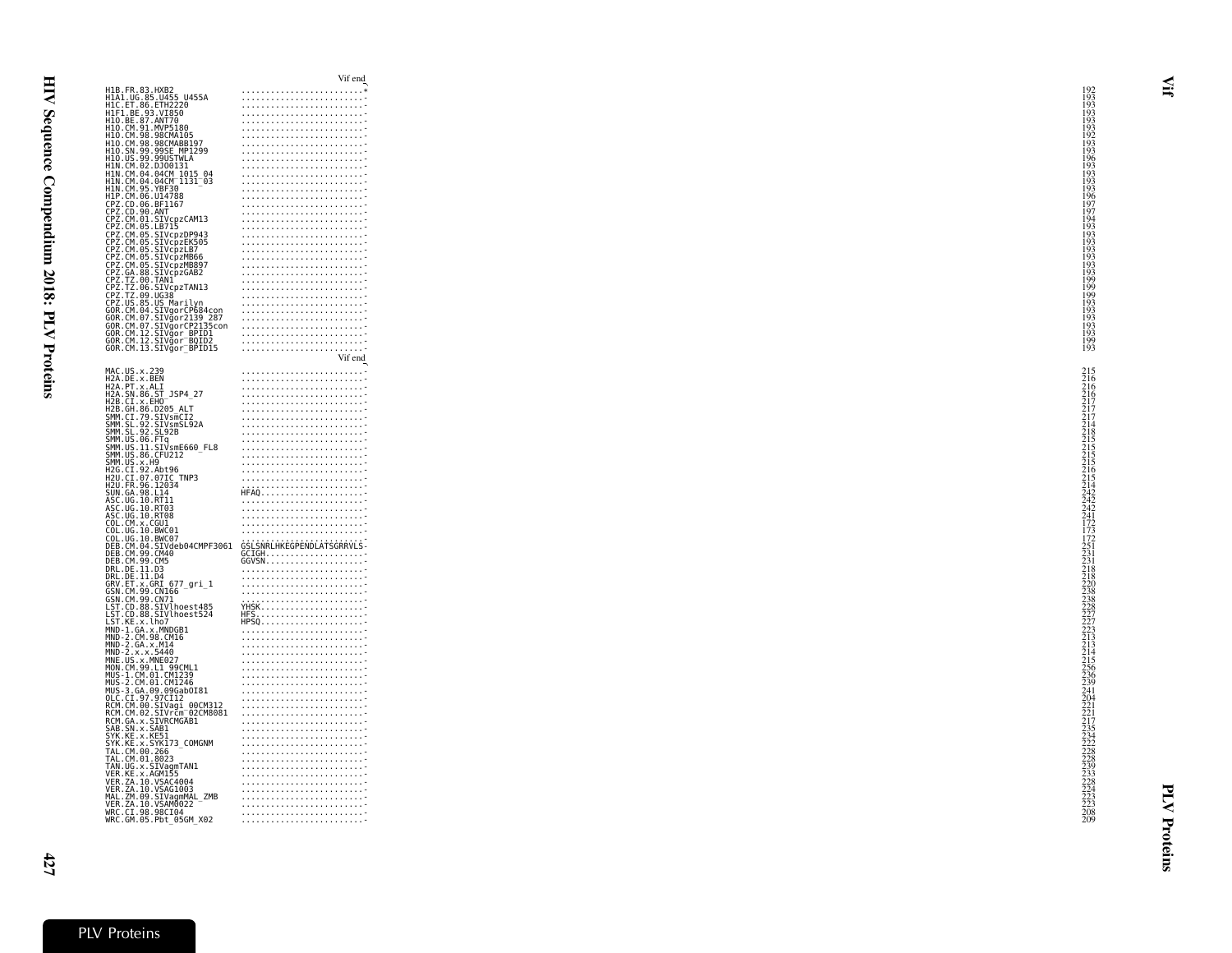<span id="page-25-0"></span>

| H2A. SN: 66. 11.25<br>H2A. C.I. x 6. EHO<br>H2B. C.I. x 6. EHO 2006<br>H2B. C.I. 122, 2006<br>H2B. C.I. 122, 2006<br>H2B. C.I. 122, 2006<br>H2B. C.I. 22, 2006<br>SMM: U.S. 22, 2007<br>SMM: U.S. 22, 2007<br>SMM: U.S. 22, 2007<br>SMM: U.S. 2007<br>SMM: U.S. | Vpx start | Vpx end<br>$\begin{array}{c} 113 \\ 113 \\ 113 \\ 113 \\ 113 \\ 113 \\ 114 \\ 115 \end{array}$<br>$\frac{116}{117}$<br>$\frac{10}{100}$<br>$\begin{array}{c} 100 \\ 100 \\ 100 \\ 106 \\ 106 \\ 105 \end{array}$ | 림<br>⋜<br>Proteins |
|-----------------------------------------------------------------------------------------------------------------------------------------------------------------------------------------------------------------------------------------------------------------|-----------|------------------------------------------------------------------------------------------------------------------------------------------------------------------------------------------------------------------|--------------------|
|                                                                                                                                                                                                                                                                 |           |                                                                                                                                                                                                                  | Й                  |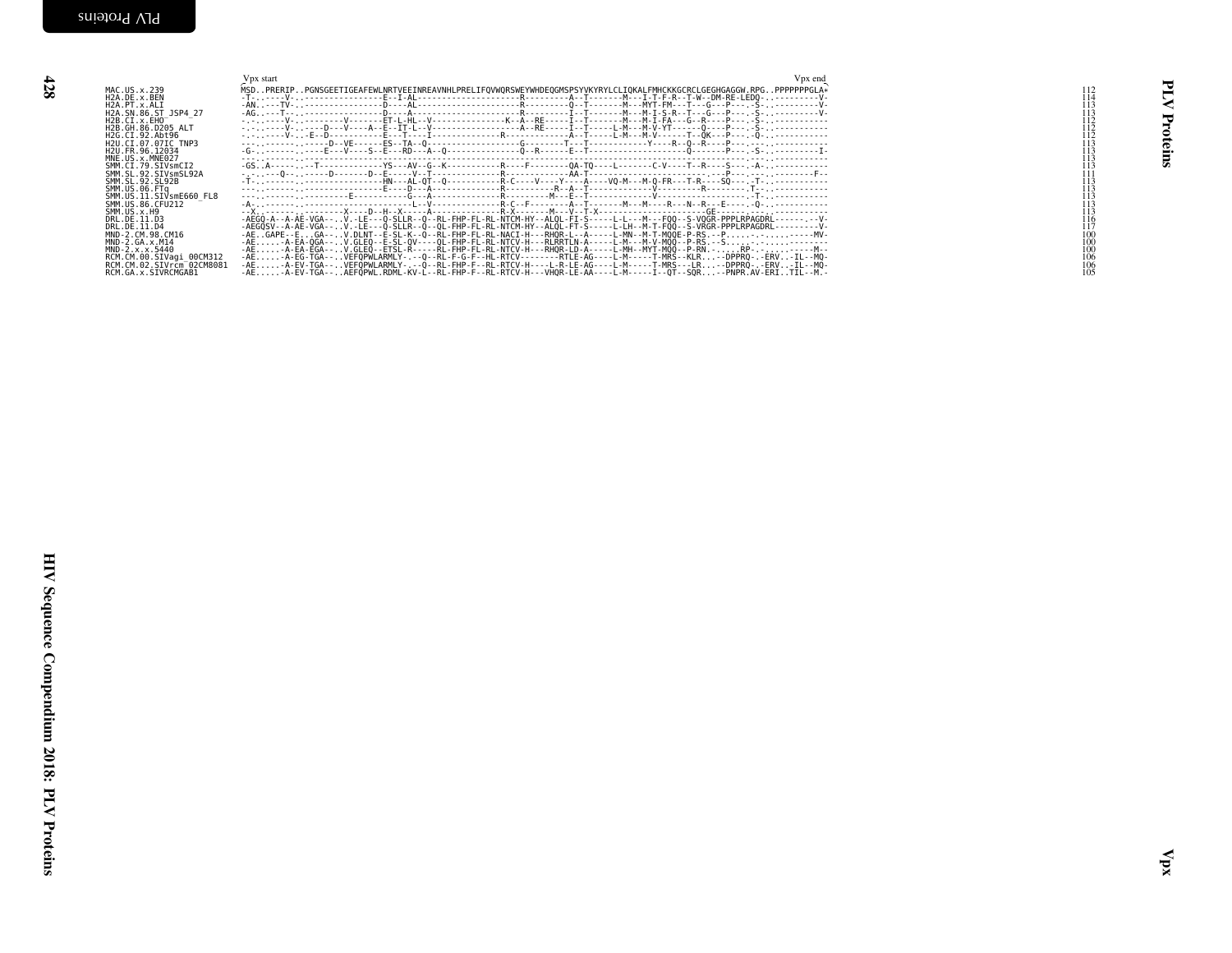<span id="page-26-0"></span>

|                                                                                                                                                                                                                                                                 |           | amphipathic $\alpha$ -helix<br>oligomerization | H(S/N)RIG motifs<br>Vpr end in HXB2 |         |
|-----------------------------------------------------------------------------------------------------------------------------------------------------------------------------------------------------------------------------------------------------------------|-----------|------------------------------------------------|-------------------------------------|---------|
| H1B.FR.83.HXB2<br>H1A1.UG.85.U455 U455A                                                                                                                                                                                                                         | Vpr start |                                                | frameshift in HXB2                  | Vpr end |
| HIC.ET.86.ETH2220<br>H1F1.BE.93.VI850<br>H10.BE.87.ANT70                                                                                                                                                                                                        |           |                                                |                                     |         |
| H10.CM.91.MVP5180<br>H10.CM.98.98CMA105<br>H10.CM.98.98CMABB197                                                                                                                                                                                                 |           |                                                |                                     |         |
| H10.SN.99.99SE MP1299<br>H10.US.99.99USTWLA<br>H10.US.99.99USTWLA<br>H1N.CM.02.DJ00131<br>H1N.CM.04.04CM_1015_04<br>H1N.CM.04.04CM_1131_03                                                                                                                      |           |                                                |                                     |         |
|                                                                                                                                                                                                                                                                 |           |                                                |                                     |         |
| H1N. CM. 04. 04CM" 1131_03<br>H1P. CM. 05. YBF30<br>CPZ. CD. 06. UH788<br>CPZ. CD. 06. BF1167<br>CPZ. CM. 05. LEV. CM. 200113<br>CPZ. CM. 05. STV.<br>CPZ. CM. 05. STV.<br>CPZ. CM. 05. STV.<br>CPZ. CM. 05. STV.<br>CPZ. CM. 05. STV.<br>CPZ. CM. 05. STV.<br> |           |                                                |                                     |         |
|                                                                                                                                                                                                                                                                 |           |                                                |                                     |         |
|                                                                                                                                                                                                                                                                 |           |                                                |                                     |         |
|                                                                                                                                                                                                                                                                 |           |                                                |                                     |         |
| L'E.LOM : S. SIVCPZMB89<br>CPZ.TZ.00.88.5IVCPZGAB2<br>CPZ.TZ.00.5IVCPZTAN13<br>CPZ.TZ.00.5IVCPZTAN13<br>CPZ.TZ.09.UGS8<br>CPZ.US.85.US Marilyn<br>GOR.CM.04.5IVGorCP139_287<br>GOR.CM.07.5IVGorCP139_287<br>GOR.CM.07.5IVGorCP139_287<br>GOR.CM.07.5IVGor       |           |                                                |                                     |         |
|                                                                                                                                                                                                                                                                 |           |                                                |                                     |         |
| GOR.CM.12.SIVgor_BPID1<br>GOR.CM.12.SIVgor_BPID1<br>GOR.CM.12.SIVgor_BOID2<br>GOR.CM.13.SIVgor_BPID15                                                                                                                                                           | Vpr start |                                                |                                     |         |
| MAC.US.x.239<br>H2A.DE.x.BEN<br>H2A.PT.x.ALI                                                                                                                                                                                                                    |           |                                                |                                     |         |
|                                                                                                                                                                                                                                                                 |           |                                                |                                     |         |
|                                                                                                                                                                                                                                                                 |           |                                                |                                     |         |
|                                                                                                                                                                                                                                                                 |           |                                                |                                     |         |
|                                                                                                                                                                                                                                                                 |           |                                                |                                     |         |
|                                                                                                                                                                                                                                                                 |           |                                                |                                     |         |
| H2A: BT: X: XLT<br>12A: SIN: 86: ST_3SP4_27<br>12B: CL1. X: EHOO<br>12C: CL1. X: EHOO<br>12C: CL1. 2C. 2C. 2C. 2C. 2N<br>12C: CL1. 92: AD190<br>12C: FR. 96: 12033<br>12M: CL1. 79: ST_2037<br>SMM: CL1. 79: ST_2037<br>SMM: CL1. 79: ST_2032<br>SMM: SL. 92    |           |                                                |                                     |         |
| COL.UG.10.BWC07<br>COL.UG.10.BWC07<br>DEB.CM.04.SIVdeb04CMPF3061<br>DEB.CM.99.CM40<br>DEB.CM.99.CM5                                                                                                                                                             |           |                                                |                                     |         |
| DEB.CM:99.CM5<br>DRL.DE.11.D3<br>DRL.DE.11.D4<br>GRV.ET.x.GRI 677_gri_1<br>GSN.CM.99.CN70<br>CSN.CM.99.CN71<br>LST.CD.88.SIVlhoest4852<br>LST.CD.88.SIVlhoest4852                                                                                               |           |                                                |                                     |         |
|                                                                                                                                                                                                                                                                 |           |                                                |                                     |         |
| LST.CD.88.SIVlhoest524<br>LST.KE.x.lho7<br>MAL.ZM.09.SIVagmMAL_ZMB                                                                                                                                                                                              |           |                                                |                                     |         |
| MND-1.GA.x.MNDGB1<br>MND-2.CM.98.CM16                                                                                                                                                                                                                           |           |                                                |                                     |         |
| MND-2.GA.x.M14<br>MND-2.x.x.5440<br>MND-2.x.x.5440<br>MON.CM.99.L1_99CML1                                                                                                                                                                                       |           |                                                |                                     |         |
| MUN.CM: 99.L1 990ML1<br>MUS-1.CM.01.CM1239<br>MUS-3.GA.09.09Gab0I81<br>MUS-3.GA.09.09Gab0I81<br>RCM.CM.00.SIVagi_00CM312<br>RCM.CM.00.SIVagi_00CM312<br>RCM.CM.02.SIVrcm_02CM8081                                                                               |           |                                                |                                     |         |
| RCM.GA.x.SIVRCMGABI<br>SAB.SN.x.SAB1                                                                                                                                                                                                                            |           |                                                |                                     |         |
| SUN. GA. 98. L14<br>SYK.KE.x.KE51                                                                                                                                                                                                                               |           |                                                |                                     |         |
|                                                                                                                                                                                                                                                                 |           |                                                |                                     |         |
| TAN.UG.x.SIVagmTAN1                                                                                                                                                                                                                                             |           |                                                |                                     |         |
| VER.ZA.10.VSAG1003<br>VER.ZA.10.VSAM0022                                                                                                                                                                                                                        |           |                                                |                                     |         |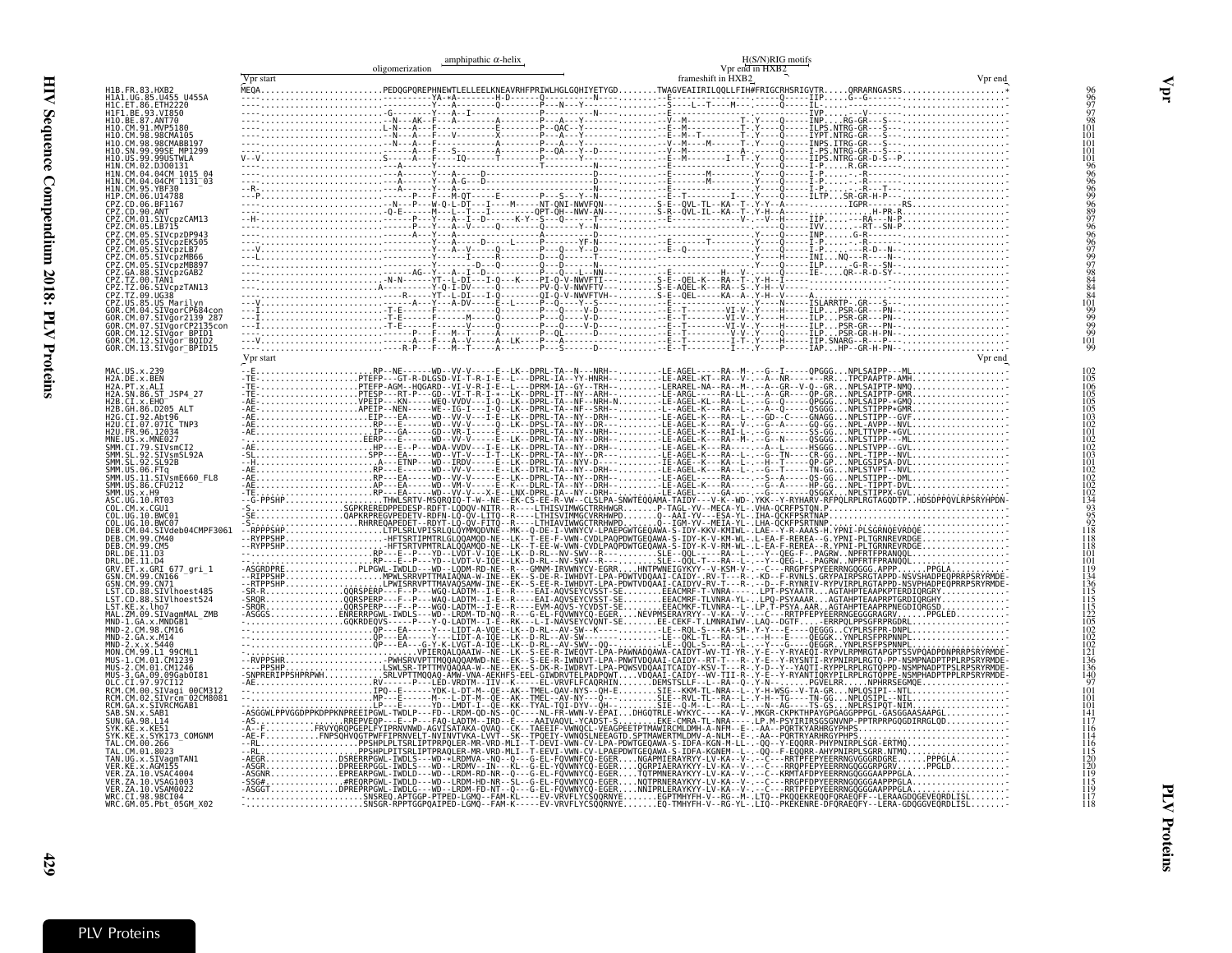<span id="page-27-0"></span>

| H1B.FR.83.HXB2<br>H1A1.UG.85.U455 U455A<br>H1C.ET.86.ETH2220                                                                                                                                                                                                | Tat start | C-rich region | nuclear localization | exon 1 end exon 2 start |                   |
|-------------------------------------------------------------------------------------------------------------------------------------------------------------------------------------------------------------------------------------------------------------|-----------|---------------|----------------------|-------------------------|-------------------|
| HIF1.BE.93.VI850<br>H10.BE.87.ANT70                                                                                                                                                                                                                         |           |               |                      |                         |                   |
| H10.CM.91.MVP5180<br>H10.CM.98.98CMA105                                                                                                                                                                                                                     |           |               |                      |                         |                   |
| H10.CM.98.98CMABB197<br>HIŎ.ŠN.99.99SE MPĪŽ99<br>H1O.US.99.99USTWLA                                                                                                                                                                                         |           |               |                      |                         |                   |
| HIN.CM.02.DJ00131<br>HIN.CM.04.04CM 1015 04                                                                                                                                                                                                                 |           |               |                      |                         |                   |
| H1N.CM.04.04CM 1131 03                                                                                                                                                                                                                                      |           |               |                      |                         |                   |
| HIN. CM. 94. 94CM<br>HIN. CM. 95. YBF30<br>CPZ. CD. 96. UH4788<br>CPZ. CD. 96. BF1167<br>CPZ. CD. 96. ANT<br>CPZ. CM. 01. STVCp2CAM13<br>CPZ. CM. 05. LB715<br>CPZ. CM. 05. SIVCp2DP943<br>CPZ. CM. 05. SIVCp2DP943<br>CPZ. CM. 05. SIVCp2DP943<br>CPZ. CM. |           |               |                      |                         |                   |
|                                                                                                                                                                                                                                                             |           |               |                      |                         |                   |
| CPZ.CM.05.SIVcpzMB66<br>CPZ.CM.05.SIVcpzMB66<br>CPZ.CM.05.SIVcpzMB897                                                                                                                                                                                       |           |               |                      |                         |                   |
|                                                                                                                                                                                                                                                             |           |               |                      |                         |                   |
| CPZ.CM.05.5lVcpzMB89/<br>CPZ.T2.00.88.5lVcpzGAB2<br>CPZ.TZ.00.5lVcpzTAN13<br>CPZ.TZ.00.5lVcpzTAN13<br>CPZ.TZ.00.5lVcpzTAN13<br>CPZ.US.85.US Marilyn<br>GOR.CM.07.5lVgorCP139_287<br>GOR.CM.07.5lVgorCP139_287<br>GOR.CM.12.5lVgorCP139_287<br>GOR.CM.12.5   |           |               |                      |                         |                   |
|                                                                                                                                                                                                                                                             |           |               |                      |                         |                   |
|                                                                                                                                                                                                                                                             |           |               |                      |                         |                   |
| GOR.CM.13.SIVğor <sup>-</sup> BPID15                                                                                                                                                                                                                        | Tat start |               |                      | exon 1 end exon 2 start |                   |
| MAC.US.x.239<br>H2A.DE.x.BEN                                                                                                                                                                                                                                |           |               |                      |                         |                   |
| H2A.PT.x.ALI<br>H2A.SN.86.ST JSP4 27<br>H2B.CI.x.EHO                                                                                                                                                                                                        |           |               |                      |                         | 133<br>134        |
| H2B.GH.86.D205 ALT<br>H2G.CI.92.Abt96<br>H2U.CI.07.07IC_TNP3                                                                                                                                                                                                |           |               |                      |                         |                   |
| H2U.FR.96.12034                                                                                                                                                                                                                                             |           |               |                      |                         |                   |
| H2O: TN: 30: T2O3<br>ASC.CD.13.SIVaSc_13DRC_I8<br>ASC.UG.10.RT03<br>ASC.UG.10.RT08<br>ASC.UG.10.RT11                                                                                                                                                        |           |               |                      |                         | 105<br>105        |
| COL.CM.x.CGU1<br>COL.UG.10.BWC01                                                                                                                                                                                                                            |           |               |                      |                         |                   |
| COL.UG.10.BWC07<br>СЕВ.СМ. 04. STVdeb04CMPF3061<br>DEB.CM.99.CM40<br>DEB.CM.99.CM5                                                                                                                                                                          |           |               |                      |                         | 104               |
| DRL.DE.11.D3                                                                                                                                                                                                                                                |           |               |                      |                         |                   |
| DRL.DE.11.D4<br>GRV.ET.x.GRI 677_gri_1<br>GSN.CM.99.CN166<br>GSN.CM.99.CN71                                                                                                                                                                                 |           |               |                      |                         |                   |
| LST.CD.88.SIVlhoest485<br>LST.CD.88.SIVlhoest524                                                                                                                                                                                                            |           |               |                      |                         |                   |
| LST.KE.x.lho7<br>mAL.XM.2009.SIVagmMAL_ZMB<br>MND-1.GA.x.MNDGB1<br>MND-2.CM.98.CM16                                                                                                                                                                         |           |               |                      |                         |                   |
| MND-2.GA.x.M14                                                                                                                                                                                                                                              |           |               |                      |                         |                   |
| MND-2.x.x.5440                                                                                                                                                                                                                                              |           |               |                      |                         | 134<br>104        |
| MNE.US.x.MNE027<br>MON.CM.99.L1 99CML1<br>MUS-1.CM.01.CM1239<br>MUS-2.CM.01.CM1246                                                                                                                                                                          |           |               |                      |                         | 101               |
| MUS - 2. cM: 09. 09Gab0I81<br>OLC. CI. 97. 97CI12<br>OLC. CI. 97. 97CI12<br>RCM. CM. 00. SIVacar 00CM312<br>RCM. GA. x. SIVRCMGAB1<br>PCM. GA. x. SIVRCMGAB1                                                                                                |           |               |                      |                         | 115<br>113        |
| SAB.SN.x.SAB1                                                                                                                                                                                                                                               |           |               |                      |                         |                   |
| 3MB .3V. 2.3MB<br>SMM .SL.92 .SIVsmCI2<br>SMM .SL.92 .SIVsmSL92A<br>SMM .US.06 .FTq<br>SMM .US.11 .SIVsmE660_FL8                                                                                                                                            |           |               |                      |                         | $\frac{133}{132}$ |
|                                                                                                                                                                                                                                                             |           |               |                      |                         | 130<br>132        |
| SMM.US.86.CFU212<br>SMM.US.x.H9                                                                                                                                                                                                                             |           |               |                      |                         |                   |
| 3: 11: 03. 03. 11: 14<br>SYK.KE.x.KE51<br>SYK.KE.x.SYK173_COMGNM<br>TAL.CM.00.266_                                                                                                                                                                          |           |               |                      |                         | 115<br>110        |
| TAL.CM.01.8023<br>TAN.UG.x.SIVagmTAN1                                                                                                                                                                                                                       |           |               |                      |                         | 110               |
| VER.KE.x.AGM155<br>VER. ZA. 10. VSAČ4004<br>VER. ZA. 10. VSAG1003                                                                                                                                                                                           |           |               |                      |                         |                   |
| VER. ZA. 10. VSAM0022<br>WRC.CI.98.98CI04                                                                                                                                                                                                                   |           |               |                      |                         |                   |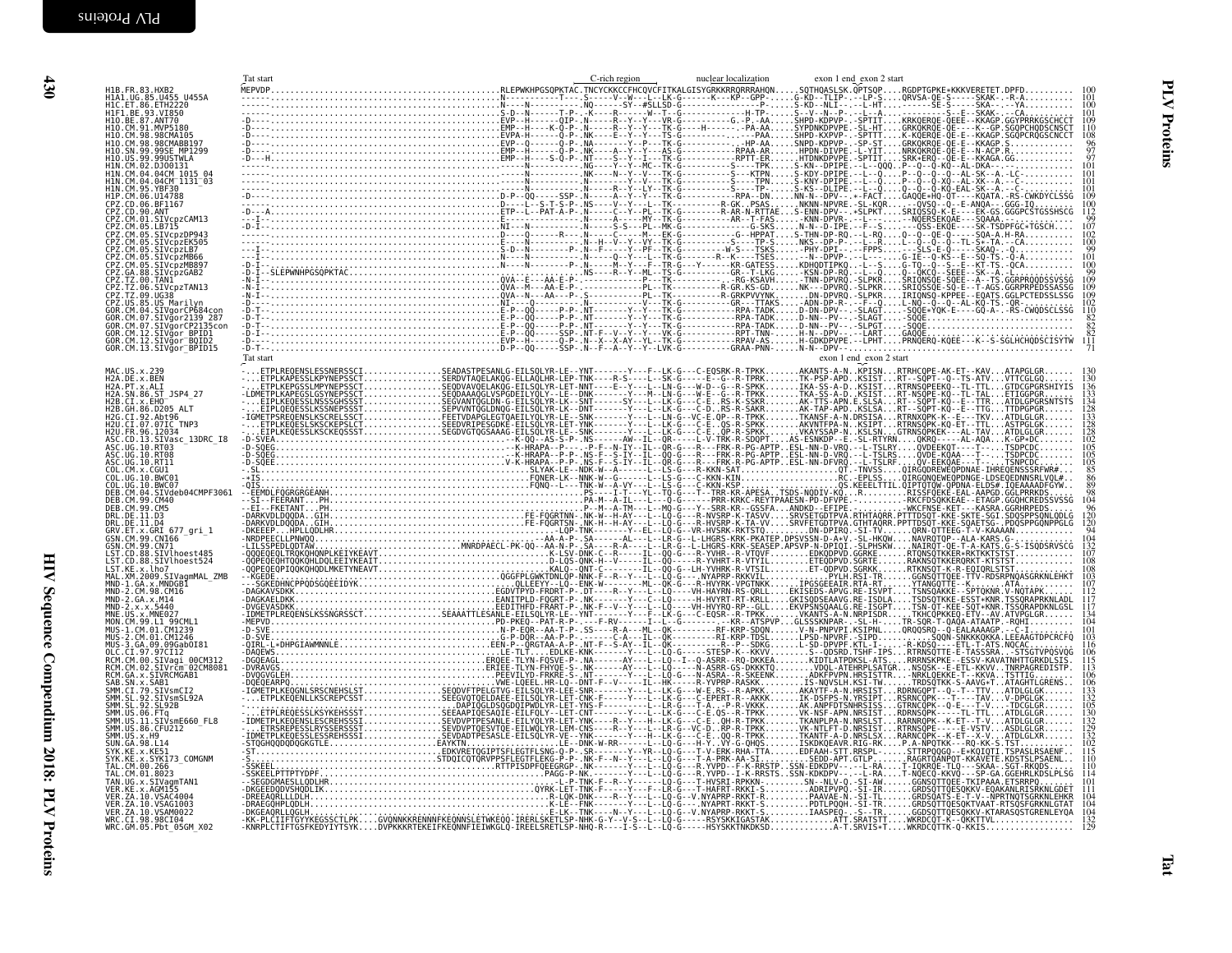...........................\*H1B.FR.83.HXB2<br>H1A1.UG.85.U455 U455A ...........................- <sup>102</sup> H1C.ET.86.ETH2220 ...........................- <sup>101</sup> ...........................- <sup>102</sup> RTSEQ......................- <sup>115</sup> RISGQ......................- <sup>116</sup> RTSGQ......................- <sup>114</sup> ...........................- <sup>97</sup> ...........................- <sup>98</sup> H1O.US.99.99USTWLAH1F1.BE.93.VI850H1O.BE.87.ANT70<br>H1O.CM.91.MVP5180 H1O.CM.98.98CMA105<br>H1O.CM.98.98CMABB197 H1O.SN.99.99SE\_MP1299 ...........................- <sup>98</sup> ...........................- <sup>102</sup> H1N.CM.02.DJ00131<br>H1N.CM.04.04CM\_1015\_04 ...........................- <sup>102</sup> H1N.CM.04.04CM\_1131\_03 ...........................- <sup>102</sup> H1N.CM.95.YBF30 ...........................- <sup>102</sup> TT.........................- <sup>112</sup> ...........................- <sup>101</sup> WT.........................- <sup>115</sup> ...........................- <sup>100</sup> CPZ.CM.05.LB715 ...........................L <sup>108</sup> ...........................- <sup>103</sup> CPZ.CM.05.SIVcpzEK505 ...........................- <sup>101</sup> CPZ.CM.05.SIVcpzLB7H1P.CM.06.U14788<br>CPZ.CD.06.BF1167 CPZ.CD.90.ANT<br>CPZ.CM.01.SIVcpzCAM13 CPZ.CM.01.318715<br>CPZ.CM.05.SIVcpzDP943<br>CPZ.CM.05.SIVcpzEK505 ...........................- <sup>100</sup> CPZ.CM.05.SIVcpzMB66 ...........................- <sup>102</sup> CPZ.CM.05.SIVcpzMB897 ...........................- <sup>101</sup> CPZ.GA.88.SIVcpzGAB2 ...........................- <sup>100</sup> CPZ.TZ.00.TAN1 RTSGTSSSGYTRPFKTSSGSSGSACKH- <sup>137</sup> RTSGTSSSGSTRPVSTSSGCWGPYSKP- <sup>137</sup> CPZ.TZ.09.UG38 RTSGPSSCGSTRPVKTSAGSSGR.S..- <sup>134</sup> CPZ.TZ.06.SIVcpzTAN13CPZ.US.85.US\_MarilynTRE..03.03.03.1811169...<br>GOR.CM.04.SIVgorCP684con<br>GOR.CM.07.SIVgor2139\_287 ...........................- <sup>83</sup> GOR.CM.07.SIVgorCP2135con ...........................- <sup>83</sup> GOR.CM.12.SIVgor\_BPID1 ...........................- <sup>83</sup> GOR.CM.12.SIVgor\_BQID2 TSGQ.......................- <sup>116</sup> GOR.CM.13.SIVgor\_BPID15 ...........................- <sup>72</sup> Tat end $\frac{9}{131}$ <br>N MAC.US.x.239<br>H2A.DE.x.BEN H2A.PT.x.ALI<br>H2A.SN.86.ST\_JSP4\_27 H2A. PT. x. ALI<br>H2A. SN. 86. ST\_JSP4\_27<br>H2B. GH. 86. D205\_ALT<br>H2C. GT. x. EHO = REAL FRANCISCO = REAL FRANCISCO = REAL FRANCISCO = REAL FRANCISCO = REAL FRANCISCO = REAL FR<br>H2B. GH. 86. D205 ALT FRANCISCO = REAL FRANCISCO H2B.CI.x.EH0<br>H2B.CI.x.EH0<br>H2B.GH.86.D205\_ALT H2U.CI.07.07IC\_TNP3ASC.CD.13.SIVasc\_13DRC\_I8ASC.UG.19.31Va:<br>ASC.UG.10.RT03<br>ASC.UG.10.RT08 ASC.UG.10.RT11<br>COL.CM.x.CGU1 COL.UG.10.BWC01<br>COL.UG.10.BWC07<br>DEB.CM.04.SIVdeb04CMPF3061<br>DEB.CM.99.CM40 ...........................- <sup>90</sup> ...........................- <sup>99</sup> RISNNC.....................- <sup>111</sup> ...........................- <sup>97</sup> AKK.Q......................- <sup>125</sup> AKK.Q......................- <sup>125</sup> ...........................- <sup>95</sup> GSN.CM.99.CN166 ...........................- <sup>105</sup> TT.........................- <sup>135</sup> DEB.CM.99.CM5<br>DRL.DE.11.D3 DRL.DE.11.D4<br>GRV.ET.x.GRI\_677\_gri\_1 GSN.CM.99.CN71<br>LST.CD.88.SIVlhoest485 LST. CD. 88. SIVINGE-81485<br>NAI. XM, 2005 SIVINGE PRESERVED AND RELEASE CONTROL INTERNATIONAL CONTROL INTERNATIONAL CONTROL INTERNATIONAL<br>MAID 1.6A. X. MADGED AND CONTROL CONTROL CONTROL INTERNATIONAL CONTROL CONTROL INTERN LST.CD.88.SIVlhoest524<br>LST.KE.x.lho7 MAL.XM.2009.SIVagmMAL\_ZMBMND-2.CM.98.CM16<br>MND-2.GA.x.M14<br>MND-2.x.x.5440<br>MNE.US.x.MNE027<br>MON.CM.99.L1\_99CML1 MUS-2.CM.01.CM1246<br>MUS-3.GA.09.09GabOI81 OLC.CI.97.97CI12<br>RCM.CM.00.SIVagi\_00CM312 SAB.SN.x.SAB1<br>SMM.CI.79.SIVsmCI2<br>SMM.SL.92.SIVsmSL92A<br>SMM.SL.92.SL92B ...........................- <sup>107</sup> ...........................- <sup>134</sup> ...........................- <sup>133</sup> SMM.US.06.FTq<br>SMM.US.11.SIVsmE660 FL8 ...........................- <sup>131</sup> SMM.US.11.SIVsmE660\_FL8 ...........................- <sup>133</sup> SMM.US.86.CFU212 ...........................- <sup>130</sup> SMM.US.x.H9<br>SUN.GA.98.L14<br>SYK.KE.x.KE51 9 и противательность с последников с противательность с противательность и противательность и противательность<br>С 133 4  $\frac{103}{111}$   $\frac{103}{116}$   $\frac{103}{116}$   $\frac{103}{116}$   $\frac{103}{116}$   $\frac{103}{116}$   $\frac{103}{116}$   $\frac{103}{116}$   $\frac{103}{116}$   $\frac{103}{116}$   $\frac{103}{116}$   $\frac{103}{116}$   $\frac{103}{116}$   $\frac{103}{116}$   $\frac{103}{116}$   $\frac{103}{1$ SYK.KE.x.SYK173\_COMGNM<br>TAL.CM.00.266 ...........................- <sup>111</sup> TAL.CM.00.266 ...........................- <sup>111</sup> RTSTASSATVTRP..............- <sup>128</sup> TAL.CM.01.8023<br>TAN.UG.x.SIVagmTAN1 ...........................- <sup>102</sup> VER.KE.x.AGM155 RGPVGAGN...................- <sup>120</sup> VER.KE.X.AGM155<br>VER.KE.X.AGM155 VER.ZA.10.VSAG1003<br>VER.ZA.10.VSAM0022<br>WRC.CI.98.98CI04<br>WRC.GM.05.Pbt\_05GM\_X02 ...........................- <sup>133</sup> ...........................- <sup>130</sup>

Tat end

 ...........................- <sup>103</sup> GOR.CM.04.SIVgorCP684con ...........................- <sup>87</sup>  $\frac{1114}{107}$ <br> $\frac{114}{107}$ <br> $\frac{134}{134}$ <br> $\frac{134}{134}$  RADTGSAD...................- <sup>113</sup> GGSAGTSD...................- <sup>113</sup> GRTVGPSD...................- <sup>113</sup>

 $\frac{100}{100}$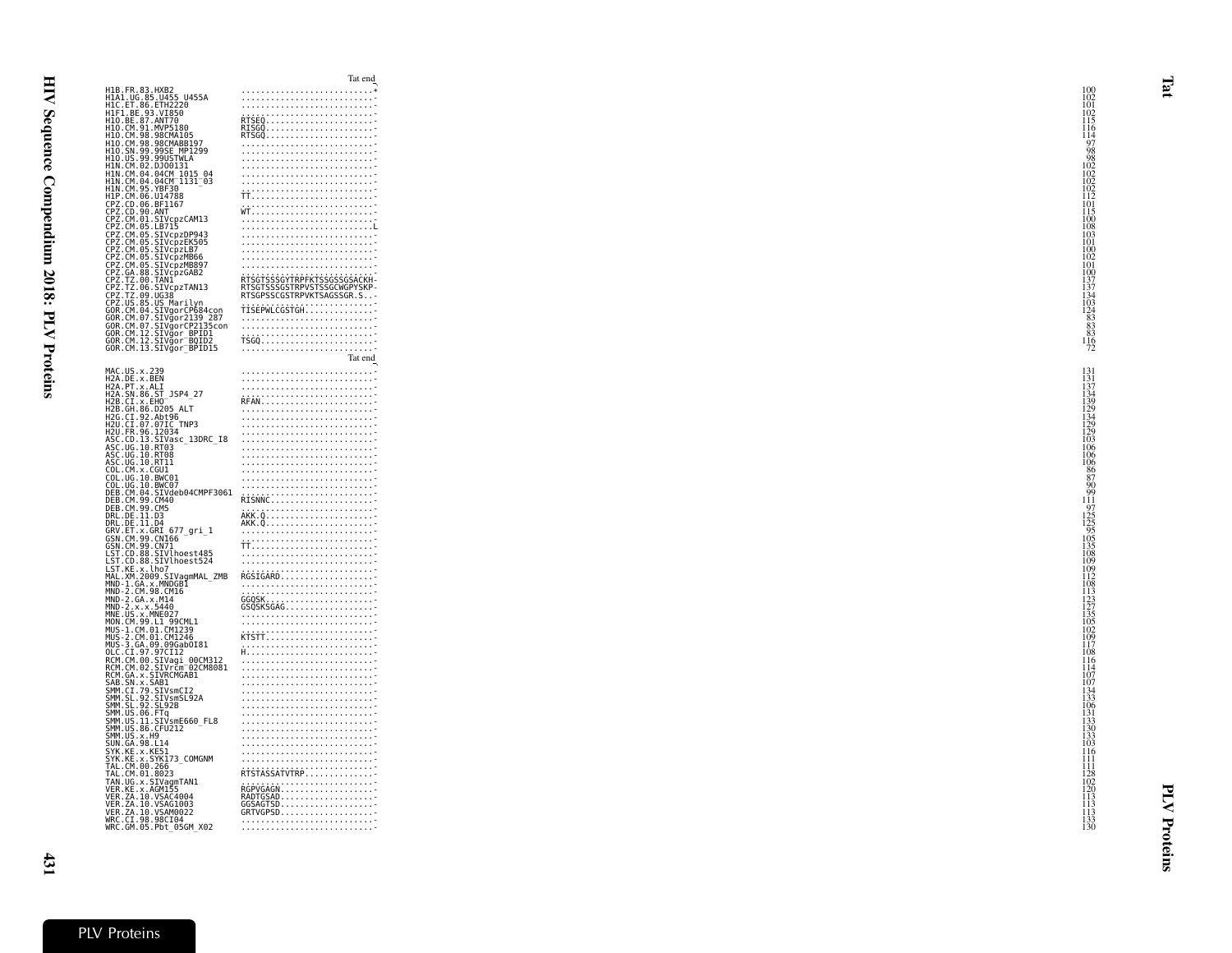<span id="page-29-0"></span>

| H1B.FR.83.HXB2<br>H1A1.UG.85.U455 U455A<br>H1C.ET.86.ETH2220                                                                                                                                                                                                |                                   |  |  |  |  | $\frac{123}{107}$                      |
|-------------------------------------------------------------------------------------------------------------------------------------------------------------------------------------------------------------------------------------------------------------|-----------------------------------|--|--|--|--|----------------------------------------|
| HIF1.BE.93.VI850                                                                                                                                                                                                                                            |                                   |  |  |  |  | $\frac{116}{102}$                      |
| H11.BE.87.ANT70<br>H10.CM.91.MVP5180<br>H10.CM.98.98CMA105<br>H10.CM.98.98CMA105                                                                                                                                                                            |                                   |  |  |  |  |                                        |
| H10.SN.99.99SE MP1299<br>H10.US.99.99USTWLA<br>H1N.CM.02.0J00131                                                                                                                                                                                            |                                   |  |  |  |  | 103                                    |
|                                                                                                                                                                                                                                                             |                                   |  |  |  |  | 106<br>104<br>104                      |
| H1N. CM. 04. 04CM 1015 04<br>H1N. CM. 04. 04CM 1131 03<br>H1N. CM. 95. YBF30                                                                                                                                                                                |                                   |  |  |  |  | iŏ4                                    |
| HIII: CM: 05: Viersion<br>CPC: CM: 06: UI4788<br>CPC: CM: 06: UI4788<br>CPC: CM: 06: UI4788<br>CPC: CM: 06: LEVIE<br>CPC: CM: 05: SIVCPZPE4<br>CPC: CM: 06: SIVCPZPE4<br>CPC: CM: 06: SIVCPZPE6<br>CPC: CM: 06: SIVCPZPE6<br>CPC: CM: 06: SIVCPZPE6<br>CPC: |                                   |  |  |  |  | $\frac{0}{2}$<br>118<br>123            |
|                                                                                                                                                                                                                                                             |                                   |  |  |  |  | 110<br>124                             |
|                                                                                                                                                                                                                                                             |                                   |  |  |  |  |                                        |
|                                                                                                                                                                                                                                                             |                                   |  |  |  |  | 103<br>123<br>123<br>122<br>122        |
|                                                                                                                                                                                                                                                             |                                   |  |  |  |  | $\frac{105}{95}$<br>$110$              |
| CPZ.TZ.09.UG38<br>CPZ.US.85.US Marilyn<br>GOR.CM.04.SIVgorCP684con<br>GOR.CM.07.SIVgorCP684con                                                                                                                                                              |                                   |  |  |  |  | $\frac{105}{104}$                      |
| GOR.CM.07.SIVgorCP2135con                                                                                                                                                                                                                                   |                                   |  |  |  |  | 104                                    |
| GOR.CM.12.SIVğor BPID1<br>GOR.CM.12.SIVgor BOID2<br>GOR.CM.13.SIVgor BPID15                                                                                                                                                                                 |                                   |  |  |  |  | 104<br>108                             |
|                                                                                                                                                                                                                                                             | Rev start exon 1 end exon 2 start |  |  |  |  |                                        |
| MAC.US.x.239                                                                                                                                                                                                                                                |                                   |  |  |  |  | $\frac{103}{107}$                      |
| HAC. DE. x . 8EN<br>H2A . DE. x . ALI<br>H2A . PT . x . ALI<br>H2A . CT . x . EHO<br>H2B . CT . x . EHO<br>H2B . GH . 86 . D205 . ALT<br>H2B . GH . 86 . D205 .                                                                                             |                                   |  |  |  |  | 107<br>$\frac{146}{149}$               |
| H2G.CI.92.Abt96<br>H2G.CI.92.Abt96<br>H2U.CI.07.07IC TNP3                                                                                                                                                                                                   |                                   |  |  |  |  |                                        |
|                                                                                                                                                                                                                                                             |                                   |  |  |  |  | 102<br>$\frac{98}{110}$                |
| H2U. FR. 96. 12034<br>ASC. CD. 13. SIVasc_13DRC_I8<br>ASC. UG. 10. RT03<br>ASC. UG. 10. RT08                                                                                                                                                                |                                   |  |  |  |  |                                        |
| ASC. UG. 10. RT08<br>COL. CM. X. CGU1<br>COL. UG. 10. BWC01<br>COL. UG. 10. BWC01<br>DEB. CM. 04. STVdeb04CMPF3061<br>DEB. CM. 09. CM40<br>DEB. CM. 09. CM40                                                                                                |                                   |  |  |  |  | $\frac{93}{97}$                        |
|                                                                                                                                                                                                                                                             |                                   |  |  |  |  | $\frac{105}{97}$                       |
| DEB. CM. 99. CM5                                                                                                                                                                                                                                            |                                   |  |  |  |  | 90<br>86                               |
| DRL.DE.11.D3<br>DRL.DE.11.D4<br>GRV.ET.x.GRI 677_gri_1<br>GSN.CM.99.CN166                                                                                                                                                                                   |                                   |  |  |  |  |                                        |
| GSN.CM.99.CN71                                                                                                                                                                                                                                              |                                   |  |  |  |  | 124<br>i2ó                             |
| UST.CD.88.SIV1hoest485<br>LST.CD.88.SIVlhoest524<br>LST.CD.88.SIVlhoest524<br>MND-1.GA.x.MNDGB1<br>MND-2.CM.98.CM16                                                                                                                                         |                                   |  |  |  |  | 148<br>148<br>87<br>90                 |
|                                                                                                                                                                                                                                                             |                                   |  |  |  |  |                                        |
| MND-2.CH.96.N.M14<br>MND-2.CA.x.M14<br>MND-2.x.x.5440<br>MNE.US.x.MNE027<br>MON.CM.99.L1_99CML1<br>MUS-1.CM.01.CM1239                                                                                                                                       |                                   |  |  |  |  |                                        |
|                                                                                                                                                                                                                                                             |                                   |  |  |  |  | $\frac{112}{106}$                      |
| MUS-2.CM.01.CM1246<br>MUS-3.GA.09.09Gab0I81<br>OLC.CI.97.97CI12                                                                                                                                                                                             |                                   |  |  |  |  | $\frac{113}{124}$<br>$\frac{124}{107}$ |
| RCM.CM. 00: SIVagi 00CM312<br>RCM.CM.02. SIVrcm=02CM8081<br>RCM.GA.x. SIVRCMGAB1                                                                                                                                                                            |                                   |  |  |  |  |                                        |
| RUM JOR XX SIVREMGABI<br>SAB SN. XX SAB1<br>SMM .CI .79 . SIVSmCI2<br>SMM .SL .92 . SIVSmSL92A<br>SMM .US .06 .FTq<br>SMM .US .11 . SIVSmE660_FL8<br>SMM .US .11 . SIVSmE660_FL8                                                                            |                                   |  |  |  |  | $\frac{93}{99}$<br>103                 |
|                                                                                                                                                                                                                                                             |                                   |  |  |  |  | 103<br>106                             |
| SMM. US.86. CFU212                                                                                                                                                                                                                                          |                                   |  |  |  |  | 105                                    |
| SMM. US. x. H9<br>SUN. GA. 98. L14                                                                                                                                                                                                                          |                                   |  |  |  |  | 150                                    |
| SYK.KE.X.KE51<br>SYK.KE.x.SYK173_COMGNM<br>TAL.CM.00.266_                                                                                                                                                                                                   |                                   |  |  |  |  | $\frac{84}{77}$                        |
| TAL.CM.01.8023<br>TAN.UG.x.SIVaqmTAN1                                                                                                                                                                                                                       |                                   |  |  |  |  | Ħ                                      |
| VER.KE.x.AGM155<br>VER. 2A. 10. VSAC4004<br>MAL. ZM. 2009. SIVagmMAL_ZMB<br>VER. ZA. 10. VSAG1003                                                                                                                                                           |                                   |  |  |  |  | $\frac{89}{86}$                        |
| VER. ZA. 10. VSAM0022<br>WRC. CI. 98. 98CI04                                                                                                                                                                                                                |                                   |  |  |  |  |                                        |
| WRC.GM.05.Pbt 05GM X02                                                                                                                                                                                                                                      |                                   |  |  |  |  | 130                                    |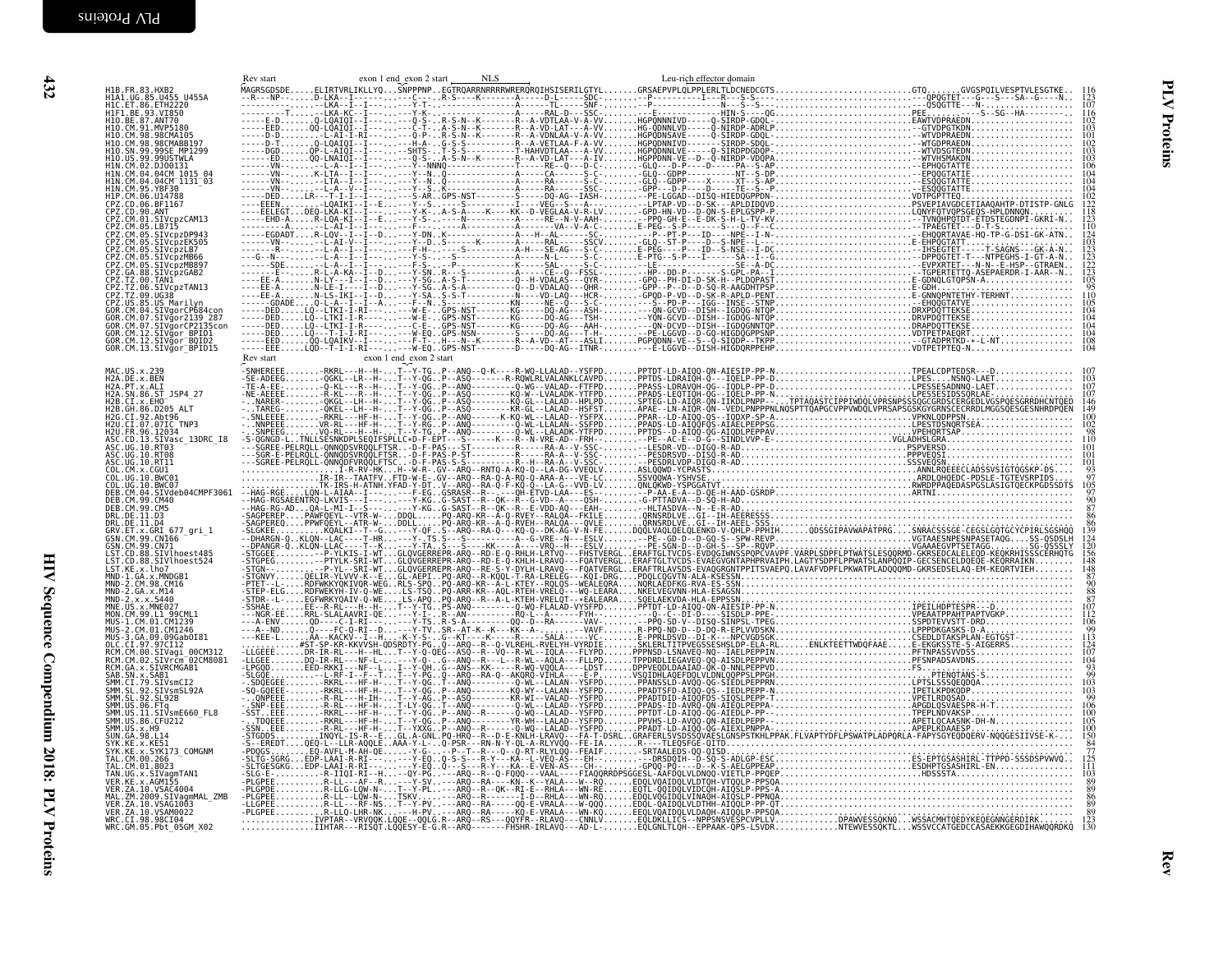| H1B.FR.83.HXB2<br>H1A1.UG.85.U455 U455A<br>.<br>HÍC.ET.86.ETHŽŽ20<br>H1F1.BE.93.VI850<br>. <del>.</del><br>H10.BE.87.ANT70<br>H10.CM.91.MVP5180<br>. <del>.</del><br>H10.CM.98.98CMA105<br>.<br>H10.CM.98.98CMABB197<br>H10.CM.99.99SE_MP1299<br>H10.US.99.99USTWLA<br>H1N.CM.02.DJ00131<br>.<br>HIN.CM.04.04CM_1015_04<br>HIN.CM.04.04CM_1131_03<br>.<br>H1N.CM.95.YBF30<br>H1P.CM.06.U14788<br>H1P. CM. 06. U14788<br>CPZ. CD. 06. BF1167<br>CPZ. CM. 01. STVcpzCAM13<br>CPZ. CM. 01. STVcpzCAM13<br>CPZ. CM. 05. STVcpzDP943<br>CPZ. CM. 05. STVcpzLB7<br>CPZ. CM. 05. STVcpzLB7<br>CPZ. CM. 05. STVcpzUB66<br>CPZ. CM. 05. STVcpzMB897<br>CPZ. CM. 05.<br>. <del>.</del><br>. <del>.</del><br>LPZ.CM.05.SIVCp2MB897<br>CPZ.CM.05.SIVCp2MB897<br>CPZ.TZ.00.38.SIVCp2GAB2<br>CPZ.TZ.00.TANI<br>CPZ.TZ.00.SIVCp2TAN13<br>CPZ.TZ.09.UG38<br>CPZ.US.85.US<br>GOR.CM.04.SIVQorCP584Con<br>GOR.CM.04.SIVQorCP584Con<br>GOR.CM.04.SIVQorCP2135Con<br>. <del>.</del><br>. <del>.</del><br>GOR.CM.07.SIVgorCP2135con<br>GOR.CM.07.SIVgorCP2135con<br>GOR.CM.12.SIVgor_BPID1<br>GOR.CM.12.SIVğor-BOID2<br>GOR.CM.13.SIVgor-BPID15<br>.<br>. <del>.</del><br>MAC.US.x.239<br>H2A.DE.x.BEN<br>H2A.PT.x.ALI<br>H2A.SN.86.ST_JSP4_27<br>$\begin{array}{ccc}\n & \cdots & \cdots & \cdots & \cdots & \cdots \\  & \vdots & \ddots & \vdots & \ddots & \vdots \\  & \ddots & \ddots & \ddots & \ddots & \vdots \\  & \ddots & \ddots & \ddots & \ddots & \ddots & \vdots \\  & \ddots & \ddots & \ddots & \ddots & \ddots & \ddots & \vdots \\  & \ddots & \ddots & \ddots & \ddots & \ddots & \ddots & \vdots \\  & \ddots & \ddots & \ddots & \ddots & \ddots & \ddots & \ddots & \vdots \\  & \ddots & \ddots & \ddots & \ddots & \ddots & \ddots & \ddots & \vdots \\ $<br>H2B.CI.x.0H0<br>H2B.CI.x.EH0<br>H2B.CH.86.D205 ALT<br>H2C.CI.92.Abt96<br>H2U.CI.07.07IC_TNP3<br>H2U.FR.96.12034<br>A2U.FR.96.12034<br>ASC.CD.13.SIVasc_13DRC_I8<br>ASC.UG.10.RT03<br>ASC.UG.10.RT03<br>ASC.UG.10.RT11<br>COL.CM.x.CGUI<br>COL.CM.x.CGUI<br>COL.UG.10.BWC01<br>EVATICDECRA<br>ČŎĹ.ŬĞ.10.BWČŎ7<br>DEB.CM.04.SIVdeb04CMPF3061<br>DEB.CM.99.CM40<br>DEB.CM.99.CM5<br>. <del>.</del><br>. <del>.</del><br>DRL.DE.11.D3<br>DRL.DE.11.D4<br>SKKSAARP<br>GRV.ET.x.GRI 677_gri_1<br>GSN.CM.99.CN166<br>. <del>.</del><br>GSN.CM.99.CN71<br>TKEKMEIQIQREKWVSQ-<br>LST.CD.88.SIVlhoest485<br>LST.CD.88.SIVlhoest524<br>. <del>.</del><br>LST.KE.x.lho7<br>MND-1.GA.x.MNDGB1<br>MND-2.CM.98.CM16<br>MND-2.GA.x.M14<br>MND-2.x.x.5440<br>.<br>MND-2. x, x, M14<br>MND-2. x, x, S444<br>MND-2. x, x, S446<br>MND-CM, 2011<br>MNC-2. MONE AND AND 2012<br>MNS-2. CM, 01. CM2.<br>MNS-2. CM, 01. CM2.<br>MNS-2. CM, 01. CM2.<br>MNS-2. CM, 01. CM2.<br>RNM-CM, 00. STURE AND 2020<br>RNM-CM, 00. STURE AND 20<br>. <del>.</del><br>.<br>. <del>.</del><br>. <del>.</del><br>. <del>.</del><br>. <del>.</del><br>. <del>.</del><br>. <del>.</del><br>mAL.∠M.∠ww9.siragummL_4<br>VER.ZA.10.VSAG1003<br>VER.ZA.10.VSAM0022<br>WRC.CI.98.98CI04<br>WRC.GM.05.Pbt_05GM_X02<br>. <del>.</del><br>. <del>.</del><br>KOQHQGNYC. QTLHKP- |  | Rev end        |
|---------------------------------------------------------------------------------------------------------------------------------------------------------------------------------------------------------------------------------------------------------------------------------------------------------------------------------------------------------------------------------------------------------------------------------------------------------------------------------------------------------------------------------------------------------------------------------------------------------------------------------------------------------------------------------------------------------------------------------------------------------------------------------------------------------------------------------------------------------------------------------------------------------------------------------------------------------------------------------------------------------------------------------------------------------------------------------------------------------------------------------------------------------------------------------------------------------------------------------------------------------------------------------------------------------------------------------------------------------------------------------------------------------------------------------------------------------------------------------------------------------------------------------------------------------------------------------------------------------------------------------------------------------------------------------------------------------------------------------------------------------------------------------------------------------------------------------------------------------------------------------------------------------------------------------------------------------------------------------------------------------------------------------------------------------------------------------------------------------------------------------------------------------------------------------------------------------------------------------------------------------------------------------------------------------------------------------------------------------------------------------------------------------------------------------------------------------------------------------------------------------------------------------------------------------------------------------------------------------------------------------------------------------------------------------------------------------------------------------------------------------------------------------------------------------------------------------------------------------------------------------------------------------------------------------------------------------------------------------------------------------------------------------------------------------------------------------------------------|--|----------------|
|                                                                                                                                                                                                                                                                                                                                                                                                                                                                                                                                                                                                                                                                                                                                                                                                                                                                                                                                                                                                                                                                                                                                                                                                                                                                                                                                                                                                                                                                                                                                                                                                                                                                                                                                                                                                                                                                                                                                                                                                                                                                                                                                                                                                                                                                                                                                                                                                                                                                                                                                                                                                                                                                                                                                                                                                                                                                                                                                                                                                                                                                                                   |  | .              |
|                                                                                                                                                                                                                                                                                                                                                                                                                                                                                                                                                                                                                                                                                                                                                                                                                                                                                                                                                                                                                                                                                                                                                                                                                                                                                                                                                                                                                                                                                                                                                                                                                                                                                                                                                                                                                                                                                                                                                                                                                                                                                                                                                                                                                                                                                                                                                                                                                                                                                                                                                                                                                                                                                                                                                                                                                                                                                                                                                                                                                                                                                                   |  | . <del>.</del> |
|                                                                                                                                                                                                                                                                                                                                                                                                                                                                                                                                                                                                                                                                                                                                                                                                                                                                                                                                                                                                                                                                                                                                                                                                                                                                                                                                                                                                                                                                                                                                                                                                                                                                                                                                                                                                                                                                                                                                                                                                                                                                                                                                                                                                                                                                                                                                                                                                                                                                                                                                                                                                                                                                                                                                                                                                                                                                                                                                                                                                                                                                                                   |  |                |
|                                                                                                                                                                                                                                                                                                                                                                                                                                                                                                                                                                                                                                                                                                                                                                                                                                                                                                                                                                                                                                                                                                                                                                                                                                                                                                                                                                                                                                                                                                                                                                                                                                                                                                                                                                                                                                                                                                                                                                                                                                                                                                                                                                                                                                                                                                                                                                                                                                                                                                                                                                                                                                                                                                                                                                                                                                                                                                                                                                                                                                                                                                   |  | . <del>.</del> |
|                                                                                                                                                                                                                                                                                                                                                                                                                                                                                                                                                                                                                                                                                                                                                                                                                                                                                                                                                                                                                                                                                                                                                                                                                                                                                                                                                                                                                                                                                                                                                                                                                                                                                                                                                                                                                                                                                                                                                                                                                                                                                                                                                                                                                                                                                                                                                                                                                                                                                                                                                                                                                                                                                                                                                                                                                                                                                                                                                                                                                                                                                                   |  |                |
|                                                                                                                                                                                                                                                                                                                                                                                                                                                                                                                                                                                                                                                                                                                                                                                                                                                                                                                                                                                                                                                                                                                                                                                                                                                                                                                                                                                                                                                                                                                                                                                                                                                                                                                                                                                                                                                                                                                                                                                                                                                                                                                                                                                                                                                                                                                                                                                                                                                                                                                                                                                                                                                                                                                                                                                                                                                                                                                                                                                                                                                                                                   |  | .              |
|                                                                                                                                                                                                                                                                                                                                                                                                                                                                                                                                                                                                                                                                                                                                                                                                                                                                                                                                                                                                                                                                                                                                                                                                                                                                                                                                                                                                                                                                                                                                                                                                                                                                                                                                                                                                                                                                                                                                                                                                                                                                                                                                                                                                                                                                                                                                                                                                                                                                                                                                                                                                                                                                                                                                                                                                                                                                                                                                                                                                                                                                                                   |  |                |
|                                                                                                                                                                                                                                                                                                                                                                                                                                                                                                                                                                                                                                                                                                                                                                                                                                                                                                                                                                                                                                                                                                                                                                                                                                                                                                                                                                                                                                                                                                                                                                                                                                                                                                                                                                                                                                                                                                                                                                                                                                                                                                                                                                                                                                                                                                                                                                                                                                                                                                                                                                                                                                                                                                                                                                                                                                                                                                                                                                                                                                                                                                   |  | .              |
|                                                                                                                                                                                                                                                                                                                                                                                                                                                                                                                                                                                                                                                                                                                                                                                                                                                                                                                                                                                                                                                                                                                                                                                                                                                                                                                                                                                                                                                                                                                                                                                                                                                                                                                                                                                                                                                                                                                                                                                                                                                                                                                                                                                                                                                                                                                                                                                                                                                                                                                                                                                                                                                                                                                                                                                                                                                                                                                                                                                                                                                                                                   |  |                |
|                                                                                                                                                                                                                                                                                                                                                                                                                                                                                                                                                                                                                                                                                                                                                                                                                                                                                                                                                                                                                                                                                                                                                                                                                                                                                                                                                                                                                                                                                                                                                                                                                                                                                                                                                                                                                                                                                                                                                                                                                                                                                                                                                                                                                                                                                                                                                                                                                                                                                                                                                                                                                                                                                                                                                                                                                                                                                                                                                                                                                                                                                                   |  |                |
|                                                                                                                                                                                                                                                                                                                                                                                                                                                                                                                                                                                                                                                                                                                                                                                                                                                                                                                                                                                                                                                                                                                                                                                                                                                                                                                                                                                                                                                                                                                                                                                                                                                                                                                                                                                                                                                                                                                                                                                                                                                                                                                                                                                                                                                                                                                                                                                                                                                                                                                                                                                                                                                                                                                                                                                                                                                                                                                                                                                                                                                                                                   |  |                |
|                                                                                                                                                                                                                                                                                                                                                                                                                                                                                                                                                                                                                                                                                                                                                                                                                                                                                                                                                                                                                                                                                                                                                                                                                                                                                                                                                                                                                                                                                                                                                                                                                                                                                                                                                                                                                                                                                                                                                                                                                                                                                                                                                                                                                                                                                                                                                                                                                                                                                                                                                                                                                                                                                                                                                                                                                                                                                                                                                                                                                                                                                                   |  | . <del>.</del> |
|                                                                                                                                                                                                                                                                                                                                                                                                                                                                                                                                                                                                                                                                                                                                                                                                                                                                                                                                                                                                                                                                                                                                                                                                                                                                                                                                                                                                                                                                                                                                                                                                                                                                                                                                                                                                                                                                                                                                                                                                                                                                                                                                                                                                                                                                                                                                                                                                                                                                                                                                                                                                                                                                                                                                                                                                                                                                                                                                                                                                                                                                                                   |  | . <del>.</del> |
|                                                                                                                                                                                                                                                                                                                                                                                                                                                                                                                                                                                                                                                                                                                                                                                                                                                                                                                                                                                                                                                                                                                                                                                                                                                                                                                                                                                                                                                                                                                                                                                                                                                                                                                                                                                                                                                                                                                                                                                                                                                                                                                                                                                                                                                                                                                                                                                                                                                                                                                                                                                                                                                                                                                                                                                                                                                                                                                                                                                                                                                                                                   |  | . <del>.</del> |
|                                                                                                                                                                                                                                                                                                                                                                                                                                                                                                                                                                                                                                                                                                                                                                                                                                                                                                                                                                                                                                                                                                                                                                                                                                                                                                                                                                                                                                                                                                                                                                                                                                                                                                                                                                                                                                                                                                                                                                                                                                                                                                                                                                                                                                                                                                                                                                                                                                                                                                                                                                                                                                                                                                                                                                                                                                                                                                                                                                                                                                                                                                   |  |                |
|                                                                                                                                                                                                                                                                                                                                                                                                                                                                                                                                                                                                                                                                                                                                                                                                                                                                                                                                                                                                                                                                                                                                                                                                                                                                                                                                                                                                                                                                                                                                                                                                                                                                                                                                                                                                                                                                                                                                                                                                                                                                                                                                                                                                                                                                                                                                                                                                                                                                                                                                                                                                                                                                                                                                                                                                                                                                                                                                                                                                                                                                                                   |  | . <del>.</del> |
|                                                                                                                                                                                                                                                                                                                                                                                                                                                                                                                                                                                                                                                                                                                                                                                                                                                                                                                                                                                                                                                                                                                                                                                                                                                                                                                                                                                                                                                                                                                                                                                                                                                                                                                                                                                                                                                                                                                                                                                                                                                                                                                                                                                                                                                                                                                                                                                                                                                                                                                                                                                                                                                                                                                                                                                                                                                                                                                                                                                                                                                                                                   |  | . <del>.</del> |
|                                                                                                                                                                                                                                                                                                                                                                                                                                                                                                                                                                                                                                                                                                                                                                                                                                                                                                                                                                                                                                                                                                                                                                                                                                                                                                                                                                                                                                                                                                                                                                                                                                                                                                                                                                                                                                                                                                                                                                                                                                                                                                                                                                                                                                                                                                                                                                                                                                                                                                                                                                                                                                                                                                                                                                                                                                                                                                                                                                                                                                                                                                   |  |                |
|                                                                                                                                                                                                                                                                                                                                                                                                                                                                                                                                                                                                                                                                                                                                                                                                                                                                                                                                                                                                                                                                                                                                                                                                                                                                                                                                                                                                                                                                                                                                                                                                                                                                                                                                                                                                                                                                                                                                                                                                                                                                                                                                                                                                                                                                                                                                                                                                                                                                                                                                                                                                                                                                                                                                                                                                                                                                                                                                                                                                                                                                                                   |  | .              |
|                                                                                                                                                                                                                                                                                                                                                                                                                                                                                                                                                                                                                                                                                                                                                                                                                                                                                                                                                                                                                                                                                                                                                                                                                                                                                                                                                                                                                                                                                                                                                                                                                                                                                                                                                                                                                                                                                                                                                                                                                                                                                                                                                                                                                                                                                                                                                                                                                                                                                                                                                                                                                                                                                                                                                                                                                                                                                                                                                                                                                                                                                                   |  | . <del>.</del> |
|                                                                                                                                                                                                                                                                                                                                                                                                                                                                                                                                                                                                                                                                                                                                                                                                                                                                                                                                                                                                                                                                                                                                                                                                                                                                                                                                                                                                                                                                                                                                                                                                                                                                                                                                                                                                                                                                                                                                                                                                                                                                                                                                                                                                                                                                                                                                                                                                                                                                                                                                                                                                                                                                                                                                                                                                                                                                                                                                                                                                                                                                                                   |  |                |
|                                                                                                                                                                                                                                                                                                                                                                                                                                                                                                                                                                                                                                                                                                                                                                                                                                                                                                                                                                                                                                                                                                                                                                                                                                                                                                                                                                                                                                                                                                                                                                                                                                                                                                                                                                                                                                                                                                                                                                                                                                                                                                                                                                                                                                                                                                                                                                                                                                                                                                                                                                                                                                                                                                                                                                                                                                                                                                                                                                                                                                                                                                   |  | .              |
|                                                                                                                                                                                                                                                                                                                                                                                                                                                                                                                                                                                                                                                                                                                                                                                                                                                                                                                                                                                                                                                                                                                                                                                                                                                                                                                                                                                                                                                                                                                                                                                                                                                                                                                                                                                                                                                                                                                                                                                                                                                                                                                                                                                                                                                                                                                                                                                                                                                                                                                                                                                                                                                                                                                                                                                                                                                                                                                                                                                                                                                                                                   |  |                |
|                                                                                                                                                                                                                                                                                                                                                                                                                                                                                                                                                                                                                                                                                                                                                                                                                                                                                                                                                                                                                                                                                                                                                                                                                                                                                                                                                                                                                                                                                                                                                                                                                                                                                                                                                                                                                                                                                                                                                                                                                                                                                                                                                                                                                                                                                                                                                                                                                                                                                                                                                                                                                                                                                                                                                                                                                                                                                                                                                                                                                                                                                                   |  | . <del>.</del> |
|                                                                                                                                                                                                                                                                                                                                                                                                                                                                                                                                                                                                                                                                                                                                                                                                                                                                                                                                                                                                                                                                                                                                                                                                                                                                                                                                                                                                                                                                                                                                                                                                                                                                                                                                                                                                                                                                                                                                                                                                                                                                                                                                                                                                                                                                                                                                                                                                                                                                                                                                                                                                                                                                                                                                                                                                                                                                                                                                                                                                                                                                                                   |  | Rev end        |
|                                                                                                                                                                                                                                                                                                                                                                                                                                                                                                                                                                                                                                                                                                                                                                                                                                                                                                                                                                                                                                                                                                                                                                                                                                                                                                                                                                                                                                                                                                                                                                                                                                                                                                                                                                                                                                                                                                                                                                                                                                                                                                                                                                                                                                                                                                                                                                                                                                                                                                                                                                                                                                                                                                                                                                                                                                                                                                                                                                                                                                                                                                   |  |                |
|                                                                                                                                                                                                                                                                                                                                                                                                                                                                                                                                                                                                                                                                                                                                                                                                                                                                                                                                                                                                                                                                                                                                                                                                                                                                                                                                                                                                                                                                                                                                                                                                                                                                                                                                                                                                                                                                                                                                                                                                                                                                                                                                                                                                                                                                                                                                                                                                                                                                                                                                                                                                                                                                                                                                                                                                                                                                                                                                                                                                                                                                                                   |  | . <del>.</del> |
|                                                                                                                                                                                                                                                                                                                                                                                                                                                                                                                                                                                                                                                                                                                                                                                                                                                                                                                                                                                                                                                                                                                                                                                                                                                                                                                                                                                                                                                                                                                                                                                                                                                                                                                                                                                                                                                                                                                                                                                                                                                                                                                                                                                                                                                                                                                                                                                                                                                                                                                                                                                                                                                                                                                                                                                                                                                                                                                                                                                                                                                                                                   |  | . <del>.</del> |
|                                                                                                                                                                                                                                                                                                                                                                                                                                                                                                                                                                                                                                                                                                                                                                                                                                                                                                                                                                                                                                                                                                                                                                                                                                                                                                                                                                                                                                                                                                                                                                                                                                                                                                                                                                                                                                                                                                                                                                                                                                                                                                                                                                                                                                                                                                                                                                                                                                                                                                                                                                                                                                                                                                                                                                                                                                                                                                                                                                                                                                                                                                   |  |                |
|                                                                                                                                                                                                                                                                                                                                                                                                                                                                                                                                                                                                                                                                                                                                                                                                                                                                                                                                                                                                                                                                                                                                                                                                                                                                                                                                                                                                                                                                                                                                                                                                                                                                                                                                                                                                                                                                                                                                                                                                                                                                                                                                                                                                                                                                                                                                                                                                                                                                                                                                                                                                                                                                                                                                                                                                                                                                                                                                                                                                                                                                                                   |  |                |
|                                                                                                                                                                                                                                                                                                                                                                                                                                                                                                                                                                                                                                                                                                                                                                                                                                                                                                                                                                                                                                                                                                                                                                                                                                                                                                                                                                                                                                                                                                                                                                                                                                                                                                                                                                                                                                                                                                                                                                                                                                                                                                                                                                                                                                                                                                                                                                                                                                                                                                                                                                                                                                                                                                                                                                                                                                                                                                                                                                                                                                                                                                   |  |                |
|                                                                                                                                                                                                                                                                                                                                                                                                                                                                                                                                                                                                                                                                                                                                                                                                                                                                                                                                                                                                                                                                                                                                                                                                                                                                                                                                                                                                                                                                                                                                                                                                                                                                                                                                                                                                                                                                                                                                                                                                                                                                                                                                                                                                                                                                                                                                                                                                                                                                                                                                                                                                                                                                                                                                                                                                                                                                                                                                                                                                                                                                                                   |  | . <del>.</del> |
|                                                                                                                                                                                                                                                                                                                                                                                                                                                                                                                                                                                                                                                                                                                                                                                                                                                                                                                                                                                                                                                                                                                                                                                                                                                                                                                                                                                                                                                                                                                                                                                                                                                                                                                                                                                                                                                                                                                                                                                                                                                                                                                                                                                                                                                                                                                                                                                                                                                                                                                                                                                                                                                                                                                                                                                                                                                                                                                                                                                                                                                                                                   |  | . <del>.</del> |
|                                                                                                                                                                                                                                                                                                                                                                                                                                                                                                                                                                                                                                                                                                                                                                                                                                                                                                                                                                                                                                                                                                                                                                                                                                                                                                                                                                                                                                                                                                                                                                                                                                                                                                                                                                                                                                                                                                                                                                                                                                                                                                                                                                                                                                                                                                                                                                                                                                                                                                                                                                                                                                                                                                                                                                                                                                                                                                                                                                                                                                                                                                   |  |                |
|                                                                                                                                                                                                                                                                                                                                                                                                                                                                                                                                                                                                                                                                                                                                                                                                                                                                                                                                                                                                                                                                                                                                                                                                                                                                                                                                                                                                                                                                                                                                                                                                                                                                                                                                                                                                                                                                                                                                                                                                                                                                                                                                                                                                                                                                                                                                                                                                                                                                                                                                                                                                                                                                                                                                                                                                                                                                                                                                                                                                                                                                                                   |  | . <del>.</del> |
|                                                                                                                                                                                                                                                                                                                                                                                                                                                                                                                                                                                                                                                                                                                                                                                                                                                                                                                                                                                                                                                                                                                                                                                                                                                                                                                                                                                                                                                                                                                                                                                                                                                                                                                                                                                                                                                                                                                                                                                                                                                                                                                                                                                                                                                                                                                                                                                                                                                                                                                                                                                                                                                                                                                                                                                                                                                                                                                                                                                                                                                                                                   |  | .              |
|                                                                                                                                                                                                                                                                                                                                                                                                                                                                                                                                                                                                                                                                                                                                                                                                                                                                                                                                                                                                                                                                                                                                                                                                                                                                                                                                                                                                                                                                                                                                                                                                                                                                                                                                                                                                                                                                                                                                                                                                                                                                                                                                                                                                                                                                                                                                                                                                                                                                                                                                                                                                                                                                                                                                                                                                                                                                                                                                                                                                                                                                                                   |  |                |
|                                                                                                                                                                                                                                                                                                                                                                                                                                                                                                                                                                                                                                                                                                                                                                                                                                                                                                                                                                                                                                                                                                                                                                                                                                                                                                                                                                                                                                                                                                                                                                                                                                                                                                                                                                                                                                                                                                                                                                                                                                                                                                                                                                                                                                                                                                                                                                                                                                                                                                                                                                                                                                                                                                                                                                                                                                                                                                                                                                                                                                                                                                   |  | . <del>.</del> |
|                                                                                                                                                                                                                                                                                                                                                                                                                                                                                                                                                                                                                                                                                                                                                                                                                                                                                                                                                                                                                                                                                                                                                                                                                                                                                                                                                                                                                                                                                                                                                                                                                                                                                                                                                                                                                                                                                                                                                                                                                                                                                                                                                                                                                                                                                                                                                                                                                                                                                                                                                                                                                                                                                                                                                                                                                                                                                                                                                                                                                                                                                                   |  |                |
|                                                                                                                                                                                                                                                                                                                                                                                                                                                                                                                                                                                                                                                                                                                                                                                                                                                                                                                                                                                                                                                                                                                                                                                                                                                                                                                                                                                                                                                                                                                                                                                                                                                                                                                                                                                                                                                                                                                                                                                                                                                                                                                                                                                                                                                                                                                                                                                                                                                                                                                                                                                                                                                                                                                                                                                                                                                                                                                                                                                                                                                                                                   |  | . <del>.</del> |
|                                                                                                                                                                                                                                                                                                                                                                                                                                                                                                                                                                                                                                                                                                                                                                                                                                                                                                                                                                                                                                                                                                                                                                                                                                                                                                                                                                                                                                                                                                                                                                                                                                                                                                                                                                                                                                                                                                                                                                                                                                                                                                                                                                                                                                                                                                                                                                                                                                                                                                                                                                                                                                                                                                                                                                                                                                                                                                                                                                                                                                                                                                   |  |                |
|                                                                                                                                                                                                                                                                                                                                                                                                                                                                                                                                                                                                                                                                                                                                                                                                                                                                                                                                                                                                                                                                                                                                                                                                                                                                                                                                                                                                                                                                                                                                                                                                                                                                                                                                                                                                                                                                                                                                                                                                                                                                                                                                                                                                                                                                                                                                                                                                                                                                                                                                                                                                                                                                                                                                                                                                                                                                                                                                                                                                                                                                                                   |  |                |
|                                                                                                                                                                                                                                                                                                                                                                                                                                                                                                                                                                                                                                                                                                                                                                                                                                                                                                                                                                                                                                                                                                                                                                                                                                                                                                                                                                                                                                                                                                                                                                                                                                                                                                                                                                                                                                                                                                                                                                                                                                                                                                                                                                                                                                                                                                                                                                                                                                                                                                                                                                                                                                                                                                                                                                                                                                                                                                                                                                                                                                                                                                   |  |                |
|                                                                                                                                                                                                                                                                                                                                                                                                                                                                                                                                                                                                                                                                                                                                                                                                                                                                                                                                                                                                                                                                                                                                                                                                                                                                                                                                                                                                                                                                                                                                                                                                                                                                                                                                                                                                                                                                                                                                                                                                                                                                                                                                                                                                                                                                                                                                                                                                                                                                                                                                                                                                                                                                                                                                                                                                                                                                                                                                                                                                                                                                                                   |  |                |
|                                                                                                                                                                                                                                                                                                                                                                                                                                                                                                                                                                                                                                                                                                                                                                                                                                                                                                                                                                                                                                                                                                                                                                                                                                                                                                                                                                                                                                                                                                                                                                                                                                                                                                                                                                                                                                                                                                                                                                                                                                                                                                                                                                                                                                                                                                                                                                                                                                                                                                                                                                                                                                                                                                                                                                                                                                                                                                                                                                                                                                                                                                   |  | .              |
|                                                                                                                                                                                                                                                                                                                                                                                                                                                                                                                                                                                                                                                                                                                                                                                                                                                                                                                                                                                                                                                                                                                                                                                                                                                                                                                                                                                                                                                                                                                                                                                                                                                                                                                                                                                                                                                                                                                                                                                                                                                                                                                                                                                                                                                                                                                                                                                                                                                                                                                                                                                                                                                                                                                                                                                                                                                                                                                                                                                                                                                                                                   |  |                |
|                                                                                                                                                                                                                                                                                                                                                                                                                                                                                                                                                                                                                                                                                                                                                                                                                                                                                                                                                                                                                                                                                                                                                                                                                                                                                                                                                                                                                                                                                                                                                                                                                                                                                                                                                                                                                                                                                                                                                                                                                                                                                                                                                                                                                                                                                                                                                                                                                                                                                                                                                                                                                                                                                                                                                                                                                                                                                                                                                                                                                                                                                                   |  |                |
|                                                                                                                                                                                                                                                                                                                                                                                                                                                                                                                                                                                                                                                                                                                                                                                                                                                                                                                                                                                                                                                                                                                                                                                                                                                                                                                                                                                                                                                                                                                                                                                                                                                                                                                                                                                                                                                                                                                                                                                                                                                                                                                                                                                                                                                                                                                                                                                                                                                                                                                                                                                                                                                                                                                                                                                                                                                                                                                                                                                                                                                                                                   |  |                |
|                                                                                                                                                                                                                                                                                                                                                                                                                                                                                                                                                                                                                                                                                                                                                                                                                                                                                                                                                                                                                                                                                                                                                                                                                                                                                                                                                                                                                                                                                                                                                                                                                                                                                                                                                                                                                                                                                                                                                                                                                                                                                                                                                                                                                                                                                                                                                                                                                                                                                                                                                                                                                                                                                                                                                                                                                                                                                                                                                                                                                                                                                                   |  | . <del>.</del> |
|                                                                                                                                                                                                                                                                                                                                                                                                                                                                                                                                                                                                                                                                                                                                                                                                                                                                                                                                                                                                                                                                                                                                                                                                                                                                                                                                                                                                                                                                                                                                                                                                                                                                                                                                                                                                                                                                                                                                                                                                                                                                                                                                                                                                                                                                                                                                                                                                                                                                                                                                                                                                                                                                                                                                                                                                                                                                                                                                                                                                                                                                                                   |  |                |
|                                                                                                                                                                                                                                                                                                                                                                                                                                                                                                                                                                                                                                                                                                                                                                                                                                                                                                                                                                                                                                                                                                                                                                                                                                                                                                                                                                                                                                                                                                                                                                                                                                                                                                                                                                                                                                                                                                                                                                                                                                                                                                                                                                                                                                                                                                                                                                                                                                                                                                                                                                                                                                                                                                                                                                                                                                                                                                                                                                                                                                                                                                   |  | . <del>.</del> |
|                                                                                                                                                                                                                                                                                                                                                                                                                                                                                                                                                                                                                                                                                                                                                                                                                                                                                                                                                                                                                                                                                                                                                                                                                                                                                                                                                                                                                                                                                                                                                                                                                                                                                                                                                                                                                                                                                                                                                                                                                                                                                                                                                                                                                                                                                                                                                                                                                                                                                                                                                                                                                                                                                                                                                                                                                                                                                                                                                                                                                                                                                                   |  | . <del>.</del> |
|                                                                                                                                                                                                                                                                                                                                                                                                                                                                                                                                                                                                                                                                                                                                                                                                                                                                                                                                                                                                                                                                                                                                                                                                                                                                                                                                                                                                                                                                                                                                                                                                                                                                                                                                                                                                                                                                                                                                                                                                                                                                                                                                                                                                                                                                                                                                                                                                                                                                                                                                                                                                                                                                                                                                                                                                                                                                                                                                                                                                                                                                                                   |  | . <del>.</del> |
|                                                                                                                                                                                                                                                                                                                                                                                                                                                                                                                                                                                                                                                                                                                                                                                                                                                                                                                                                                                                                                                                                                                                                                                                                                                                                                                                                                                                                                                                                                                                                                                                                                                                                                                                                                                                                                                                                                                                                                                                                                                                                                                                                                                                                                                                                                                                                                                                                                                                                                                                                                                                                                                                                                                                                                                                                                                                                                                                                                                                                                                                                                   |  | . <del>.</del> |
|                                                                                                                                                                                                                                                                                                                                                                                                                                                                                                                                                                                                                                                                                                                                                                                                                                                                                                                                                                                                                                                                                                                                                                                                                                                                                                                                                                                                                                                                                                                                                                                                                                                                                                                                                                                                                                                                                                                                                                                                                                                                                                                                                                                                                                                                                                                                                                                                                                                                                                                                                                                                                                                                                                                                                                                                                                                                                                                                                                                                                                                                                                   |  |                |
|                                                                                                                                                                                                                                                                                                                                                                                                                                                                                                                                                                                                                                                                                                                                                                                                                                                                                                                                                                                                                                                                                                                                                                                                                                                                                                                                                                                                                                                                                                                                                                                                                                                                                                                                                                                                                                                                                                                                                                                                                                                                                                                                                                                                                                                                                                                                                                                                                                                                                                                                                                                                                                                                                                                                                                                                                                                                                                                                                                                                                                                                                                   |  |                |
|                                                                                                                                                                                                                                                                                                                                                                                                                                                                                                                                                                                                                                                                                                                                                                                                                                                                                                                                                                                                                                                                                                                                                                                                                                                                                                                                                                                                                                                                                                                                                                                                                                                                                                                                                                                                                                                                                                                                                                                                                                                                                                                                                                                                                                                                                                                                                                                                                                                                                                                                                                                                                                                                                                                                                                                                                                                                                                                                                                                                                                                                                                   |  | . <del>.</del> |
|                                                                                                                                                                                                                                                                                                                                                                                                                                                                                                                                                                                                                                                                                                                                                                                                                                                                                                                                                                                                                                                                                                                                                                                                                                                                                                                                                                                                                                                                                                                                                                                                                                                                                                                                                                                                                                                                                                                                                                                                                                                                                                                                                                                                                                                                                                                                                                                                                                                                                                                                                                                                                                                                                                                                                                                                                                                                                                                                                                                                                                                                                                   |  | . <del>.</del> |
|                                                                                                                                                                                                                                                                                                                                                                                                                                                                                                                                                                                                                                                                                                                                                                                                                                                                                                                                                                                                                                                                                                                                                                                                                                                                                                                                                                                                                                                                                                                                                                                                                                                                                                                                                                                                                                                                                                                                                                                                                                                                                                                                                                                                                                                                                                                                                                                                                                                                                                                                                                                                                                                                                                                                                                                                                                                                                                                                                                                                                                                                                                   |  | .              |
|                                                                                                                                                                                                                                                                                                                                                                                                                                                                                                                                                                                                                                                                                                                                                                                                                                                                                                                                                                                                                                                                                                                                                                                                                                                                                                                                                                                                                                                                                                                                                                                                                                                                                                                                                                                                                                                                                                                                                                                                                                                                                                                                                                                                                                                                                                                                                                                                                                                                                                                                                                                                                                                                                                                                                                                                                                                                                                                                                                                                                                                                                                   |  |                |
|                                                                                                                                                                                                                                                                                                                                                                                                                                                                                                                                                                                                                                                                                                                                                                                                                                                                                                                                                                                                                                                                                                                                                                                                                                                                                                                                                                                                                                                                                                                                                                                                                                                                                                                                                                                                                                                                                                                                                                                                                                                                                                                                                                                                                                                                                                                                                                                                                                                                                                                                                                                                                                                                                                                                                                                                                                                                                                                                                                                                                                                                                                   |  | . <del>.</del> |
|                                                                                                                                                                                                                                                                                                                                                                                                                                                                                                                                                                                                                                                                                                                                                                                                                                                                                                                                                                                                                                                                                                                                                                                                                                                                                                                                                                                                                                                                                                                                                                                                                                                                                                                                                                                                                                                                                                                                                                                                                                                                                                                                                                                                                                                                                                                                                                                                                                                                                                                                                                                                                                                                                                                                                                                                                                                                                                                                                                                                                                                                                                   |  | . <del>.</del> |
|                                                                                                                                                                                                                                                                                                                                                                                                                                                                                                                                                                                                                                                                                                                                                                                                                                                                                                                                                                                                                                                                                                                                                                                                                                                                                                                                                                                                                                                                                                                                                                                                                                                                                                                                                                                                                                                                                                                                                                                                                                                                                                                                                                                                                                                                                                                                                                                                                                                                                                                                                                                                                                                                                                                                                                                                                                                                                                                                                                                                                                                                                                   |  |                |
|                                                                                                                                                                                                                                                                                                                                                                                                                                                                                                                                                                                                                                                                                                                                                                                                                                                                                                                                                                                                                                                                                                                                                                                                                                                                                                                                                                                                                                                                                                                                                                                                                                                                                                                                                                                                                                                                                                                                                                                                                                                                                                                                                                                                                                                                                                                                                                                                                                                                                                                                                                                                                                                                                                                                                                                                                                                                                                                                                                                                                                                                                                   |  | . <del>.</del> |
|                                                                                                                                                                                                                                                                                                                                                                                                                                                                                                                                                                                                                                                                                                                                                                                                                                                                                                                                                                                                                                                                                                                                                                                                                                                                                                                                                                                                                                                                                                                                                                                                                                                                                                                                                                                                                                                                                                                                                                                                                                                                                                                                                                                                                                                                                                                                                                                                                                                                                                                                                                                                                                                                                                                                                                                                                                                                                                                                                                                                                                                                                                   |  | . <del>.</del> |
|                                                                                                                                                                                                                                                                                                                                                                                                                                                                                                                                                                                                                                                                                                                                                                                                                                                                                                                                                                                                                                                                                                                                                                                                                                                                                                                                                                                                                                                                                                                                                                                                                                                                                                                                                                                                                                                                                                                                                                                                                                                                                                                                                                                                                                                                                                                                                                                                                                                                                                                                                                                                                                                                                                                                                                                                                                                                                                                                                                                                                                                                                                   |  | . <del>.</del> |
|                                                                                                                                                                                                                                                                                                                                                                                                                                                                                                                                                                                                                                                                                                                                                                                                                                                                                                                                                                                                                                                                                                                                                                                                                                                                                                                                                                                                                                                                                                                                                                                                                                                                                                                                                                                                                                                                                                                                                                                                                                                                                                                                                                                                                                                                                                                                                                                                                                                                                                                                                                                                                                                                                                                                                                                                                                                                                                                                                                                                                                                                                                   |  | . <del>.</del> |
|                                                                                                                                                                                                                                                                                                                                                                                                                                                                                                                                                                                                                                                                                                                                                                                                                                                                                                                                                                                                                                                                                                                                                                                                                                                                                                                                                                                                                                                                                                                                                                                                                                                                                                                                                                                                                                                                                                                                                                                                                                                                                                                                                                                                                                                                                                                                                                                                                                                                                                                                                                                                                                                                                                                                                                                                                                                                                                                                                                                                                                                                                                   |  |                |
|                                                                                                                                                                                                                                                                                                                                                                                                                                                                                                                                                                                                                                                                                                                                                                                                                                                                                                                                                                                                                                                                                                                                                                                                                                                                                                                                                                                                                                                                                                                                                                                                                                                                                                                                                                                                                                                                                                                                                                                                                                                                                                                                                                                                                                                                                                                                                                                                                                                                                                                                                                                                                                                                                                                                                                                                                                                                                                                                                                                                                                                                                                   |  |                |
|                                                                                                                                                                                                                                                                                                                                                                                                                                                                                                                                                                                                                                                                                                                                                                                                                                                                                                                                                                                                                                                                                                                                                                                                                                                                                                                                                                                                                                                                                                                                                                                                                                                                                                                                                                                                                                                                                                                                                                                                                                                                                                                                                                                                                                                                                                                                                                                                                                                                                                                                                                                                                                                                                                                                                                                                                                                                                                                                                                                                                                                                                                   |  |                |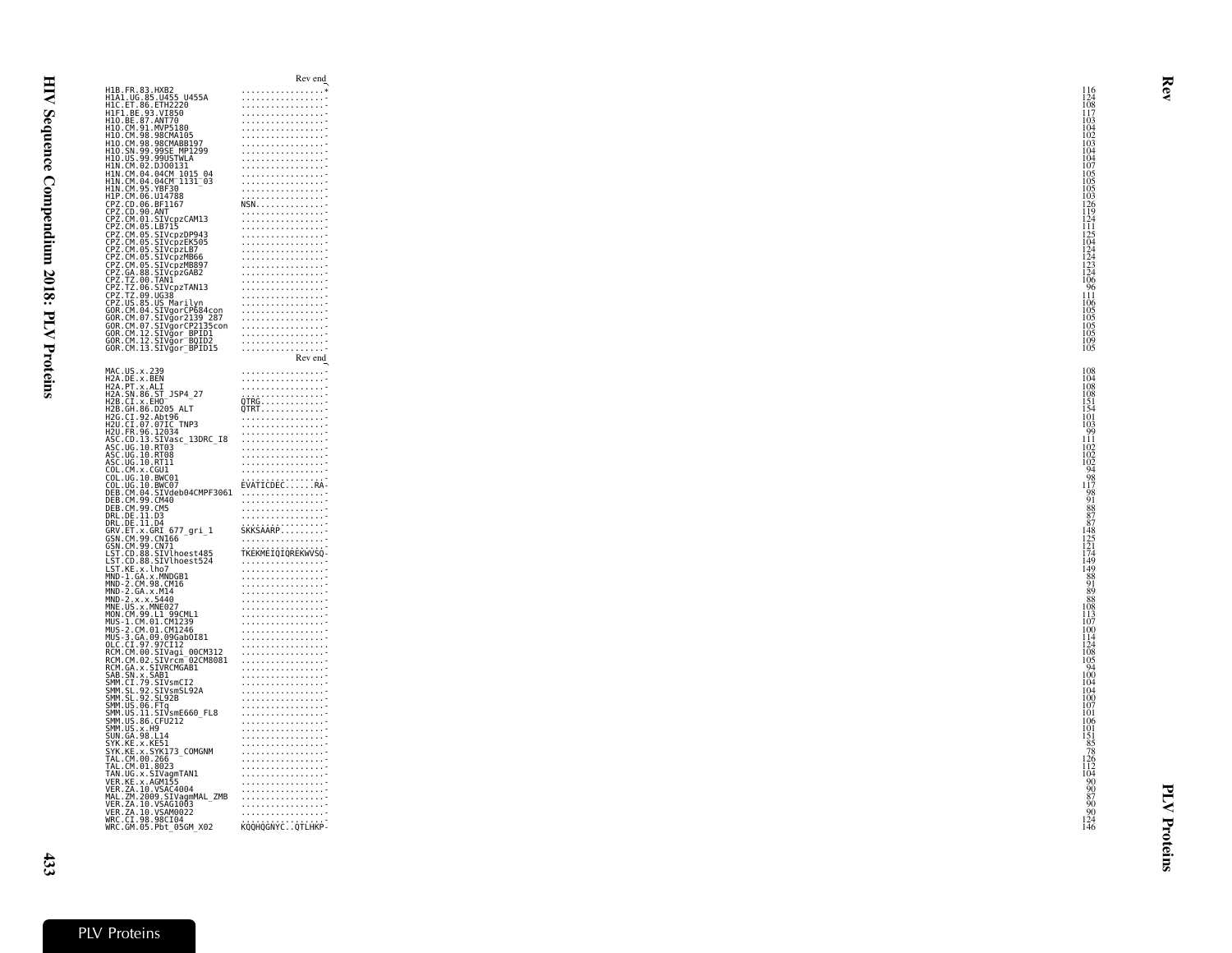<span id="page-31-0"></span>

|                                                 | Vpu start | $\alpha$ -helix | $\alpha$ -helix |  |  |
|-------------------------------------------------|-----------|-----------------|-----------------|--|--|
|                                                 |           |                 |                 |  |  |
|                                                 |           |                 |                 |  |  |
|                                                 |           |                 |                 |  |  |
|                                                 |           |                 |                 |  |  |
|                                                 |           |                 |                 |  |  |
|                                                 |           |                 |                 |  |  |
|                                                 |           |                 |                 |  |  |
|                                                 |           |                 |                 |  |  |
|                                                 |           |                 |                 |  |  |
|                                                 |           |                 |                 |  |  |
|                                                 |           |                 |                 |  |  |
|                                                 |           |                 |                 |  |  |
|                                                 |           |                 |                 |  |  |
|                                                 |           |                 |                 |  |  |
|                                                 |           |                 |                 |  |  |
|                                                 |           |                 |                 |  |  |
|                                                 |           |                 |                 |  |  |
|                                                 |           |                 |                 |  |  |
|                                                 |           |                 |                 |  |  |
|                                                 |           |                 |                 |  |  |
|                                                 |           |                 |                 |  |  |
|                                                 |           |                 |                 |  |  |
|                                                 |           |                 |                 |  |  |
|                                                 |           |                 |                 |  |  |
|                                                 |           |                 |                 |  |  |
|                                                 |           |                 |                 |  |  |
| MUS-3.GA.09.09Gab0I81<br>MUS-3.GA.11.11GabPts02 |           |                 |                 |  |  |
|                                                 |           |                 |                 |  |  |
|                                                 |           |                 |                 |  |  |
|                                                 |           |                 |                 |  |  |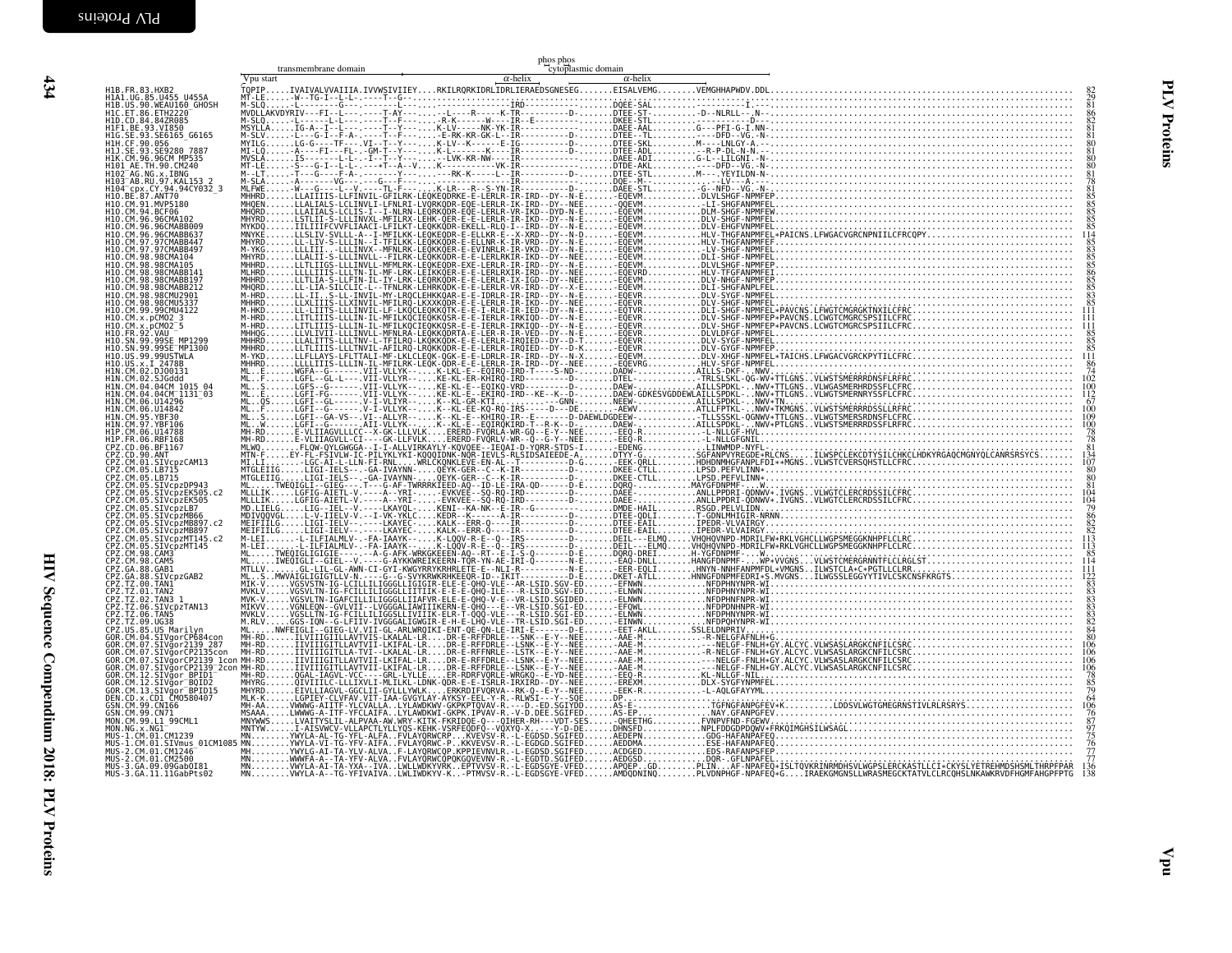|                                                                                                            |                                                                                                                                                                                                                                                                 | Vpu end                                                                                     |
|------------------------------------------------------------------------------------------------------------|-----------------------------------------------------------------------------------------------------------------------------------------------------------------------------------------------------------------------------------------------------------------|---------------------------------------------------------------------------------------------|
|                                                                                                            | H1B.FR.83.HXB2<br>H1A1.UG.85.U455_U455A                                                                                                                                                                                                                         | . *                                                                                         |
|                                                                                                            | H1B.US.90.WEAU160_GHOSH                                                                                                                                                                                                                                         |                                                                                             |
|                                                                                                            | HIB.05.90.WEAU.org<br>HID.CD.84.84ZR085<br>HID.CD.84.84ZR085<br>HIH.0E.93.SE6165_G6165<br>HIH.CF.90.056<br>HIH.CF.90.056<br>HIJ.SE.93.SE928.07887<br>HIJ.SE.93.SE928.07887                                                                                      |                                                                                             |
|                                                                                                            |                                                                                                                                                                                                                                                                 | . <del>.</del><br>.                                                                         |
|                                                                                                            |                                                                                                                                                                                                                                                                 | 1.1.1.1.1.1.1.7                                                                             |
|                                                                                                            |                                                                                                                                                                                                                                                                 | .                                                                                           |
|                                                                                                            |                                                                                                                                                                                                                                                                 | .                                                                                           |
|                                                                                                            | H1K.CM.96.96CM MP535<br>H101 AE.TH.90.CM240<br>H102_AG.NG.x.IBNG                                                                                                                                                                                                | .                                                                                           |
|                                                                                                            | H103 <sup>-</sup> AB.RU.97.KAL153 2                                                                                                                                                                                                                             | .<br>.                                                                                      |
|                                                                                                            | H104 cpx.CY.94.94CY032_3<br>H10.BE.87.ANT70                                                                                                                                                                                                                     | .                                                                                           |
|                                                                                                            |                                                                                                                                                                                                                                                                 | . <del>.</del>                                                                              |
| H10.CM.91.MVP5180<br>H10.CM.94.BCF06                                                                       |                                                                                                                                                                                                                                                                 | .<br>.                                                                                      |
| H10.CM.96.96CMA102                                                                                         |                                                                                                                                                                                                                                                                 | 1.1.1.1.1.1.1.1.7                                                                           |
|                                                                                                            | H10.CM.96.96CMABB009                                                                                                                                                                                                                                            | .                                                                                           |
|                                                                                                            | H10.CM.96.96CMABB637<br>H10.CM.97.97CMABB637<br>H10.CM.97.97CMABB447                                                                                                                                                                                            | . <del>.</del>                                                                              |
|                                                                                                            |                                                                                                                                                                                                                                                                 | .                                                                                           |
| H10.CM.98.98CMA104<br>H10.CM.98.98CMA105                                                                   |                                                                                                                                                                                                                                                                 |                                                                                             |
|                                                                                                            |                                                                                                                                                                                                                                                                 | .<br>.                                                                                      |
|                                                                                                            | H10.CM.98.98CMABB141<br>H10.CM.98.98CMABB141<br>H10.CM.98.98CMABB197<br>H10.CM.98.98CMABB212                                                                                                                                                                    |                                                                                             |
|                                                                                                            |                                                                                                                                                                                                                                                                 | .                                                                                           |
| H10.CM.98.98CMU2901<br>H10.CM.98.98CMU5337                                                                 |                                                                                                                                                                                                                                                                 | .                                                                                           |
|                                                                                                            | H10. CM. 98. 98CMU5337<br>H10. CM. 99. 99CMU4122<br>H10. CM. x. pCM02_3<br>H10. CM. x. pCM02_5<br>H10. SN. 99. 99SE_MP1299<br>H10. SN. 99. 99SE_MP1299<br>H10. SN. 99. 99SE_MP1299<br>H10. SN. 99. 99SE_MP1200                                                  | $\begin{array}{cccccccccccccc} . & . & . & . & . & . & . & . & . & . & . & . & \end{array}$ |
|                                                                                                            |                                                                                                                                                                                                                                                                 | $\alpha$ , and $\alpha$ , and $\alpha$ , and $\alpha$                                       |
|                                                                                                            |                                                                                                                                                                                                                                                                 | .                                                                                           |
|                                                                                                            |                                                                                                                                                                                                                                                                 | 1.1.1.1.1.1.1.7<br>1.1.1.1.1.1.1.7                                                          |
|                                                                                                            |                                                                                                                                                                                                                                                                 | $\begin{array}{cccccccccccccc} . & . & . & . & . & . & . & . & . & . & . & . & \end{array}$ |
| H10 . US . 99 . 99USTWLA<br>H10 . US . x . I _ 2478B<br>H10 . US . x . I _ 2478B<br>H1N . CM . 02 . 5JGddd |                                                                                                                                                                                                                                                                 | . <del>.</del>                                                                              |
|                                                                                                            |                                                                                                                                                                                                                                                                 | .<br>1.1.1.1.1.1.1.1.7                                                                      |
|                                                                                                            |                                                                                                                                                                                                                                                                 | .                                                                                           |
|                                                                                                            | H1N.CM.04.04CM 1015 04                                                                                                                                                                                                                                          | . 7                                                                                         |
|                                                                                                            | HĪN.ČM.04.04ČM II3I 03<br>HIN.CM.06.U14296                                                                                                                                                                                                                      | .                                                                                           |
|                                                                                                            |                                                                                                                                                                                                                                                                 | 1.1.1.1.1.1.1.7                                                                             |
| HIN.CM.06.U14842<br>H1N.CM.95.YBF30                                                                        |                                                                                                                                                                                                                                                                 | $\begin{array}{cccccc} . & . & . & . & . & . & . \\ . & . & . & . & . & . & . \end{array}$  |
| H1N.CM.97.YBF106                                                                                           |                                                                                                                                                                                                                                                                 | . <del>.</del>                                                                              |
| HIP.CM.06.U14788<br>H1P.ER.06.RBF168                                                                       |                                                                                                                                                                                                                                                                 |                                                                                             |
|                                                                                                            |                                                                                                                                                                                                                                                                 | 1.1.1.1.1.1.1.7<br>.                                                                        |
|                                                                                                            |                                                                                                                                                                                                                                                                 | 1.1.1.1.1.1.1.7                                                                             |
|                                                                                                            |                                                                                                                                                                                                                                                                 | . <del>.</del>                                                                              |
|                                                                                                            |                                                                                                                                                                                                                                                                 | .                                                                                           |
|                                                                                                            |                                                                                                                                                                                                                                                                 | .                                                                                           |
|                                                                                                            |                                                                                                                                                                                                                                                                 | . <del>.</del>                                                                              |
|                                                                                                            |                                                                                                                                                                                                                                                                 | . <del>.</del>                                                                              |
|                                                                                                            |                                                                                                                                                                                                                                                                 | .                                                                                           |
|                                                                                                            | CPZ.CM.01.SIVcpzCAM13<br>CPZ.CM.05.LB715<br>CPZ.CM.05.LB715<br>CPZ.CM.05.SIVcpzDP943.c2<br>CPZ.CM.05.SIVcpzEK505.c2<br>CPZ.CM.05.SIVcpzEK505<br>CPZ.CM.05.SIVcpzMB66<br>CPZ.CM.05.SIVcpzMB66<br>CPZ.CM.05.SIVcpzMB807.c2                                        | .                                                                                           |
|                                                                                                            |                                                                                                                                                                                                                                                                 |                                                                                             |
|                                                                                                            |                                                                                                                                                                                                                                                                 |                                                                                             |
|                                                                                                            |                                                                                                                                                                                                                                                                 |                                                                                             |
|                                                                                                            |                                                                                                                                                                                                                                                                 |                                                                                             |
|                                                                                                            |                                                                                                                                                                                                                                                                 |                                                                                             |
|                                                                                                            |                                                                                                                                                                                                                                                                 |                                                                                             |
|                                                                                                            |                                                                                                                                                                                                                                                                 |                                                                                             |
|                                                                                                            |                                                                                                                                                                                                                                                                 |                                                                                             |
|                                                                                                            |                                                                                                                                                                                                                                                                 |                                                                                             |
|                                                                                                            |                                                                                                                                                                                                                                                                 |                                                                                             |
|                                                                                                            |                                                                                                                                                                                                                                                                 |                                                                                             |
|                                                                                                            |                                                                                                                                                                                                                                                                 |                                                                                             |
|                                                                                                            |                                                                                                                                                                                                                                                                 |                                                                                             |
|                                                                                                            |                                                                                                                                                                                                                                                                 |                                                                                             |
|                                                                                                            |                                                                                                                                                                                                                                                                 |                                                                                             |
|                                                                                                            |                                                                                                                                                                                                                                                                 |                                                                                             |
|                                                                                                            |                                                                                                                                                                                                                                                                 |                                                                                             |
|                                                                                                            | CPZ.CM-83. SIVCP2MB89<br>CPZ.CM-83. SIVCP2MB897. C2<br>CPZ.CM-85. SIVCP2MB897. C2<br>CPZ.CM-85. SIVCP2MT145. C2<br>CPZ.CM-93. CAM5<br>CPZ.CM-93. CAM5<br>CPZ.CM-93. CAM5<br>CPZ.CM-93. CAM5<br>CPZ.CM-93. CAM5<br>CPZ.TZ. 00. TAN12<br>CPZ.TZ. 00. TAN12<br>CPZ |                                                                                             |
|                                                                                                            |                                                                                                                                                                                                                                                                 |                                                                                             |
| MON.CM.99.L1 99CML1                                                                                        |                                                                                                                                                                                                                                                                 | .                                                                                           |
| MON.NG.x.NG1                                                                                               |                                                                                                                                                                                                                                                                 | . <del>.</del>                                                                              |
|                                                                                                            | HUNG. 1. CM. 01. CM1239<br>MUS- 1. CM. 01. CM1239<br>MUS- 2. CM. 01. CM1246<br>MUS- 2. CM. 01. CM1246<br>MUS- 2. CM. 01. CM2500<br>MUS- 2. CM. 01. CM2500                                                                                                       |                                                                                             |
|                                                                                                            |                                                                                                                                                                                                                                                                 |                                                                                             |
|                                                                                                            | MUS-3.GA.09.09Gab0I81                                                                                                                                                                                                                                           |                                                                                             |
|                                                                                                            | MŪŠ-3.GA.11.11GabPts02                                                                                                                                                                                                                                          | SSA<br>SPFKYHRGI-                                                                           |
|                                                                                                            |                                                                                                                                                                                                                                                                 |                                                                                             |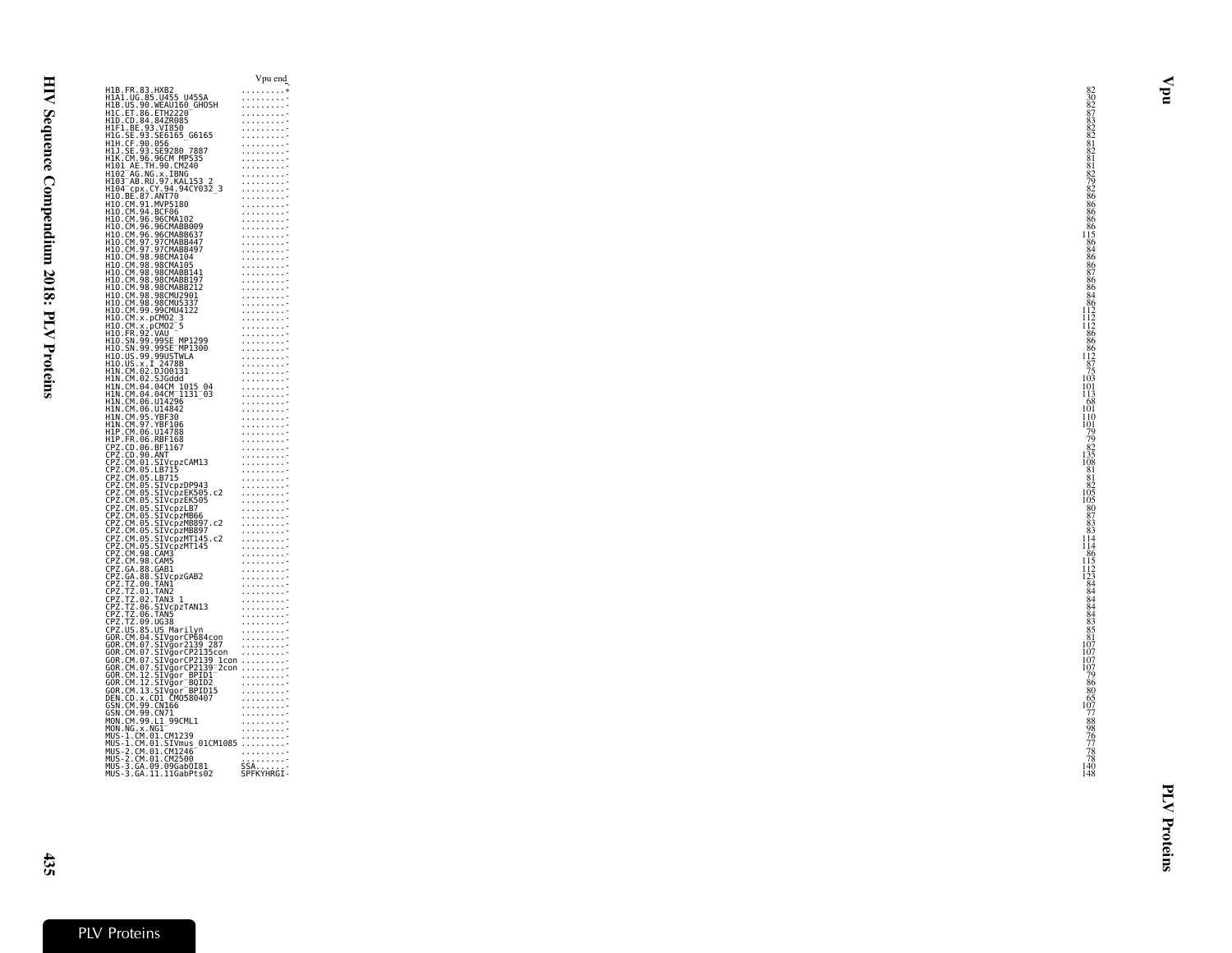<span id="page-33-0"></span>

| H1B.FR.83.HXB2<br>H1A1.UG.85.U455_U455A                                                                                                                                                                                                               | signal peptide end gp120 start<br>Env start | glycosylation NVT | CD4 binding glycosylation NSS |
|-------------------------------------------------------------------------------------------------------------------------------------------------------------------------------------------------------------------------------------------------------|---------------------------------------------|-------------------|-------------------------------|
| H1C.ET.86.ETH2220<br>HIF1.BE.93.VI850<br>H10.BE.87.ANT70                                                                                                                                                                                              |                                             |                   |                               |
| H1O.CM.91.MVP5180<br>H10.CM.98.98CMA105                                                                                                                                                                                                               |                                             |                   |                               |
| H10.CM.98.98CMABB197<br>H10.SN.99.99SE_MP1299<br>H10.US.99.99USTWLA                                                                                                                                                                                   |                                             |                   | 139<br>138                    |
| H1N.CM.02.DJ00131<br>HIN.CM.04.04CM_1015_04<br>HIN.CM.04.04CM_1131_03                                                                                                                                                                                 |                                             |                   |                               |
| H1N.CM.95.YBF30<br>H1P.CM.06.U14788<br>CPZ.CD.06.BF1167                                                                                                                                                                                               |                                             |                   |                               |
| CPZ.CD.90.ANT<br>CPZ.CD.90.ANT<br>CPZ.CM.01.SIVCPzCAM13<br>CPZ.CM.05.LB715                                                                                                                                                                            |                                             |                   | 137                           |
| ČPŽ.ČM.05.SIVČPZDP943<br>CPZ.CM.05.SIVCPZEK505                                                                                                                                                                                                        |                                             |                   | 140                           |
| CPZ.CM.05.SIVcpzLB7<br>ČPŽ.ČM.05.ŠIVCpzMB66<br>CPZ.CM.05.SIVcpzMB897                                                                                                                                                                                  |                                             |                   | 146                           |
| ČPŽ.GA.88.SIVcpzGAB2<br>CPZ.TZ.00.TAN1 _<br>CPZ.TZ.06.SIVcpzTAN13                                                                                                                                                                                     |                                             |                   | 130<br>39                     |
| ČPŽ.TŽ.09.UG38<br>CPZ.US.85.US Marilyn<br>GOR.CM.04.SIVgorCP684cor                                                                                                                                                                                    |                                             |                   | 126                           |
| GOR.CM.07.SIVgor2139 287<br>GOR.CM.07.SIVgorCP2135con<br>GOR.CM.12.SIVgor BPID1<br>GOR.CM.12.SIVgor BOID2                                                                                                                                             |                                             |                   | i46<br>150                    |
| GOR.CM.13.SIVgor_BPIDI5<br>ASC.UG.10.RT03<br>ASC.UG.10.RT03<br>ASC.UG.10.RT08                                                                                                                                                                         |                                             |                   |                               |
| ASC.UG.10.RT11<br>COL.CM.x.CGU1                                                                                                                                                                                                                       |                                             |                   | 139<br>139                    |
| COL.UG.10.BWC01<br>COL.UG.10.BWC07<br>DEB.CM.04.SIVdeb04CMPF3061                                                                                                                                                                                      |                                             |                   | 132<br>129                    |
| DEB.CM.99.CM40<br>DEB.CM.99.CM5<br>DRL.DE.11.D3                                                                                                                                                                                                       |                                             |                   | 136<br>127<br>125<br>125      |
| DRL.DE.11.D4<br>GRV.ET.x.GRI 677_gri_1<br>GSN.CM.99.CNI66                                                                                                                                                                                             |                                             |                   | 145                           |
| GSN.CM.99.CN71<br>LST.CD.88.SIVlhoest485<br>LST.CD.88.SIVlhoest524                                                                                                                                                                                    |                                             |                   |                               |
| LST.KE.x.lho7<br>MND-1.GA.x.MNDGB1<br>MND-2.CM.98.CM16                                                                                                                                                                                                |                                             |                   |                               |
| MND-2.GA.x.M14<br>MND-2.x.x.5440                                                                                                                                                                                                                      |                                             |                   | 129<br>130                    |
| MNE.US.x.MNE027<br>MON.CM.99.L1 99CML1<br>MUS-1.CM.01.CM1239                                                                                                                                                                                          |                                             |                   |                               |
| MUS-2.CM.01.CM1246<br>MUS-3.GA.09.09Gab0I81<br>OLC.CI.97.97CI12                                                                                                                                                                                       |                                             |                   |                               |
| RCM.CM.00.SIVagi 00CM312<br>RCM.CM.02.SIVrcm <sup>-</sup> 02CM8081<br>RCM.GA.x.SIVRCMGAB1                                                                                                                                                             |                                             |                   | 131<br>133                    |
| SAB.SN.x.SAB1                                                                                                                                                                                                                                         | signal peptide end_gp120 start<br>Env start |                   |                               |
| MAC.US.x.239<br>H2A.DE.x.BEN                                                                                                                                                                                                                          |                                             |                   |                               |
| H2A.PT.x.ALI<br>H2A.SN.86.ST_JSP4_27<br>H2B.CI.x.EHO                                                                                                                                                                                                  |                                             |                   |                               |
| H2B.GH.86.D205 ALT<br>H2G.CI.92.Abt96                                                                                                                                                                                                                 |                                             |                   |                               |
| H2U.CI.07.07IC TNP3<br>H2U.FR.96.12034<br>SMM.CI.79.SIVsmCI2                                                                                                                                                                                          |                                             |                   |                               |
| ŠMM.ŠL.92.ŠIVSMŠL92A<br>SMM.SL.92.SL92B<br>ынн.эЕ. <i>э</i> 2.эЕэ25<br>SMM.US.06.FTq<br>SMM.US.11.SIVsmE660 FL8                                                                                                                                       |                                             |                   |                               |
| ŠMM.UŠ.86.ČFUŽI2<br>SMM.US.x.H9                                                                                                                                                                                                                       |                                             |                   |                               |
| SUN.GA.98.L14<br>SYK.KE.x.KE51                                                                                                                                                                                                                        |                                             |                   |                               |
| SYK.KE.x.SYK173_COMGNM<br>TAL.CM.00.266                                                                                                                                                                                                               |                                             |                   |                               |
|                                                                                                                                                                                                                                                       |                                             |                   |                               |
| TAL. CM. 00. 266<br>TAL. CM. 00. 266<br>VER. KE. x. AGMISTAN1<br>VER. KE. x. AGMIST<br>MAL. ZM. 2009. STVa004<br>MAL. ZM. 2009. STVa001<br>VER. ZA. 10. VSAG10032<br>WRC. CM. 10. VSAG10022<br>WRC. CM. 05. Pbt_05GM_X02<br>WRC. CM. 05. Pbt_05GM_X02 |                                             |                   |                               |
|                                                                                                                                                                                                                                                       |                                             |                   |                               |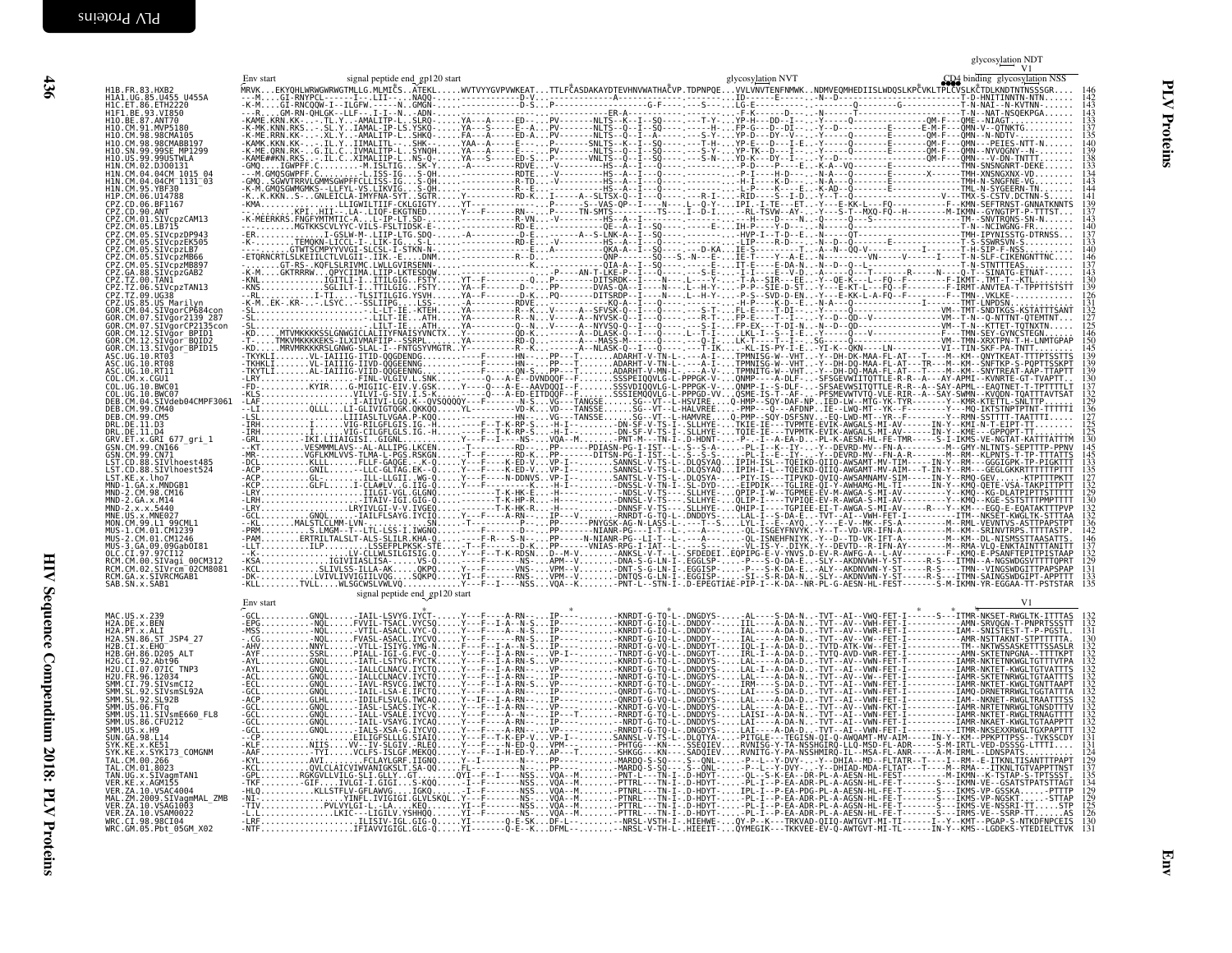|                                                                                                                              | glycosylation NIS<br>glycosylation NCS | CD <sub>4</sub> binding | glycosylation NVS                                                                              |
|------------------------------------------------------------------------------------------------------------------------------|----------------------------------------|-------------------------|------------------------------------------------------------------------------------------------|
|                                                                                                                              |                                        |                         |                                                                                                |
|                                                                                                                              |                                        |                         |                                                                                                |
| H1B.FR.83.HXB2<br>H1A1.UG.85.U455 U455A<br>H1C.ET.86.ETH2220                                                                 |                                        |                         |                                                                                                |
| HIF1.BE.93.VI850                                                                                                             |                                        |                         |                                                                                                |
| H10.BE.87.ANT70<br>H10.BE.87.ANT70<br>H10.CM.91.MVP5180                                                                      |                                        |                         |                                                                                                |
| H10.CM.98.98CMABB197                                                                                                         |                                        |                         |                                                                                                |
| H10.SN.99.99SE MP1299<br>H10.US.99.99USTWLA                                                                                  |                                        |                         |                                                                                                |
| HIN.CM.02.DJ0013I<br>HIN.CM.04.04CM_1015_04                                                                                  |                                        |                         |                                                                                                |
| IIN.CM.95.V <del>9</del> CM<br>IIN.CM.95.YBF30<br>IIP.CM.06.U14788                                                           |                                        |                         |                                                                                                |
| PZ.CD.06.BF1167                                                                                                              |                                        |                         |                                                                                                |
| .SIVcpzCAM13                                                                                                                 |                                        |                         |                                                                                                |
|                                                                                                                              |                                        |                         |                                                                                                |
| SIVcpzEK505<br>Z.CM.05.SIVcpzLB7'                                                                                            |                                        |                         |                                                                                                |
| 2. ČM.05.ŠĪVcpzMB66<br>22. CM.05.SIVcpzMB897                                                                                 |                                        |                         |                                                                                                |
| PZ.GA.88.SIVcpzGAB2<br>PZ.TZ.00.TAN1                                                                                         |                                        |                         |                                                                                                |
| 06.SIVcpzTAN13                                                                                                               |                                        |                         |                                                                                                |
|                                                                                                                              |                                        |                         |                                                                                                |
|                                                                                                                              |                                        |                         |                                                                                                |
| CM.12.SIVğor BPID1                                                                                                           |                                        |                         |                                                                                                |
| GOR.CM.12.SIVğor <sup>-</sup> BQID2<br>GOR.CM.13.SIVğor_BPID15                                                               |                                        |                         |                                                                                                |
| .SC . UG . 10 . RT03<br>.SC . UG . 10 . RT08                                                                                 |                                        |                         |                                                                                                |
| $C$ , LIG, 10, RT11                                                                                                          |                                        |                         |                                                                                                |
| COL.UG.10.BWC01                                                                                                              |                                        |                         |                                                                                                |
| DEB.CM.04.SIVdeb04CMPF3061                                                                                                   |                                        |                         |                                                                                                |
|                                                                                                                              |                                        |                         |                                                                                                |
| DEB.CM.33.033<br>DRL.DE.11.D3<br>DRL.DE.11.D4<br>GRV.ET.x.GRI_677_gri_1                                                      |                                        |                         |                                                                                                |
|                                                                                                                              |                                        |                         |                                                                                                |
| GSN.CM.99.CN71<br>LST.CD.88.SIVlhoest485<br>LST.CD.88.SIVlhoest524                                                           |                                        |                         |                                                                                                |
|                                                                                                                              |                                        |                         |                                                                                                |
| LST.KE.x.lho7<br>MND-1.GA.x.MNDGB1<br>MND-2.CM.98.CM16                                                                       |                                        |                         |                                                                                                |
|                                                                                                                              |                                        |                         |                                                                                                |
|                                                                                                                              |                                        |                         |                                                                                                |
| CM.01.CM1246                                                                                                                 |                                        |                         |                                                                                                |
| OLC.CI.97.97CI12                                                                                                             |                                        |                         |                                                                                                |
|                                                                                                                              |                                        |                         |                                                                                                |
| OCC.C.1.37.37.<br>RCM.CM.00.SIVagi_00CM312<br>RCM.CM.02.SIVrcm <sup>-</sup> 02CM8081<br>RCM.GA.x.SIVRCMGAB1<br>SAB.SN.x.SAB1 |                                        |                         |                                                                                                |
|                                                                                                                              |                                        |                         |                                                                                                |
|                                                                                                                              |                                        |                         |                                                                                                |
| H2A.DE.x.BEN<br>H2A.PT.x.ALI<br>H2A.SN.86.ST<br>JSP4 27                                                                      |                                        |                         | 257251248<br>24525502517260253<br>265226522602582260258                                        |
| H2B.GH.86.D205 ALT                                                                                                           |                                        |                         |                                                                                                |
| H2G.CI.92.Abt96                                                                                                              |                                        |                         |                                                                                                |
| H2U.CI.07.07IC_TNP3                                                                                                          |                                        |                         |                                                                                                |
| H2U.FR.96.12034<br>SMM.CI.79.SIVsmCI2<br>SMM.SL.92.SIVsmSL92A                                                                |                                        |                         |                                                                                                |
| SMM. SL. 92. SL92B<br>ŠMM.ŪS.06.FTq<br>SMM.US.11.SIVsmE660_FL8                                                               |                                        |                         |                                                                                                |
| SMM.US.86.CFU212                                                                                                             |                                        |                         |                                                                                                |
| MM.US.x.H9                                                                                                                   |                                        |                         |                                                                                                |
| KE.x.KE51<br>x.SYK173 COMGNM                                                                                                 |                                        |                         |                                                                                                |
| TAL.CM.01.8023                                                                                                               |                                        |                         |                                                                                                |
| TAN.UG.x.SIVagmTAN1<br>.x.AGM155                                                                                             |                                        |                         |                                                                                                |
|                                                                                                                              |                                        |                         |                                                                                                |
| vER. ZA. 10.VSAC4004<br>MAL.ZM.2009.SIVagmMAL_ZMB<br>VER.ZA.10.VSAG1003<br>VER.ZA.10.VSAM0022                                |                                        |                         |                                                                                                |
| wRC.CI.98.98CI04<br>WRC.CI.98.98CI04<br>WRC.GM.05.Pbt_05GM_X02                                                               |                                        |                         | 260<br>257<br>242<br>235<br>250<br>252<br>250<br>260<br>252<br>257<br>257<br>257<br>257<br>249 |
|                                                                                                                              |                                        |                         |                                                                                                |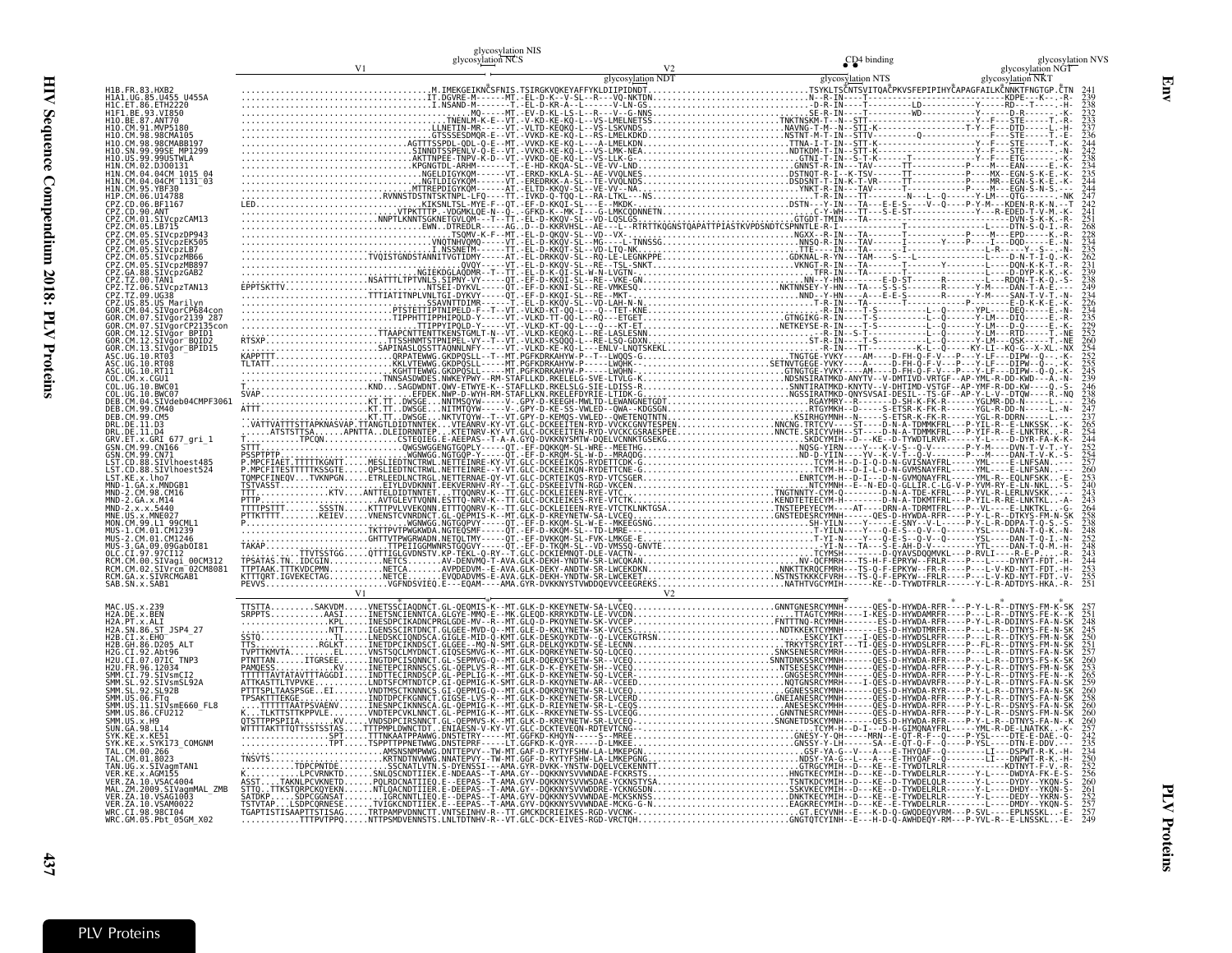|                                                                                                                                                                    | glycosylation NVS | glycosylation NNT<br>CD4 binding<br>glycosylation NCT |                                                                                                                                                                                                                                                                                                                                                                                            |  |
|--------------------------------------------------------------------------------------------------------------------------------------------------------------------|-------------------|-------------------------------------------------------|--------------------------------------------------------------------------------------------------------------------------------------------------------------------------------------------------------------------------------------------------------------------------------------------------------------------------------------------------------------------------------------------|--|
|                                                                                                                                                                    |                   | glycosylation NFT                                     |                                                                                                                                                                                                                                                                                                                                                                                            |  |
| H1B.FR.83.HXB2<br>H1A1.UG.85.U455 U455A<br>H1C.ET.86.ETH2220<br>H1F1.BE.93.VI850                                                                                   |                   |                                                       |                                                                                                                                                                                                                                                                                                                                                                                            |  |
|                                                                                                                                                                    |                   |                                                       |                                                                                                                                                                                                                                                                                                                                                                                            |  |
| H10.BE.87.ANT70<br>H10.CM.91.MVP5180                                                                                                                               |                   |                                                       |                                                                                                                                                                                                                                                                                                                                                                                            |  |
| H10. CM. 98. 98CMA105<br>H10. CM. 98. 98CMABB197<br>H10. CM. 99. 99CMABB197<br>H10. US. 99. 99USTWLA<br>H1N. CM. 02. DJ00131                                       |                   |                                                       |                                                                                                                                                                                                                                                                                                                                                                                            |  |
|                                                                                                                                                                    |                   |                                                       |                                                                                                                                                                                                                                                                                                                                                                                            |  |
| HIN.CM.04.04CM_1015_04<br>HIN.CM.04.04CM_1015_04<br>H1N.CM.95.YBF30                                                                                                |                   |                                                       |                                                                                                                                                                                                                                                                                                                                                                                            |  |
|                                                                                                                                                                    |                   |                                                       |                                                                                                                                                                                                                                                                                                                                                                                            |  |
|                                                                                                                                                                    |                   |                                                       |                                                                                                                                                                                                                                                                                                                                                                                            |  |
| HIN.CM.95.7BF30<br>CPZ.CD.06.BF1167<br>CPZ.CD.06.BF1167<br>CPZ.CM.01.SIVCpzCAM13<br>CPZ.CM.05.LB715<br>CPZ.CM.05.LB715<br>CPZ.CM.05.LB715<br>CPZ.CM.05.SIVcpzEK505 |                   |                                                       |                                                                                                                                                                                                                                                                                                                                                                                            |  |
| CPZ.CM.05.SIVcpzLB7<br>CPZ.CM.05.SIVcpzMB66                                                                                                                        |                   |                                                       |                                                                                                                                                                                                                                                                                                                                                                                            |  |
| CPZ.CM.05.SIVcpzMB897                                                                                                                                              |                   |                                                       |                                                                                                                                                                                                                                                                                                                                                                                            |  |
| CPZ.GA.88.SIVCpzGAB2<br>CPZ.GA.88.SIVCpzGAB2<br>CPZ.TZ.00.TAN1<br>CPZ.TZ.06.SIVCpzTAN13                                                                            |                   |                                                       |                                                                                                                                                                                                                                                                                                                                                                                            |  |
| CPZ.US.85.US Marilyn                                                                                                                                               |                   |                                                       |                                                                                                                                                                                                                                                                                                                                                                                            |  |
| GOR.CM.04.SIVgorCP684con<br>GOR.CM.07.SIVgor2139_287<br>GOR.CM.07.SIVgorCP2135con                                                                                  |                   |                                                       |                                                                                                                                                                                                                                                                                                                                                                                            |  |
| 60R.CM.12.SIVgor_BPID1<br>GOR.CM.12.SIVgor_BPID1<br>GOR.CM.13.SIVgor_BPID15<br>ASC.UG.10.RT03                                                                      |                   |                                                       |                                                                                                                                                                                                                                                                                                                                                                                            |  |
| ASC. UG. 10. RT08                                                                                                                                                  |                   |                                                       |                                                                                                                                                                                                                                                                                                                                                                                            |  |
| ASC.UG.10.RT11<br>COL.CM.x.CGU1                                                                                                                                    |                   |                                                       |                                                                                                                                                                                                                                                                                                                                                                                            |  |
| COL.UG.10.BWC01<br>COL.UG.10.BWC07                                                                                                                                 |                   |                                                       |                                                                                                                                                                                                                                                                                                                                                                                            |  |
| DEB.CM.04.SIVdeb04CMPF3061<br>DEB.CM.99.CM40                                                                                                                       |                   |                                                       |                                                                                                                                                                                                                                                                                                                                                                                            |  |
| DEB.CM.99.CM5<br>DRL.DE.11.D3<br>DRL.DE.11.D4<br>ORV.ET.x.GRI_677_gri_1                                                                                            |                   |                                                       |                                                                                                                                                                                                                                                                                                                                                                                            |  |
| GSN. CM. 99. CN166                                                                                                                                                 |                   |                                                       |                                                                                                                                                                                                                                                                                                                                                                                            |  |
| GSN.CM.99.CN71<br>LST.CD.88.SIVlhoest485                                                                                                                           |                   |                                                       |                                                                                                                                                                                                                                                                                                                                                                                            |  |
| LST.CD.88.SIV\hoest524<br>LST.CD.88.SIV\hoest524<br>MND-1.GA.x.MNDGB1<br>MND-2.CM.98.CM16                                                                          |                   |                                                       |                                                                                                                                                                                                                                                                                                                                                                                            |  |
|                                                                                                                                                                    |                   |                                                       |                                                                                                                                                                                                                                                                                                                                                                                            |  |
| MND-2.CA.x.M14<br>MND-2.CA.x.M14<br>MND-2.x.x.5440<br>MNE.US.x.MNE027<br>MON.CM.99.L1_99CML1                                                                       |                   |                                                       |                                                                                                                                                                                                                                                                                                                                                                                            |  |
| MUS-1.CM.01.CM1239                                                                                                                                                 |                   |                                                       |                                                                                                                                                                                                                                                                                                                                                                                            |  |
| MUS-2.CM.01.CM1246<br>MUS-3.GA.09.09Gab0I81                                                                                                                        |                   |                                                       |                                                                                                                                                                                                                                                                                                                                                                                            |  |
| rus - э. э. 97. 97. 012<br>RCM. CM. 00. SIVagi_00CM312<br>RCM. CM. 00. SIVagi_00CM312<br>RCM. CM. 02. SIVrcm_02CM8081                                              |                   |                                                       |                                                                                                                                                                                                                                                                                                                                                                                            |  |
| RCM.GA.x.SIVRCMGAB1<br>SAB.SN.x.SAB1                                                                                                                               |                   |                                                       |                                                                                                                                                                                                                                                                                                                                                                                            |  |
|                                                                                                                                                                    |                   |                                                       | V3 tip                                                                                                                                                                                                                                                                                                                                                                                     |  |
| MAC.US.x.239<br>H2A.DE.X.BEN<br>H2A.PT.x.ALI                                                                                                                       |                   |                                                       |                                                                                                                                                                                                                                                                                                                                                                                            |  |
| H2A.SN.86.ST JSP4 27                                                                                                                                               |                   |                                                       |                                                                                                                                                                                                                                                                                                                                                                                            |  |
| H2B.CI.X.EHO<br>H2B. GH. 86. 0205_ALT                                                                                                                              |                   |                                                       |                                                                                                                                                                                                                                                                                                                                                                                            |  |
| H2G.CI.92.Abt96<br>H2U.CI.07.07IC TNP3<br>H2U.FR.96.12034                                                                                                          |                   |                                                       |                                                                                                                                                                                                                                                                                                                                                                                            |  |
| SMM.CI.79.SIVsmCI2<br>SMM.SL.92.SIVsmSL92A                                                                                                                         |                   |                                                       |                                                                                                                                                                                                                                                                                                                                                                                            |  |
| SMM.SL.92.SL92B                                                                                                                                                    |                   |                                                       |                                                                                                                                                                                                                                                                                                                                                                                            |  |
| SMM. JS. 96. FT4<br>SMM. US. 06. FT4<br>SMM. US. 11. SIVsmE660_FL8<br>SMM. US. 8. CFU212<br>SMM. US. x. H9<br>SUN. GA. 98. L14                                     |                   |                                                       |                                                                                                                                                                                                                                                                                                                                                                                            |  |
| SYK.KE.X.KE51<br>SYK.KE.x.SYK173 COMGNM                                                                                                                            |                   |                                                       |                                                                                                                                                                                                                                                                                                                                                                                            |  |
| TAL.CM.00.266<br>TAL.CM.01.8023                                                                                                                                    |                   |                                                       |                                                                                                                                                                                                                                                                                                                                                                                            |  |
| TAN.UG.x.SIVagmTAN1                                                                                                                                                |                   |                                                       |                                                                                                                                                                                                                                                                                                                                                                                            |  |
| VER.KE.X.AGM155<br>VER.ZA.10.VSAC4004<br>MAL.ZM.2009.SIVagmMAL_ZMB<br>VER.ZA.10.VSAG1003                                                                           |                   |                                                       | $\begin{smallmatrix} \textbf{10.9} & \textbf{0.9} & \textbf{0.9} & \textbf{0.9} & \textbf{0.9} & \textbf{0.9} & \textbf{0.9} & \textbf{0.9} & \textbf{0.9} & \textbf{0.9} & \textbf{0.9} & \textbf{0.9} & \textbf{0.9} & \textbf{0.9} & \textbf{0.9} & \textbf{0.9} & \textbf{0.9} & \textbf{0.9} & \textbf{0.9} & \textbf{0.9} & \textbf{0.9} & \textbf{0.9} & \textbf{0.9} & \textbf{0.$ |  |
| VER. ZA. 10. VSAM0022                                                                                                                                              |                   |                                                       |                                                                                                                                                                                                                                                                                                                                                                                            |  |
| WRC.CI.98.98CI04<br>WRC.GM.05.Pbt_05GM_X02                                                                                                                         |                   |                                                       |                                                                                                                                                                                                                                                                                                                                                                                            |  |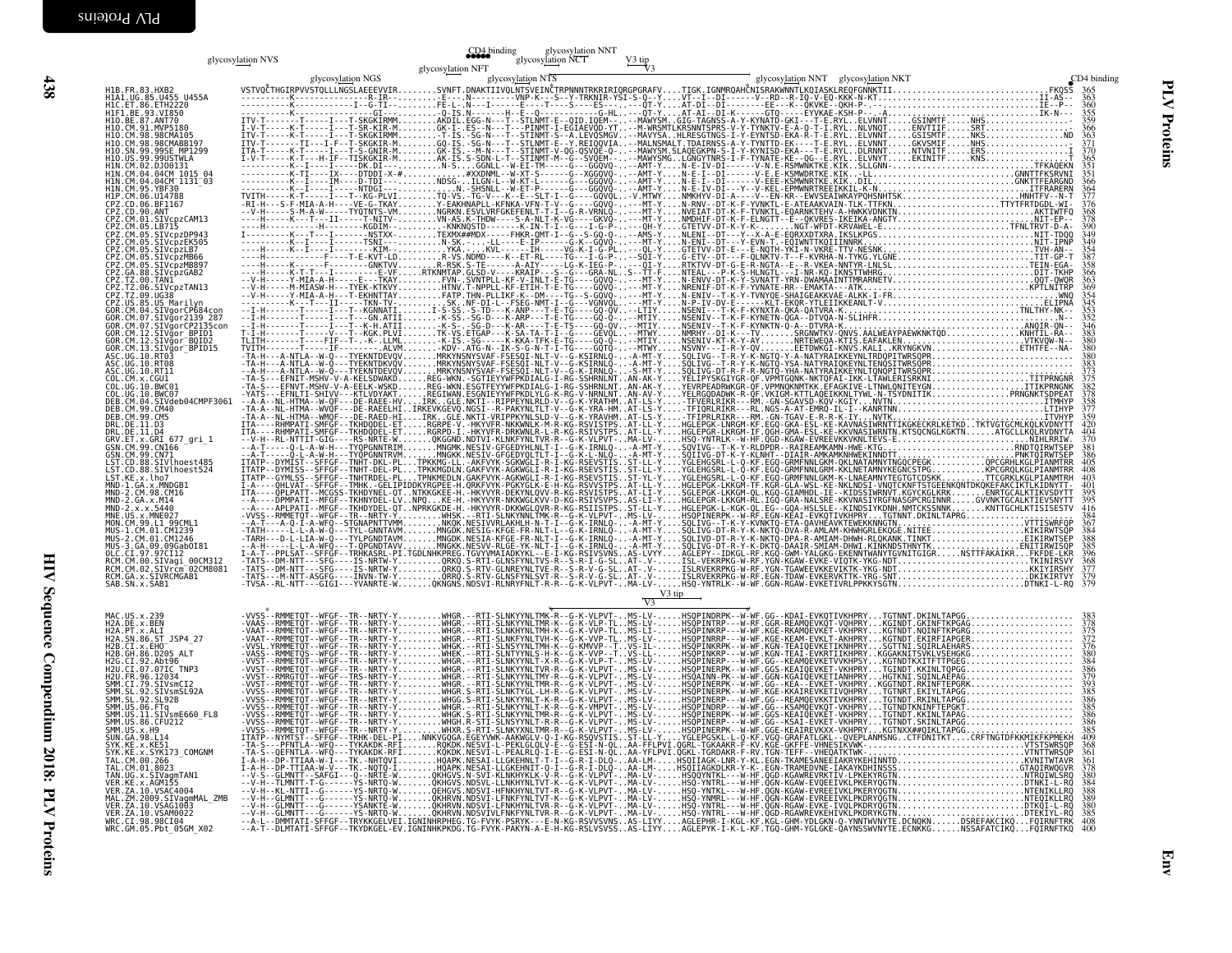| l<br>í<br>i<br>man<br>į                                                             |
|-------------------------------------------------------------------------------------|
| $\overline{\phantom{a}}$<br>Į<br>$\frac{1}{2}$<br>١<br>j<br><b>THE PRIMARY</b><br>ŗ |
| b<br>$\sum_{i=1}^{n}$<br><b>OLD:</b>                                                |
| i<br>F                                                                              |
| PLV                                                                                 |
| I                                                                                   |
| <b>Croteins</b>                                                                     |
|                                                                                     |
|                                                                                     |
|                                                                                     |
|                                                                                     |
|                                                                                     |
|                                                                                     |
|                                                                                     |
|                                                                                     |
|                                                                                     |
|                                                                                     |
|                                                                                     |
|                                                                                     |
|                                                                                     |
|                                                                                     |
|                                                                                     |
|                                                                                     |
|                                                                                     |
|                                                                                     |
| į<br>j                                                                              |

ىب

|                                                                         | glycosylation NST<br>glycosy <u>lati</u> on NST |  |  |
|-------------------------------------------------------------------------|-------------------------------------------------|--|--|
|                                                                         |                                                 |  |  |
| H1B. FR. 83. HXB2<br>HIA1.UG.85.U455 U455A<br>H1C.ET.86.ETH2220         |                                                 |  |  |
| H1F1.BE.93.VI850                                                        |                                                 |  |  |
| H10.CM.91.MVP5180<br>H10.CM.98.98CMA105<br>H10.CM.98.98CMABB197         |                                                 |  |  |
|                                                                         |                                                 |  |  |
|                                                                         |                                                 |  |  |
| 1N.CM.04.04CM 1131 03<br>H1P.CM.06.U14788                               |                                                 |  |  |
|                                                                         |                                                 |  |  |
| Z.CM.05.LB715<br>Z.CM.05.SIVcpzDP943                                    |                                                 |  |  |
| SIVcpzEK505<br>Z.CM.05.SIVcpzLB7                                        |                                                 |  |  |
| SIVcpzMB897                                                             |                                                 |  |  |
| 2.TZ.00.TAN1<br>. <sub>00.IANI</sub><br>06.SIVcpzTAN13                  |                                                 |  |  |
| PZ.TZ.09.UG38<br>PZ.US.85.US Marilyn<br>OR.CM.04.SIVgorCP684con         |                                                 |  |  |
| CM.07.SIVgorCP2135con                                                   |                                                 |  |  |
| CM.12.SIVgor BPID1<br>SIVgor <sup>-</sup> BQID2                         |                                                 |  |  |
| DR.CM.13.SIVğor <sup>−</sup> BPID15<br>\SC.UG.10.RT03<br>SC.UG.10.RT08  |                                                 |  |  |
| C 11G 10 RT11<br>OL.UG.10.BWC01                                         |                                                 |  |  |
| COL.UG.10.BWC07<br>DEB.CM.04.SIVdeb04CMPF3061                           |                                                 |  |  |
| DEB.CM.99.CM5                                                           |                                                 |  |  |
| DRL.DE.11.D3<br>DRL.DE.11.D4<br>GRV.ET.x.GRI 677 gri 1                  |                                                 |  |  |
| GSN.CM.99.CN166<br>GSN.CM.99.CN71                                       |                                                 |  |  |
| LST.CD.88.SIVlhoest485<br>LST.CD.88.SIVlhoest524<br>LST.KE.x.lho7       |                                                 |  |  |
| MND-1.GA.x.MNDGB1                                                       |                                                 |  |  |
| MND-2.CM.98.CM16<br>MND-2.GA.x.M14<br>MND-2.x.x.5440<br>MNE.US.x.MNE027 |                                                 |  |  |
| MON.CM.99.L1 99CML1<br>MUS-1.CM.01.CM1239                               |                                                 |  |  |
| MUS-2.CM.01.CM1246                                                      |                                                 |  |  |
| RCM.CM.00.SIVagi 00CM312<br>RCM.CM.02.SIVrcm <sup>-</sup> 02CM8081      |                                                 |  |  |
| RCM.GA.x.SIVRCMGAB1<br>SAB.SN.x.SAB1                                    |                                                 |  |  |
| MAC.US.x.239                                                            |                                                 |  |  |
| H2A.DE.x.BEN<br>H2A.PT.x.ALI<br>H2A.SN.86.ST JSP4 27                    |                                                 |  |  |
| H2B.CI.X.EHO<br>H2B.GH.86.D205 ALT<br>H2G.CI.92.Abt96                   |                                                 |  |  |
| H2U.CI.07.07IC<br>H2U.FR.96.12034                                       |                                                 |  |  |
| SMM.CI.79.SIVsmCI2<br>SMM.SL.92.SĪVsmSL92A<br>SMM.SL.92.SL92B           |                                                 |  |  |
|                                                                         |                                                 |  |  |
| SMM.US.86.CFU212<br>SMM.US.x.H9                                         |                                                 |  |  |
| YK.KE.x.KE51<br>x.SYK173 COMGNM                                         |                                                 |  |  |
| TAL.CM.00.266<br>TAL.CM.01.8023                                         |                                                 |  |  |
| TAN.UG.x.SIVagmTAN1                                                     |                                                 |  |  |
| MAL.ZM.2009.SIVagmMAL ZMB<br>VER.ZA.10.VSAG1003<br>VER.ZA.10.VSAM0022   |                                                 |  |  |
| WRC.CI.98.98CI04<br>WRC.GM.05.Pbt_05GM_X02                              |                                                 |  |  |
|                                                                         |                                                 |  |  |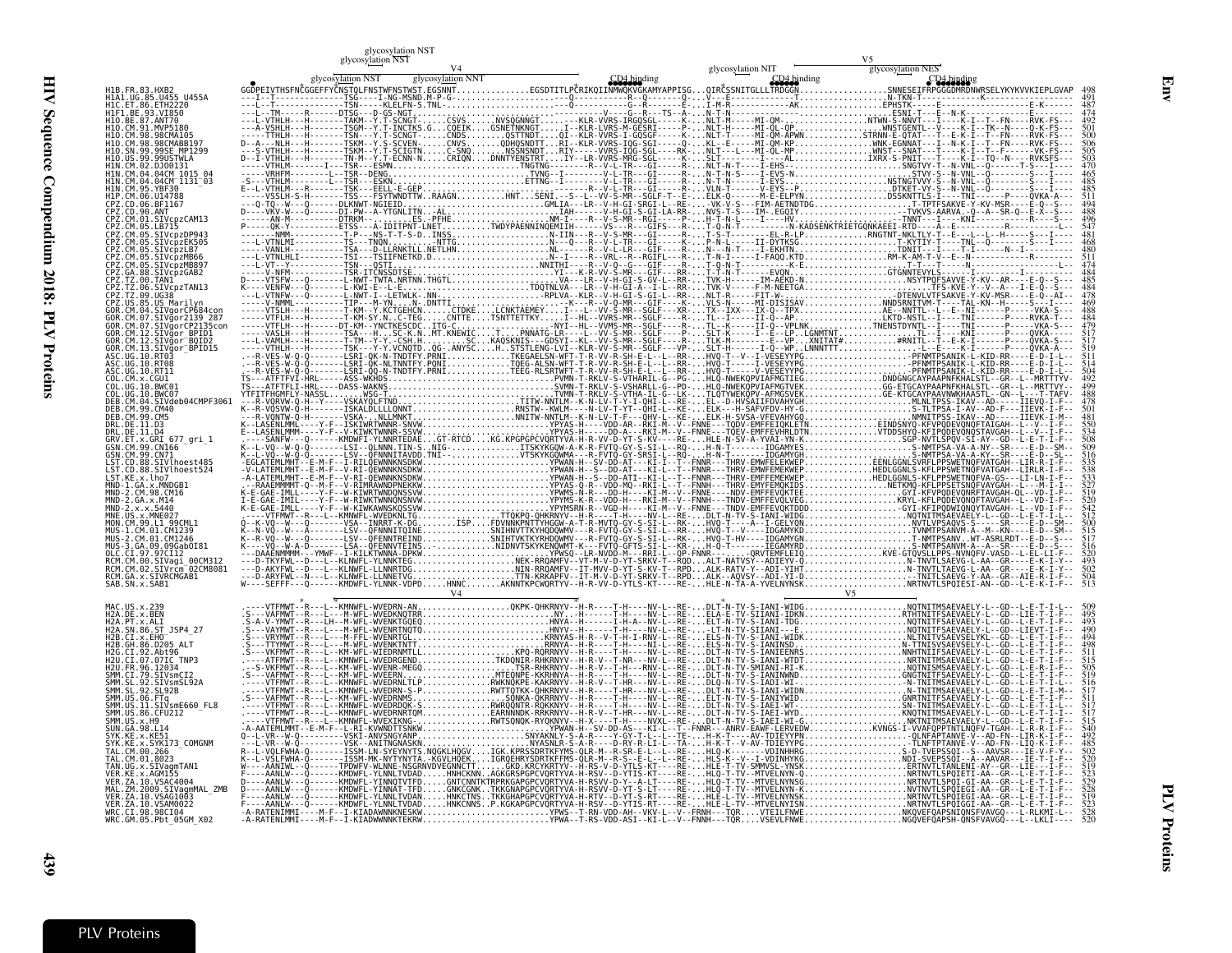$#10$ 

| H1B.FR.83.HXB2<br>H1A1.UG.85.U455 U455A<br>H1A1.UG.85.U455 U455A<br>H1C.ET.86.ETH2220<br>H1F1.BE.93.VI850                                                                                                                               |                      |  | 621                                                                |
|-----------------------------------------------------------------------------------------------------------------------------------------------------------------------------------------------------------------------------------------|----------------------|--|--------------------------------------------------------------------|
| H10.BE.87.N1790<br>H10.BE.87.ANT70<br>H10.CM.91.MVP5180<br>H10.CM.98.98CMABB197<br>H10.SN.99.99SE_MP1299<br>H10.US.99.99USTWLA<br>H1N.CM.02.0J00131                                                                                     |                      |  | 641<br>654<br>649<br>655<br>660<br>652<br>619<br>614<br>634<br>634 |
| HIN.CM.04.04CM 1015 04<br>HIN.CM.04.04CM 1131 03<br>HIN.CM.95.YBF30<br>H1P.CM.06.U14788<br>n Pr. C. 0.06. 8F1167<br>CPZ. CD. 90. ANT<br>CPZ. CD. 90. ANT<br>CPZ. CM. 01. SIDVCD<br>CPZ. CM. 05. SIVCDZDP943<br>CPZ. CM. 05. SIVCDZDP943 |                      |  | 666<br>659<br>647<br>646                                           |
| CPZ.CM.05.SIVcpzEK505<br>CPZ.CM.05.SIVcpzLB7<br>CPZ.CM.05.SIVcpzMB66<br>CPZ.CM.05.SIVcpzMB897<br>CPZ.GA.88.SIVcpzGAB2                                                                                                                   |                      |  |                                                                    |
| CPZ.TZ.00.TANI<br>CPZ.TZ.06.SIVcpzTAN13<br>CPZ.TZ.09.UG38<br>CPZ.12.09.0030<br>GOR.CM.04.SIVgorCP684.com<br>GOR.CM.04.SIVgorCP684.com<br>GOR.CM.07.SIVgorCP2135com<br>GOR.CM.12.SIVgorCP2135com<br>GOR.CM.12.SIVgor_BPID1               |                      |  | 646<br>645<br>639<br>$\frac{636}{631}$<br>671                      |
| .CM.12.SIVgor BOID2<br>GOR.CM.13.SIVgor_BPID15<br>ASC.UG.10.RT03<br>ASC.UG.10.RT03<br>ASC.UG.10.RT11<br>COL.CM.x.CGU1<br>COL.UG.10.BWC01<br>COL.UG.10.BWC07                                                                             |                      |  | $674$<br>$661$<br>$665$<br>647<br>633                              |
| DEB.CM.04.SIVdeb04CMPF3061<br>DEB.CM.99.CM40<br>DEB. CM. 99. CM5<br>DRL. DE. 11. D3<br>DRL.DE.II.D4<br>GRV.ET.x.GRI 677_gri_1<br>GSN.CM.99.CN166                                                                                        |                      |  | $624$<br>$647$<br>627<br>678<br>650<br>656                         |
| GSN.CM.99.CN71<br>LST.CD.88.SIVlhoest485<br>LST.CD.88.SIVINOESt524<br>MND-1.GA.x.MNDGB1<br>MND-1.GA.x.MNDGB1<br>MND-2.GA.x.M14                                                                                                          |                      |  | 665<br>676<br>672<br>664                                           |
| MND-2.x.x.5440<br>MNE.US.x.MNE027<br>MON.CM.99.L1 99CML1<br>MUS-1.CM.01.CM1239<br>2.CM.01.CM1246-<br>MUS-3.GA.09.09Gab0I81<br>OLC.CI.97.97CI12                                                                                          |                      |  | 686<br>657<br>664<br>$\frac{663}{660}$                             |
| RCM.CM.00.S1Vagi 00CM312<br>RCM.CM.02.SIVrcm_02CM8081<br>RCM.GA.x.SIVRCMGAB1<br>SAB.SN.x.SAB1                                                                                                                                           | gp120 end_gp41 start |  | 633<br>642<br>644<br>655                                           |
| MAC.US.x.239<br>H2A.DE.x.BEN<br>H2A.PT.x.ALI<br>H2A.SN.86.ST JSP4 27<br>H2B.CI.x.EH0<br>H2B.CI.x.EH0<br>H2B.GH.86.D205_ALT<br>H2G.CI.92.Abt96<br>H2U.CI.07.07IC TNP3                                                                    |                      |  | $\frac{639}{637}$<br>$659$<br>$659$                                |
| H2U.FR.96.12034<br>M20.1FR.30.1203<br>SMM. CL.79.SIVSmCI2<br>SMM. SL.92.SIVSmSL92A<br>SMM. US.06.FTq<br>ŠMM.UŠ.II.SIVsmE660 FL8<br>SMM.US.86.CFU212                                                                                     |                      |  | 660<br>661<br>656<br>662                                           |
| SMM.US.x.H9<br>SUN. GA. 98. L14<br>SYK.KE.x.KE51<br>SYK.KE.x.SYK173 COMGNM<br>TAL.CM.00.266                                                                                                                                             |                      |  | $\frac{682}{642}$<br>642<br>661                                    |
| TAN.UG.x.SIVagmTAN1<br>VER.KE.x.AGM155<br>VER.ZA.10.VSAC4004<br>MAL.ZM.2009.SIVagmMAL_ZMB<br>VER.ZA.10.VSAG1003<br>VER. ZA. 10. VSAM0022<br>WRC.CT.98.98CT04<br>WRC.GM.05.Pbt 05GM X02                                                  |                      |  | 666<br>663<br>$\frac{667}{674}$                                    |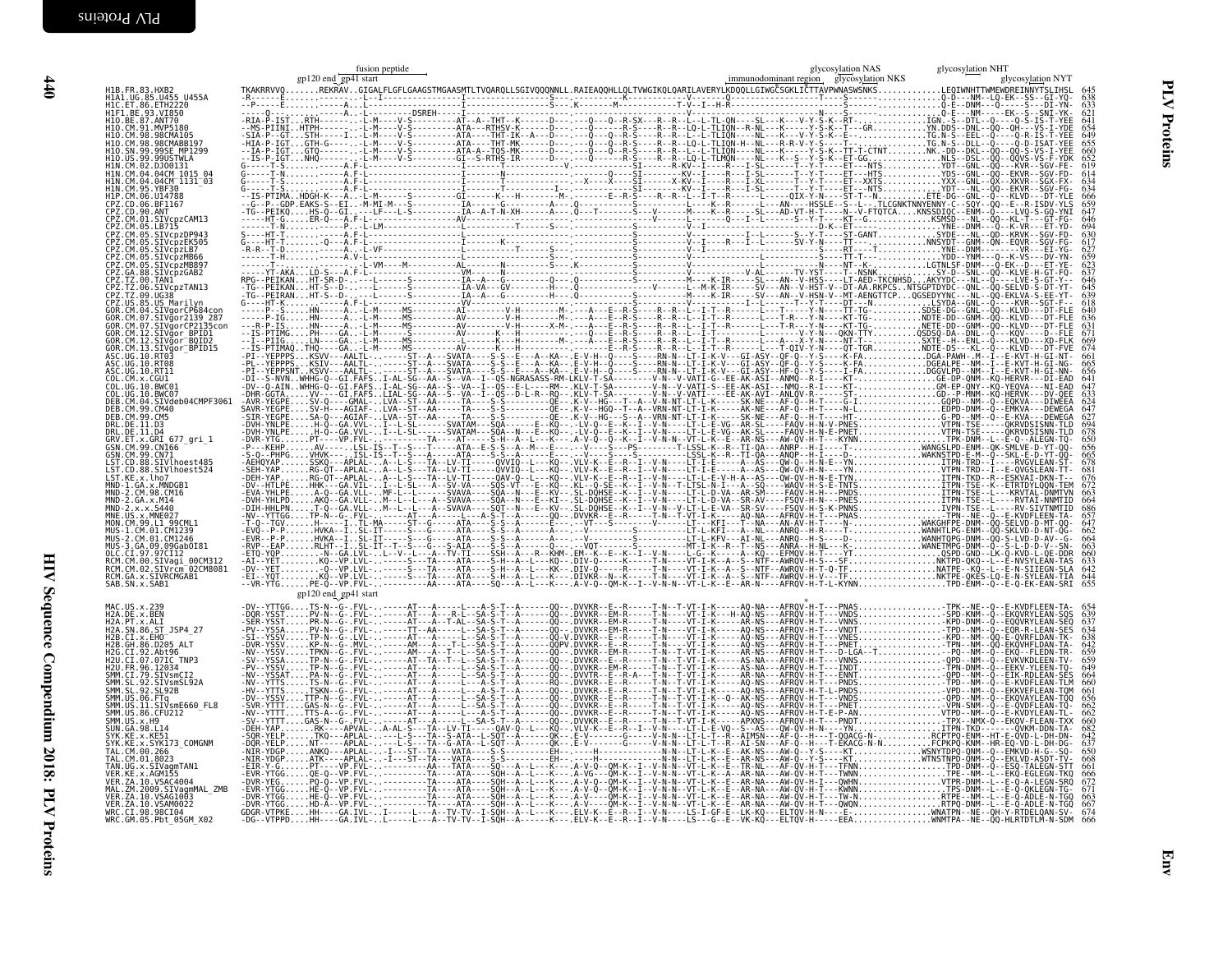|                                                               | transmembrane domain $\frac{\mathcal{E}P^{n+1}}{P}$ cytopiasmic tail start<br>glycosylation NGS                                                                                                                                 |  |
|---------------------------------------------------------------|---------------------------------------------------------------------------------------------------------------------------------------------------------------------------------------------------------------------------------|--|
|                                                               |                                                                                                                                                                                                                                 |  |
|                                                               |                                                                                                                                                                                                                                 |  |
|                                                               |                                                                                                                                                                                                                                 |  |
|                                                               |                                                                                                                                                                                                                                 |  |
|                                                               |                                                                                                                                                                                                                                 |  |
| 04CM <sup>-</sup> 1131 <sup>-</sup> 03                        |                                                                                                                                                                                                                                 |  |
|                                                               |                                                                                                                                                                                                                                 |  |
| -B/15                                                         |                                                                                                                                                                                                                                 |  |
| SIVcpzDP943<br>SIVcbzEK505                                    |                                                                                                                                                                                                                                 |  |
| SIVcpzLB7<br>SIVcbzMB66                                       |                                                                                                                                                                                                                                 |  |
| SIVcpzMB897<br>PZ.GA.88.SIVcpzGAB2                            |                                                                                                                                                                                                                                 |  |
| PZ.TZ.06.SIVcpzTAN13                                          |                                                                                                                                                                                                                                 |  |
| PZ.US.85.US Marilvn<br>.SIVgorCP684con                        |                                                                                                                                                                                                                                 |  |
| SIVgor2139 287<br>SIVgorCP2135con                             |                                                                                                                                                                                                                                 |  |
| SIVãor BPID1<br>:TVaor <sup>-</sup> B0TD2                     |                                                                                                                                                                                                                                 |  |
| SIVgor BPID15                                                 |                                                                                                                                                                                                                                 |  |
|                                                               |                                                                                                                                                                                                                                 |  |
| COL.UG.10.BWC07                                               |                                                                                                                                                                                                                                 |  |
| DEB.CM.04.SIVdeb04CMPF3061<br>DEB.CM.99.CM40                  |                                                                                                                                                                                                                                 |  |
| CM.99.CM5                                                     |                                                                                                                                                                                                                                 |  |
| RV.ET.x.GRI 677 gri 1                                         |                                                                                                                                                                                                                                 |  |
| SIVlhoest485                                                  |                                                                                                                                                                                                                                 |  |
| SIVlhoest524                                                  |                                                                                                                                                                                                                                 |  |
|                                                               |                                                                                                                                                                                                                                 |  |
|                                                               |                                                                                                                                                                                                                                 |  |
|                                                               |                                                                                                                                                                                                                                 |  |
| GA 09 09GabOT8                                                |                                                                                                                                                                                                                                 |  |
| CT.97.97CI12<br>RCM.CM.00.SIVagi 00CM312                      |                                                                                                                                                                                                                                 |  |
| RCM.CM.02.SIVrcm <sup>-</sup> 02CM8081<br>RCM.GA.x.SIVRCMGABI |                                                                                                                                                                                                                                 |  |
| SAB.SN.x.SAB1                                                 |                                                                                                                                                                                                                                 |  |
| H2A.DE.x.BEN<br>H2A.PT.x.ALI                                  |                                                                                                                                                                                                                                 |  |
| H2A.SN.86.ST JSP4 27                                          |                                                                                                                                                                                                                                 |  |
|                                                               |                                                                                                                                                                                                                                 |  |
| 79.SIVsmCI2                                                   |                                                                                                                                                                                                                                 |  |
| SIVsmSL92A<br>92.SL92B                                        |                                                                                                                                                                                                                                 |  |
| 11.SIVsmE660 FL8                                              |                                                                                                                                                                                                                                 |  |
| US.86.CFU212                                                  | ---A-I-----MY--QK-NS-DV-FG---DLAS-VK--1-GYY--I-I----IY-IQMLS-LSK--R-VFSSPPSYHVQIHTHKVQEL-TKEGIDEEGGNSG.GTRSWPWQIEYIHFLIRQ-IH-LTWL-NSC-A---RIFQSLQP1<br>---A-I-----MY--QK-NS-DV-FG---DLAS-VK--Q-GYY--I-I-L---IY-VQMLS-LSK--R-VFS |  |
| SUN GA 98.L14                                                 |                                                                                                                                                                                                                                 |  |
| x.SYK173 COMGNM<br>"AI (M.00.266<br>AL.CM.01.8023             |                                                                                                                                                                                                                                 |  |
| AN.UG.x.SIVagmTAN1<br>KE.X.AGM155                             |                                                                                                                                                                                                                                 |  |
| MAL.ZM.2009.SIVagmMAL ZMB                                     |                                                                                                                                                                                                                                 |  |
| VER.ZA.10.VSAG1003<br>VER.ZA.10.VSAM0022<br>WRC.CI.98.98CI04  |                                                                                                                                                                                                                                 |  |
| WRC.GM.05.Pbt_05GM X02                                        | ĽVOAHA-EŎS-MF--ŎK-ŤĎ-TO-WGS-LŠWF-IWNWL-WVLLVI-LV--I-VLGCLFTSLRIA-----K-VS-OSHILNLEEGLPDNEET--EDFIAIEESDWOFKKE--I-F-NSLAT-LYSIC-SL-Q-SYSLLSY-WIGI.ONGWSLLKR                                                                      |  |

Env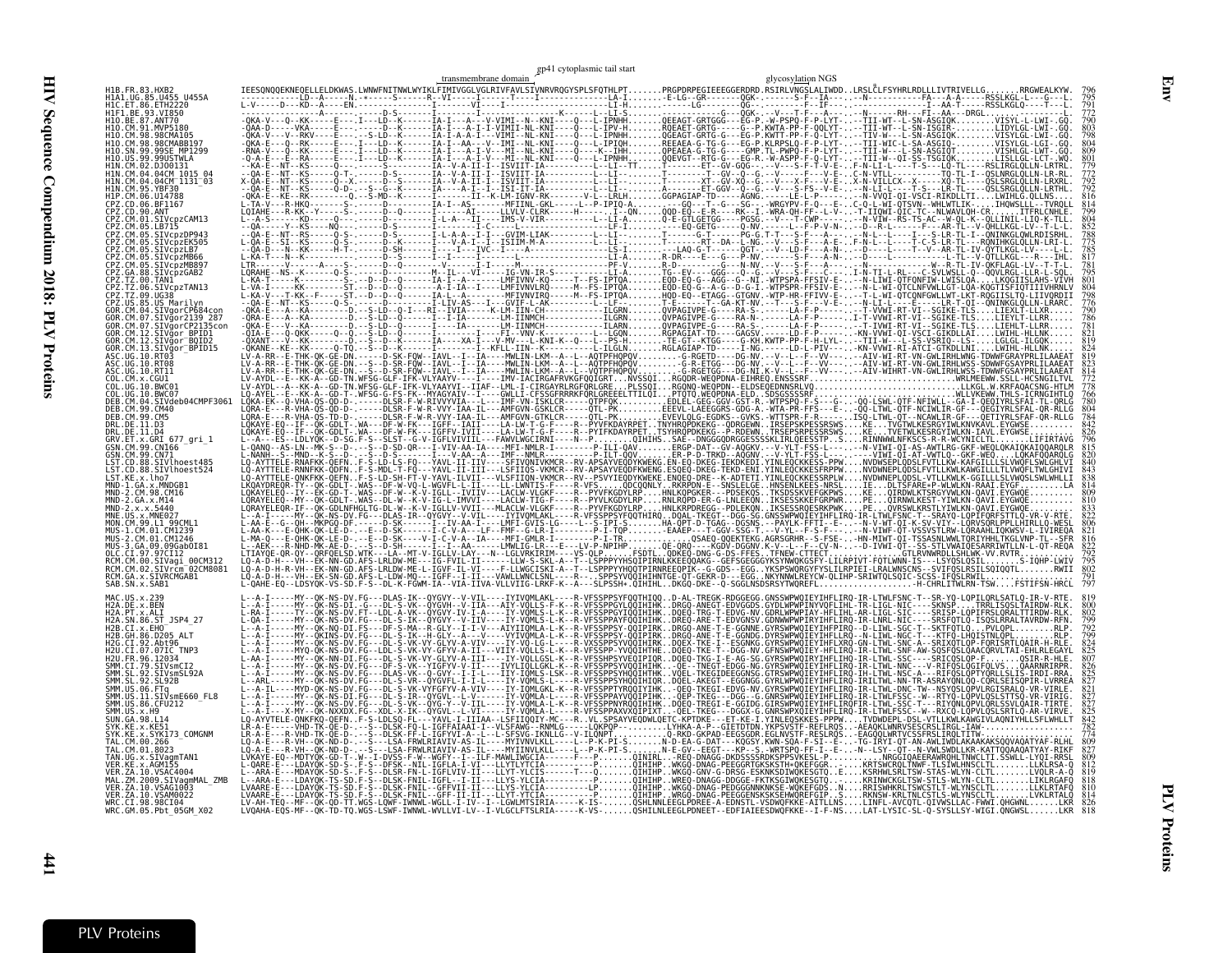|                                                                                                                                                                                                                                                           | Env end<br>gp41 end                       |                                                                    |         |
|-----------------------------------------------------------------------------------------------------------------------------------------------------------------------------------------------------------------------------------------------------------|-------------------------------------------|--------------------------------------------------------------------|---------|
| H1B. FR. 83. HXB2                                                                                                                                                                                                                                         | glycosylation NAT<br>cytoplasmic tail end |                                                                    |         |
| H1B : H. 83 .HXB2<br>H1A1 .UG. 85 .U455 0455A<br>H1C : ET 86 .ETH2220<br>H1O .EE .93 .V1850<br>H1O .CM .91 .MVP5180<br>H1O .CM .93 .98CMABB197<br>H1O .SN .99 .995CMABB197<br>H1O .SN .99 .995CMABB197<br>H1O .SN .99 .995CMABB197<br>H1O .SN .99 .995CMA |                                           | 856<br>856<br>852<br>852<br>852<br>852<br>868<br>873<br>873<br>879 |         |
|                                                                                                                                                                                                                                                           |                                           |                                                                    |         |
|                                                                                                                                                                                                                                                           |                                           |                                                                    | roteins |
|                                                                                                                                                                                                                                                           |                                           |                                                                    |         |
| H10. J9. 99. 99USTWLA<br>H10. US. 99. 99USTWLA<br>H1N. CM. 02. DJ00131<br>H1N. CM. 04. 04CM<br>H1N. CM. 04. 04CM<br>H1N. CM. 95. YBF30<br>H1P. CM. 06. U14788<br>H1P. CM. 06. U14788                                                                      |                                           |                                                                    |         |
| CPZ.CD.06.BF1167<br>CPZ.CD.90.ANT                                                                                                                                                                                                                         |                                           |                                                                    |         |
| CPZ.CM.01.SIVcpzCAM13<br>CPZ.CM.05.LB715                                                                                                                                                                                                                  |                                           | 840<br>833<br>853<br>853<br>883<br>885<br>85<br>949<br>836         |         |
| CPZ.CM.05.SIVcpzDP943                                                                                                                                                                                                                                     |                                           |                                                                    |         |
| CP2.CM.05.SIVCp2F49<br>CP2.CM.05.SIVCp2EK505<br>CP2.CM.05.SIVCp2ER506<br>CP2.CM.05.SIVCp2MB807<br>CP2.CM.05.SIVCp2MB807<br>CP2.T2.00.SINCp2<br>CP2.T2.00.SINCP2<br>CP2.T2.00.SIVCP2TAN13                                                                  |                                           | 8888272877288558888558890                                          |         |
|                                                                                                                                                                                                                                                           |                                           |                                                                    |         |
|                                                                                                                                                                                                                                                           |                                           |                                                                    |         |
|                                                                                                                                                                                                                                                           |                                           |                                                                    |         |
|                                                                                                                                                                                                                                                           |                                           |                                                                    |         |
|                                                                                                                                                                                                                                                           |                                           | 888<br>893<br>893<br>882<br>838<br>838<br>843<br>835               |         |
|                                                                                                                                                                                                                                                           |                                           |                                                                    |         |
| CPZ. TZ. 06. SIVCp2TAN13<br>CPZ. TZ. 09. UG38<br>GOR. CM. 04. SIVGpaCP139<br>280R. CM. 04. SIVGprCP684con<br>GOR. CM. 04. SIVGprCP21352<br>GOR. CM. 07. SIVGprCP2135con<br>GOR. CM. 12. SIVGprCP21135<br>ASC. UG. 10. RT03<br>ASC. UG. 10. RT03<br>ASC. U |                                           |                                                                    |         |
| <b>DEB.CM.04.SIVdeb04CMPF3061<br/>DEB.CM.04.SIVdeb04CMPF3061<br/>DEB.CM.99.CM5</b>                                                                                                                                                                        |                                           |                                                                    |         |
| DRL.DE.11.D3<br>DRL.DE.11.D4<br>GRV.ET.x.GRI 677 gri 1                                                                                                                                                                                                    |                                           | 84718518900884558827915917                                         |         |
| GSN.CM.99.CN166<br>GSN.CM.99.CN71<br>LST.CD.88.SIVlhoest485<br>LST.CD.88.SIVlhoest524                                                                                                                                                                     |                                           |                                                                    |         |
|                                                                                                                                                                                                                                                           |                                           |                                                                    |         |
| LST.KE.x.lho7<br>MND-1.GA.x.MNDGB1<br>MND-2.CM.98.CM16<br>MND-2.GA.x.M14                                                                                                                                                                                  |                                           | 913<br>879<br>867<br>868<br>891                                    |         |
| MND-2.x.x.5440<br>MNE.US.x.MNE027<br>MON.CM.99.L1 99CML1<br>MUS-1.CM.01.CM1239<br>MUS-2.CM.01.CM1246<br>MUS-2.CM.01.CM1246                                                                                                                                |                                           |                                                                    |         |
|                                                                                                                                                                                                                                                           |                                           |                                                                    |         |
| MUS-3.GA.09.09Gab0I81                                                                                                                                                                                                                                     |                                           | 883<br>870<br>892<br>883<br>883<br>844<br>855<br>862               |         |
| RCM.CM.00.SIVagi_00CM312<br>RCM.CM.02.SIVrcm <sup>-</sup> 02CM8081<br>RCM.GA.x.SIVRCMGAB1<br>SAB.SN.x.SAB1                                                                                                                                                |                                           | $\frac{851}{868}$                                                  |         |
|                                                                                                                                                                                                                                                           | Env end                                   |                                                                    |         |
|                                                                                                                                                                                                                                                           | $gp41$ end                                |                                                                    |         |
| MAC.US.x.239<br>H2A.DE.x.BEN<br>H2A.PT.x.ALI                                                                                                                                                                                                              |                                           | 880<br>861<br>863                                                  |         |
| H2A : SN. 86. ST<br>H2B : CI. x. EH0<br>H2B : CI. x. EH0<br>H2B : GH. 86. D205 ALT<br>H2G : CI. 92. Abt96<br>H2U : CI. 97. 07IC, TNP3                                                                                                                     |                                           |                                                                    |         |
|                                                                                                                                                                                                                                                           |                                           | 860<br>853<br>860<br>885<br>885<br>887<br>887<br>887               |         |
| H2U.FR.96.12034<br>SMM.CI.79.SIVsmCI2<br>SMM.SL.92.SIVsmSL92A<br>SMM.SL.92.SL92B                                                                                                                                                                          |                                           |                                                                    |         |
| SMM. US. 06. FTq<br>SMM. US. 11. SIVSmE660_FL8<br>SMM. US. 11. SIVSmE660_FL8<br>SMM. US. x. H9                                                                                                                                                            |                                           | 882<br>888<br>888                                                  |         |
|                                                                                                                                                                                                                                                           |                                           | 886<br>920                                                         |         |
| SUN. GA. 98. L14<br>SYK. KE. x. KE51<br>SYK.KE.x.SYK173 COMGNM                                                                                                                                                                                            |                                           | 841                                                                |         |
| TAL.CM.00.266<br>TAL.CM.01.8023<br>TAN.UG.x.SIVagmTAN1<br>VER.KE.x.AGM155                                                                                                                                                                                 |                                           |                                                                    |         |
| VER. ZA. 10. VSAC4004                                                                                                                                                                                                                                     |                                           |                                                                    |         |
| VAL. 2M. 2009. SIVagmMAL_ZMB<br>VER. ZA. 10. VSAG1003<br>VER. ZA. 10. VSAM0022<br>WRC. CI. 98. 98CI04                                                                                                                                                     |                                           | 873<br>891<br>880<br>877<br>877<br>877<br>885<br>877               |         |
| WRC.GM.05.Pbt_05GM_X02                                                                                                                                                                                                                                    |                                           |                                                                    |         |
|                                                                                                                                                                                                                                                           |                                           |                                                                    |         |
|                                                                                                                                                                                                                                                           |                                           |                                                                    | En      |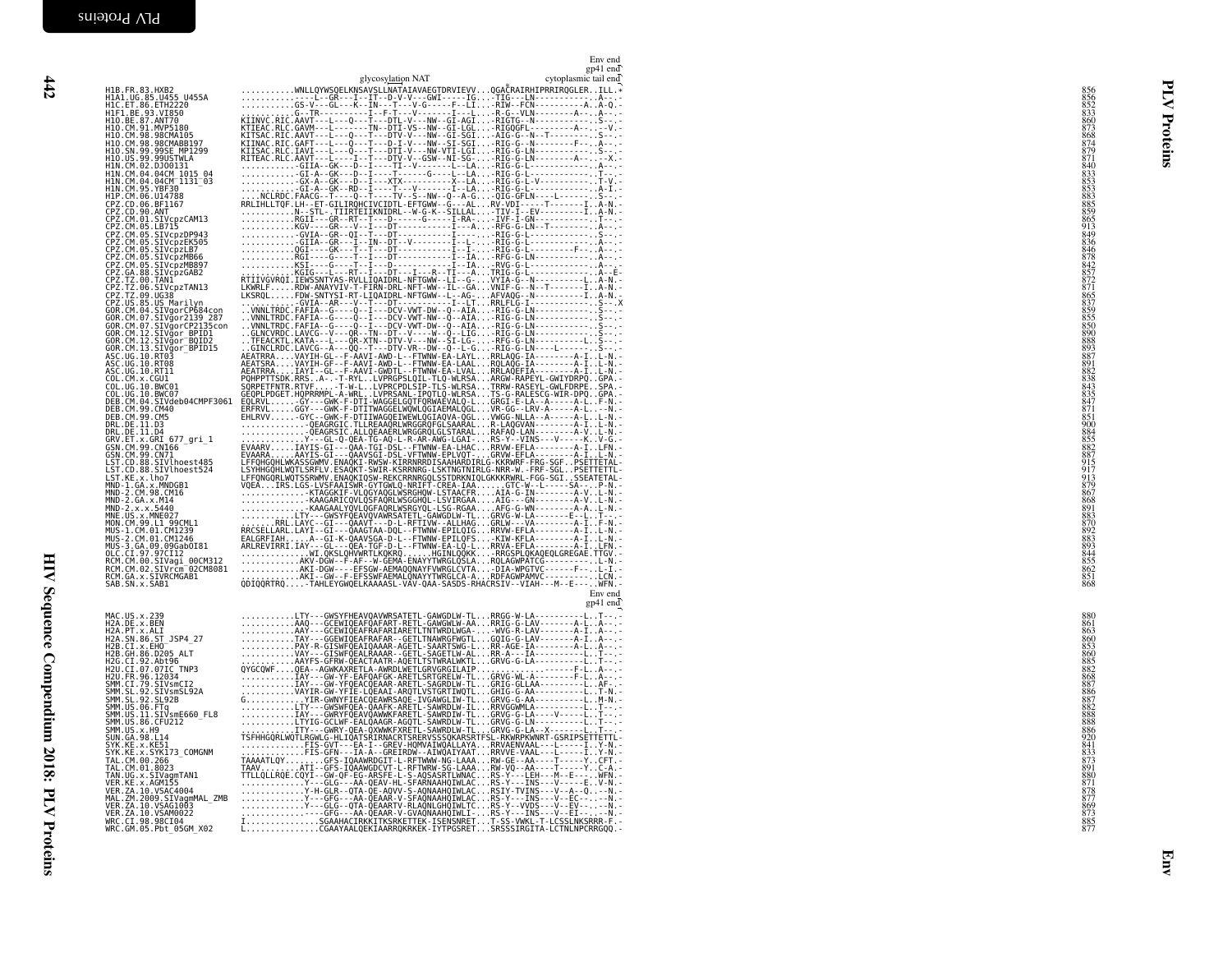myristoylation

<span id="page-40-0"></span>

| US-Marilyn                                       |        |                                        |                                               |
|--------------------------------------------------|--------|----------------------------------------|-----------------------------------------------|
| .05.IR715                                        |        |                                        |                                               |
| .87.ANT70                                        |        |                                        |                                               |
| 98.98CMA105                                      |        |                                        |                                               |
| SE-MP1299                                        |        |                                        |                                               |
|                                                  |        |                                        |                                               |
|                                                  |        |                                        |                                               |
|                                                  |        |                                        |                                               |
| BPID15<br>SIVãorCP684con                         |        |                                        |                                               |
| TVăorCP2135con،                                  |        |                                        |                                               |
| .SIVgor2139-287<br>PZ.CD.06.BF1167               |        |                                        |                                               |
| 09.UG38                                          |        |                                        |                                               |
| PZ. IZ.06. SIVCPZTAN13                           |        |                                        |                                               |
| 27.CD.90.ANT<br>RCM.CM.00.SIVagi-00CM312         |        |                                        |                                               |
| RCM.GA.x.SIVRCMGAB1<br>RCM.CM.02.SIVrcm-02CM8081 |        |                                        |                                               |
|                                                  |        |                                        |                                               |
|                                                  |        |                                        |                                               |
| SMM.CI.79.SIVsmCI2<br>MM SL 92 SL92B             |        |                                        |                                               |
| MNE.US.x.MNE027                                  |        |                                        |                                               |
| H2U.CI.07.07IC-TNP3                              |        |                                        |                                               |
| MM.US.11.SIVsmE660-FL8<br>MM.US.x.H9             |        |                                        |                                               |
| MM.US.86.CFU212                                  |        |                                        |                                               |
| MM.SL.92.SIVsmSL92A                              |        |                                        |                                               |
| 86.ST-JSP4-27                                    |        |                                        |                                               |
|                                                  |        |                                        |                                               |
|                                                  |        |                                        |                                               |
|                                                  |        |                                        |                                               |
| 10. RT11                                         |        |                                        |                                               |
|                                                  |        |                                        |                                               |
|                                                  |        |                                        |                                               |
|                                                  |        |                                        |                                               |
| CM.01.CM1246<br>09.SIVmus-09Gab0                 |        |                                        |                                               |
| SYK173-COMGNM                                    |        |                                        |                                               |
|                                                  |        |                                        |                                               |
| SIVdeb04CMPF3061.                                |        |                                        |                                               |
| 99.CM40<br>EB.CM.99.CM5                          |        |                                        |                                               |
| .ET.x.GRI-677-gri-1                              |        |                                        |                                               |
| .ZM.09.SIVagmMAL-ZMB                             |        |                                        |                                               |
| .KE.x.AGM155<br>ZA.10.VSAG1003                   |        |                                        |                                               |
| ZA.10.VSAM0022<br>'ER. ZA. 10. VSAC4004          |        |                                        |                                               |
|                                                  |        |                                        |                                               |
|                                                  |        |                                        |                                               |
|                                                  |        |                                        |                                               |
| WRC.CI.98.98CI04                                 |        |                                        |                                               |
| 05. Pbt-05GM-X02<br>DE 11.D3                     |        |                                        |                                               |
| .DE . 11 . D4<br>MND-1.GA.x.MNDGB1               |        |                                        |                                               |
| .CM.98.CM16                                      |        |                                        |                                               |
|                                                  |        |                                        |                                               |
| UN.GA.98.L14<br>.ST.KE.x.lho7                    |        |                                        |                                               |
| .CD.88.SIVlhoest485<br>LST.CD.88.SIVlhoest524    | -NIFG- | .P-ADS-WR-LRKL-AGSGTR-EGTEESYQK-MEQTLG | .WDKTEEDGDSDSE-----R.--R--CSS---TLI-----I---- |
|                                                  |        |                                        |                                               |